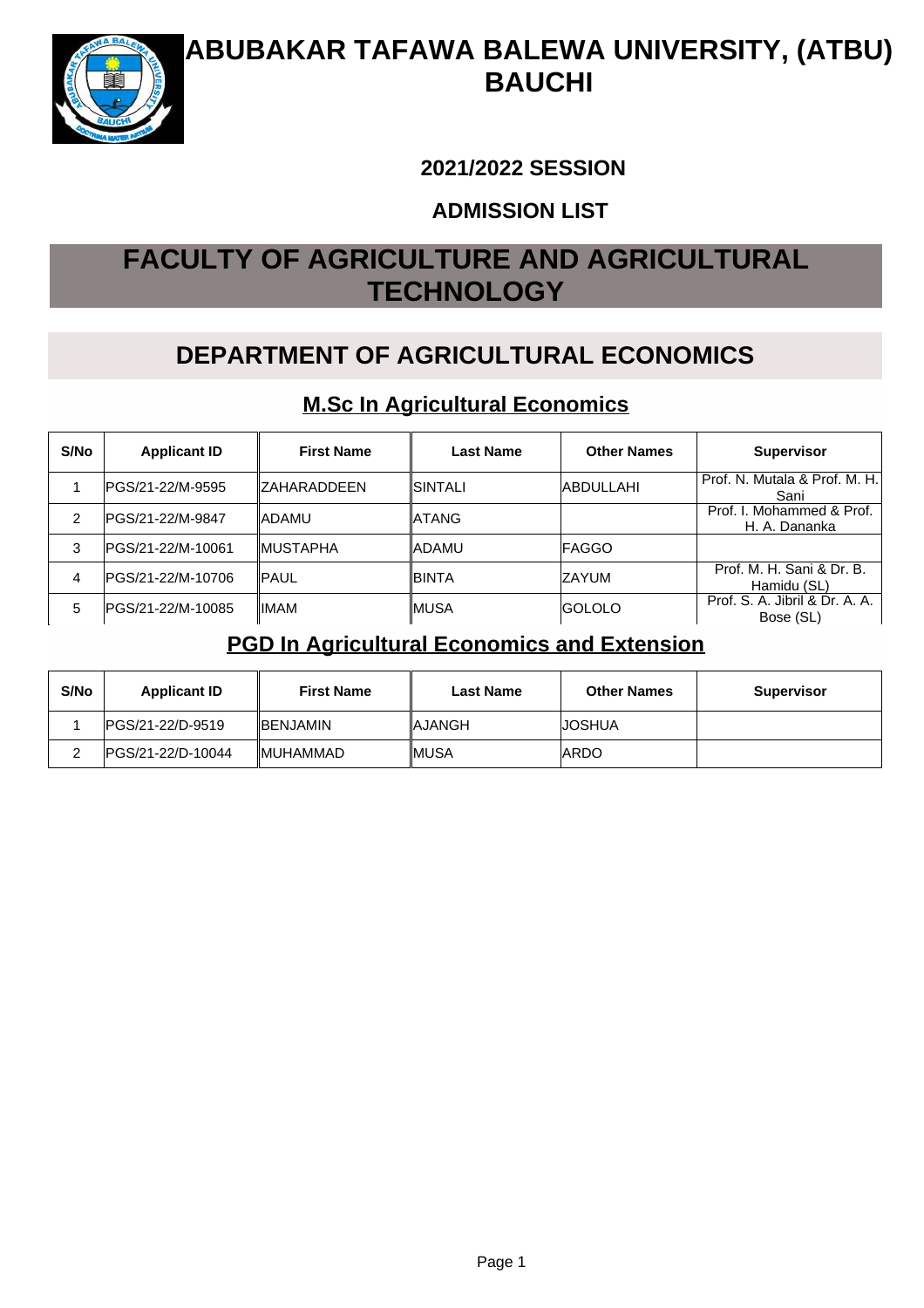### **DEPARTMENT OF AGRICULTURAL EXTENSION AND RURAL DEVELOPMENT**

## **M.Sc. Agricultural Extension**

| S/No          | <b>Applicant ID</b> | <b>First Name</b> | <b>Last Name</b> | <b>Other Names</b> | <b>Supervisor</b>                                                        |
|---------------|---------------------|-------------------|------------------|--------------------|--------------------------------------------------------------------------|
|               | PGS/21-22/M-10146   | ∥HAUWA            | lwakil           | <b>ABBAS</b>       | 1. Dr. Saleh Idi (Reader) 2.<br>Dr. F. M. Atman (Senior<br>Lecturer)     |
| $\mathcal{P}$ | IPGS/21-22/M-10480  | <b>RILWAN</b>     | ∥MUHAMMAD        |                    | 1. Prof. I. Mohammed 2. Dr.<br>Ado Garba (Senior Lecturer)               |
| 3             | IPGS/21-22/M-9933   | ∥UMAR             | <b>YUSUF</b>     | <b>IHARUNA</b>     | 1. Prof. S. A. Jibril 2. Dr. A.<br>Suleiman (Reader)                     |
| 4             | IPGS/21-22/M-10565  | ∥ISIYAKU          | <b>IBRAHIM</b>   | <b>IMASANAWA</b>   | 1. Dr. M. Garba (L1) 2. Dr. F.<br>M. Atman (Senior Lecturer)             |
| 5             | IPGS/21-22/M-10092  | IILIYA            | ISHUAIBU         |                    | 1. Dr. A. A. Bose (Senior<br>Lecturer) 2. Dr. A. H. Bala<br>(Lecturer 1) |
| 6             | lPGS/21-22/M-9758   | ∥CHALIBEDA        | <b>GONZUK</b>    | <b>BEDIMMA</b>     | 1. Dr. M. Garba (L1) 2. Dr. S.<br>Abdullahi (L1)                         |
| 7             | lPGS/21-22/M-9957   | ∥MUHAMMAD         | ∥MUHAMMAD        |                    | 1. Dr. B. Hamidu (Senior<br>Lecturer) 2. Dr. S. Yakubu                   |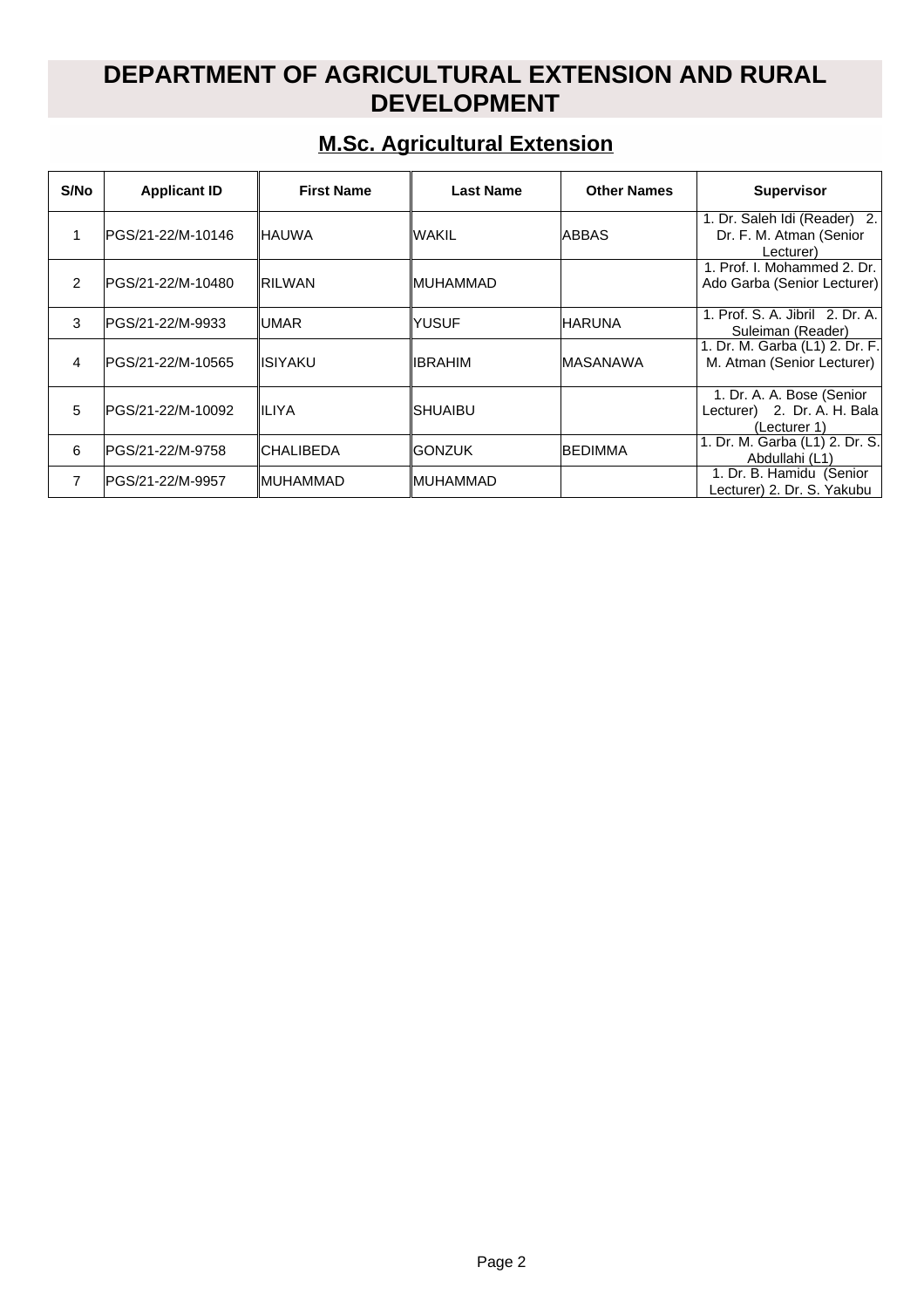# **DEPARTMENT OF ANIMAL PRODUCTION**

## **M.Sc. Animal Health and Production**

| S/No           | <b>Applicant ID</b> | <b>First Name</b> | <b>Last Name</b> | <b>Other Names</b> | <b>Supervisor</b>                             |
|----------------|---------------------|-------------------|------------------|--------------------|-----------------------------------------------|
| $\mathbf{1}$   | PGS/21-22/M-10570   | <b>CAIN</b>       | <b>SIMON</b>     | <b>KAWUNI</b>      | Prof U. D. Doma, Prof U. S.<br>Abdullahi      |
| $\overline{2}$ | PGS/21-22/M-9574    | <b>ANAS</b>       | YUNUSA           | ALI                | Prof H. Mai, Prof. M.<br>Abubakar             |
| 3              | PGS/21-22/M-10145   | <b>JOHN</b>       | JOY              | <b>NAUNIYA</b>     | Dr. A. A. Abubakar, Prof A.<br>S. Muhammad    |
| 4              | PGS/21-22/M-9837    | <b>CECILIA</b>    | <b>DANIEL</b>    | AZI                | Prof. M. Abubakar, Prof M.<br>Sunusi          |
| 5              | PGS/21-22/M-9278    | SANI              | ALI              | <b>MUHAMMAD</b>    | Prof K.M Bello, Dr. I. Sani                   |
| 6              | PGS/21-22/M-8674    | lALI              | MANNIR           |                    | Prof M. Abubakar, Prof M.<br>Sanusi           |
| $\overline{7}$ | PGS/21-22/M-8768    | RUKAYYA           | YAKUBU           | <b>LIDANI</b>      | Prof M. L. Egbo, A. S.<br>Muhammad            |
| 8              | IPGS/21-22/M-10129  | MUHAMMAD          | SALISU           | ABDULLAHI          | Prof. A. S. Muhammad, Prof<br>M. Abdulkarim   |
| 9              | PGS/21-22/M-9619    | <b>CHRISANTUS</b> | PETLONG          | <b>VELLAT</b>      | Prof L. M. Shehu, Dr. A. A.<br>Abubakar       |
| 10             | PGS/21-22/M-10726   | <b>ISYAKU</b>     | KARABADE         | <b>BIDA</b>        | Dr. A. A. Abubakar, Dr. I.<br>Sani            |
| 11             | IPGS/21-22/M-9784   | UMMAHANI          | <b>SULEIMAN</b>  |                    | Prof M. Abubakar, Prof. M.L.<br>Egbo          |
| 12             | PGS/21-22/M-9127    | Inumkwi           | LUKA             |                    | Prof U. D. Doma, Prof. M.<br>Sanusi           |
| 13             | PGS/21-22/M-8983    | SAIDU             | MAITALA          |                    | Prof M. Abubakar, Muhamma<br>d, A.S           |
| 14             | PGS/21-22/M-10056   | <b>GARBA</b>      | <b>SHEHU</b>     | <b>DAGONA</b>      | Prof K. M. Bello, Prof. M.<br>Sanusi          |
| 15             | PGS/21-22/M-9934    | <b>RUTH</b>       | PAM              | <b>GYANG</b>       | Prof D. J. U. Kalla, Prof M.<br>Abdulkarim    |
| 16             | PGS/21-22/M-9352    | <b>IDRIS</b>      | KONKIYEL         | YAKUBU             | Prof L.M. Shehu, Dr. A,A,<br>Abubakar         |
| 17             | PGS/21-22/M-10475   | JULIET            | <b>JOHN</b>      |                    | Prof A.S. Muhammad, Dr. A.<br>A. Abubakar     |
| 18             | PGS/21-22/M-8738    | IAUTA YUNUSA      | <b>IBRAHIM</b>   |                    | A.S. Muhammad, Dr. I. Sani                    |
| 19             | PGS/21-22/M-10713   | <b>IHARUNA</b>    | <b>YUNUS</b>     |                    | Prof U.S. Abdullahi, Dr. A. A.<br>Abubakar    |
| 20             | IPGS/21-22/M-9027   | ∥NAFISATU         | BAWA             |                    | Prof U. S. Abdullahi, Prof M.<br>Abdulkarim   |
| 21             | PGS/21-22/M-10728   | <b>ADAM</b>       | AHMED            |                    | Prof L. M. Shehu, Prof. A. S.<br>Muhammad     |
| 22             | PGS/21-22/M-9529    | ∥FATIMA           | ABUBAKAR         |                    | Prof K.M Bello, Prof M. L<br>Egbo             |
| 23             | PGS/21-22/M-10324   | <b>AMINA</b>      | <b>HUSSAINI</b>  | <b>HUSSAINI</b>    | Prof U. D. Doma, Prof A. S.<br>Muhammad       |
| 24             | PGS/21-22/M-9500    | <b>SUNUSI</b>     | MUHAMMED         |                    | Prof M. Abdulkarim, Prof K.M<br>Bello         |
| 25             | PGS/21-22/M-10184   | ABUBAKAR          | TIJJANI          |                    | Prof M. L. Egbo, Prof A. S.<br>Muhammad       |
| 26             | PGS/21-22/M-9041    | ANDAI             | WAZIRI           |                    | A.S. Muhammad, Prof M. L.<br>Egbo             |
| 27             | PGS/21-22/M-9995    | ∥MUHAMMAD         | ALIYU            | <b>DADA</b>        | Prof. M. Abdulkarim, Prof. M.<br>L. Egbo      |
| 28             | PGS/21-22/M-10636   | ∥ADAMU            | SALISU           | DAN'IYA            | Prof K. M. Bello, Prof M.<br>Abdulkarim       |
| 29             | PGS/21-22/M-10367   | ∣UMAR             | ABDULHAMID       |                    | Prof L. M. Shehu, Dr. I. Sani                 |
| 30             | PGS/21-22/M-9471    | WULUMBA           | <b>ISHAKU</b>    | <b>SUNDAY</b>      | Prof. U. S. Abdullahi, Prof.<br>A.S. Muhammad |
| 31             | PGS/21-22/M-9150    | ∥MUHAMMAD         | <b>SARKI</b>     | <b>JADORI</b>      | Prof. A. S. Muhammad, Dr.<br>A. A. Abubakar   |
| 32             | PGS/21-22/M-10501   | ∥NASIRU           | ADAMU            |                    | Prof H. Mai, Prof A. S.<br>Muhammad           |
| 33             | PGS/21-22/M-9790    | <b>REJOICE</b>    | SUZIKMA          | <b>JOHN</b>        | Prof H. Mai, Prof. D. J. U.<br>Kalla          |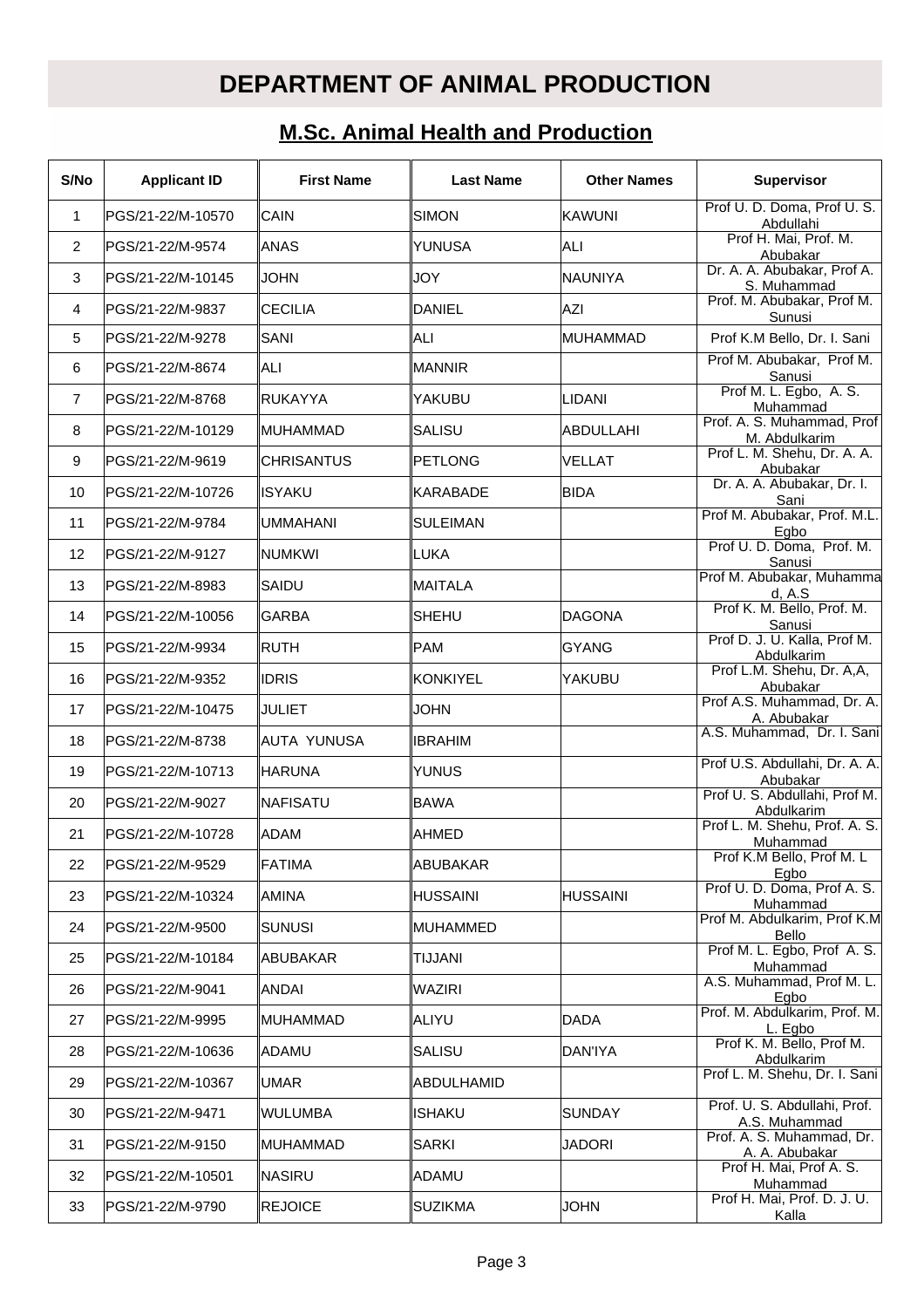| 34 | PGS/21-22/M-10029  | <b>IBLESSING</b>      | <b>EDOKPOLO</b>  | <b>IOSARETIN</b> | Prof. A. S. Muhammad, Prof.<br>M. Sanusi   |
|----|--------------------|-----------------------|------------------|------------------|--------------------------------------------|
| 35 | IPGS/21-22/M-9999  | <b>IEUNICE</b>        | <b>SAMUEL</b>    | <b>MAMUD</b>     | Prof. H. Mai, Dr. I. Sani                  |
| 36 | IPGS/21-22/M-9654  | <b>ISARAH</b>         | <b>IEMMANUEL</b> |                  | Prof M.M. Abubakar, Prof K<br>M. Bello,    |
| 37 | IPGS/21-22/M-10047 | <b>IUZAIFA</b>        | ladamu           |                  | Prof L. M. Shehu, Prof. K. M.<br>Bello     |
| 38 | IPGS/21-22/M-9757  | <b>IMARYAM</b>        | ISHALL           | ISHEHU           | Prof M. Abubakar, Prof. A. S.<br>Muhammad  |
| 39 | IPGS/21-22/M-9525  | <b>IAUGUSTINE</b>     | ISALIFU          | <b>UGBEDE</b>    | Prof M. Abdulkarim, Dr I Sani              |
| 40 | IPGS/21-22/M-10077 | <b>IDYELPUT</b>       | <b>TANGSHAK</b>  | <b>IPETSHAK</b>  | Dr. A. A. Abubakar, Dr. I.<br>Sani         |
| 41 | IPGS/21-22/M-10668 | IYOHANNA              | IKABAN           |                  | Prof Y. P. Mancha, Prof U. S.<br>Abdullahi |
| 42 | IPGS/21-22/M-9616  | <i><b>SOLOMON</b></i> | ladamu           | <b>CHIROMA</b>   | Prof Y. P. Mancha, Prof M.<br>Sanusi       |

#### **M.Sc. Animal Science (Breeding and Genetics)**

| S/No | <b>Applicant ID</b> | <b>First Name</b> | Last Name           | <b>Other Names</b> | <b>Supervisor</b>                           |
|------|---------------------|-------------------|---------------------|--------------------|---------------------------------------------|
|      | IPGS/21-22/M-8643   | IZAKKA            | IEMMANUEL           | <b>TISE</b>        | Prof Y. P. Mancha, Prof. K.<br>M. Bello     |
| 2    | IPGS/21-22/M-9637   | ∥PANSHAK          | ∥LUKA               | <b>INENCHIN</b>    | Prof Y. P. Mancha, Prof. A.<br>S. Muhammad  |
| 3    | IPGS/21-22/M-9092   | ∥AHMAD            | IMUSA               | <b>GARBA</b>       | Prof Y P. Mancha, Prof<br>K.M. Bello        |
| 4    | IPGS/21-22/M-10639  | <b>IPEACE</b>     | IISHAKU             | IILIYA             | Prof. Y. P. Mancha, Prof. M.<br>M. Abubakar |
| 5    | IPGS/21-22/M-8855   | ∥MUHAMMAD         | IABARE              | YAKUBU             | Prof Y.P. Mancha, Prof D. J.<br>U. Kalla    |
| 6    | PGS/21-22/M-9364    | ∥BASHIR           | <b>IABDULRAHEEM</b> | IOLAYINKA          | Prof Y.P Mancha, Prof M.<br>Abdulkarim      |

#### **M.Sc. Animal Science (Monogastric Nutrition and Management)**

| S/No | <b>Applicant ID</b> | <b>First Name</b> | <b>Last Name</b> | <b>Other Names</b> | <b>Supervisor</b>                         |
|------|---------------------|-------------------|------------------|--------------------|-------------------------------------------|
|      | IPGS/21-22/M-10393  | IANAS             | ∥ALI             | <b>ALIYU</b>       | Prof A. S. Muhammad. Prof  <br>M. L. Egbo |

#### **M.Sc. Animal Science (Reproductive Physiology)**

| S/No | <b>Applicant ID</b> | <b>First Name</b>  | <b>Last Name</b> | <b>Other Names</b> | <b>Supervisor</b>                          |
|------|---------------------|--------------------|------------------|--------------------|--------------------------------------------|
|      | IPGS/21-22/M-9427   | <b>IABDULMAJID</b> | ∥MAHMOUD         | <b>JABUBAKAR</b>   | Prof DJU Kalla, A.S.<br>Muhammad           |
|      | IPGS/21-22/M-9649   | <b>IBLESSING</b>   | LIPDO            | <b>IYILKUR</b>     | Prof D. J. U. Kalla, Dr. A. A.<br>Abubakar |
|      | IPGS/21-22/M-8648   | ILUKA              | ∥BASH            | IAUTA              | Prof M. H. Mai, Prof M.<br>Sanusi          |

#### **M.Sc. Animal Science (Ruminant Nutrition and Management)**

| S/No | <b>Applicant ID</b> | <b>First Name</b> | <b>Last Name</b> | <b>Other Names</b> | <b>Supervisor</b>              |
|------|---------------------|-------------------|------------------|--------------------|--------------------------------|
|      | IPGS/21-22/M-10301  | <b>IBASHIR</b>    | <b>ISAMAILA</b>  | <b>ISULAIMAN</b>   | Prof M. Abubakar, Dr. I. Sanil |
|      | IPGS/21-22/M-10661  | <b>IABUBAKAR</b>  | ISHEHU           | IISA               | Prof M. Abubakar, Dr. I. Sanil |

#### **PGD Animal Production and Health**

| S/No | <b>Applicant ID</b>     | <b>First Name</b> | Last Name        | <b>Other Names</b> | <b>Supervisor</b> |
|------|-------------------------|-------------------|------------------|--------------------|-------------------|
|      | IPGS/21-22/D-10787      | <b>IKASIMU</b>    | <b>IAMINU</b>    |                    |                   |
|      | IPGS/21-22/D-9726       | <b>IHUSSAINI</b>  | <b>IMOHAMMED</b> |                    |                   |
|      | <b>PGS/21-22/D-8670</b> | <b>IMARVIN</b>    | <b>IDANIEL</b>   | <b>IAKUNKU</b>     |                   |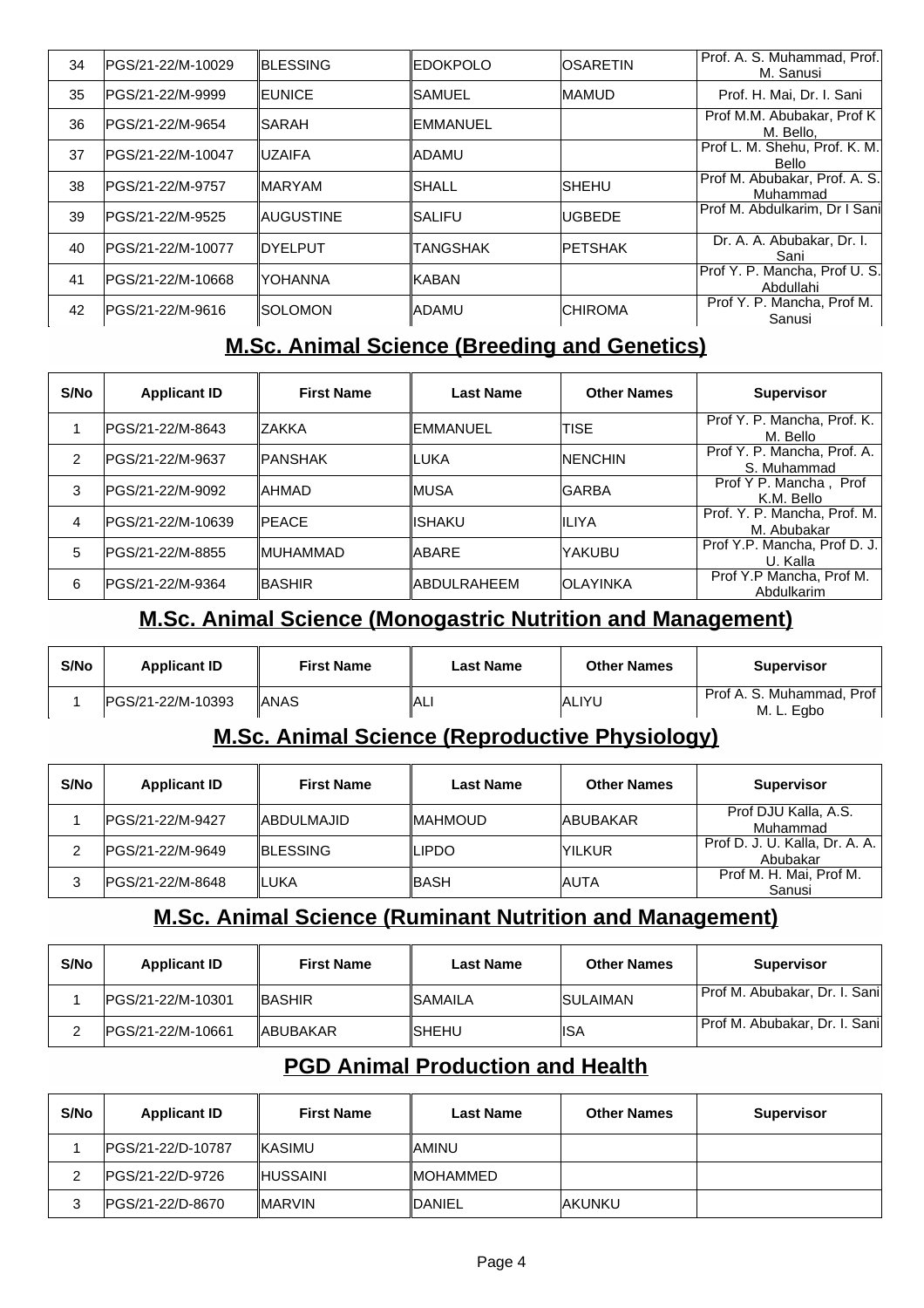| $\overline{4}$ | PGS/21-22/D-9253   | HARUNA            | MUHAMMAD          | ALIYU           |  |
|----------------|--------------------|-------------------|-------------------|-----------------|--|
| 5              | PGS/21-22/D-10289  | <b>BWAICHAK</b>   | WAPZHI            |                 |  |
| 6              | PGS/21-22/D-8917   | <b>ALIYU</b>      | <b>HUSSAINI</b>   |                 |  |
| $\overline{7}$ | PGS/21-22/D-9108   | ABUBAKAR          | <b>SULE</b>       | <b>BOMOI</b>    |  |
| 8              | PGS/21-22/D-8734   | <b>ISAAC</b>      | <b>BADABO</b>     | <b>GENZEH</b>   |  |
| 9              | PGS/21-22/D-10337  | <b>JOSEPH</b>     | <b>DAFAM</b>      | <b>JULDEP</b>   |  |
| 10             | PGS/21-22/D-9557   | <b>SULEIMAN</b>   | ADAMU!            |                 |  |
| 11             | PGS/21-22/D-10311  | YAHAYA            | <b>MOHAMMED</b>   | <b>IDRIS</b>    |  |
| 12             | PGS/21-22/D-8995   | ABUBAKAR          | DOGARA            | A               |  |
| 13             | PGS/21-22/D-8688   | <b>ABDULLAHI</b>  | <b>BELLO</b>      |                 |  |
| 14             | PGS/21-22/D-8689   | JABIRU            | KABIRU            | <b>GULU</b>     |  |
| 15             | PGS/21-22/D-9608   | JAMILU            | <b>MUKHTAR</b>    | <b>GANPYAL</b>  |  |
| 16             | PGS/21-22/D-10410  | <b>PHILEMON</b>   | MUSHAN            | <b>MACHEN</b>   |  |
| 17             | PGS/21-22/D-9003   | <b>YAMUSA</b>     | <b>HAYATUDEEN</b> | <b>MOHAMMED</b> |  |
| 18             | PGS/21-22/D-9136   | ∥MUSTAPHA         | <b>GARBA</b>      |                 |  |
| 19             | PGS/21-22/D-9421   | <b>ABDULLAHI</b>  | ADAMU             | ALIYU           |  |
| 20             | PGS/21-22/D-10693  | DENNIS            | YUNKWAP           | <b>NAANLONG</b> |  |
| 21             | PGS/21-22/D-8927   | ∥HAFSAT           | ALIYU             |                 |  |
| 22             | PGS/21-22/D-10272  | <b>ABDULKADIR</b> | YALWAJI           |                 |  |
| 23             | PGS/21-22/D-8669   | <b>AYOTUNDE</b>   | <b>AKINDELE</b>   | <b>HABIB</b>    |  |
| 24             | PGS/21-22/D-10802  | JULNAN            | <b>BINDOM</b>     | <b>SELNAN</b>   |  |
| 25             | PGS/21-22/D-8666   | <b>IBUKUN</b>     | <b>OLADELE</b>    | <b>SUNDAY</b>   |  |
| 26             | IPGS/21-22/D-10070 | <b>PILOCK</b>     | ABNER             |                 |  |

### **Ph.D. Animal Science (Breeding and Genetics)**

| S/No | <b>Applicant ID</b> | <b>First Name</b> | Last Name | <b>Other Names</b> | <b>Supervisor</b>                                       |
|------|---------------------|-------------------|-----------|--------------------|---------------------------------------------------------|
|      | IPGS/21-22/P-9922   | ∥ABUBAKAR         | _AWAL     | <b>IUSMAN</b>      | Prof Y. P. Mancha, Prof H.<br>Mai. Prof. D. J. U. Kalla |

### **Ph.D. Animal Science (Monogastric Nutrition and Management)**

| S/No | <b>Applicant ID</b> | <b>First Name</b> | Last Name   | <b>Other Names</b> | <b>Supervisor</b>                                            |
|------|---------------------|-------------------|-------------|--------------------|--------------------------------------------------------------|
|      | IPGS/21-22/P-10459  | <b>IADAMU</b>     | ∥MUSA       | <b>ONE</b>         | Prof M. L. Egbo, Prof U. D.<br>Doma, Prof A. S. Muhammad     |
| 2    | PGS/21-22/P-9810    | ∥IBRAHIM          | ∥ABDULSALAM |                    | Prof. U. D. Doma, Prof. A. S.<br>Muhammad, Prof. K. M. Bello |
| 3    | IPGS/21-22/P-10285  | <b>IMUHAMMAD</b>  | ∥MUAZU      | ISANI              | Prof. K. M. Bello, Prof. A. S.<br>Muhammad, Prof. M. L. Egbo |

### **Ph.D. Animal Science (Reproductive Physiology)**

| S/No | <b>Applicant ID</b> | <b>First Name</b> | <b>Last Name</b>  | <b>Other Names</b> | <b>Supervisor</b>                                                    |
|------|---------------------|-------------------|-------------------|--------------------|----------------------------------------------------------------------|
|      | IPGS/21-22/P-9778   | ∥YAKUBU           | ∥IBRAHIM          |                    | Prof H. Mai, Prof. D. J. U.<br>Kalla, Prof. Prof. U. S.<br>Abdullahi |
|      | IPGS/21-22/P-9823   | <b>IJOSHUA</b>    | <b>INATHANIEL</b> |                    | Prof D. J. U. Kalla, Prof. M.<br>Abubakar, Prof. H. Mai              |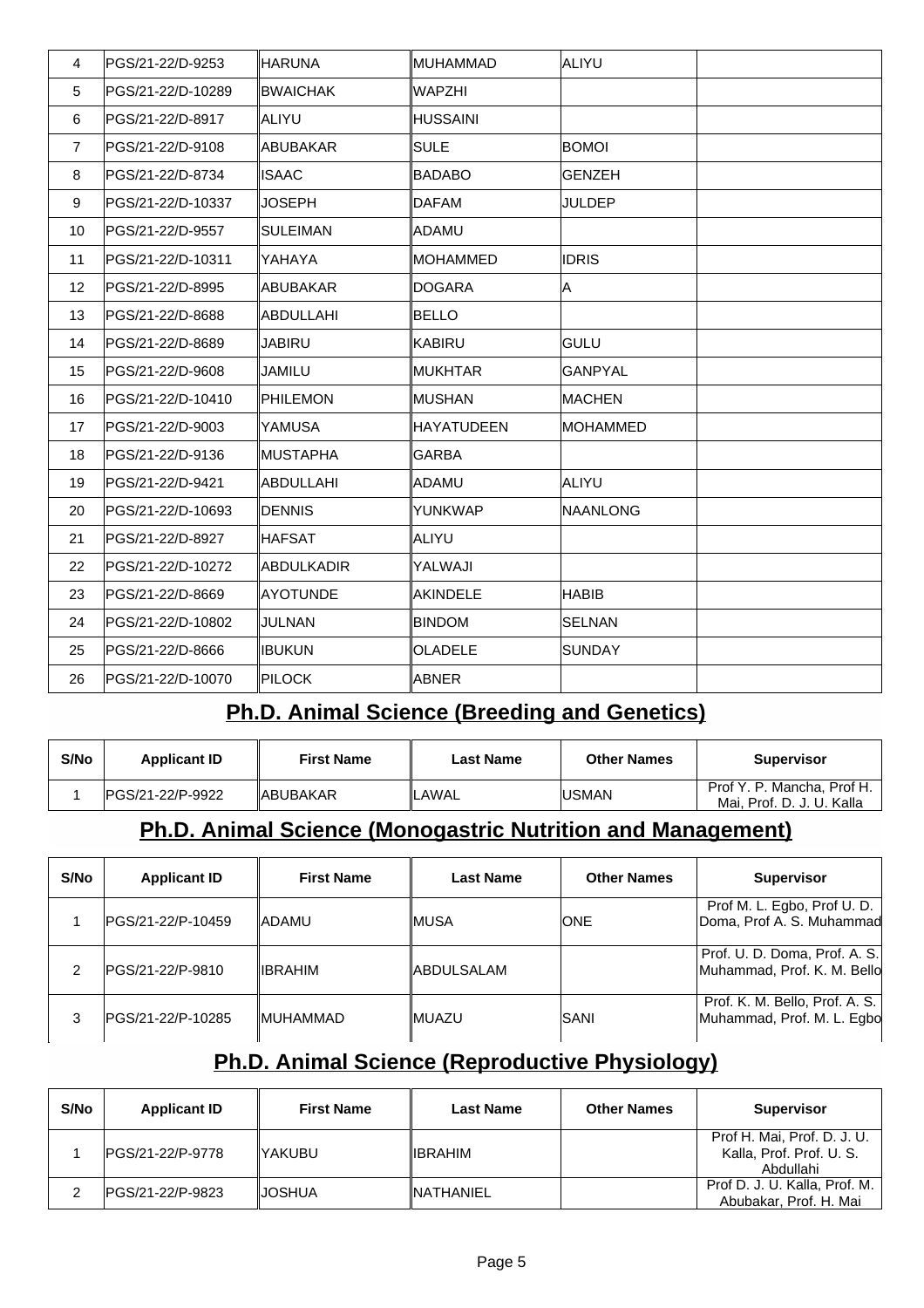| .-22/P-9607<br>$\sim$ $\sim$ $\sim$ $\sim$<br>∍. • | :NNETH<br><b>IKE</b> | <b>IEBULE</b> | Prof.<br>Kalla.<br>Prof<br>ີ<br>ັ<br>ັ<br>. |
|----------------------------------------------------|----------------------|---------------|---------------------------------------------|
|                                                    |                      |               | M.<br>Mai.<br>Abubakar<br>-Prof.<br>M.      |

 $\begin{bmatrix} \phantom{-} \\ \phantom{-} \end{bmatrix}$ 

# **Ph.D. Animal Science (Ruminant Nutrition and Management)**

| S/No | <b>Applicant ID</b> | <b>First Name</b> | Last Name      | <b>Other Names</b> | <b>Supervisor</b>                                           |
|------|---------------------|-------------------|----------------|--------------------|-------------------------------------------------------------|
|      | IPGS/21-22/P-8844   | <b>JERIMON</b>    | <b>RAYMOND</b> | <b>BABA</b>        | Prof M. Abubakar, Prof A. S.<br>Muhammad, Prof DJU Kalla    |
| 2    | PGS/21-22/P-9022    | IISA              | IMUSA          | <b>IMABU</b>       | Prof. M. Abubakar, Prof K.M.<br>Bello, Prof. A. S. Muhammad |
| 3    | IPGS/21-22/P-10750  | IBELLO            | UMAR           |                    | Prof M. Abubakar, Prof. M.<br>M. Abubakar, Dr. I. Sani      |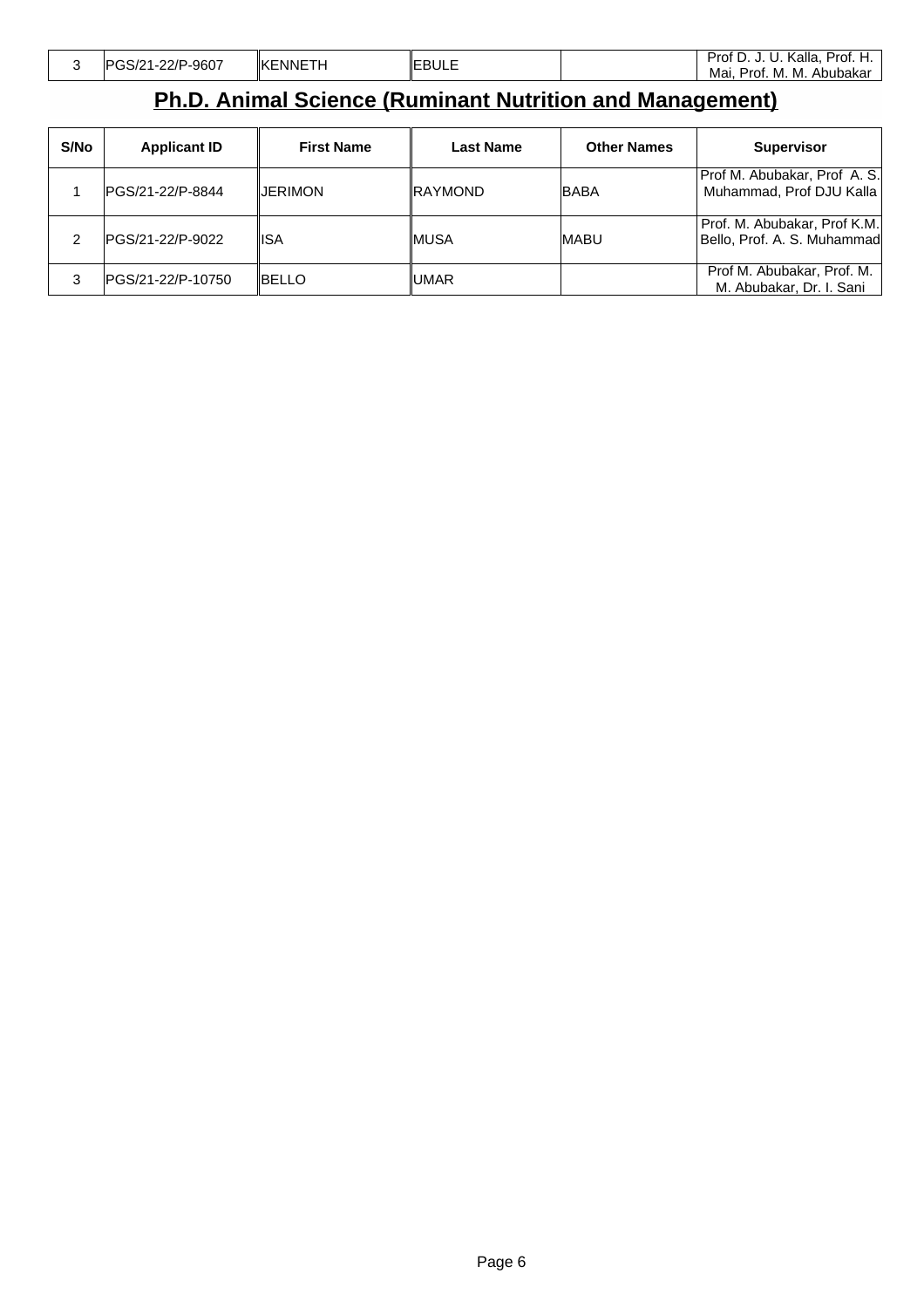## **DEPARTMENT OF CROP PRODUCTION**

### **M.Sc In Agricultural Entomology**

| S/No           | <b>Applicant ID</b>            | <b>First Name</b> | <b>Last Name</b>        | <b>Other Names</b> | <b>Supervisor</b>                                      |  |  |  |  |  |
|----------------|--------------------------------|-------------------|-------------------------|--------------------|--------------------------------------------------------|--|--|--|--|--|
| 1              | lPGS/21-22/M-9719              | lABBA             | <b>MOHAMMED</b>         | 08035251993        | Prof. M.Aliyu<br>Dr. A.Tijjani                         |  |  |  |  |  |
|                | <b>M.Sc In Plant Pathology</b> |                   |                         |                    |                                                        |  |  |  |  |  |
| S/No           | <b>Applicant ID</b>            | <b>First Name</b> | <b>Last Name</b>        | <b>Other Names</b> | Supervisor                                             |  |  |  |  |  |
| 1              | PGS/21-22/M-9909               | ladamu            | <b>ABDULKADIR</b>       | <b>DAHUWA</b>      | Dr. A.Tijjani (SL), Prof. M.<br>Aliyu                  |  |  |  |  |  |
| 2              | PGS/21-22/M-10687              | ABOSEDE           | RAHEEM                  | KHADIJAT           | Prof A. Tijjani (SL), Prof. M.<br>Alivu                |  |  |  |  |  |
|                |                                |                   | <b>M.Sc in Agronomy</b> |                    |                                                        |  |  |  |  |  |
| S/No           | <b>Applicant ID</b>            | <b>First Name</b> | <b>Last Name</b>        | <b>Other Names</b> | <b>Supervisor</b>                                      |  |  |  |  |  |
| $\mathbf{1}$   | PGS/21-22/M-10191              | IMOHAMMED         | <b>ABUBAKAR</b>         | <b>GARBA</b>       | Dr. Y.M. Shuaibu (L1), Dr.<br>M.U. Sabo (Reader)       |  |  |  |  |  |
| $\overline{2}$ | PGS/21-22/M-9692               | ∥BASHIR           | <b>BABAGANA</b>         | MUSTAPHA           | Prof. A.S. Fagam<br>Dr.<br>J.A.Dawaki (L1)             |  |  |  |  |  |
| 3              | PGS/21-22/M-10716              | ILUKMAN           | <b>IDRIS</b>            |                    | Dr. J.A. Dawaki (L1), Prof.<br>A.S. Fagam              |  |  |  |  |  |
| 4              | PGS/21-22/M-9732               | ∥UMAR             | <b>GARBA</b>            | <b>MATO</b>        | Prof. A.A.Garba Dr.<br>M.U.Sabo (Reader)               |  |  |  |  |  |
| 5              | PGS/21-22/M-10613              | ∥вот              | <b>MATTHEW</b>          | <b>DINATU</b>      | Dr. Y.M. Shuaibu (L1), Prof.<br>A.S. Fagam             |  |  |  |  |  |
| 6              | PGS/21-22/M-10369              | IAMOS             | <b>UMARU</b>            |                    | Dr. M.U. Sabo (Reader), Dr.<br>J.A. Dawaki (L1)        |  |  |  |  |  |
| $\overline{7}$ | PGS/21-22/M-10080              | ∥ALHAJI BABA      | MUSTAPHA                |                    | Prof. A.S.Fagam, Dr.<br>J.A.Dawaki (L1)                |  |  |  |  |  |
| 8              | PGS/21-22/M-10536              | ∥NURUDDEEN        | ∣ALIYU                  | MOHAMMED           | Dr. J.A. Dawaki (L1) Prof.<br>A.A. Garba               |  |  |  |  |  |
| 9              | PGS/21-22/M-10759              | ∥ABUBAKAR         | <b>SULEIMAN</b>         |                    | Dr. J.A.Dawaki (L1), Dr. Y.M.                          |  |  |  |  |  |
| 10             | PGS/21-22/M-10709              | ∥UMAR             | <b>MAJE</b>             | MOHAMMED           | Shuaibu (L1)<br>Prof. A.A. Garba, Prof.                |  |  |  |  |  |
| 11             | PGS/21-22/M-10834              | <b>ADETUNMOBI</b> | <b>OLOPADE</b>          | <b>JESUTOFUNMI</b> | A.S.Fagam<br>Dr. M.U. Sabo (Reader), Prof              |  |  |  |  |  |
| 12             | PGS/21-22/M-10342              | ∥SAMUEL           | MALEKA                  | DANDO              | A.A.Garba<br>Dr. Y.M. Shuaibu (L1), Prof.              |  |  |  |  |  |
| 13             | PGS/21-22/M-10228              | <b>AUWALU</b>     | <b>BAKO</b>             |                    | A.A. Amba<br>Prof. A.A. Amba, Dr. M.U.<br>Sabo(Reader) |  |  |  |  |  |

### **M.Sc in Genetics and Plant Breeding**

| S/No | <b>Applicant ID</b> | <b>First Name</b> | Last Name | <b>Other Names</b> | <b>Supervisor</b>                    |
|------|---------------------|-------------------|-----------|--------------------|--------------------------------------|
|      | IPGS/21-22/M-10502  | <b>IIDRIS</b>     | ∥MUSA     |                    | Prof. A.U. izge, Dr U.M. Buba<br>'SL |

### **PGD In Agronomy and Farm Management**

| S/No | <b>Applicant ID</b> | <b>First Name</b> | <b>Last Name</b> | <b>Other Names</b> | <b>Supervisor</b> |
|------|---------------------|-------------------|------------------|--------------------|-------------------|
|      | IPGS/21-22/D-10556  | <b>IVICTOR</b>    | ISUNDAY          | <b>IGUSHE</b>      |                   |
| 2    | IPGS/21-22/D-9582   | <b>IBABALE</b>    | INAANSHIN        | <b>IBRANCH</b>     |                   |
| 3    | IPGS/21-22/D-9804   | IALHAJI           | TUKUR            | <b>IBACCEL</b>     |                   |
| 4    | IPGS/21-22/D-9202   | ∥ABUBAKAR         | ALI              | <b>ISADIQ</b>      |                   |
| 5    | IPGS/21-22/D-9538   | <b>IAKPAN</b>     | USEN             | <b>HOPE</b>        |                   |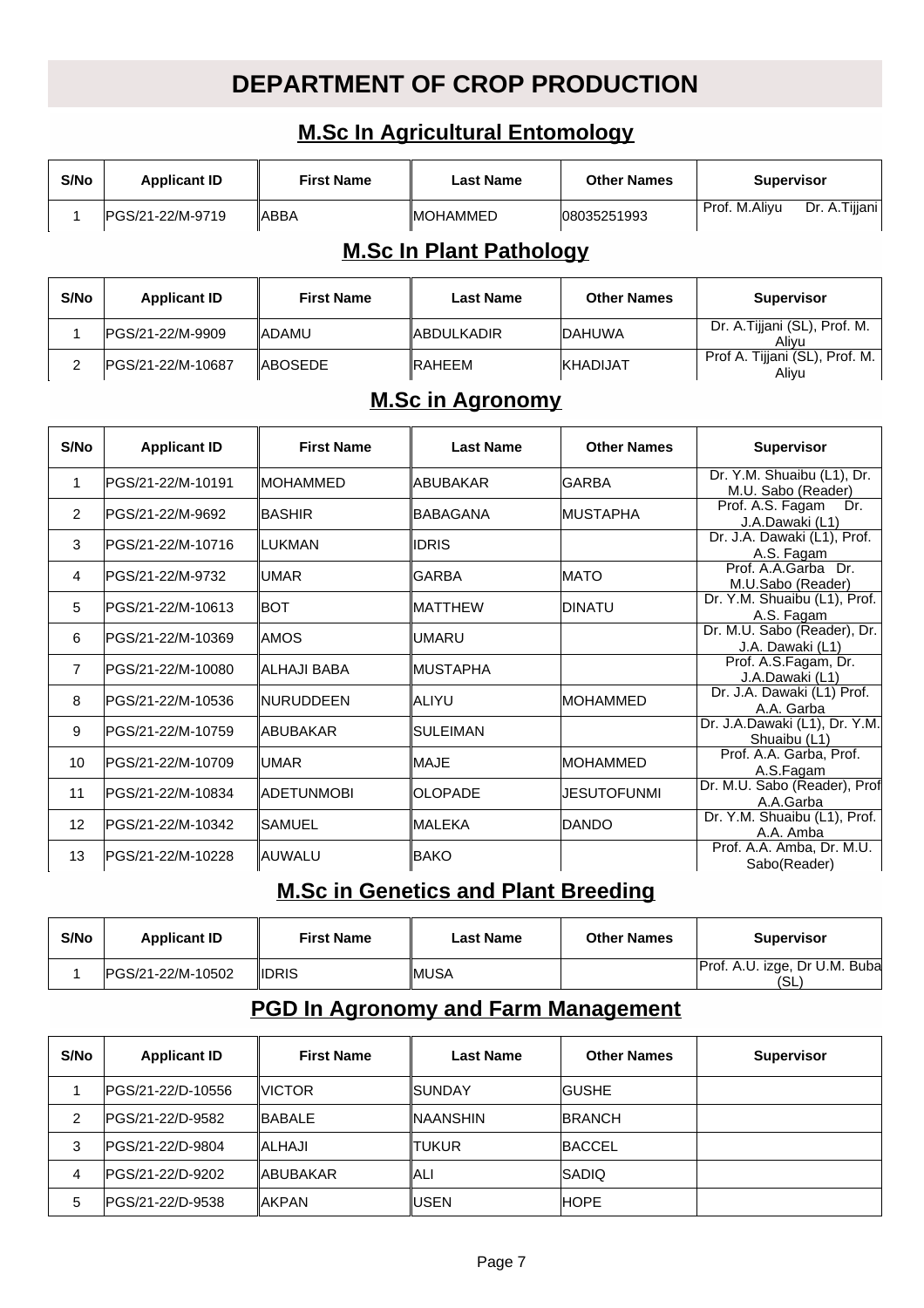| IPGS/21-22/D-8823 | <b>IEZRA</b>     | ISHWAMVIL  | IKUKLONG      |  |
|-------------------|------------------|------------|---------------|--|
| IPGS/21-22/D-9236 | <b>IMOHAMMED</b> | ∥ABDULLAHI | <b>ALHAJI</b> |  |

# **Ph.D in Agricultural Entomology**

| S/No | <b>Applicant ID</b> | <b>First Name</b> | Last Name | <b>Other Names</b> | Supervisor                          |
|------|---------------------|-------------------|-----------|--------------------|-------------------------------------|
|      | IPGS/21-22/P-10799  | <b>IMOHAMMED</b>  | ∥SHEHU    |                    | Prof. M.Aliyu, Dr. A.Tijjani<br>'SL |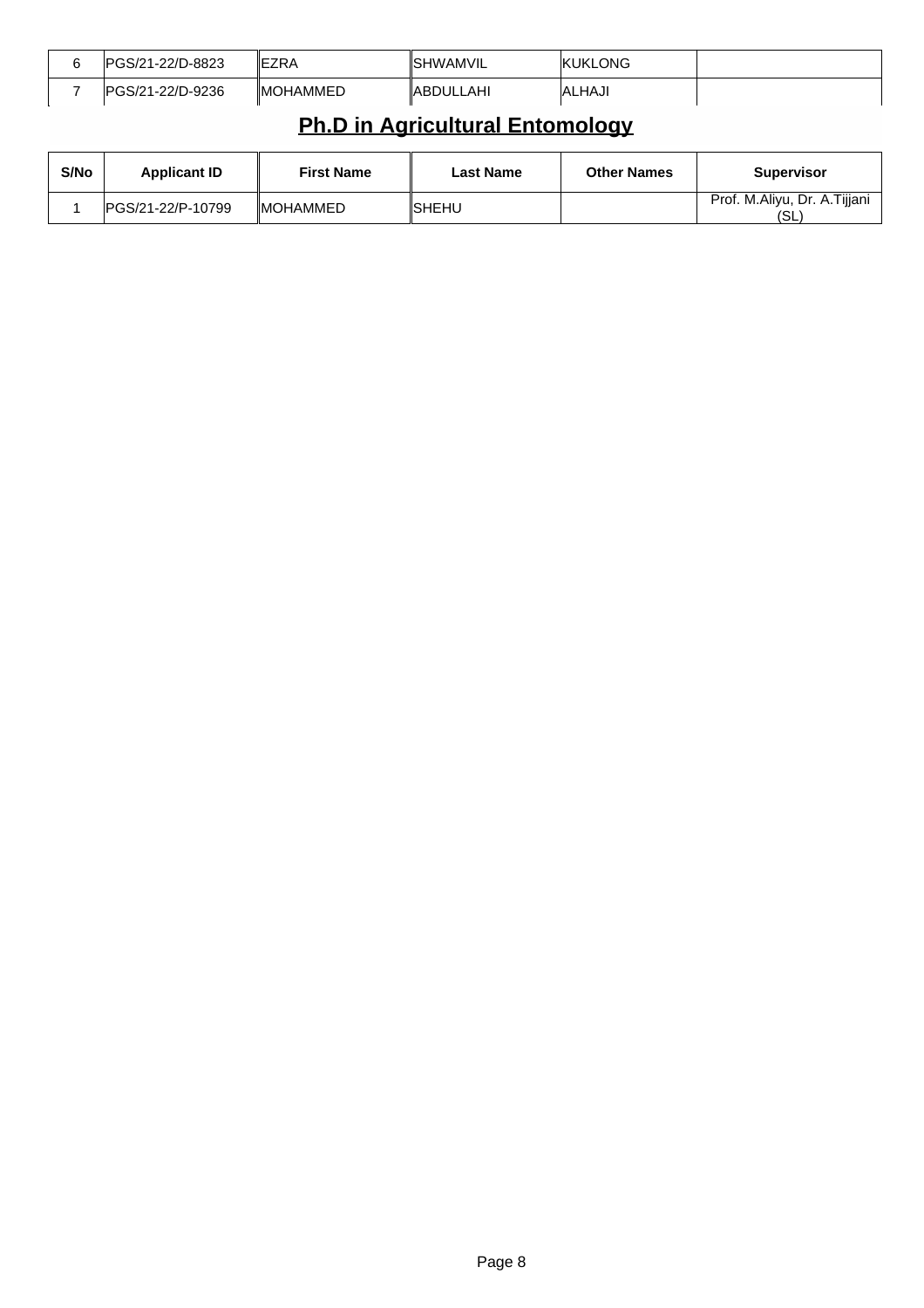# **DEPARTMENT OF SOIL SCIENCE**

### **M.Sc Soil Science**

| S/No | <b>Applicant ID</b> | <b>First Name</b> | <b>Last Name</b> | <b>Other Names</b> | <b>Supervisor</b>                               |
|------|---------------------|-------------------|------------------|--------------------|-------------------------------------------------|
|      | IPGS/21-22/M-10633  | 'YISA             | <b>IPHILIP</b>   | <b>ISABA</b>       | l Prof. A. M. Hassan and Prof.I<br>S.A. Ibrahim |

### **PGD in Soil Management and Land use Management**

| S/No | <b>Applicant ID</b> | <b>First Name</b> | <b>Last Name</b> | <b>Other Names</b> | <b>Supervisor</b> |
|------|---------------------|-------------------|------------------|--------------------|-------------------|
|      | IPGS/21-22/D-10022  | IABDULHAMID       | IUSMAN           |                    |                   |
|      | IPGS/21-22/M-10316  | <b>IBENJAMIN</b>  | ∥MONDAY          |                    | To be decided     |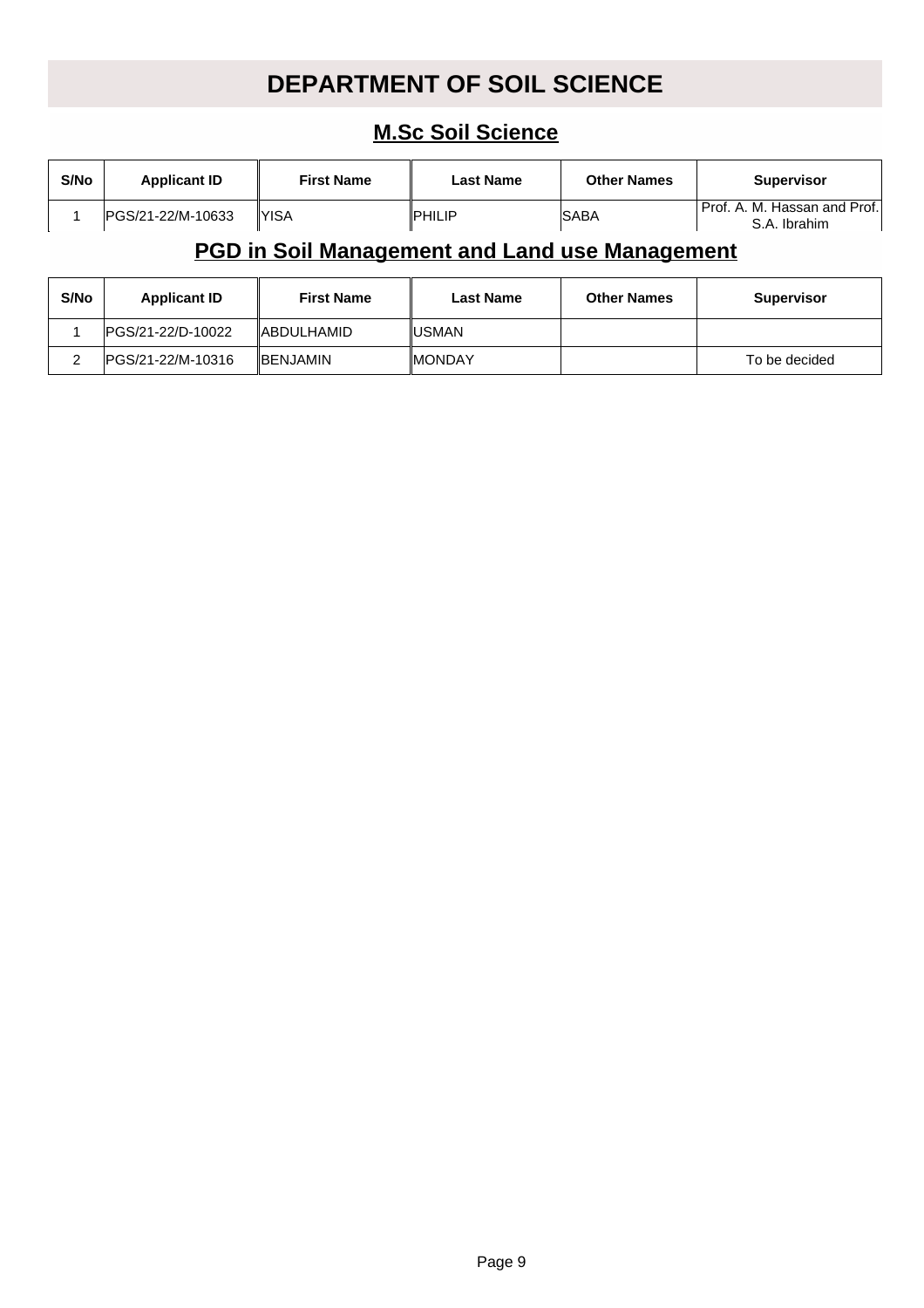# **FACULTY OF ENGINEERING AND ENGINEERING TECHNOLOGY**

### **DEPARTMENT OF AGRICULTURAL AND BIO-RESOURCE ENGINEERING**

#### **M.Eng. Farm Power and Machinery**

| S/No | <b>Applicant ID</b> | <b>First Name</b> | Last Name         | <b>Other Names</b> | <b>Supervisor</b>                                       |
|------|---------------------|-------------------|-------------------|--------------------|---------------------------------------------------------|
|      | IPGS/21-22/M-9618   | I∪MAR             | <b>ABDULKADIR</b> |                    | Prof Lawan Garba Abubakar<br>and Dr. O. L. Akangbe (SL) |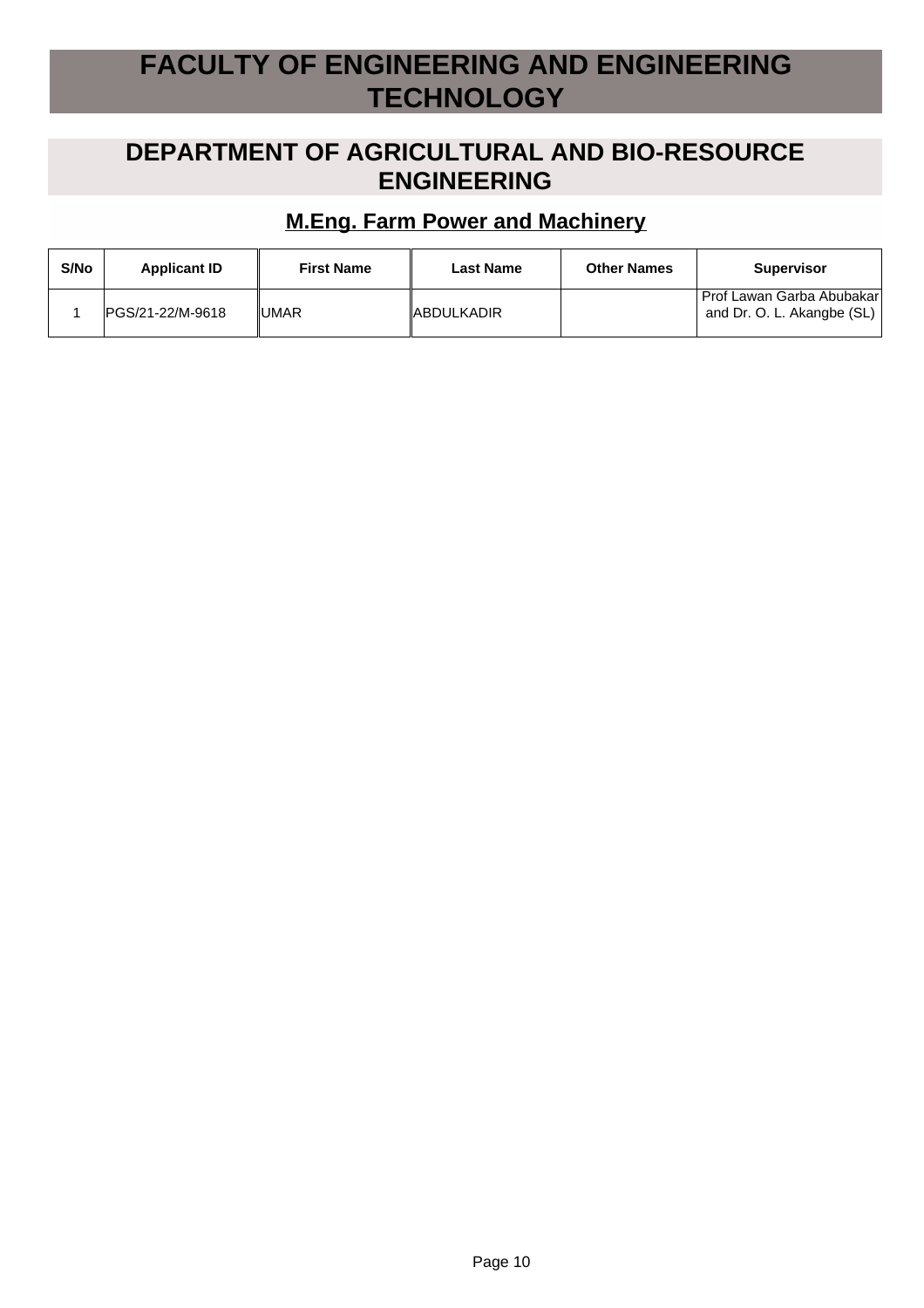## **DEPARTMENT OF CHEMICAL ENGINEERING**

### **M.Eng. Chemical Eng. (Petroleum Refining and Petrochemical)**

| S/No | <b>Applicant ID</b> | <b>First Name</b> | <b>Last Name</b> | <b>Other Names</b> | <b>Supervisor</b>                                                                  |
|------|---------------------|-------------------|------------------|--------------------|------------------------------------------------------------------------------------|
|      | IPGS/21-22/M-10454  | <b>ANWAR</b>      | ∥IBRAHIM         | <b>IMUSA</b>       | Dr. A. A. Abdulrasheed<br>(LI) (Chairman) and Dr. S.<br>J. Atuman (LI)<br>(Member) |
|      | IPGS/21-22/M-10546  | IUMAR             | ∥ABUBAKAR        | IUMAR              | Dr. K. Garba (Reader)<br>(Chairman) and Dr. J.<br>Mohammed (SL) (Member)           |

#### **M.Eng. Chemical Eng. (Process & Engineering Optimization)**

| S/No           | <b>Applicant ID</b> | <b>First Name</b> | <b>Last Name</b> | <b>Other Names</b> | <b>Supervisor</b>                                                                     |
|----------------|---------------------|-------------------|------------------|--------------------|---------------------------------------------------------------------------------------|
| 1              | PGS/21-22/M-9928    | <b>BASIRU</b>     | ABDULLAHI        |                    | Dr. M. Y. Isah (LI)<br>(Chairman) and Dr. O. O.<br>Olubajo (SL) (Member)              |
| 2              | PGS/21-22/M-9762    | IRILWAN           | <b>TUKUR</b>     | <b>BAKARI</b>      | Prof. U. O. Aroke (Chairman)<br>and Dr. S. I. Ahmed (Reader)<br>(Member)              |
| 3              | PGS/21-22/M-10676   | <b>SHUAIBU</b>    | <b>HUSSAINI</b>  |                    | Dr. I. M. Muhammad<br>(Reader) (Chairman) and Dr.<br>S. I. Ahmed (Reader)<br>(Member) |
| $\overline{4}$ | PGS/21-22/M-10734   | <b>SHUAIBU</b>    | <b>HASSAN</b>    |                    | Dr. Mrs. M. Ibrahim (SL)<br>(Chairman) (Member) and Dr.<br>S. J. Atuman (LI) (Member) |
| 5              | PGS/21-22/M-10461   | ∥MAHMOUD          | <b>UMAR</b>      | <b>IUSMAN</b>      | Prof. U. A. Elnafaty<br>(Chairman) and Dr. Kabir<br>Garba (Reader) (Member)           |
| 6              | PGS/21-22/M-10130   | <b>JOSHUA</b>     | <b>AMOS</b>      |                    | Dr. Mrs. S. O. Giwa (SL)<br>(Chairman) and Dr. O. O.<br>Olubajo (Member)              |
| $\overline{7}$ | PGS/21-22/M-10732   | lauwal            | BUKHARI          | IABDUL-HAMEED      | Dr. K. Garba (Reader)<br>(Chairman) and Dr. S. J.<br>Atuman (LI) (Member)             |
| 8              | PGS/21-22/M-10140   | <b>JEREMIAH</b>   | YAKUBU           | <b>PAM</b>         | Dr. O. O. Olubajo (SL)<br>(Chairman) ad Dr. S. J.<br>Atuman (LI) (Member)             |
| 9              | PGS/21-22/M-10312   | <b>CLEMENT</b>    | MOSES            | <b>OKPEH</b>       | Dr. U. D. Hamza (SL)<br>(Chairman) and Dr. I. M.<br>Muhammad (Member)                 |
| 10             | PGS/21-22/M-10667   | ∥ILIYA            | <b>BILA</b>      | <b>AUTA</b>        | Dr. (Mrs.) S. O. Giwa (SL)<br>(Chairman) ad Dr, (Mrs.) M.<br>Ibrahim (SL) (Member)    |

### **M.Eng. Chemical Engineering (Biochemical & Environmental)**

| S/No          | <b>Applicant ID</b> | <b>First Name</b> | <b>Last Name</b> | <b>Other Names</b> | <b>Supervisor</b>                                                      |
|---------------|---------------------|-------------------|------------------|--------------------|------------------------------------------------------------------------|
|               | IPGS/21-22/M-10646  | <b>IMUHAMMAD</b>  | <b>BASHIR</b>    |                    |                                                                        |
| $\mathcal{P}$ | lPGS/21-22/M-9528   | <b>IHARUNA</b>    | ∥NUHU            | <b>IMALAM</b>      | Dr. Y. O. Raji (LI) (Chairman)<br>and Dr. U. D. Hamza (SL)<br>(Member) |
| 3             | PGS/21-22/M-9817    | <b>IOMOKWO</b>    | ILANOI           | <b>IOKANYA</b>     | Dr. Y. O. Raji (LI) (Chairman)<br>and Dr. J. Mohammed (SL)<br>(Member) |
| 4             | IPGS/21-22/M-10531  | <b>IIBRAHIM</b>   | ∥MAIHAKURI       |                    | Dr. M. Y. Isah (LI)<br>(Chairman) and Dr. J.<br>Mohammed (SL)          |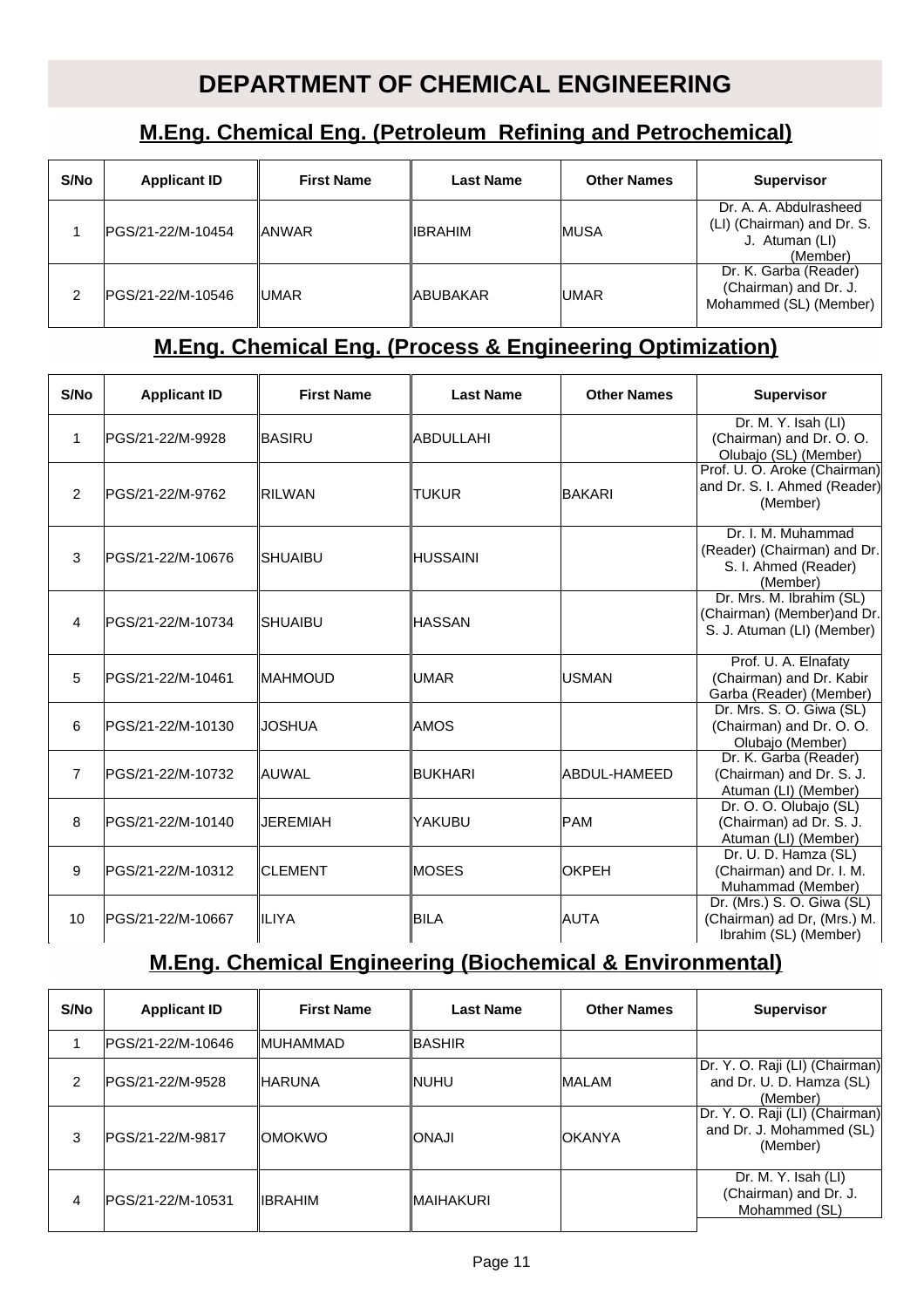|                |                    |                 |                 |                 | (Member)                                                                             |
|----------------|--------------------|-----------------|-----------------|-----------------|--------------------------------------------------------------------------------------|
| 5              | IPGS/21-22/M-9710  | ∥LAWAN          | IIBRAHIM        |                 | Dr. (Mrs). S. O. Giwa (SL)<br>(Chairman) and Dr. A. A.<br>Abdulrasheed (LI) (Member) |
| 6              | IPGS/21-22/M-10580 | ISANUSI         | ∥HARUNA         | <b>IIBRAHIM</b> | Dr. U. D. Hamza (SL)<br>(Chairman) and Dr. Mrs. S.<br>O. Giwa (SL) (Member)          |
| $\overline{7}$ | IPGS/21-22/M-9023  | IAMINU          | ∥HUSSAINI       |                 | Dr. A. A. Abdulrasheed (LI)<br>(Chairman) and Dr. Y. O.<br>Raji (LI) (Member)        |
| 8              | IPGS/21-22/M-10282 | <b>I</b> SHAHID | <b>ABUBAKAR</b> | IMAHMOUD        | Prof. U. A. Elnafaty<br>(Chairman) and Dr. I. M.<br>Muhammad (Reader)<br>(Member)    |
| 9              | IPGS/21-22/M-10299 | ∥ISHAQ          | lBOSE           | IMUHAMMAD       | Prof. S. Abdulsalam<br>(Chairman) and Dr. U. D.<br>Hamza (SL) (Member)               |
| 10             | IPGS/21-22/M-9629  | ITANKO          | <b>GODWIN</b>   |                 | Dr. Kabir Garba (Reader)<br>(Chairman) Dr. M. Y. Isah<br>(LI) (Member)               |
| 11             | IPGS/21-22/M-10657 | IALIYU          | ISALEH          | IJIBRIN         | Dr. A. A. Abdulrasheed (LI)<br>(Chairman) and Dr. Mrs. M.<br>Ibrahim (SL) (Member)   |

### **PGD Chemical Engineering**

| S/No | <b>Applicant ID</b> | <b>First Name</b> | <b>Last Name</b> | <b>Other Names</b> | <b>Supervisor</b> |
|------|---------------------|-------------------|------------------|--------------------|-------------------|
|      | IPGS/21-22/D-8659   | <b>IOHIKWUOJO</b> | ∥UDOKWU          | <b>GODSWILL</b>    |                   |
|      | IPGS/21-22/D-8638   | <b>IPATRICK</b>   | IJAMES           | <b>IEWACHE</b>     |                   |
| J    | IPGS/21-22/D-10015  | IFWANGMUN         | IJOSEPH          | <b>IAMOS</b>       |                   |

## **PhD Chemical Engineering (Biochemical & Environmental)**

| S/No | <b>Applicant ID</b> | <b>First Name</b> | <b>Last Name</b> | <b>Other Names</b> | <b>Supervisor</b>                                                                                                                   |
|------|---------------------|-------------------|------------------|--------------------|-------------------------------------------------------------------------------------------------------------------------------------|
|      | IPGS/21-22/P-10619  | <b>IIBRAHIM</b>   | <b>IDRISS</b>    | <b>MAINA</b>       | Prof. U. A, El-Nafaty<br>(Chairman), Dr. I. M.<br>Muhammad (Reader)<br>(Member) and Dr. U. M. Aliyu<br>(SL) (Member)                |
| 2    | IPGS/21-22/P-10695  | <b>IBELLO</b>     | ∥AMINU           | <b>ALHAJI</b>      | Prof. Surajudeen Abdulsalam<br>(Chairman), Dr. Kabir Garba<br>(Reader) (Member) and Dr.<br>Nurudeen Salahudeen<br>(Reader) (Member) |

# **PhD Chemical Engineering (Process & Process Optimization)**

| S/No | <b>Applicant ID</b> | <b>First Name</b> | <b>Last Name</b> | <b>Other Names</b> | <b>Supervisor</b>                                                                                                         |
|------|---------------------|-------------------|------------------|--------------------|---------------------------------------------------------------------------------------------------------------------------|
|      | IPGS/21-22/P-10173  | ∥MUHAMMAD         | ILAWAN           | ZANNAH             | Dr. I. M. Muhammad<br>(Reader) (Chairman), Dr. S.<br>I. Ahmed (Reader) (Member)<br>and Dr. O. O. Olubajo (SL)<br>(Member) |
| 2    | IPGS/21-22/P-9549   | IHAYATUDDEEN      | ∥ABUBAKAR        |                    | Dr. U. D. Hamza (SL)<br>(Chairman), Dr. J.<br>Mohammed (SL) (Member)<br>and Dr. Mrs. S. O. Giwa (SL)<br>(Member)          |
| 3    | IPGS/21-22/P-9169   | ∥LUOMAN           | <b>UMDAGAS</b>   | <b>BUBA</b>        | Prof. S. Abdulsalam<br>(Chairman), Prof. U. A. El-<br>Nafaty (Member) and Dr. U.<br>D. Hamza (SL) (Member)                |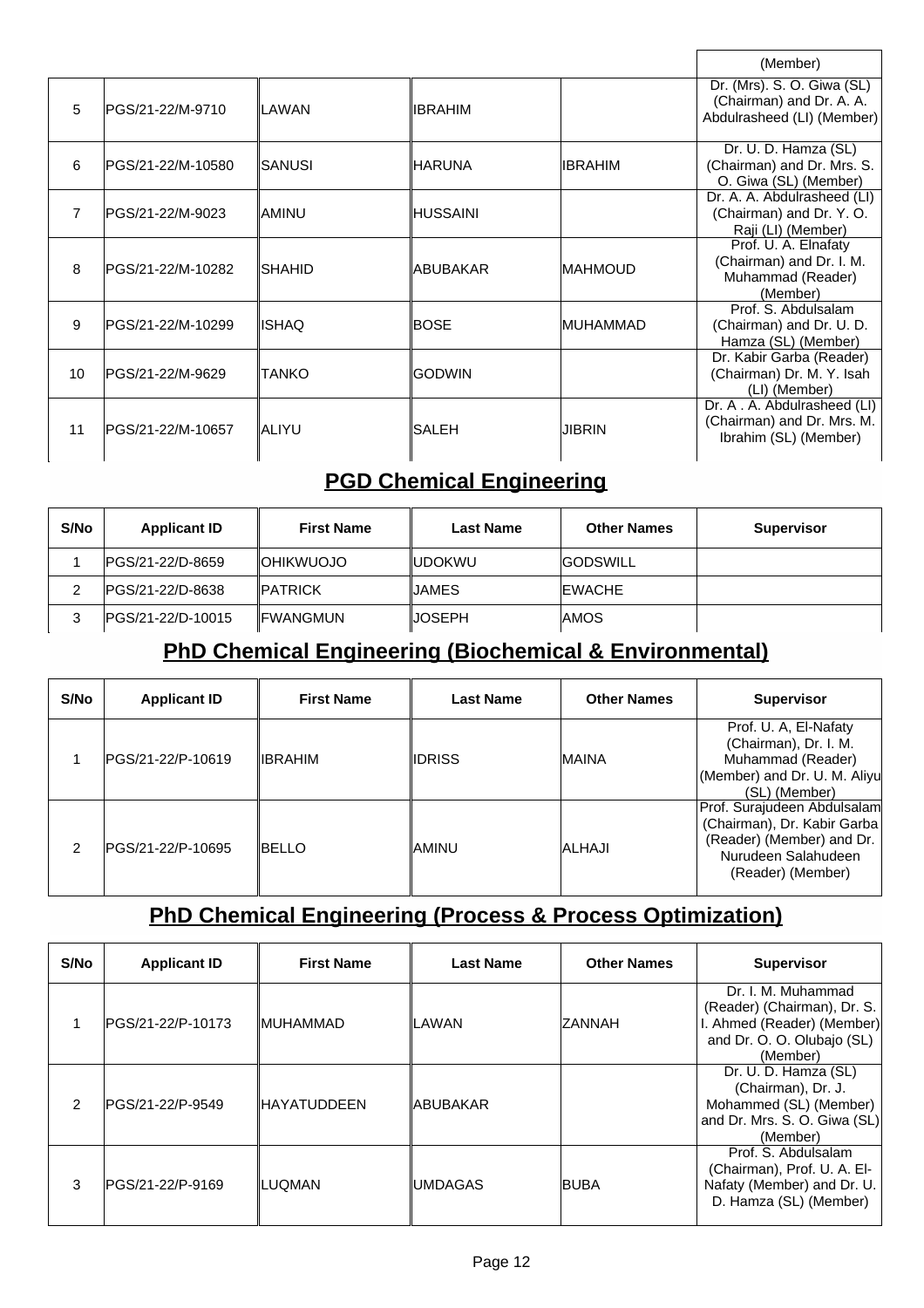# **DEPARTMENT OF CIVIL ENGINEERING**

# **M.Eng. Civil Engineering (Geotechnical)**

| S/No           | <b>Applicant ID</b> | <b>First Name</b> | <b>Last Name</b> | <b>Other Names</b> | <b>Supervisor</b>                                                      |
|----------------|---------------------|-------------------|------------------|--------------------|------------------------------------------------------------------------|
| 1              | PGS/21-22/M-10391   | ∥IDRIS            | ISA              | <b>OSHOZA</b>      | Dr. S. Y Umar (Reader,<br>Chairman), Prof. O. B. E.<br>Salau (Member)  |
| 2              | PGS/21-22/M-8611    | <b>IBRAHIM</b>    | ABDULLAHI        | <b>IMUSA</b>       | Dr. S. Y. Umar (Reader,<br>Chairman), Dr. Sani. Aliyu<br>(SL, Member)  |
| 3              | PGS/21-22/M-8852    | <b>FARIDA</b>     | <b>MUSA</b>      | <b>GORA</b>        | Dr. S. Y. Umar (Reader,<br>Chairman), Dr. S. A. Yero<br>(SL, Member)   |
| 4              | PGS/21-22/M-10046   | <b>TIMNAN</b>     | <b>NYANTAU</b>   | <b>MIRI</b>        | Prof. O. B. E. Salau<br>(Chairman), Dr. S. A. Yero<br>(SL, Member)     |
| 5              | PGS/21-22/M-10727   | ∥PHILEMON         | <b>ILIYA</b>     | KUSHI              | Dr. S. A. Yero (SL,<br>Chairman), Prof. D. S.<br>Matawal (Member)      |
| 6              | PGS/21-22/M-10112   | ∥MUHAMMAD         | <b>SHUAIBU</b>   | <b>ALAMIN</b>      | Dr. S. A. Yero (SL,<br>Chairman), Prof. D. S.<br>Matawal (Member)      |
| $\overline{7}$ | PGS/21-22/M-9747    | ∣UMAR             | <b>DANLADI</b>   | ALHAJI             | Prof. D. S. Matawal<br>(Chairman), Dr. S. A. Yero<br>(SL, Member)      |
| 8              | PGS/21-22/M-10104   | EZEKIEL           | AISO             | <b>FRIDAY</b>      | Dr. S. Y. Umar (Reader,<br>Chairman), Prof. D. S.<br>Matawal (Member)  |
| 9              | PGS/21-22/M-9681    | <b>IBRAHIM</b>    | FANTA            | ADAMU              | Dr. S. Y. Umar (Reader,<br>Chairman), Dr. I. Hassan (L1,<br>Member)    |
| 10             | PGS/21-22/M-10169   | <b>OBIAZI</b>     | <b>BIENOSE</b>   |                    | Dr. S. Y Umar (Reader,<br>Chairman), Dr. Sani Aliyu<br>(SL, Member)    |
| 11             | PGS/21-22/M-10756   | ∥JIBRIN           | DALHATU          |                    | Dr. S. A. Yero (SL,<br>Chairman), Dr. I. Hassan (L1,<br>Member)        |
| 12             | PGS/21-22/M-9798    | ∥ABDULRAHMAN      | MAIAUDUGA        | ABDULLAHI          | Prof. D. S. Matawal<br>(Chairman), Dr. Sani Aliyu<br>(SL, Member)      |
| 13             | PGS/21-22/M-9182    | ∥SAGIR            | <b>SAMAILA</b>   | <b>DANJAURO</b>    | Dr. S. Y. Umar (Reader,<br>Chairman), Prof. D. S.<br>Matawal (Member)  |
| 14             | PGS/21-22/M-10782   | ∥MUHAMMAD         | ∥AHMAD           | <b>ISA</b>         | Prof. O. B. E. Salau<br>(Chairman), Dr. S. A. Yero<br>(SL, Member)     |
| 15             | PGS/21-22/M-10244   | <b>VICTOR</b>     | ADIRI            | JULIUS             | Dr. S. Y. Umar (Reader,<br>Chairman), Dr. I. Hassan (L1,<br>Member)    |
| 16             | PGS/21-22/M-9655    | ISARAFADEEN       | POPOOLA          | <b>MUDA</b>        | Dr. S. Y Umar (Reader,<br>Chairman), Prof. A.<br>Muhammad (Member)     |
| 17             | PGS/21-22/M-8690    | VICTOR            | <b>GABRIEL</b>   | <b>RITDUNA</b>     | Prof. D. S. Matawal<br>(Chairman), Dr. S. A. Yero<br>(SL, Member)      |
| 18             | PGS/21-22/M-10738   | ∥DANJUMA          | <b>KPWOD</b>     | <b>NGYANG</b>      | Prof. O. B. E. Salau<br>(Chairman), Dr. S. Y. Umar<br>(Reader, Member) |
| 19             | PGS/21-22/M-10842   | ∥FAITH            | ∥ABIMAJE         | <b>OUOAMILO</b>    | Dr. S. A. Yero (SL,<br>Chairman), Dr. I. Hassan (LI,<br>Member)        |
| 20             | PGS/21-22/M-10450   | ∥KAMALUDDEEN      | <b>UMAR</b>      | <b>HASSAN</b>      | Prof. O. B. E. Salau<br>(Chairman), Dr. S. Y. Umar<br>(Reader, Member) |
| 21             | PGS/21-22/M-9561    | ∥MUHAMMAD         | <b>BABAYO</b>    | <b>BELLO</b>       | Prof. A. Mohammed<br>(Chairman), Dr. S. A. Yero (S<br>I)               |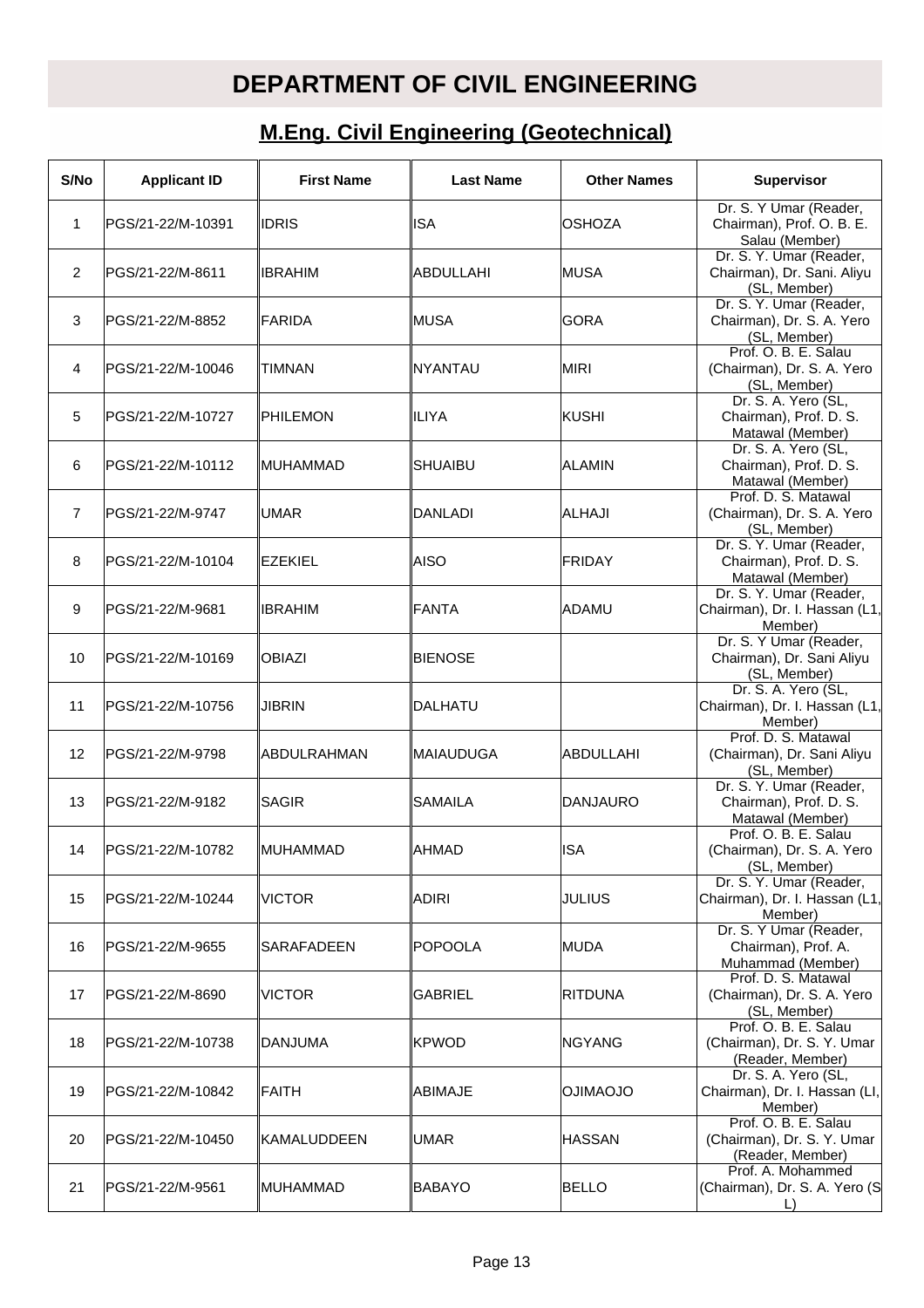|    |                    |                  |                |               | Dr. S. Y Umar (Reader,     |
|----|--------------------|------------------|----------------|---------------|----------------------------|
| 22 | IPGS/21-22/M-10138 | <b>IMAREN</b>    | ∥MAHANAN       |               | Chairman), Prof. A.        |
|    |                    |                  |                |               | Muhammad (Member)          |
|    |                    |                  |                |               | Prof. D. S. Matawal        |
| 23 | IPGS/21-22/M-9602  | ISAMUEL          | <b>IELISHA</b> | <b>PHILIP</b> | (Chairman), Dr. S. A. Yero |
|    |                    |                  |                |               | (SL, Member)               |
|    |                    |                  |                |               | Prof. O. B. E. Salau       |
| 24 | IPGS/21-22/M-9949  | <b>HUSSAINI</b>  | ∥MUKHTAR       | lGARGA        | (Chairman), Prof. A.       |
|    |                    |                  |                |               | Muhammad                   |
|    |                    |                  |                |               | Dr. S. Y. Umar (Chairman), |
| 25 | PGS/21-22/M-9820   | <b>IMUHAMMAD</b> | ∥ABDULLAHI     | <b>ISANI</b>  | Prof. O. B. E. Salau       |
|    |                    |                  |                |               | (Member)                   |

# **M.Eng. Civil Engineering (Water Resources)**

| S/No          | <b>Applicant ID</b> | <b>First Name</b> | <b>Last Name</b> | <b>Other Names</b> | <b>Supervisor</b>                           |
|---------------|---------------------|-------------------|------------------|--------------------|---------------------------------------------|
|               |                     |                   |                  |                    | Dr. I. Hassan (L1,                          |
|               | IPGS/21-22/M-10626  | ∥MUHAMMAD         | ISULEIMAN        |                    | Chairman), Prof. O. B. E.<br>Salau (Member) |
|               |                     |                   |                  |                    | Prof. O. B. E. Salau                        |
| $\mathcal{P}$ | PGS/21-22/M-8652    | ∥KENEDY           | <b>GAMBIYE</b>   | <b>PWAVIRON</b>    | (Chairman), Dr. I. Hassan                   |
|               |                     |                   |                  |                    | (LI, Member)                                |
| 3             | PGS/21-22/M-9986    | IAGABUS           | ∥LUKA            |                    | Prof. O. B. E. Salau                        |
|               |                     |                   |                  |                    | (Chairman), Dr. I. Hassan<br>(L1, Member)   |
|               |                     |                   |                  |                    | Dr. I. Hassan (L1, Chairman),               |
| 4             | IPGS/21-22/M-9465   | ∥HUSSAMA          | llYAM            | ITIJJANI           | Prof. O. B. E. Salau                        |
|               |                     |                   |                  |                    | (Member)                                    |
|               |                     |                   |                  |                    | Prof. O. B. E. Salau                        |
| 5             | IPGS/21-22/M-9572   | <b>IUKPE</b>      | ∥ANIEKAN         | <b>IPADDY</b>      | (Chairman), Dr. I. Hassan                   |
|               |                     |                   |                  |                    | (L1, Member)                                |
|               |                     |                   |                  |                    | Dr. I. Hassan (L1,                          |
| 6             | IPGS/21-22/M-9774   | ISYLVANUS         | ∥NAMASKA         | <b>PHILIBUS</b>    | Chairman), Prof. O. B. E.                   |
|               |                     |                   |                  |                    | Salau (Member)                              |
|               |                     |                   |                  |                    | Prof. O. B. E. Salau                        |
| 7             | IPGS/21-22/M-9811   | ∥ABDULLAHI        | ∥MUHAMMAD        |                    | (Chairman), Dr. I. Hassan                   |
|               |                     |                   |                  |                    | (L1, Member)                                |

## **PGD Civil Engineering**

| S/No           | <b>Applicant ID</b> | <b>First Name</b> | <b>Last Name</b> | <b>Other Names</b> | <b>Supervisor</b> |
|----------------|---------------------|-------------------|------------------|--------------------|-------------------|
| $\mathbf 1$    | PGS/21-22/D-9552    | lahmed            | ABUBAKAR         | <b>BABALE</b>      |                   |
| $\overline{2}$ | PGS/21-22/D-9330    | <b>YOHANNA</b>    | DANNAS           | DANIEL             |                   |
| 3              | PGS/21-22/D-10160   | <b>MERCY</b>      | MARK             | <b>DAPAK</b>       |                   |
| $\overline{4}$ | PGS/21-22/D-9117    | <b>SAMUEL</b>     | <b>EBOHSON</b>   |                    |                   |
| 5              | PGS/21-22/D-9201    | <b>JEKONSO</b>    | IISTIFANUS       | <b>DAVID</b>       |                   |
| 6              | PGS/21-22/D-10332   | <b>JAMES</b>      | KURE             | <b>HELE</b>        |                   |
| $\overline{7}$ | PGS/21-22/D-10099   | YELSHI            | MIDA             | <b>BOGORO</b>      |                   |
| 8              | PGS/21-22/D-10004   | <b>AHMED</b>      | MUSA             |                    |                   |
| 9              | PGS/21-22/D-9318    | <b>IGEOFFREY</b>  | <b>ISIMON</b>    |                    |                   |
| 10             | PGS/21-22/D-9079    | <b>USMAN</b>      | MALA             |                    |                   |
| 11             | PGS/21-22/D-10508   | <b>IMARTINS</b>   | <b>SAMUEL</b>    |                    |                   |
| 12             | PGS/21-22/D-9300    | YAHAYA            | BADAM            |                    |                   |
| 13             | PGS/21-22/D-10287   | <b>ECHODA</b>     | <b>NGBEDE</b>    | <b>OCHOFIE</b>     |                   |
| 14             | PGS/21-22/D-10566   | <b>BELLO</b>      | BELLO            | IMUHAMMAD          |                   |
| 15             | PGS/21-22/D-9929    | Isuku             | IAUDU            | <b>PETER</b>       |                   |
| 16             | IPGS/21-22/D-10567  | lisah             | BELLO            | <b>IMOHAMMED</b>   |                   |
| 17             | PGS/21-22/D-9786    | <b>ISHORUNGBE</b> | IOLUMUYIWA       | <b>JOHN</b>        |                   |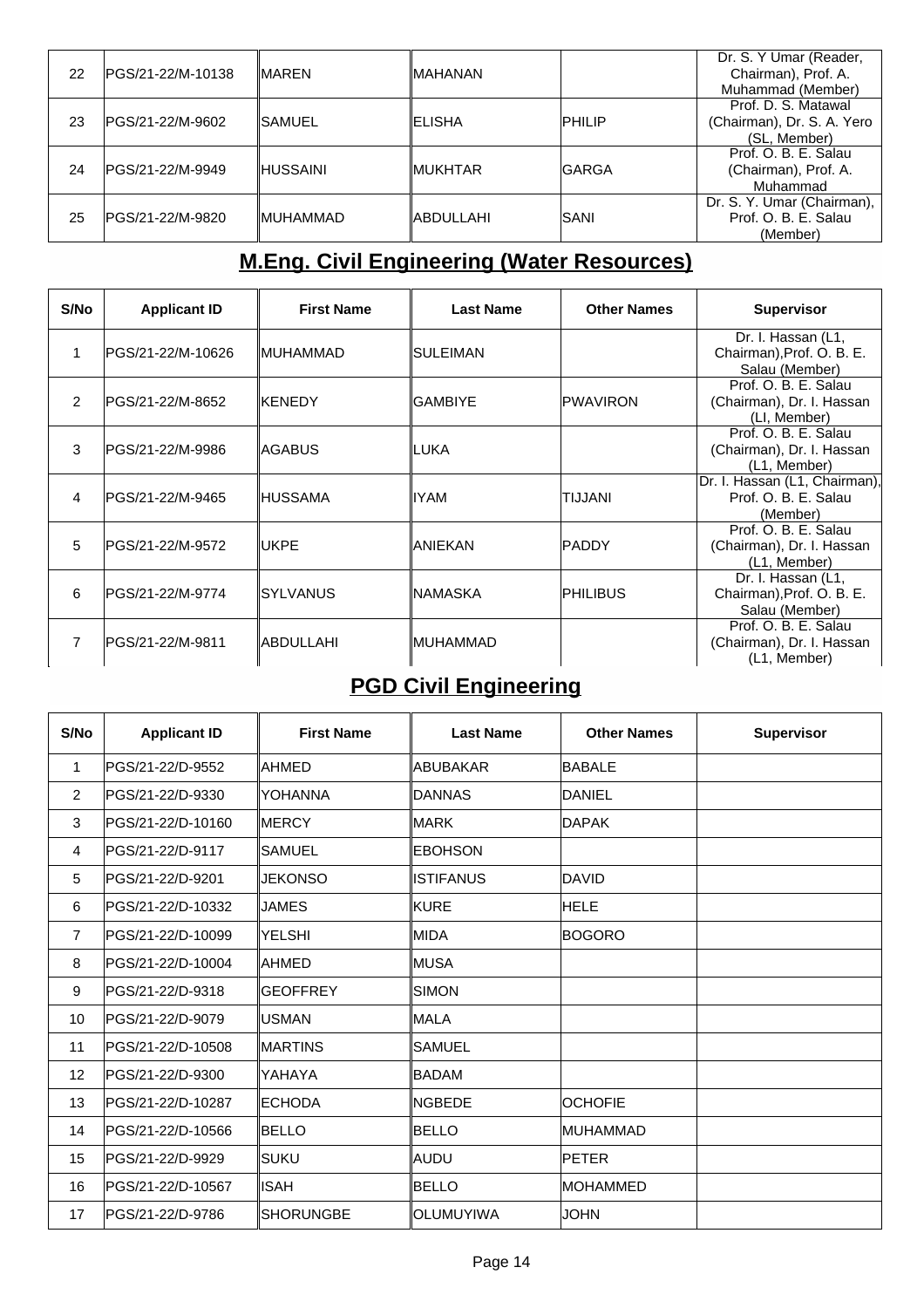| 18 | IPGS/21-22/D-9167        | ICHRISTIAN     | ∥KISAEYIB | <b>IRATXI</b>   |  |
|----|--------------------------|----------------|-----------|-----------------|--|
| 19 | IPGS/21-22/D-9069        | IISTIFANUS     | YUSUF     |                 |  |
| 20 | IPGS/21-22/D-9805        | YAKUBU         | lishaku   |                 |  |
| 21 | IPGS/21-22/D-10266       | IASHER         | IZEBEDEE  | <b>IDAVOU</b>   |  |
| 22 | <b>IPGS/21-22/D-9492</b> | IGOMNA         | YAKUBU    | <b>IPATRICK</b> |  |
| 23 | IPGS/21-22/D-9771        | <b>IDANIEL</b> | IOPUABA   |                 |  |
| 24 | PGS/21-22/D-8900         | ISIMON         | IELKANA   | <b>BARNABAS</b> |  |
| 25 | IPGS/21-22/D-8899        | IIRMIYA        | ∥NGUSHUAL | <b>INANPAN</b>  |  |

## **Ph.D Civil Engineering (Geotechnical)**

| S/No | <b>Applicant ID</b> | <b>First Name</b> | <b>Last Name</b> | <b>Other Names</b> | <b>Supervisor</b>                                                                                   |
|------|---------------------|-------------------|------------------|--------------------|-----------------------------------------------------------------------------------------------------|
|      | IPGS/21-22/P-10840  | <b>IMOHAMMED</b>  | <b>IIBRAHIM</b>  | ITASIU             | Dr. S. Y. Umar (Reader,<br>Chairman), Prof. A.<br>Mohammed (Member), Dr. S.<br>A. Yero (SL, Member) |

## **PhD Civil Engineering (Water Resources and Environmental)**

| S/No | <b>Applicant ID</b> | <b>First Name</b>   | <b>Last Name</b> | <b>Other Names</b> | <b>Supervisor</b>                                                                                    |
|------|---------------------|---------------------|------------------|--------------------|------------------------------------------------------------------------------------------------------|
|      | IPGS/21-22/P-8700   | <b>IABDULRAHMAN</b> | ∥IBRAHIM         | <b>ISUKAMARI</b>   | Prof. O. B. E. Salau<br>(Chairman), Prof. A. S.<br>Abdullahi (Member), Prof. A.<br>Mohammed (Member) |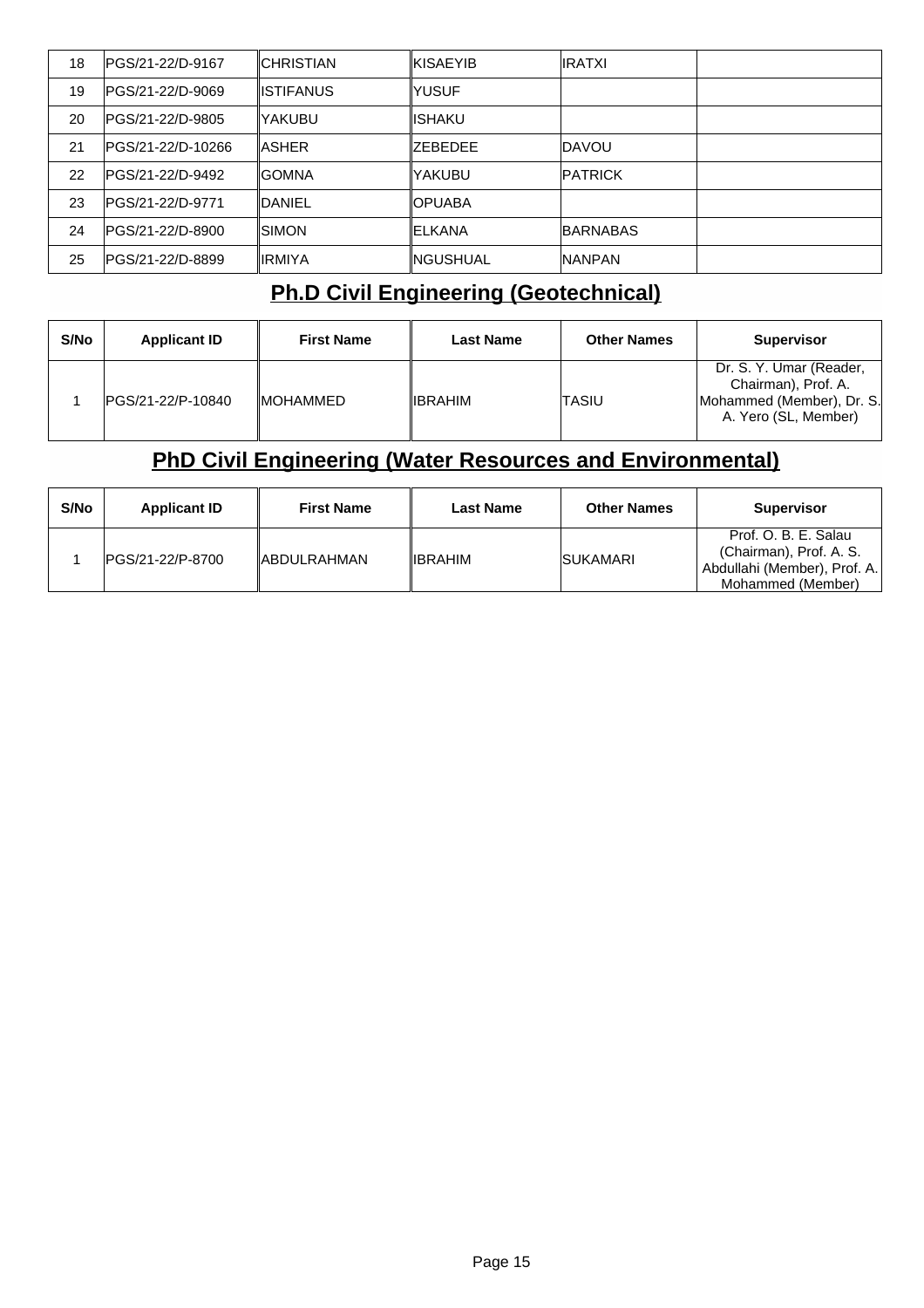## **DEPARTMENT OF ELECTRICAL ENGINEERING**

### **M.Eng. Electrical Engineering (Communication)**

| S/No           | <b>Applicant ID</b> | <b>First Name</b> | <b>Last Name</b> | <b>Other Names</b> | <b>Supervisor</b>                                                  |
|----------------|---------------------|-------------------|------------------|--------------------|--------------------------------------------------------------------|
| 1              | PGS/21-22/M-9249    | IRIDWAN           | ∥IBRAHIM         | IMUHAMMED          | Prof. O. U. Okereke<br>(Chairman), Dr. M. A.<br>Hassan (Member) SL |
| 2              | IPGS/21-22/M-9868   | ∥MUSA             | ISULEIMAN        | BIZI               | Dr. M. A. Aliyu (Chairman)<br>SL, Dr. M. A. Baba (Member)          |
| 3              | IPGS/21-22/M-8749   | ∥HARLING          | ∥MELLER          |                    | Prof. E. E. Omizegba<br>(Chairman), Dr. H. S. Miya<br>(Member) LI  |
| 4              | IPGS/21-22/M-8708   | INANTIM           | IJAMES           |                    | Dr. A. Mohammed<br>(Chairman) LI, Dr. A. A.<br>Sadiq (Member) Ll   |
| 5              | PGS/21-22/M-8641    | <b>JESSE</b>      | ∥ADAMU           | <b>GADZAMA</b>     | Dr. H. B. Mamman<br>(Chairman) LI, Prof. O. U.<br>Okereke (Member) |
| 6              | IPGS/21-22/M-10072  | <b>SALIM</b>      | ∥IBRAHIM         | YALWA              | Prof. O. U. Okereke<br>(Chairman), Dr. A. L. Amoo<br>(Member, SL)  |
| $\overline{7}$ | IPGS/21-22/M-8649   | ∥NASARA           | ∥IRMIYA          |                    | Prof. E. E. Omizegba<br>(Chairman), Prof. J. D. Jiya<br>(Member)   |
| 8              | PGS/21-22/M-10717   | laliyu            | IGARBA           | ABUBAKAR           | Dr. M. A. Baba (Chairman)<br>LI, Prof. G. A. Bakare<br>(Member)    |
| 9              | PGS/21-22/M-9436    | <b>SIMWAL</b>     | HAVOLI           |                    | Dr. A. Mohammed (SL)<br>(Chairman), Prof O. U.<br>Okereke (Member) |

### **M.Eng. Electrical Engineering (Computer)**

| S/No           | <b>Applicant ID</b> | <b>First Name</b> | <b>Last Name</b>    | <b>Other Names</b> | Supervisor                                                            |
|----------------|---------------------|-------------------|---------------------|--------------------|-----------------------------------------------------------------------|
| 1              | PGS/21-22/M-10610   | <b>ABDULLAHI</b>  | ∥ISAH               | <b>WAPANDA</b>     | Dr. M. A. Hassan (Chairman,<br>SL), Dr. H. B. Mamman<br>(Member, LI)  |
| $\overline{2}$ | IPGS/21-22/M-9979   | ∥ABDULRAHMAN      | ∥ALIYU              |                    | Dr. M. A. Baba (Chairman,<br>LI), Dr. A. A. Sadiq (Member,            |
| 3              | IPGS/21-22/M-9495   | ∥ASHIRU           | ∥MUSA               |                    | Dr. H. B. Mamman (LI)<br>(Chairman), Dr. A. A. Sadiq<br>(LI) (Member) |
| 4              | PGS/21-22/M-9082    | <b>INAZIFI</b>    | ∥MUSA               |                    | Dr. A. A. Sadiq (Chairman)<br>LI, Dr. H. B. Mamman<br>(Member) LI     |
| 5              | PGS/21-22/M-9255    | INURUDEEN         | IGAMBARI            | <b>SULU</b>        | Prof. E. E. Omizegba<br>(Chairman), Prof. J. D. Jiya<br>(Member)      |
| 6              | IPGS/21-22/M-10549  | SULAIMAN          | <b>IABDULKAREEM</b> | <b>IABUBAKAR</b>   | Prof. E. E. Omizegba<br>(Chairman), Dr. H. S. Miya<br>(Member, LI)    |
| $\overline{7}$ | IPGS/21-22/M-8696   | INASIRU           | ∥ABDULSALAM         |                    | Dr. A. Mohammed<br>(Chairman) Ll. Dr. A.<br>Hassan (Member) Ll        |
| 8              | IPGS/21-22/M-9623   | <b>IBRAHIM</b>    | ∥IBRAHIM            | <b>SALIM</b>       | Dr. H. S. Miya (Chairman) LI,<br>Dr. A. Hassan (Member) Ll            |
| 9              | IPGS/21-22/M-9850   | <b>INASIRU</b>    | <b>IKHALID</b>      | ISHUAIB            | Prof. E. C. Anene<br>(Chairman), Dr. A.<br>Mohammed (Member) LI       |
| 10             | PGS/21-22/M-9106    | IAMINU            | ∥AHMED              |                    | Dr. A. Hassan (Chairman)<br>SL. Prof. Y. S. Haruna<br>Mamman (Member) |
| 11             | PGS/21-22/M-9491    | <b>SANI</b>       | ∥HASSAN             | <b>HUSSEIN</b>     | Prof. E. E. Omizegba                                                  |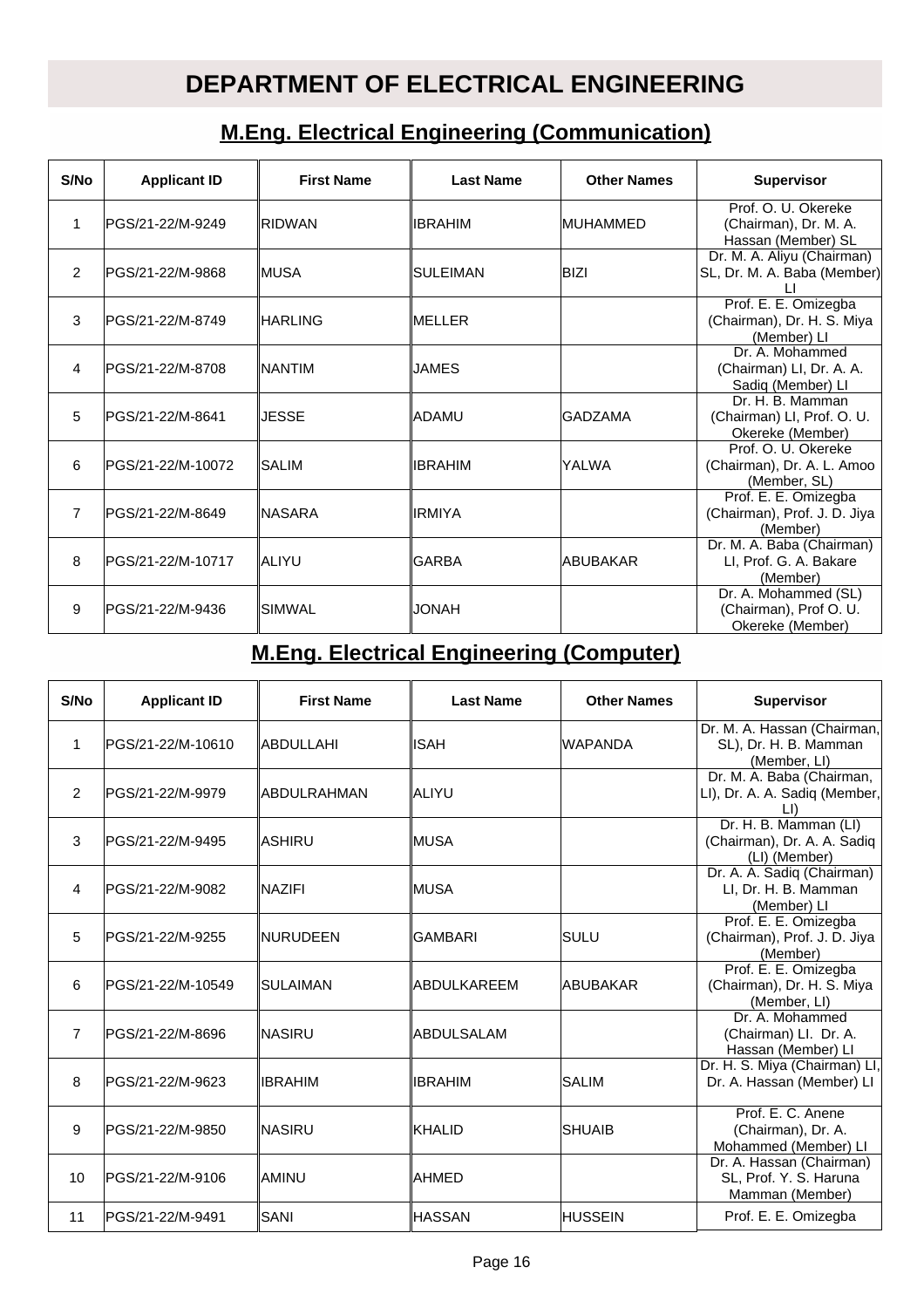### **M.Eng. Electrical Engineering (Control System)**

| S/No | <b>Applicant ID</b> | <b>First Name</b> | <b>Last Name</b> | <b>Other Names</b> | <b>Supervisor</b>                                     |
|------|---------------------|-------------------|------------------|--------------------|-------------------------------------------------------|
|      | IPGS/21-22/M-8914   | ∥GAI              | <b>ISUNDAY</b>   | IGAI               | Dr. A. A. Sadig (Chairman)<br>SL, Prof. O. U. Okereke |
|      |                     |                   |                  |                    | (Member)                                              |

## **M.Eng. Electrical Engineering (Power System and Machine)**

| S/No           | <b>Applicant ID</b> | <b>First Name</b> | <b>Last Name</b>   | <b>Other Names</b> | Supervisor                                                         |
|----------------|---------------------|-------------------|--------------------|--------------------|--------------------------------------------------------------------|
| 1              | PGS/21-22/M-10078   | ∥HUSSAINI         | ∥AUDU              |                    | Prof G. A. Bakare<br>(Chairman), Dr H. B.<br>Mamman (LI) (Member)  |
| $\overline{2}$ | PGS/21-22/M-8787    | IABRAHAM          | <b>IMUHAMMED</b>   | <b>ITOPA</b>       | Prof. Y. S. Haruna<br>(Chairman), Dr. H. B.<br>Mamman (Member) Ll  |
| 3              | PGS/21-22/M-8934    | <b>BITRUS</b>     | DANGOJE            | <b>SOLOMON</b>     | Prof. G. A. Bakare<br>(Chairman), Dr. M. A.<br>Hassan (Member) SL  |
| 4              | PGS/21-22/M-9168    | ∥AYUBA            | IYUSUF             |                    | Dr. A. L. Amoo<br>(Chairman) SL, Dr. A. A.<br>Sadiq (Member) Ll    |
| 5              | PGS/21-22/M-9123    | UDUAK-OBONG       | <b>CHRISTOPHER</b> | <b>JOHN</b>        | Prof. Y. S. Haruna<br>(Chairman), Dr. H. S. Miya<br>(Member) LI    |
| 6              | PGS/21-22/M-9148    | ∥ABUBAKAR         | <b>ALHAJI</b>      |                    | Prof. G. A. Bakare<br>(Chairman), Dr. A,<br>Mohhammed(Member) LI   |
| $\overline{7}$ | PGS/21-22/M-10247   | ∥RILWANU          | SANI               |                    | Prof Y. S. Haruna<br>(chairman), Dr A. A. Sadiq<br>(LI) (Member)   |
| 8              | PGS/21-22/M-9458    | IJAMILA           | LADAN              |                    | Prof Y. S. Haruna<br>(Chairman), Dr. A. A. Sadiq<br>(LI) (Member)  |
| 9              | PGS/21-22/M-10326   | <b>BUKAR</b>      | ∥KASIM             | GONI               | Prof J. D. Jiya (Chairman),<br>Dr A. Mohammed (LI)<br>(Member)     |
| 10             | PGS/21-22/M-10662   | ∥ABUBAKAR         | IHAMISU            |                    | Dr H. S. Miya (LI)<br>(Chairman), Dr A. Amoo (SL)<br>(Member)      |
| 11             | PGS/21-22/M-9921    | IIBRAHIM          | IHAMMADIKKO        |                    | Prof. G. A. Bakare<br>(Chairman), Dr. H. S. Miya<br>(Member) LI    |
| 12             | PGS/21-22/M-10246   | UMAR              | ∥MAIGARI           | <b>IBRAHIM</b>     | Prof G. A. Bakare<br>(Chairman), Prof E. E.<br>Omizegba (Chairman) |
| 13             | PGS/21-22/M-10765   | ∥AUWAL            | <b>IBRAHEEM</b>    |                    | Dr. A. L. Amoo (Chairman)<br>SL, Dr. A. Mohammed<br>(Member) LI    |
| 14             | PGS/21-22/M-9437    | ∥TIMOTHY          | ∥BADUNG            | <b>SAMUEL</b>      | Prof. E. C. Anene<br>(Chairman), Dr. A.<br>Mohammed (LI) (Member)  |
| 15             | PGS/21-22/M-10762   | ∥ABDURRAHMAN      | ∥MUHAMMAD          | <b>ISHAQ</b>       | Prof E. C. Anene (Chairman),<br>Prof G. A. Bakare (Member)         |
| 16             | PGS/21-22/M-8794    | ∥RUFAI            | <b>ABDULLAHI</b>   | <b>HUSSAINI</b>    | Dr. A. L. Amoo<br>(Chairman) SL, Prof. E. C.<br>Anene (Member)     |
| 17             | PGS/21-22/M-8781    | ∥BUKAR            | ∥ALI               | <b>MOHAMMED</b>    | Prof. Y. S. Haruna<br>(Chairman), Prof. O. U.<br>Okere (Member)    |
| 18             | PGS/21-22/M-10017   | ∥MUHAMMAD         | <b>AHMAD</b>       | AMINU              | Prof G. A. Bakare<br>(Chairman), Dr H. B.<br>Mamman (LI) (Member)  |
| 19             | PGS/21-22/M-10333   | <b>USMAN</b>      | <b>SABITU</b>      | KAFINZAKI          | Not Applicable                                                     |
| 20             | PGS/21-22/M-10708   | ADAMU             | <b>BALA</b>        | <b>MALAMI</b>      | DR. A. L. Amoo (Chairman)<br>SL, Dr. H. S.                         |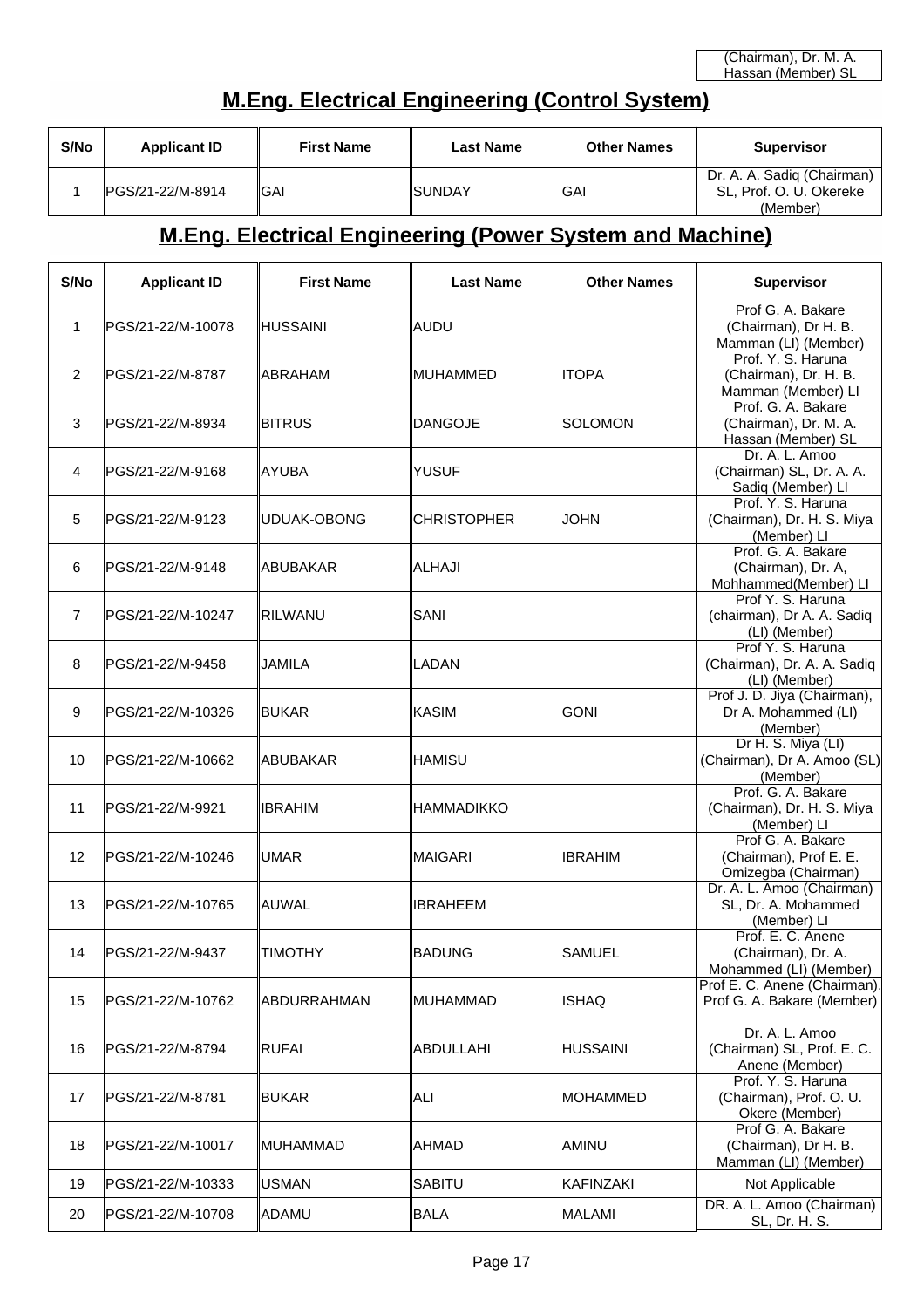|    |                    |          |                  |               | Miya (Member) LI              |
|----|--------------------|----------|------------------|---------------|-------------------------------|
|    |                    |          |                  |               | Prof Y. S. Haruna             |
| 21 | PGS/21-22/M-9846   | IAUSTINE | <b>IIZEDOMEH</b> | <b>PAUL</b>   | (Chairman), Dr A. A. Sadiq    |
|    |                    |          |                  |               | (LI) (Member)                 |
|    |                    |          |                  |               | Dr. H. S. Miya (Chairman) LI, |
| 22 | IPGS/21-22/M-10600 | IIDRIS.  | ISAIDU           | <b>IYUUSF</b> | Dr. A. L. Amoo (Member) SL    |
|    |                    |          |                  |               |                               |
|    |                    |          |                  |               | Dr. H. S. Miya (LI)           |
| 23 | IPGS/21-22/M-10428 | IKEMI    | ISALAWUDEEN      |               | (Chairman), Dr. A. L. Amoo    |
|    |                    |          |                  |               | (SL) (Member)                 |
|    |                    |          |                  |               | Dr. A. L. Amoo (SL)           |
| 24 | lPGS/21-22/M-9408  | ISALIM   | lyahuza          | <b>ADAMU</b>  | (Chairman). Dr. H. B.         |
|    |                    |          |                  |               | Mamman (SL) (Member)          |

# **M.Eng.In Electrical Engineering (Electronics)**

| S/No           | <b>Applicant ID</b> | <b>First Name</b> | <b>Last Name</b>   | <b>Other Names</b> | <b>Supervisor</b>                                                      |
|----------------|---------------------|-------------------|--------------------|--------------------|------------------------------------------------------------------------|
| 1              | PGS/21-22/M-10276   | ∥MUHAMMAD         | ∥ABDU              |                    | Dr. A. A. Sadiq (Chairman)<br>LI, Dr. A. L. Amoo (Member)<br><b>SL</b> |
| 2              | PGS/21-22/M-10644   | ∥DENSEN           | <b>NTUHUN</b>      | <b>JESSE</b>       | Dr H. B. Mamman (LI)<br>(Chairman), Prof G. A.<br>Bakare (Member)      |
| 3              | lPGS/21-22/M-8713   | IJOSEPH           | ∥AGBO              | <b>EDACHE</b>      | Prpf. E. C. Anene<br>(Chairman), Dr. H. S. Miya<br>(Member) LI         |
| $\overline{4}$ | lPGS/21-22/M-8767   | ∥AUWAL            | BALA               | <b>MOHAMMED</b>    | Prof. J. D. Jiya (Chairman),<br>Prof. G. A. Bakare<br>(Member)         |
| 5              | lPGS/21-22/M-8929   | <b>IILIYA</b>     | <b>FILIBUS</b>     | <b>LADAN</b>       | Prof. O. U. Okereke<br>(Chairman), Prof. E. E.<br>Omizegba (Member)    |
| 6              | IPGS/21-22/M-10154  | <b>ARNAUD</b>     | <b>GUIRYAMADJI</b> |                    | Dr A. A. Sadiq (LI)<br>(Chairman), Prof O. U.<br>Okereke (Member)      |
| $\overline{7}$ | PGS/21-22/M-8675    | <b>IHALTEBAYE</b> | VALERY             | <b>GAKNANBAYE</b>  | Dr. A. Hassan (Chairman)<br>SL, Dr. A. L. Amoo (Member)<br><b>SL</b>   |
| 8              | PGS/21-22/M-10710   | IAMINU            | <b>IMURTALA</b>    | <b>TUKUR</b>       | Prof E. C. Anene (Chairman),<br>Dr A. Mohammed (LI)<br>(Member)        |
| 9              | PGS/21-22/M-10777   | IJOHN             | <b>OYERINDE</b>    | <b>OYETUNDE</b>    | Prof E. E. Omizegba<br>(Chairman), Dr M. A. Baba<br>(LI) (Member)      |
| 10             | PGS/21-22/M-10120   | ∥godwin           | <b>DANJUMA</b>     | <b>ABE</b>         | Dr M. A. Hassan (SL)<br>(Chairman), Prof Y. S.<br>Haruna (Member)      |
| 11             | PGS/21-22/M-8642    | <b>GUERIMBAYE</b> | <b>RATEMADJI</b>   |                    | Dr. H. B. Mamman<br>(Chairman) LI, Prof. Y. S.<br>Haruna (Member)      |
| 12             | PGS/21-22/M-9081    | UMAR <sup></sup>  | LONGWAP            | <b>SALEH</b>       | Prof. J. D. Jiya (Chairman),<br>Dr. A. Mohammed (Member)<br>$\Box$     |

# **PGD Electrical Engineering**

| S/No           | <b>Applicant ID</b> | <b>First Name</b> | <b>Last Name</b> | <b>Other Names</b> | <b>Supervisor</b> |
|----------------|---------------------|-------------------|------------------|--------------------|-------------------|
|                | IPGS/21-22/D-9635   | ∥ALLAITOU         | <b>IDEODEO</b>   |                    |                   |
| $\overline{2}$ | IPGS/21-22/D-10800  | ISTEPHEN          | ∥ITSE            | <b>AJIK</b>        |                   |
| 3              | IPGS/21-22/D-10801  | <b>ITANIMU</b>    | <b>IUMAR</b>     | <b>IUMAR</b>       |                   |
| 4              | PGS/21-22/D-9547    | ∥ABDULBASIT       | YAKUBU           |                    |                   |
| 5              | IPGS/21-22/D-8904   | IJOK              | TEI              | <b>IMONDAY</b>     |                   |
| 6              | IPGS/21-22/D-9560   | IZUMUNTA          | IZAMANI          | <b>INEHEMIAH</b>   |                   |
| 7              | IPGS/21-22/D-9221   | ISULAIMAN         | ∥HARUNA          |                    |                   |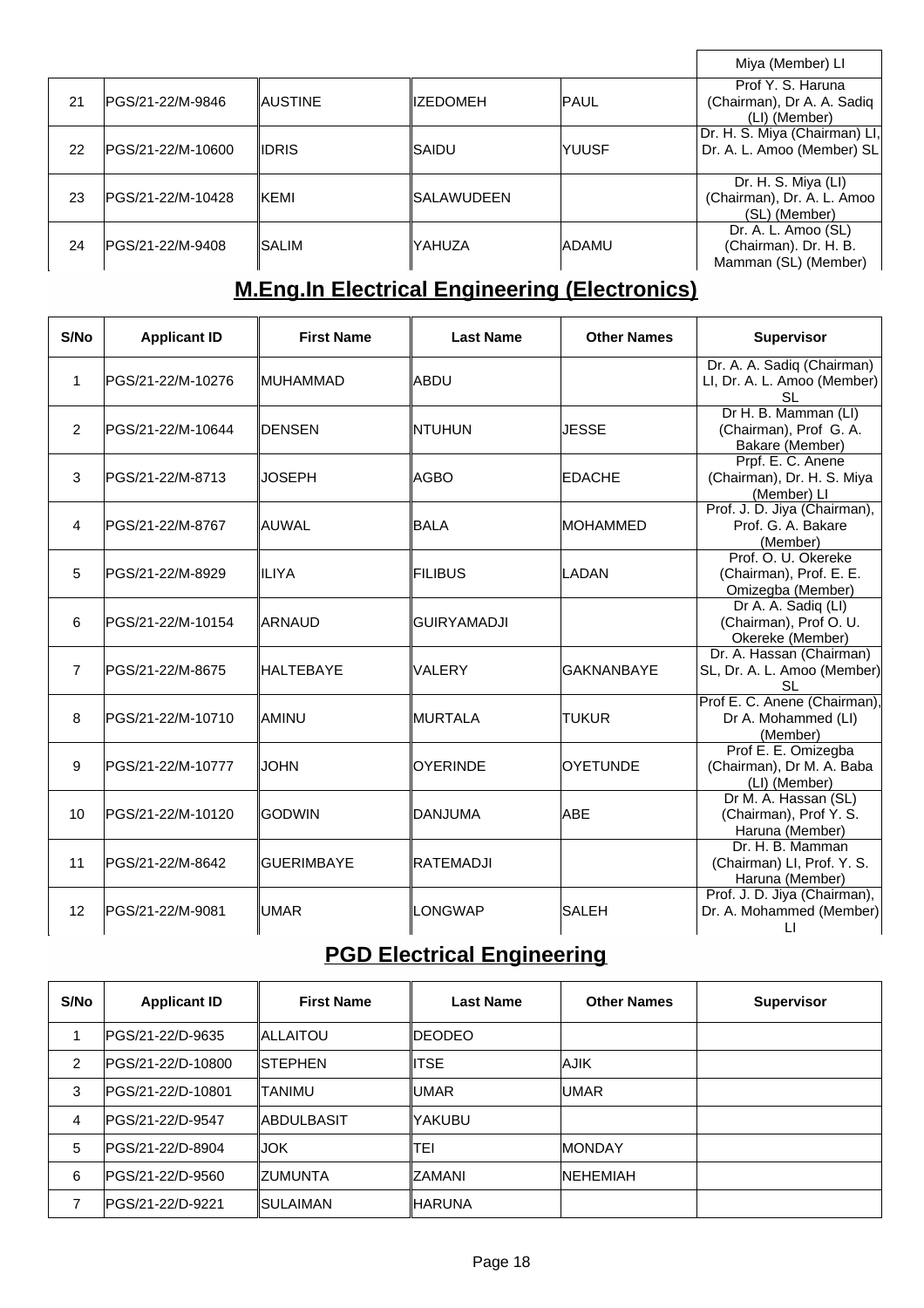| 8  | IPGS/21-22/D-8753  | <b>IACHILE</b> | ABIMAJE          |               |  |
|----|--------------------|----------------|------------------|---------------|--|
| 9  | lPGS/21-22/D-9031  | IEMMANUEL      | IDANLADI         |               |  |
| 10 | lPGS/21-22/D-10183 | <b>IKAZEEM</b> | <b>OLATUNDUN</b> | IOLATAYO      |  |
| 11 | lPGS/21-22/D-9067  | <b>JACOB</b>   | ILUKA            |               |  |
| 12 | lPGS/21-22/D-9121  | ISAMUEL        | ISHAYA           |               |  |
| 13 | lPGS/21-22/D-10227 | IMAKUT         | ADAMS            | <b>MATTA</b>  |  |
| 14 | IPGS/21-22/D-8881  | <b>JEROME</b>  | <b>BATROBAS</b>  | ISYLVESTER    |  |
| 15 | IPGS/21-22/D-9290  | IOMBUGALA      | HAGGAI           | IHAGGAI       |  |
| 16 | PGS/21-22/D-10460  | IDAVOU         | IMWANTI          | <b>BEP</b>    |  |
| 17 | lPGS/21-22/D-9232  | INAFIU         | TANKO            | ISAAD         |  |
| 18 | lPGS/21-22/D-8776  | <b>ICHRIS</b>  | ABAH             | <b>KELVIN</b> |  |
| 19 | IPGS/21-22/D-9393  | <b>IBUKAR</b>  | IMUHAMMAD        | <b>BUNI</b>   |  |

## **Ph.D. Electrical Engineering (Communications)**

| S/No | <b>Applicant ID</b> | <b>First Name</b> | <b>Last Name</b> | <b>Other Names</b> | <b>Supervisor</b>                                                                                     |
|------|---------------------|-------------------|------------------|--------------------|-------------------------------------------------------------------------------------------------------|
|      | IPGS/21-22/P-10114  | <b>IMUHAMMAD</b>  | ISULEIMAN        | IABBAS             | Prof. O. U. Okereke<br>(Chairman), Dr. M. A.<br>Hassan (Memeber) SL, Dr.<br>A. A. Sadiq (Member) LI   |
| 2    | PGS/21-22/P-9440    | <b>ISUFIYANU</b>  | INUHU            |                    | Prof O. U. Okereke<br>(Chairman), Dr. M. A.<br>Hassan (SL) (Member), Dr.<br>A. A. Sadiq (LI) (Member) |

### **Ph.D. Electrical Engineering (Electronics)**

| S/No | <b>Applicant ID</b> | <b>First Name</b> | <b>Last Name</b> | <b>Other Names</b> | <b>Supervisor</b>                                                                                 |
|------|---------------------|-------------------|------------------|--------------------|---------------------------------------------------------------------------------------------------|
|      | IPGS/21-22/P-8773   | <b>IAROME</b>     | <b>IINYANDA</b>  | <b>KINGSLEY</b>    | Prof. E. E. Omizegba<br>(Chairman), Prof. E. C.<br>Anene (Member), Prof. G. A.<br>Bakare (Member) |

### **Ph.D. Electrical Engineering (Power System & Machine)**

| S/No | <b>Applicant ID</b> | <b>First Name</b>  | <b>Last Name</b> | <b>Other Names</b> | <b>Supervisor</b>                                                                                   |
|------|---------------------|--------------------|------------------|--------------------|-----------------------------------------------------------------------------------------------------|
|      | IPGS/21-22/P-9247   | IMAINA             | IABUBAKAR        | <b>ABUBAKAR</b>    | Prof. G. A. Bakare<br>(Chairman), Dr. A. L. Amoo<br>(SL) (Member), Dr. H. S.<br>Miya (LI) (Member)  |
| 2    | IPGS/21-22/P-10482  | <b>IABDULKADIR</b> | ISA              | <b>IITOPA</b>      | Prof. Y. S. Haruna<br>(Chairman), Dr. A. L. Amoo<br>(Member) SL, Prof. G. A.<br>Bakare (Member)     |
| 3    | IPGS/21-22/P-9111   | ISIKIRU            | lANAZA           | <b>OZOVEHE</b>     | Prof. Y. S. Haruna<br>(Chairman), Dr. A. L. Amoo<br>(SL) (Member), Dr. A. A.<br>Sadiq (LI) (Member) |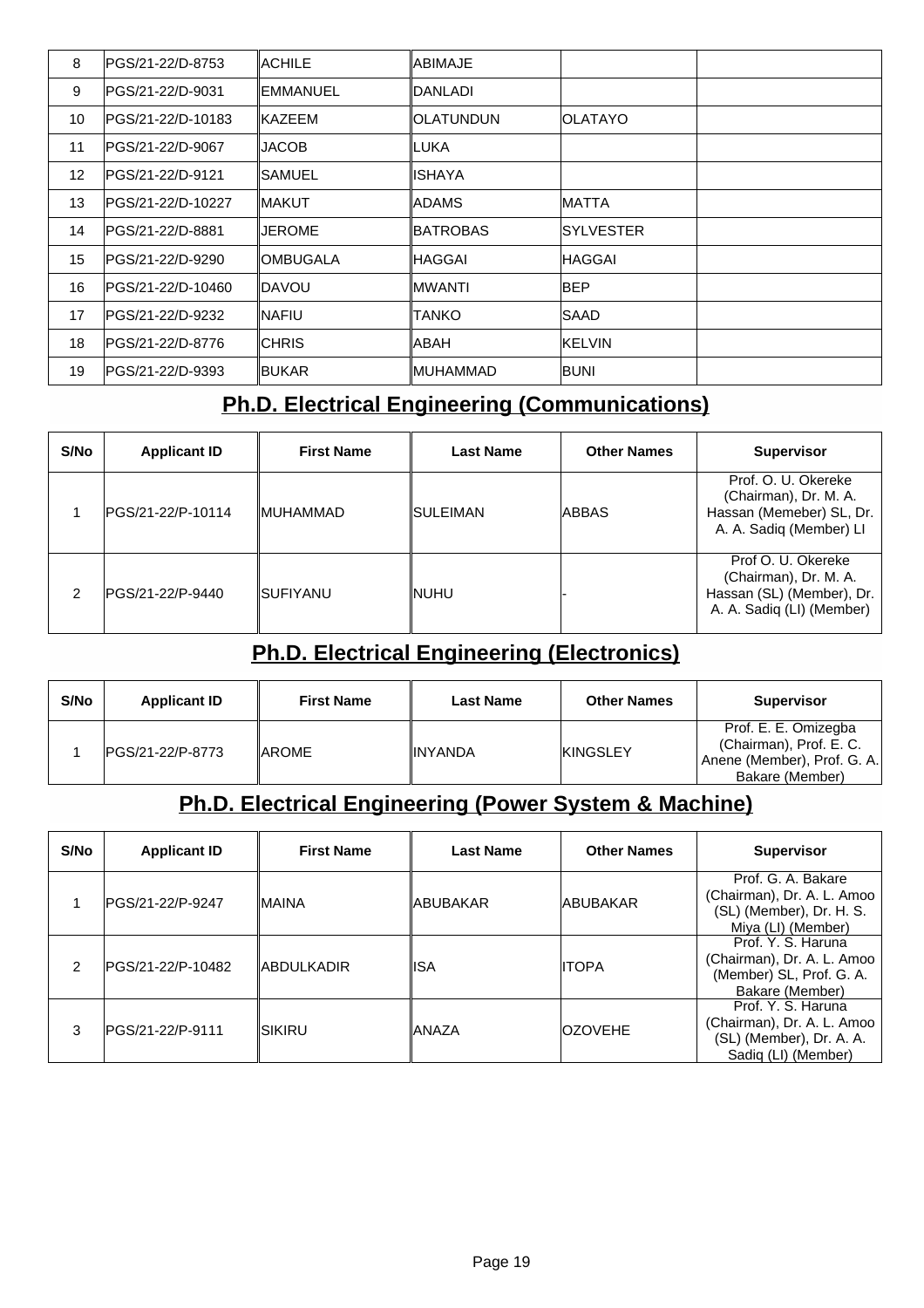## **DEPARTMENT OF MECHANICAL ENGINEERING**

### **M.Eng Mechanical Engineering (Production)**

| S/No           | <b>Applicant ID</b> | <b>First Name</b> | <b>Last Name</b>  | <b>Other Names</b>  | <b>Supervisor</b>                                                         |
|----------------|---------------------|-------------------|-------------------|---------------------|---------------------------------------------------------------------------|
|                | IPGS/21-22/M-10308  | <b>IIMAM</b>      | ∥RABIU            | <b>IMUHAMMAD</b>    | Prof. M. H. Muhammad -<br>Chairman; Dr. L. N.<br>Abdulkadir (LI) - Member |
| $\mathfrak{p}$ | IPGS/21-22/M-10093  | IHASHIMU          | IYUNUSA           | <b>KWALA</b>        | Dr. A. S. Sadiq (SL) -<br>Chairman; Dr. L. N.<br>Abdulkadir (LI) - Member |
| 3              | IPGS/21-22/M-9721   | ∥GEORGE           | ∥ACHAKPO          | <b>ICHUKWUEMEKA</b> | Dr. L. N. Abdulkadir (L1) -<br>Chairman; Dr. B. O. Umaru<br>(LI) - Member |
| 4              | IPGS/21-22/M-9835   | ICHISHAK          | <b>IZECHARIAH</b> | <b>SAMUEL</b>       | Prof. A. Tokan - Chairman;<br>Dr. A. S. Sadiq (SL) -<br>Member            |
| 5              | IPGS/21-22/M-10551  | INASIR            | lyelma            | <b>MUHAMMED</b>     | Dr. M. A. Bawa (SL) -<br>Chairman; Dr. B. O. Umar<br>(LI) - Member        |

### **M.Eng. Mechanical Engineering (Power and Process)**

| S/No | <b>Applicant ID</b> | <b>First Name</b> | <b>Last Name</b> | <b>Other Names</b> | <b>Supervisor</b>                                                            |
|------|---------------------|-------------------|------------------|--------------------|------------------------------------------------------------------------------|
|      | IPGS/21-22/M-10020  | <b>IMUHAMMAD</b>  | ∥ABDULKADIR      | <b>ISANI</b>       | Dr. A. M. Abioye (LI) -<br>Chairman; Dr. I. S. Sintali<br>(Reader) - Member  |
| 2    | IPGS/21-22/M-10528  | lijidai           | NHOLI            |                    | Dr. R. I. Ejilah (Reader)-<br>Chairman; Dr. I. S. Sintali<br>(Reader) Member |
| 3    | IPGS/21-22/M-10314  | IYUSUF            | <b>ICHINDO</b>   | <b>IMUHAMMAD</b>   | Prof. H. Dandakouta -<br>Chairman; Dr. R. I. Ejilah<br>(Reader) - Member     |
| 4    | IPGS/21-22/M-8617   | <b>IMOHAMMED</b>  | ∥HARUNA          | <b>INAFIU</b>      | Dr. A. M. Abiove (LI) -<br>Chairman; Dr. B. A. Gambo<br>(LI) - Member        |
| 5    | IPGS/21-22/M-10473  | <b>IOLUFEMI</b>   | <b>IOLADEJO</b>  | <b>EMMANUEL</b>    | Dr. I. S. Sintali (Reader) -<br>Chairman; Dr. A. M. Abioye<br>(LI) - Member  |

## **PGD in Mechanical Engineering**

| S/No           | <b>Applicant ID</b>     | <b>First Name</b> | <b>Last Name</b> | <b>Other Names</b> | <b>Supervisor</b> |
|----------------|-------------------------|-------------------|------------------|--------------------|-------------------|
| 1              | PGS/21-22/D-10456       | <b>IKYARI</b>     | ∥BUKAR           |                    |                   |
| $\overline{2}$ | PGS/21-22/D-9656        | <b>IZAKARIA</b>   | ISAMBO           |                    |                   |
| 3              | <b>PGS/21-22/D-9398</b> | <b>IEMEKA</b>     | ∥UGWU            |                    |                   |
| $\overline{4}$ | <b>PGS/21-22/D-9389</b> | <b>JOEL</b>       | ∥BAYA            | IIRMIYA            |                   |
| 5              | PGS/21-22/D-9413        | <b>IRUBEN</b>     | ∥AGA             |                    |                   |
| 6              | PGS/21-22/D-9100        | <b>INURU</b>      | ∥HABIB           | <b>YUSUF</b>       |                   |
| $\overline{7}$ | <b>PGS/21-22/D-9468</b> | ∥MOHAMMED         | ∥MUKTAHR         | <b>IBORNOMA</b>    |                   |
| 8              | PGS/21-22/D-9505        | <b>BITRUS</b>     | IYAKUBU          |                    |                   |
| 9              | IPGS/21-22/D-10742      | IAKAM             | I∏HOMAS          | <b>IAKPAN</b>      |                   |
| 10             | IPGS/21-22/D-10203      | <b>IASHUMATE</b>  | <b>IDANLADI</b>  |                    |                   |
| 11             | <b>PGS/21-22/D-9980</b> | ∥AHMAD            | ∥ABDULHAMEED     |                    |                   |
| 12             | PGS/21-22/D-10076       | <b>SAMIR</b>      | ∥MUHAMMAD        |                    |                   |
| 13             | IPGS/21-22/D-10554      | <b>INIMTIM</b>    | ISMALL           | <b>IGADOR</b>      |                   |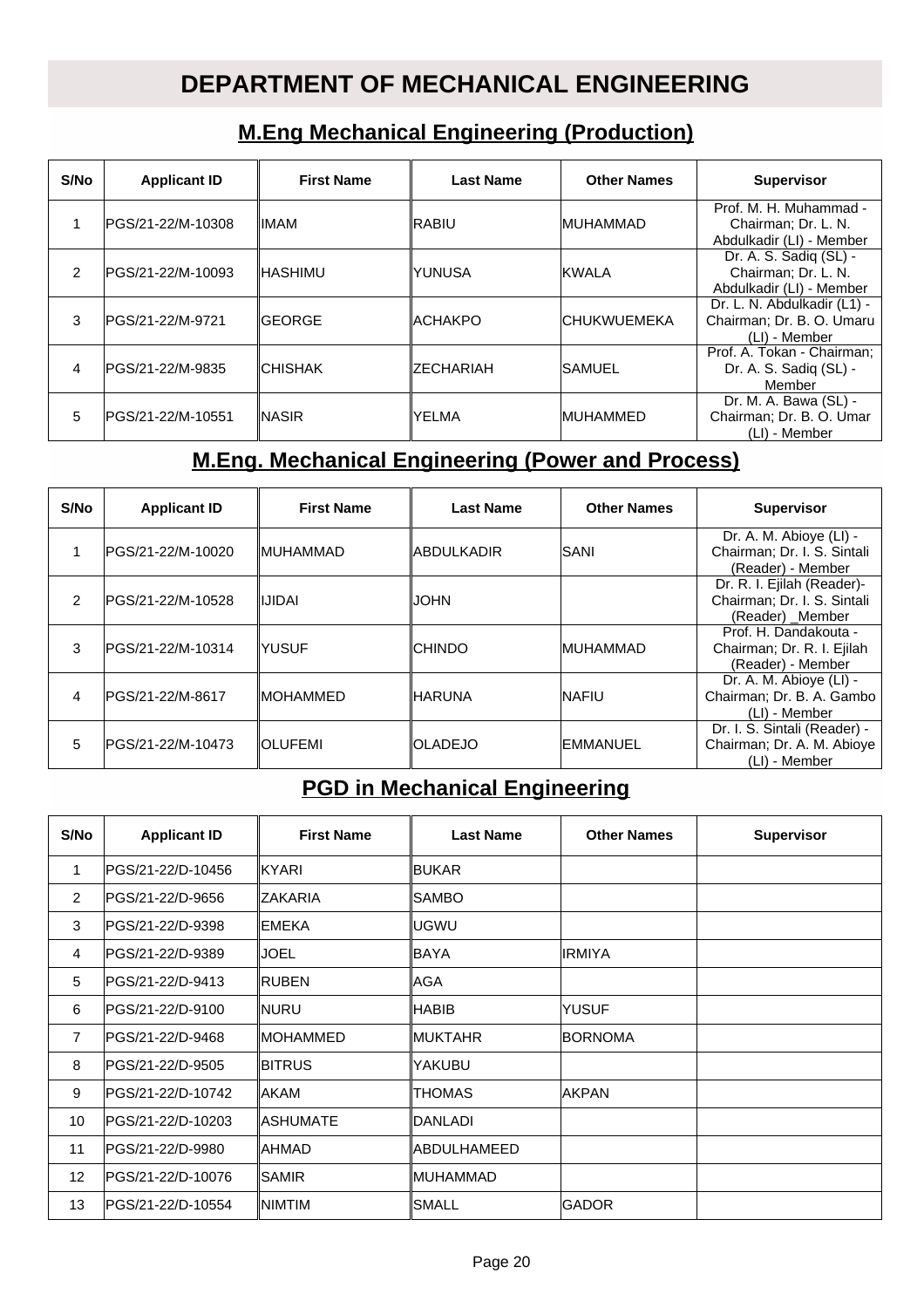| 14 | 1-22/D-10090<br>0.012<br>٦.          | <b>"DONALL</b> | <b>DABOER</b>  |  |
|----|--------------------------------------|----------------|----------------|--|
| 15 | 1-22/D-8920<br>20171<br>/ כוו<br>-57 | ∥BEI           | JHAMMED<br>⊣M∟ |  |

# **PhD In Mechanical Engineering (Energy)**

| S/No | <b>Applicant ID</b> | <b>First Name</b> | Last Name | <b>Other Names</b> | <b>Supervisor</b>                                                                                        |
|------|---------------------|-------------------|-----------|--------------------|----------------------------------------------------------------------------------------------------------|
|      | PGS/21-22/P-10601   | IMUSBAU           | ∥GODFREY  |                    | Prof. H. Dandakouta -<br>Chairman; Dr. I. S. Sintali<br>(Reader) - Member; Prof. A.<br>A. Bello - Member |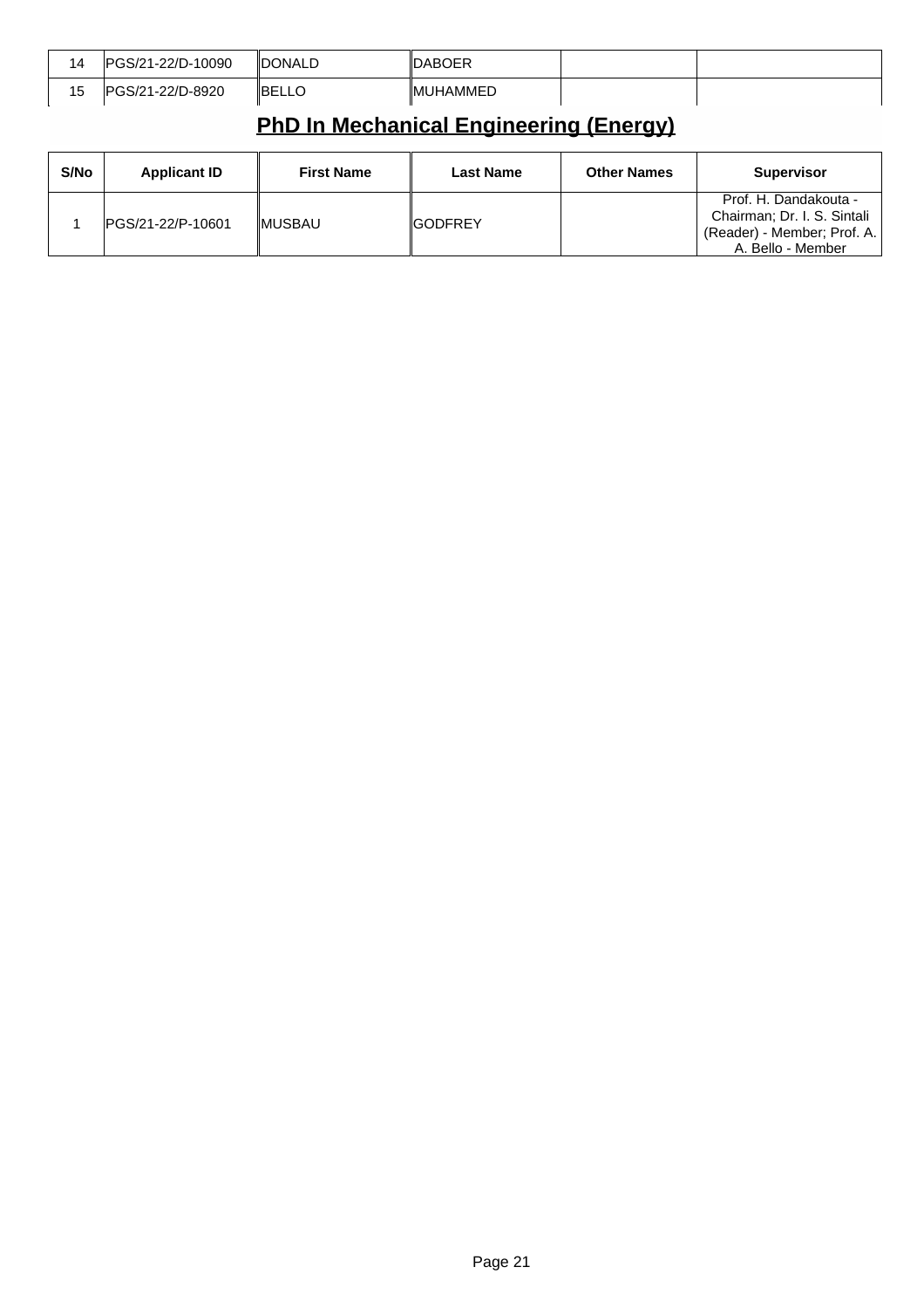## **DEPARTMENT OF MECHATRONICS AND SYSTEM ENGINEERING**

| S/No           | <b>Applicant ID</b> | <b>First Name</b> | <b>Last Name</b> | <b>Other Names</b> | <b>Supervisor</b> |
|----------------|---------------------|-------------------|------------------|--------------------|-------------------|
|                | IPGS/21-22/M-10649  | IAUDU             | <b>MAMMAN</b>    | <b>IBIU</b>        | Nill              |
| $\overline{2}$ | PGS/21-22/M-10836   | <b>IADAMU</b>     | ISAIDU           |                    | Nil               |
| 3              | PGS/21-22/M-9845    | ABDUL-RASHEED     | ∥AUDU            | <b>IDAHEER</b>     | Nil               |
| 4              | PGS/21-22/M-10197   | ISULEIMAN         | ladamu           | <b>IMUSA</b>       | Nil               |
| 5              | PGS/21-22/M-10689   | IEMEKA            | <b>ANIKPE</b>    | <b>ISAMUEL</b>     | Nil               |
| 6              | IPGS/21-22/M-10372  | IDAVID            | IAGBEMUKO        | <b>IIFEOLUWA</b>   | Nil               |
| 7              | PGS/21-22/M-10152   | <b>IOMALE</b>     | <b>MARIAM</b>    | <b>LADIDI</b>      | Nil               |
| 8              | PGS/21-22/M-10795   | ∥ABUBAKAR         | BAKO             |                    | Nil               |
| 9              | IPGS/21-22/M-10174  | <b>IASHOM</b>     | <b>CAESAR</b>    | <b>IAZI</b>        | Nil               |

## **M.Eng Machine Design and Mechatronic Engineering**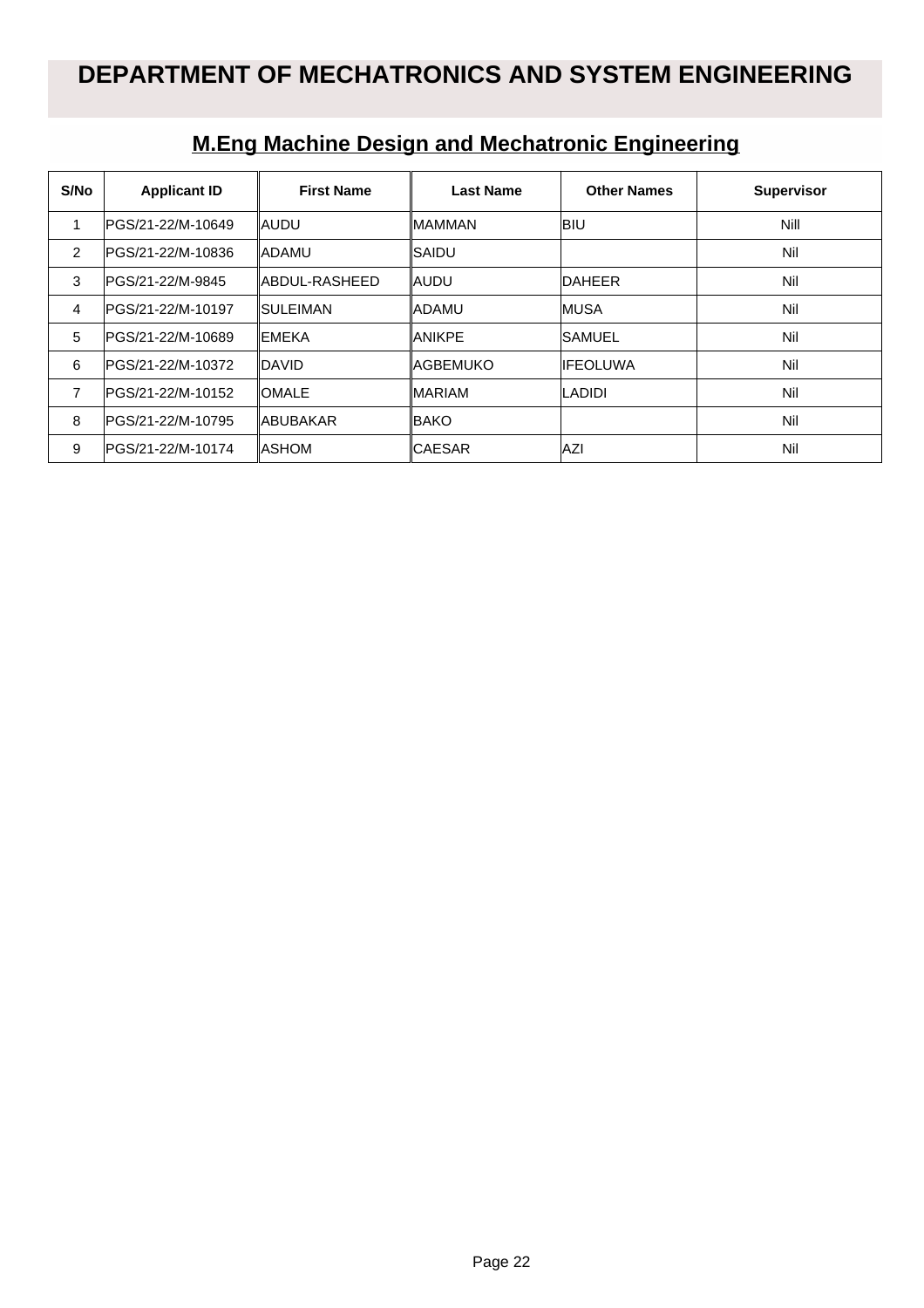## **DEPARTMENT OF PETROLEUM ENGINEERING**

### **M.Eng Petroleum Engineering (Drilling)**

| S/No           | <b>Applicant ID</b> | <b>First Name</b> | <b>Last Name</b> | <b>Other Names</b> | <b>Supervisor</b>                                                              |
|----------------|---------------------|-------------------|------------------|--------------------|--------------------------------------------------------------------------------|
| $\mathbf{1}$   | PGS/21-22/M-9116    | ∥MUHAMMAD         | IJAHUN           | <b>SIRAJO</b>      | Prof. A.D.I. Sulaiman<br>(Chairman), Dr. M.A. Inuwa<br>(Member, LI)            |
| $\overline{2}$ | PGS/21-22/M-9339    | IABBAS            | ∥ALIYU           | <b>IMURTALA</b>    | Dr. M.B Adamu (SL,<br>Chairman), Dr. A.Y.<br>Abdulkarim (LI, Member)           |
| 3              | PGS/21-22/M-9267    | ISHAHID           | IJAHUN           | <b>SIRAJO</b>      | Dr. M.A. Inuwa (LI,<br>Chairman), Dr Usman<br>Hassan (LI, Member)              |
| 4              | PGS/21-22/M-8838    | ISALISU           | ∥AHMAD           | <b>MUHAMMAD</b>    | Dr. M.A. Inuwa (LI,<br>Chairman), Dr. Abdurrahman<br>Abdulrasheed (LI, Member) |
| 5              | lPGS/21-22/M-9275   | <b>GABRIEL</b>    | <b>EZEKIEL</b>   | IOTARU             | Dr. M.K. Abba (LI,<br>Chairman), Dr. Dr. M.B.<br>Adamu (SL, Member)            |
| 6              | PGS/21-22/M-8716    | ISUMAIYA          | <b>IDRIS</b>     | <b>SAMBO</b>       | Dr. M.A. Inuwa (LI,<br>Chairman), Dr. Usman<br>Hassan (LI, Member)             |
| $\overline{7}$ | PGS/21-22/M-9014    | ∥IBRAHIM          | LAWAL            | <b>ADESINA</b>     | Dr. Abdurrahman<br>Abdulrasheed (LI, Chairman<br>)Dr. M.K. Abba (LI, Member),  |
| 8              | PGS/21-22/M-9422    | <b>IRUWAIFA</b>   | ∥ALIYU           |                    | Dr. A.Y. Abdulkarim (LI,<br>Chairman )Dr. M.A. Inuwa<br>(LI, Member),          |
| 9              | PGS/21-22/M-8884    | ∥BILAL            | IJAHUN           | ISIRAJO            | Dr. M.K. Abba (LI, Chairman<br>), Dr. Y.O. Raji (LI, Member),                  |
| 10             | PGS/21-22/M-10051   | MALAM MAHAMOUT    | ABOUBACAR HAMET  |                    | Prof. S.Abdulsalam<br>(Chairman), Dr. M.K. Abba<br>(LI, Member)                |
| 11             | PGS/21-22/M-10060   | ∥SIDI KOSSO       | MAMADOU LAWEL    |                    | Dr. I.M. Muhammad (Reader,<br>Chairman), Dr. M.B. Adamu<br>(SL, Member)        |

## **M.Eng Petroleum Engineering (Production)**

| S/No           | <b>Applicant ID</b> | <b>First Name</b> | <b>Last Name</b>               | <b>Other Names</b> | <b>Supervisor</b>                                                       |
|----------------|---------------------|-------------------|--------------------------------|--------------------|-------------------------------------------------------------------------|
| 1              | lPGS/21-22/M-9648   | <b>IBRAHIM</b>    | IAHMAT SEID                    |                    | Dr. Y.O. Raji (LI, Chairman),<br>Dr. Usman Hassan (LI,<br>Member)       |
| $\mathcal{P}$  | lPGS/21-22/M-10696  | ∥ELHADJI GREMAH   | <b>IMAMADOU</b>                | IAMADOU KAOU       | Dr. M.K. Abba (LI,<br>Chairman), Dr. Y.O. Raji (LI,<br>Member),         |
| 3              | IPGS/21-22/M-9675   | IAMINU            | <b>IDATTI</b>                  | <b>LAWAN</b>       | Dr. M.A. Inuwa (LI,<br>Chairman), Dr. Y.O. Raji (LI,<br>Member)         |
| 4              | IPGS/21-22/M-10686  | IUSMAN            | ∥SULEIMAN                      | <b>IUSMAN</b>      | Dr. O. O. Olubajo (SL) and<br>Dr. M.K. Abba (LI, Member)                |
| 5              | lPGS/21-22/M-9661   | ∥MOUSSA           | <b>IABDERASSOUL</b><br>ILAMINE |                    | Dr. Usman Hassan (LI,<br>Chairman), Dr. A.Y.<br>Abdulkarim (LI, Member) |
| 6              | PGS/21-22/M-9660    | ∥MAHAMAT NOUR     | <b>ISEID ABDRAMAN</b>          |                    | Prof. A.D.I. Sulaiman<br>(Chairman), Dr. M.K. Abba<br>(LI, Member)      |
| $\overline{7}$ | lPGS/21-22/M-10673  | IMAHMOOD          | ISABO                          | <b>IMUHAMMAD</b>   | Dr. Kabir Garba (Reader,<br>Chairman), Dr. M.A.<br>Inuwa(LI, Member)    |
| 8              | IPGS/21-22/M-10010  | ∥ABDULRAUF        | ∥SULEIMAN                      | IONIMISI           | Dr. M.K. Abba (LI,                                                      |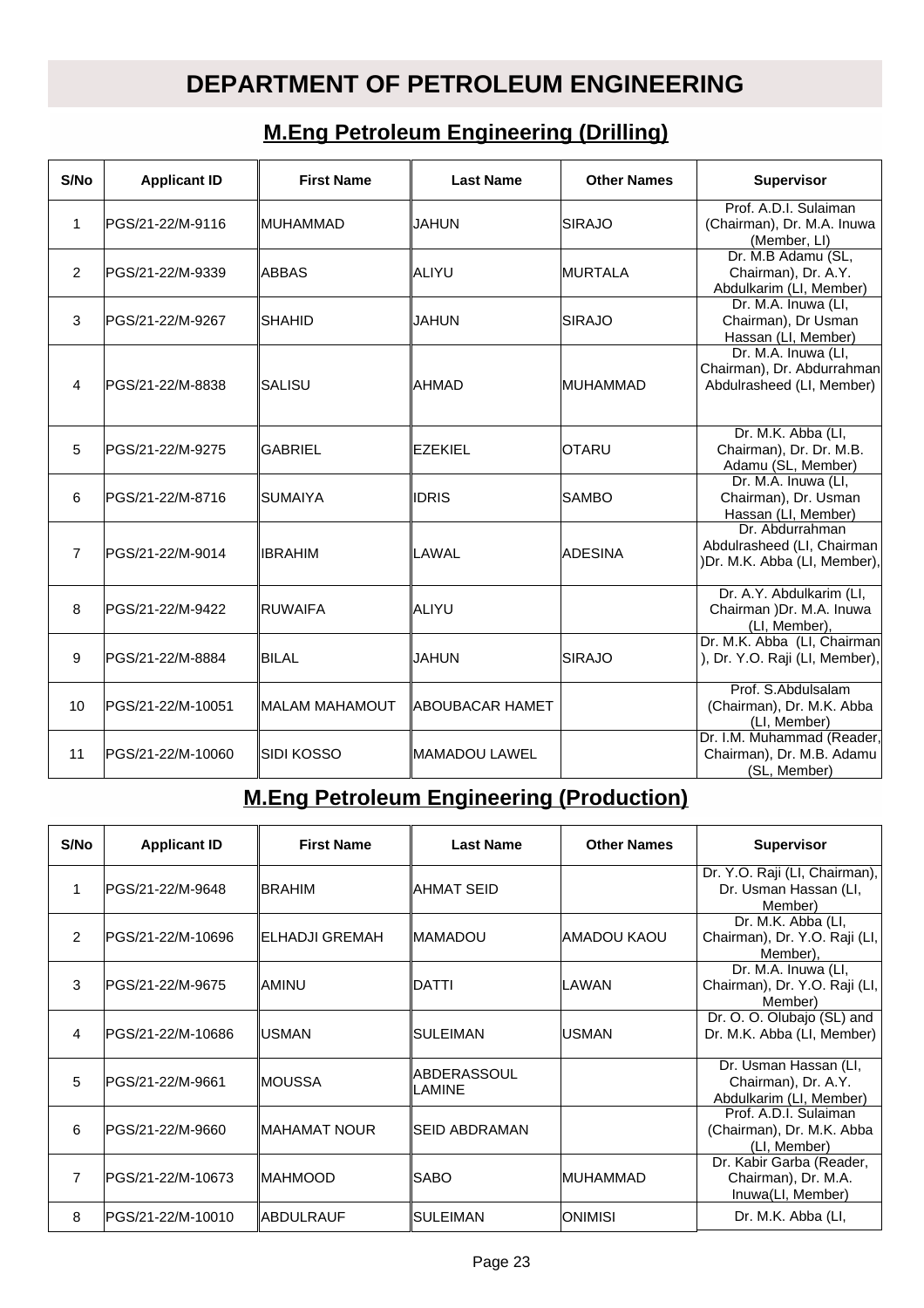|                   |                |       |              | Chairman), Dr. Kabir Garba |
|-------------------|----------------|-------|--------------|----------------------------|
|                   |                |       |              | (Reader, Member)           |
|                   |                |       |              | Dr. (Mrs) S.O. Giwa (SL,   |
| PGS/21-22/M-10230 | <b>ITONNJE</b> | ∥LUKA | <b>YELWA</b> | Chairman), Dr. Usman       |
|                   |                |       |              | Hassan (LI, Member)        |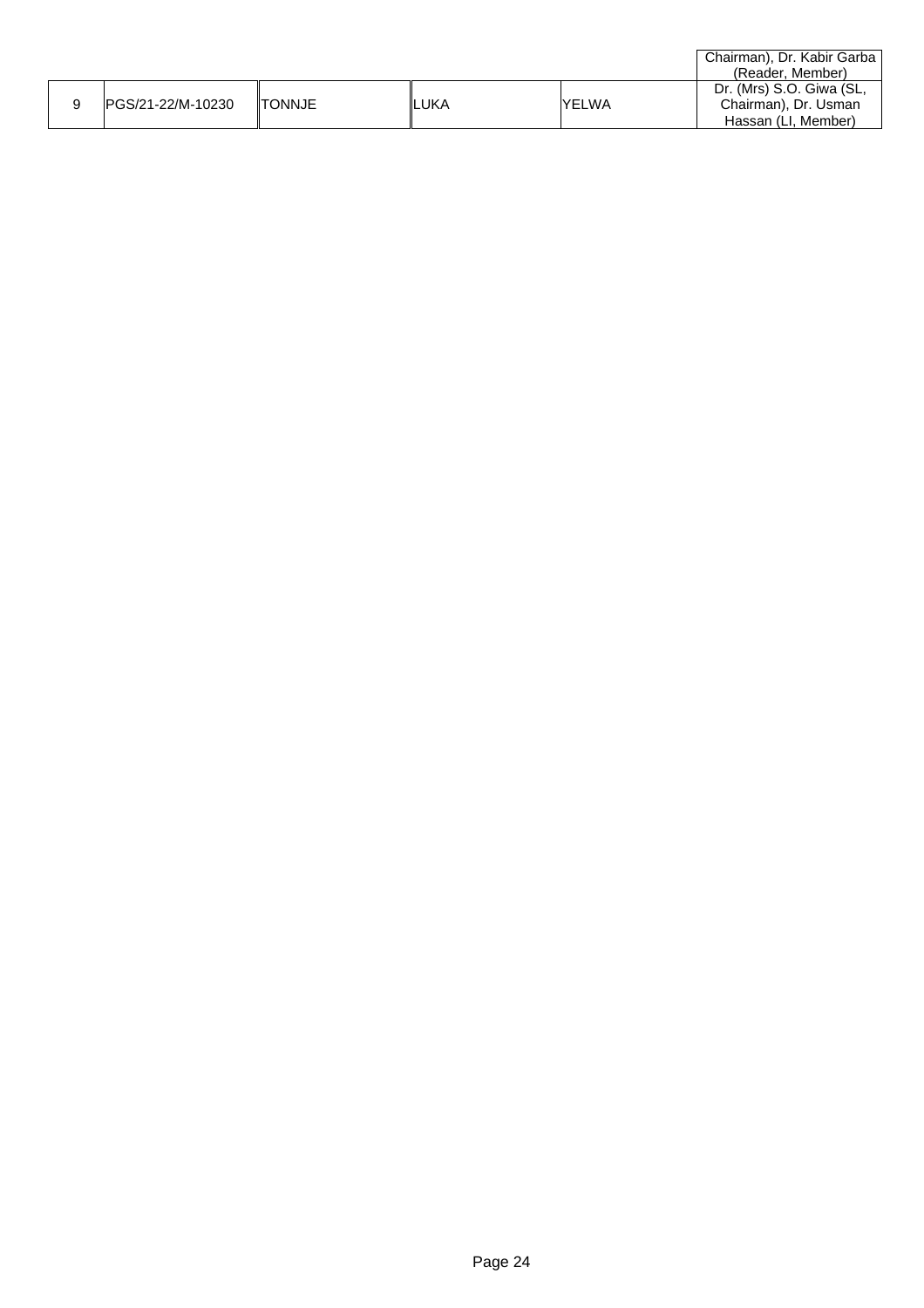# **FACULTY OF ENVIRONMENTAL TECHNOLOGY**

## **DEPARTMENT OF ARCHITECTURE**

#### **M. Tech Architecture**

| S/No           | <b>Applicant ID</b> | <b>First Name</b> | <b>Last Name</b>  | <b>Other Names</b> | Supervisor |
|----------------|---------------------|-------------------|-------------------|--------------------|------------|
| 1              | PGS/21-22/M-10891   | ∥MUSA             | <b>DAMAGUM</b>    |                    |            |
| $\overline{2}$ | PGS/21-22/M-9959    | ALIYU             | <b>BOMAI</b>      |                    |            |
| 3              | PGS/21-22/M-8930    | ∣JAMILU           | ABUBAKAR          | <b>ALKALI</b>      |            |
| 4              | PGS/21-22/M-9272    | ∥IMRANA           | ∥AHMED            | DARGAZU            |            |
| 5              | PGS/21-22/M-10449   | ∥MUKTAR           | ALI               | KOLO               |            |
| 6              | PGS/21-22/M-9113    | ∥SUPAHM           | <b>BAMAIYI</b>    | LAPA'AM            |            |
| $\overline{7}$ | PGS/21-22/M-10587   | ∥USMAN            | ADAMU             |                    |            |
| 8              | PGS/21-22/M-10715   | <b>EDIME</b>      | FRIDAY            | <b>ONECHOJO</b>    |            |
| 9              | PGS/21-22/M-9362    | <b>IDRIS</b>      | ABDULLAHI         | DANBABA            |            |
| 10             | PGS/21-22/M-9025    | ∥MOHAMMAD         | <b>MAHMUD</b>     | <b>USMAN</b>       |            |
| 11             | PGS/21-22/M-8656    | <b>SIMON</b>      | <b>PARA</b>       |                    |            |
| 12             | PGS/21-22/M-8771    | HAYATUDDEEN       | <b>DOMA</b>       | SALIHU             |            |
| 13             | PGS/21-22/M-8663    | <b>TIMON</b>      | <b>DUNIYA</b>     | <b>TIMOTHY</b>     |            |
| 14             | PGS/21-22/M-9513    | <b>DAUDA</b>      | ADAMU             | <b>BAABA</b>       |            |
| 15             | PGS/21-22/M-8791    | ∥ALHAJI MODU      | <b>BABA SHEHU</b> | <b>BABA SHEHU</b>  |            |
| 16             | PGS/21-22/M-10040   | ∥MELENTU          | GIWA              | <b>MOMME</b>       |            |
| 17             | PGS/21-22/M-9370    | ∥NURUDDEEN        | <b>DILLI</b>      | <b>MOHAMMED</b>    |            |
| 18             | PGS/21-22/M-9926    | ∥MUHAMMAD         | <b>YUSUF</b>      | <b>USMAN</b>       |            |
| 19             | PGS/21-22/M-9430    | ∥AMRULLAH         | ALHASSAN          | <b>CHIDA</b>       |            |
| 20             | PGS/21-22/M-10671   | ∥ABUBAKAR         | YUSUF             | <b>SADIQ TANKO</b> |            |
| 21             | PGS/21-22/M-10108   | <b>AYA</b>        | <b>SOLOMON</b>    | <b>MARI</b>        |            |
| 22             | PGS/21-22/M-9848    | ABDULBAKI         | MUHAMMAD          | YAHYA              |            |
| 23             | PGS/21-22/M-9662    | <b>ALKALI</b>     | <b>BABAGANA</b>   | <b>ALI</b>         |            |
| 24             | PGS/21-22/M-9511    | AUWAL             | <b>BELLO</b>      | MUHAMMAD           |            |
| 25             | PGS/21-22/M-9190    | ∣OJOGBA           | <b>STEVE</b>      | <b>ABEL</b>        |            |
| 26             | PGS/21-22/M-10878   | LUKMAN            | <b>SABO</b>       |                    |            |
| 27             | PGS/21-22/M-10845   | ∥MOHAMMED         | <b>IBRAHIM</b>    | <b>AMIN</b>        |            |
| 28             | PGS/21-22/M-8703    | ∥AISHA            | AHMED             | <b>ALKALI</b>      |            |
| 29             | PGS/21-22/M-10390   | ∥LAWAL            | HASSAN KAURA      |                    |            |
| 30             | PGS/21-22/M-8888    | ∥USMAN            | <b>ISMAIL</b>     |                    |            |
| 31             | PGS/21-22/M-9984    | ∥ISHAQ            | ADAMU             |                    |            |
| 32             | PGS/21-22/M-9086    | <b>ISTIPHANUS</b> | ZACHARIAH         |                    |            |
| 33             | PGS/21-22/M-9285    | ∥ABDULKADIR       | <b>HAMID</b>      | <b>MS</b>          |            |
| 34             | PGS/21-22/M-8691    | YA'U              | <b>JIBRIL</b>     |                    |            |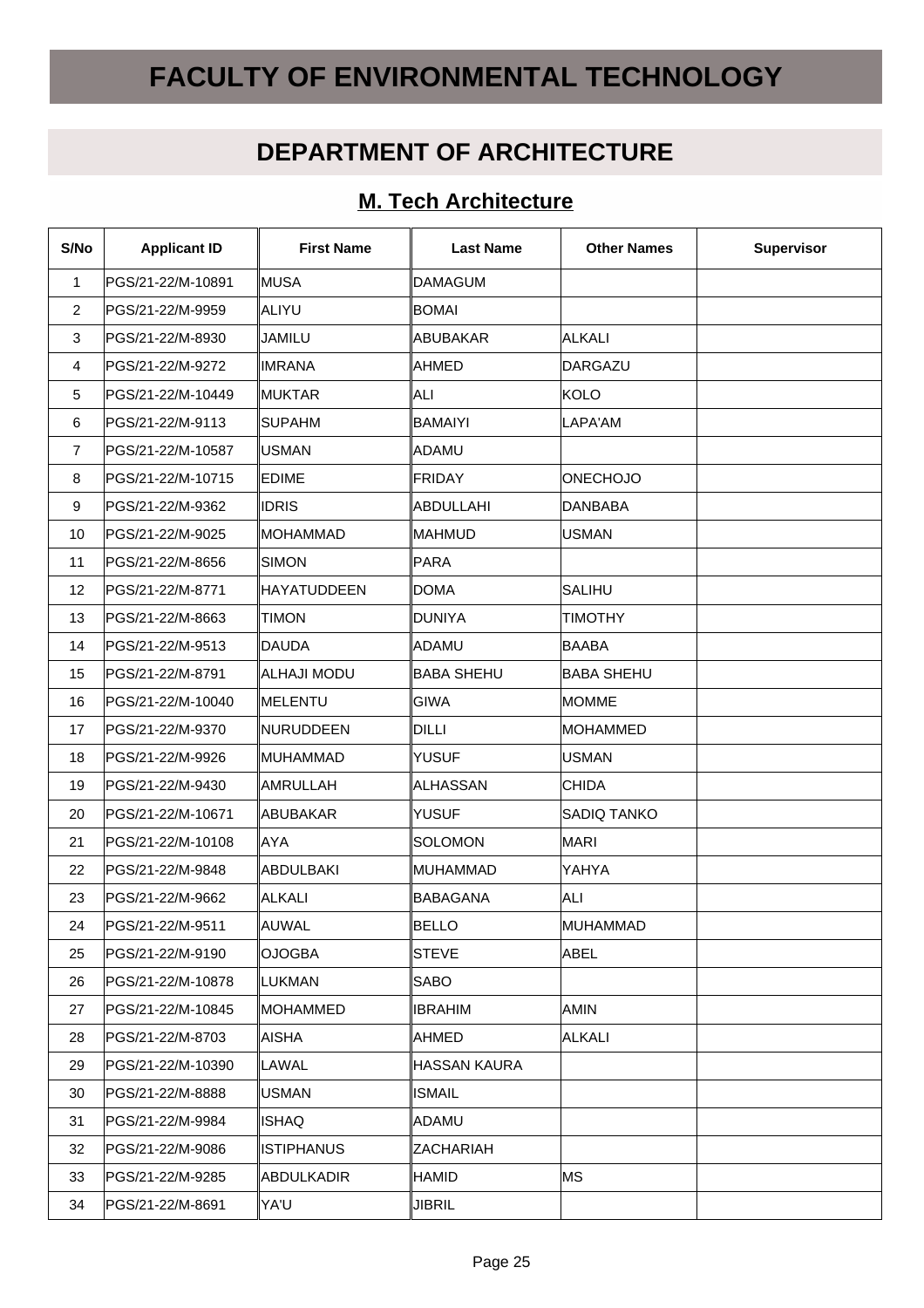| 35 | IPGS/21-22/M-10143 | idionro      | ∥NERAGOTO    | IGUY            |  |
|----|--------------------|--------------|--------------|-----------------|--|
| 36 | IPGS/21-22/M-10404 | IMOHAMMED.   | JAMIL        | ILAMORDE        |  |
| 37 | IPGS/21-22/M-10394 | IIALMUSTAPHA | ∥MUHAMMED    | IAHMED          |  |
| 38 | IPGS/21-22/M-9180  | <b>ADAMU</b> | ALKALI       | IABDULLAHI      |  |
| 39 | IPGS/21-22/M-9518  | ISULEIMAN    | IABDULRAHMAN |                 |  |
| 40 | IPGS/21-22/M-9032  | ∥MAHMOOD     | ∥MUHAMMAD    | <b>IMAIBETI</b> |  |

### **PGD Architecture**

| S/No           | <b>Applicant ID</b> | <b>First Name</b> | <b>Last Name</b> | <b>Other Names</b> | <b>Supervisor</b> |
|----------------|---------------------|-------------------|------------------|--------------------|-------------------|
| $\mathbf{1}$   | PGS/21-22/D-10043   | DAVID             | <b>BENEDICT</b>  | SIMON              |                   |
| $\overline{2}$ | PGS/21-22/D-10052   | ADEFESOBI         | ADEDEJI          | <b>RUFUS</b>       |                   |
| 3              | PGS/21-22/D-9162    | MUHAMMAD          | <b>GAMBO</b>     |                    |                   |
| 4              | PGS/21-22/D-10398   | OJO               | ADEDAPO          | <b>SAMUEL</b>      |                   |
| 5              | PGS/21-22/D-10277   | ∥MUSA             | <b>HASSAN</b>    |                    |                   |
| 6              | PGS/21-22/D-9819    | ∥MARK             | MADI             | <b>JOHN</b>        |                   |
| $\overline{7}$ | PGS/21-22/D-10278   | UMAR              | LIMAN KATAGUM    | ABDULHAMID         |                   |
| 8              | PGS/21-22/D-8779    | ENEMONA           | ABA              | <b>JOSHUA</b>      |                   |
| 9              | PGS/21-22/D-10573   | ∥MAMZA            | PAPKA            | <b>IJUDIGAL</b>    |                   |
| 10             | PGS/21-22/D-8906    | ∥MUSA             | HASSAN           | <b>JIBO</b>        |                   |
| 11             | PGS/21-22/D-8940    | YAKUBU            | MAIGAMU          |                    |                   |
| 12             | PGS/21-22/D-9385    | NKEMAKONAM        | <b>EKWEALOR</b>  | <b>PATRICK</b>     |                   |
| 13             | PGS/21-22/D-10182   | UMAR              | <b>ISMAIL</b>    | K/MATA             |                   |
| 14             | PGS/21-22/D-10814   | AISHETU           | LAWAL            |                    |                   |
| 15             | PGS/21-22/D-9399    | <b>HALIMA</b>     | <b>HASSAN</b>    | <b>KIMAN</b>       |                   |
| 16             | PGS/21-22/D-10377   | ABDURRAHMAN       | HARUNA           | <b>ILYASU</b>      |                   |
| 17             | PGS/21-22/D-9029    | ∥MUSA             | HUSSAINI         | DUKKU              |                   |
| 18             | PGS/21-22/D-8684    | ABUBAKAR          | MOHAMMED         | <b>JATOBE</b>      |                   |
| 19             | PGS/21-22/D-8953    | MUHAMMAD AUWAL    | YAWALE           |                    |                   |
| 20             | PGS/21-22/D-9396    | <b>IBRAHIM</b>    | MAHDI            |                    |                   |
| 21             | PGS/21-22/D-10414   | BASHIR            | <b>GREMA</b>     | MOHAMMED           |                   |
| 22             | PGS/21-22/D-8813    | <b>IMRANA</b>     | MAILAMBU         | <b>WAZIRU</b>      |                   |
| 23             | PGS/21-22/D-9165    | YASIR             | UMAR             |                    |                   |
| 24             | PGS/21-22/D-8812    | ∥MUBARAK          | <b>BASHIR</b>    | AHMAD              |                   |
| 25             | PGS/21-22/D-8938    | ∣ADAMU            | STEPHEN          | <b>MILILA</b>      |                   |
| 26             | PGS/21-22/D-10148   | ADAMU             | NYELONG          | <b>HOOMKWAP</b>    |                   |
| 27             | PGS/21-22/D-8661    | ABUBAKAR          | MUHAMMAD         | RAJIU              |                   |
| 28             | PGS/21-22/D-9356    | <b>SUHAIB</b>     | SUNUSI           | <b>IBRAHIM</b>     |                   |
| 29             | PGS/21-22/D-9490    | AUDU              | <b>BABAYO</b>    | USMAN              |                   |
| 30             | PGS/21-22/D-9968    | MANIRU            | AMINU            | <b>BEN</b>         |                   |
| 31             | PGS/21-22/D-9664    | ZAHARADDEEN       | <b>BELLO</b>     | MUHAMMAD           |                   |
| 32             | PGS/21-22/D-9496    | YARDA             | MUSA             |                    |                   |
| 33             | PGS/21-22/D-10441   | MUFTAHU           | ADO              |                    |                   |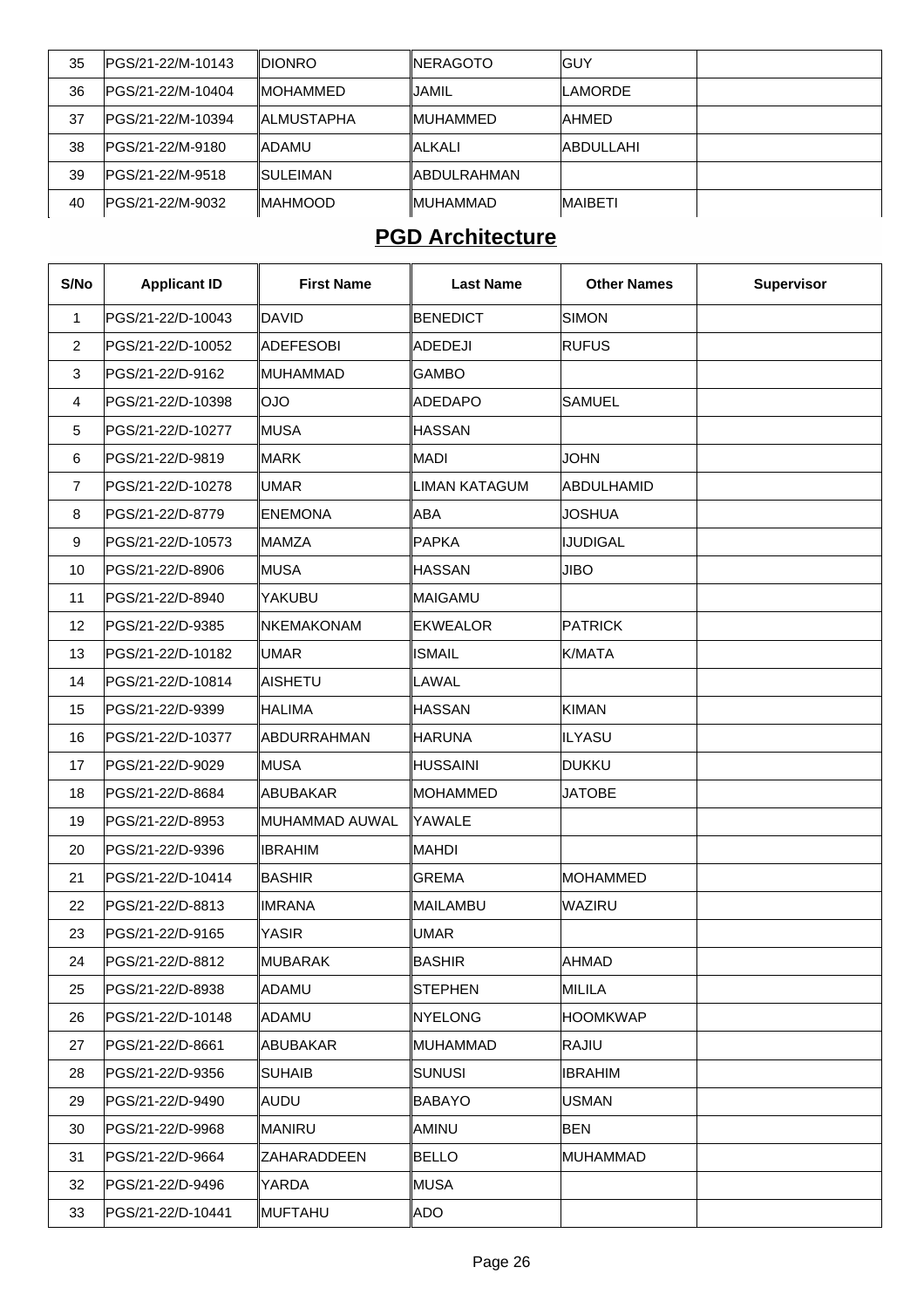| 34 | IPGS/21-22/D-9583  | YARDA            | IYOHANNA        |                 |  |
|----|--------------------|------------------|-----------------|-----------------|--|
| 35 | IPGS/21-22/D-9489  | IRINMAK          | ∥FWANGSHAK      | ILUKA           |  |
| 36 | IPGS/21-22/D-10458 | INONGU           | ∥NDERNEN        | <b>IMICHEAL</b> |  |
| 37 | IPGS/21-22/D-9725  | ∥ABASIFNYFNF     | ISUNDAY         | LAWRENCE        |  |
| 38 | IPGS/21-22/D-9164  | ∥ALIYU           | ISAGIR          |                 |  |
| 39 | IPGS/21-22/D-9695  | ∥EMMANUEL        | <b>AKPAN</b>    | <b>IENEFIOK</b> |  |
| 40 | IPGS/21-22/D-10031 | ∥MUSA            | <b>ABUBAKAR</b> |                 |  |
| 41 | IPGS/21-22/D-9679  | LABARI           | IOVEY           |                 |  |
| 42 | IPGS/21-22/D-9391  | <b>CATHERINE</b> | lakuku          | <b>INKANUM</b>  |  |

## **Ph.D Architecture**

| S/No | <b>Applicant ID</b> | <b>First Name</b> | <b>Last Name</b> | <b>Other Names</b> | <b>Supervisor</b> |
|------|---------------------|-------------------|------------------|--------------------|-------------------|
|      | IPGS/21-22/P-9218   | <b>IAHMED</b>     | IATTAH           | <b>IUMAR</b>       |                   |
|      | IPGS/21-22/P-8806   | ∥ABI              | <b>IDANIEL</b>   | <b>ALICE</b>       |                   |
|      | IPGS/21-22/P-8909   | IJOSEPH.          | ∥AUDU            | <b>IDALYOP</b>     |                   |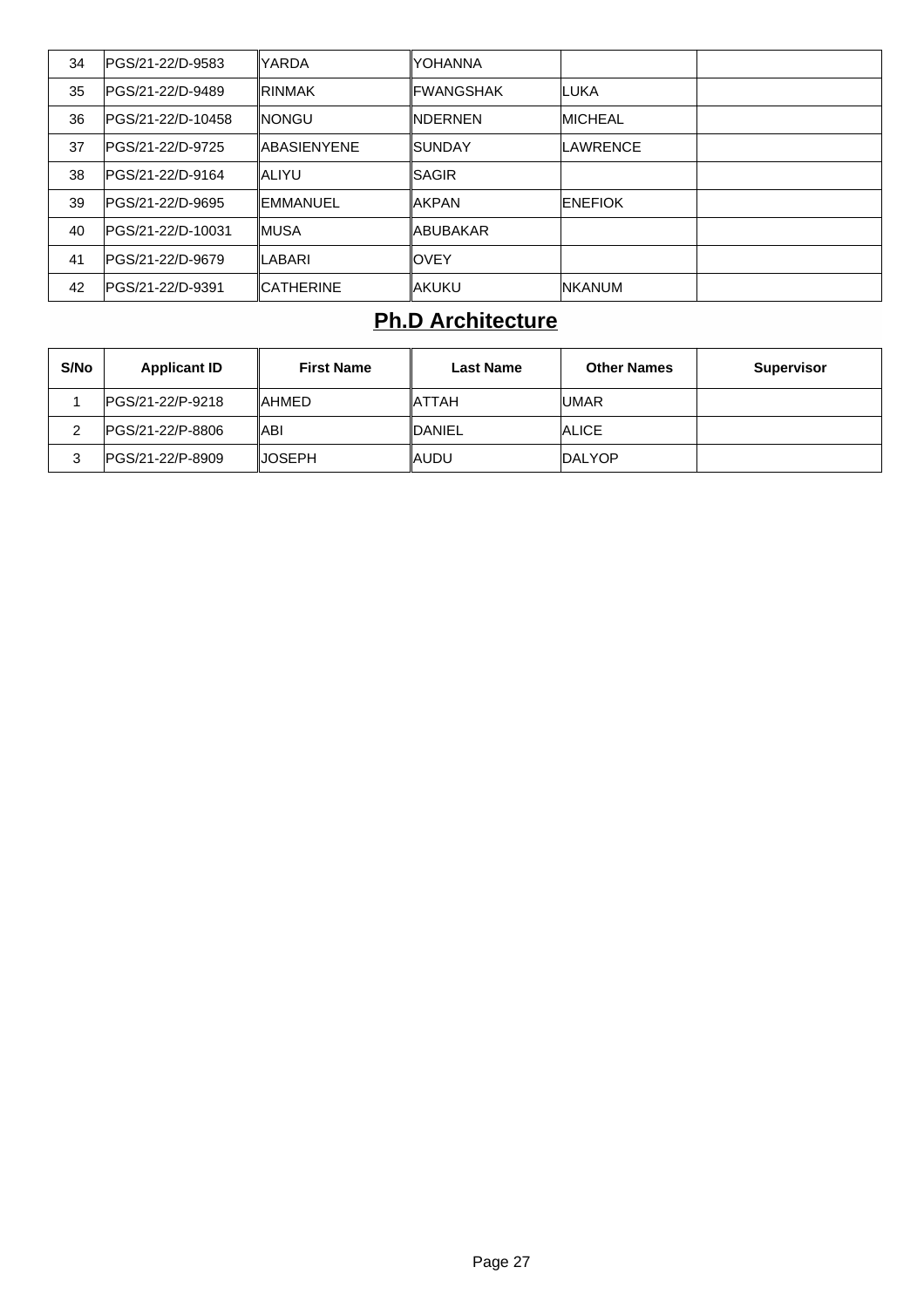# **DEPARTMENT OF BUILDING TECHNOLOGY**

# **M.Tech Construction Management**

| S/No           | <b>Applicant ID</b> | <b>First Name</b>  | <b>Last Name</b> | <b>Other Names</b> | <b>Supervisor</b>                                         |
|----------------|---------------------|--------------------|------------------|--------------------|-----------------------------------------------------------|
| $\mathbf{1}$   | PGS/21-22/M-10113   | <b>ALHERI</b>      | <b>ANZAKU</b>    | <b>ALAHUPU</b>     | Prof I.Y.MOHAMMED and Dr<br>N.USMAN (Reader)              |
| $\overline{2}$ | PGS/21-22/M-10313   | ADAMU              | AHMAD            | ADAMU              | Prof> S.U.KUNYA and<br>Abdulrahman HARUNA (S/L)           |
| 3              | PGS/21-22/M-10437   | ∥kyuni             | ISAMUEL          | <b>DALAKU</b>      | Dr. N.USMAN (Reader) and<br>Dr. A. HARUNA (S/L)           |
| 4              | PGS/21-22/M-10137   | <b>TORYILA</b>     | <b>NYIKYAA</b>   | <b>CHARLES</b>     | Dr.N.USMAN (Reader) and<br>Dr Jamilu YA'U (S/L)           |
| 5              | PGS/21-22/M-9924    | IMIKE              | PHILEMON         | <b>PLANGLONG</b>   | Prof I.Y.NOHAMMED and Dr<br>Abdulrahman HARUNA (S/L)      |
| 6              | PGS/21-22/M-9895    | <b>BASHIR</b>      | <b>USMAN</b>     | <b>UMAR</b>        | Prof> S.U.KUNYA and Dr<br>Jamilu YA'U (S/L)               |
| $\overline{7}$ | PGS/21-22/M-9893    | ABUBAKAR           | YUSUF            | <b>DAMBAM</b>      | Dr N.USMAN (Reader) and<br>Prof. I.Y.MOHAMMED             |
| 8              | PGS/21-22/M-10023   | SADIQ              | ABUBAKAR         |                    | Dr Abdulrahman<br>HARUNA(S/L) and Dr Jamilu<br>YA'U (S/L) |
| 9              | PGS/21-22/M-9781    | DAWOMDAH           | <b>JOHN</b>      |                    | Prof. I.Y.MOHAMMED and<br>Dr. Jamilu YA'U (S/L)           |
| 10             | IPGS/21-22/M-10411  | <b>IBRAHIM</b>     | ADAMU            |                    | Prof. S.U.KUNYA and Dr<br>Jamilu YA'U (S/L)               |
| 11             | PGS/21-22/M-10325   | YAKUBU             | <b>ISHAKU</b>    | <b>MAIGIDA</b>     | Dr A. HARUNA (S/L) and Dr<br>Jamilu YA.U (S/L)            |
| 12             | PGS/21-22/M-9965    | ∣BUKAR             | ZANNAH           |                    | Prof. I.Y MOHAMMED and<br>Prf. S.U.KUNYA                  |
| 13             | IPGS/21-22/M-10125  | <b>ALI ABDUL</b>   | <b>NASIR</b>     |                    | Prof.S.U.KUNYA and Dr<br>A, HARUNA (S/L)                  |
| 14             | PGS/21-22/M-9604    | <b>CYPRIAN</b>     | <b>CORNELIUS</b> |                    | Dr. Jamilu YA'U (S/) and Dr<br>A. HARUNA (S/L)            |
| 15             | PGS/21-22/M-10115   | <b>LADAN</b>       | SHEHU            |                    | Dr. A.HARUNA (S/L) and<br>Prof I.Y. MOHAMMED              |
| 16             | PGS/21-22/M-9741    | SULAIMAN           | RUFAI            | <b>ADAMU</b>       | Prof.S.U.KUNYA and Prof.<br>I.Y.MOHAMMED                  |
| 17             | PGS/21-22/M-9652    | ILANDU             | <b>NNADZWA</b>   | <b>LEAH</b>        | Prof. I.Y.MOHAMMED and<br>Dr. Jamilu YA'U (S/L)           |
| 18             | PGS/21-22/M-10179   | <b>SAYFUDDEEN</b>  | SANI             | <b>WUNTI</b>       | Dr A.HARUNA (S/L) and Dr.<br>Jamilu YA'U (S/L)            |
| 19             | PGS/21-22/M-10533   | <b>HARUNA</b>      | YARO             | <b>MOHAMMED</b>    | Dr. A. HARUNA (S/L) and<br>Prof. S.U.KUNYA                |
| 20             | PGS/21-22/M-9869    | SAMINU             | MUSA             | LAWAN              | Dr Jamilu YA'U (S/L) and<br>Prof I.Y. MOHAMMED            |
| 21             | PGS/21-22/M-9729    | ISMA`IL            | <b>UMAR</b>      | <b>BAPPAH</b>      | Prof. I.Y.MOHAMMED and<br>Dr Jamilu YA'U (S/L)            |
| 22             | PGS/21-22/M-10792   | IMARY.             | HABILA           | <b>TOGOR</b>       | Dr Jamilu YA'U (S/L) AND<br>Prof. S.U.KUNYA               |
| 23             | PGS/21-22/M-10105   | WATSON             | DOMNAN           | <b>GODWILL</b>     | Dr N.USMAN (Reader) and<br>Prof. S.U.KUNYA                |
| 24             | PGS/21-22/M-10036   | MUHAMMAD           | UBA              |                    | Prof. I.Y.MOHAMMED and<br>Dr. Jamilu YA'U (S/L)           |
| 25             | PGS/21-22/M-9890    | ∥HASSAN            | <b>KABARA</b>    | ABUBAKAR           | Prof. S.U.KUNYA and Dr.<br>A.HARUNA (S/L)                 |
| 26             | PGS/21-22/M-10217   | PILOT              | <b>BARNABAS</b>  |                    | Dr. Jamilu YA'U (S/L) and Dr.<br>N.USMAN (Reader)         |
| 27             | PGS/21-22/M-9923    | <b>IBRAHIM</b>     | MUSA             | <b>DABAI</b>       | Dr.N.USMAN (Reader) and<br>Dr. A.HARUNA (S/L)             |
| 28             | PGS/21-22/M-10474   | IABBA              | <b>WAZIRI</b>    | ABUBAKAR           | Prof. S.U.KUNYA and Dr<br>N.USMAN (Reader)                |
| 29             | PGS/21-22/M-10544   | <b>SHAMSUDDEEN</b> | YAHAYA           | AMINU              | Dr. A. HARUNA (S/L) and<br>Prof I.Y.MOHAMMED              |
| 30             | PGS/21-22/M-10627   | ABDULRAZAQ         | <b>BUKAR</b>     | <b>NGULDE</b>      | Dr A. HARUNA (S/L) and<br>Prof. I.Y.MOHAMMED              |
| 31             | PGS/21-22/M-9622    | ∥AUWAL             | ∥MUSA            |                    | Dr. N.USMAN (Reader) and<br>Dr Jamilu YA'U (S/L)          |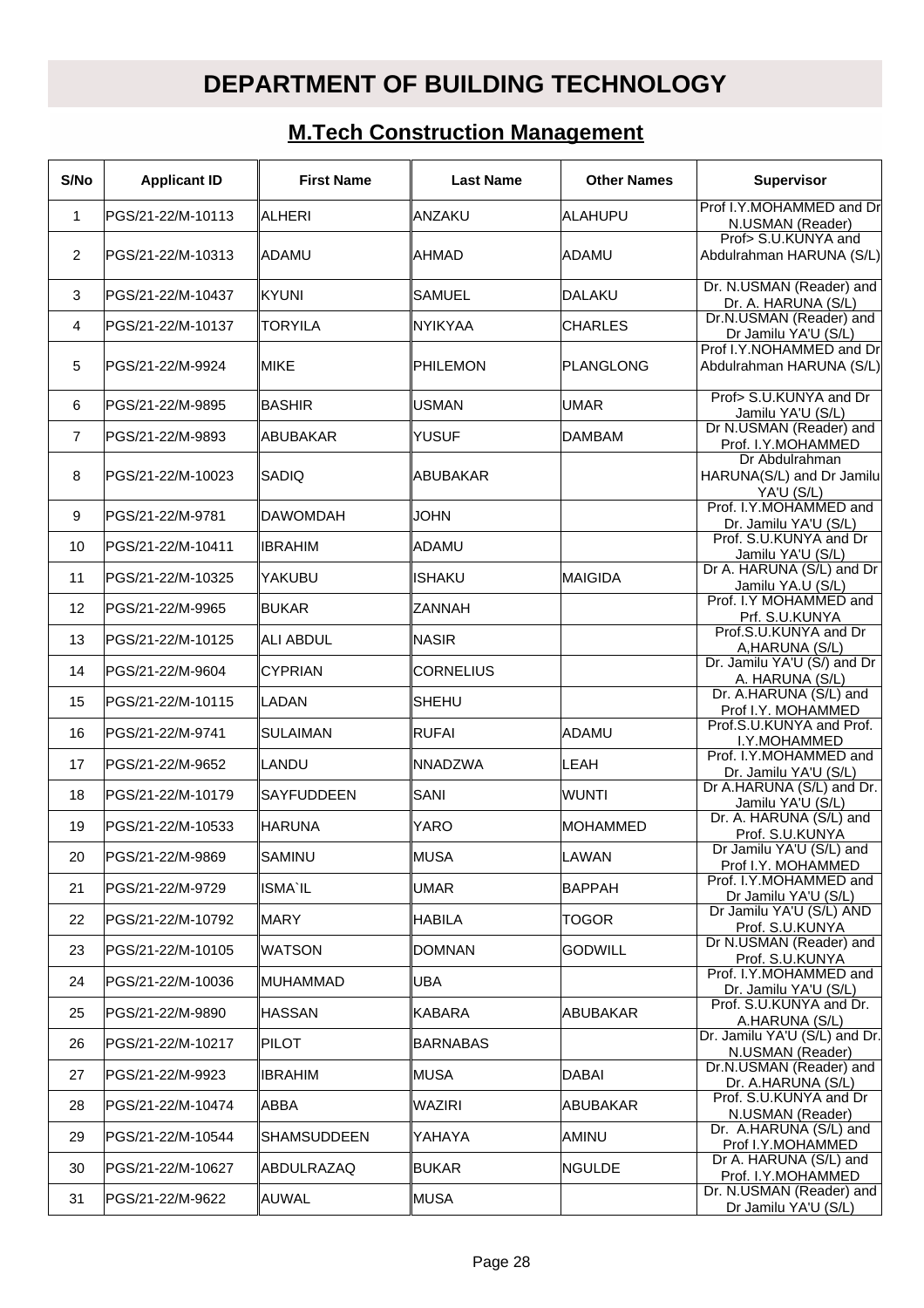| 32 | PGS/21-22/M-10812 | AUWAL           | ADAMU              | <b>ADAMU</b>      | Prof. I.Y.MOHAMMED and<br>Dr Jamilu YA'U (S/L)    |
|----|-------------------|-----------------|--------------------|-------------------|---------------------------------------------------|
| 33 | PGS/21-22/M-10057 | YA'U            | <b>IDRIS</b>       |                   | Prof. I.Y. MOHAMMED and                           |
| 34 | PGS/21-22/M-10131 | <b>SAILA</b>    | HABIB              | <b>ASAMU</b>      | Dr. A.HARUNA (S/L)<br>Prof. S.U.KUNYA and DR      |
|    |                   |                 |                    |                   | Jamilu YA'U (S/L)                                 |
| 35 | PGS/21-22/M-9704  | <b>BASHIR</b>   | ABUBAKAR           | YALWA             | Dr.N.USMAN (Reader) and<br>Dr. A. HARUNA (S/L)    |
| 36 | PGS/21-22/M-10530 | KHONA           | <b>BELLO</b>       |                   | ProF. I.Y.MOHAMMED                                |
| 37 | PGS/21-22/M-9870  | <b>SOLOMON</b>  | YAKUBU             | SHINGYU           | Prof. S.U.KUNYA and Dr<br>Jamilu YA'U (S/L)       |
| 38 | PGS/21-22/M-9991  | <b>RABIU</b>    | <b>ABDULRAHMAN</b> |                   | Prof. S.U. KUNYA and Dr<br>N.USMAN (Reader)       |
| 39 | PGS/21-22/M-10054 | <b>GIFT</b>     | <b>OKAFOR</b>      | <b>ONYINYECHI</b> | Dr. N.USMAN (Reader) and<br>Dr Jamilu YA'U (S/L)  |
| 40 | PGS/21-22/M-10358 | <b>ISHAYA</b>   | AUDU               |                   | Dr A.HARUNA (S/L) and Dr.                         |
|    |                   |                 |                    |                   | N.USMAN (Reader)<br>Prof. I.Y.MOHAMMED and        |
| 41 | PGS/21-22/M-9724  | <b>OKOH</b>     | DANIEL             | <b>UGBEDE</b>     | Dr. N. USMAN (Reader)                             |
| 42 | PGS/21-22/M-10176 | <b>IBRAHIM</b>  | <b>GAMBO</b>       | <b>USMAN</b>      | Prof.S.U.KUNYA and Dr<br>A.HARUNA (S/L)           |
| 43 | PGS/21-22/M-9996  | <b>KHALIL</b>   | ADAMU              | <b>MUHAMMAD</b>   | Dr.N.USMAN (Reader) and<br>Dr. Jamilu YA'U (S/L)  |
| 44 | PGS/21-22/M-9640  | <b>IBRAHIM</b>  | MU'AZU             |                   | Dr. A. HARUNA and Dr.<br>Jamilu YA'U (S/L)        |
| 45 | PGS/21-22/M-10059 | <b>JOSEPH</b>   | DANGYANG           | <b>KIM</b>        | Dr. A.HARUNA (S/L) and Dr.<br>Jamilu YA'U (S/L)   |
| 46 | PGS/21-22/M-10222 | <b>GYANG</b>    | PIUS               | <b>DAVOU</b>      | Dr. N.USMAN (Reader) and<br>Dr. A. HARUNA (S/L)   |
| 47 | PGS/21-22/M-9920  | <b>SUNDAY</b>   | <b>OLADIRAN</b>    | <b>AYODEJI</b>    | Dr. Jamilu YA'U (S/L) and Dr.<br>N.USMAN (Reader) |
| 48 | PGS/21-22/M-10106 | <b>MARTIN</b>   | <b>DANLADI</b>     | <b>MAITALA</b>    | Prof. S.U. KUNYA and Dr. A.<br>HARUNA (S/L)       |
| 49 | PGS/21-22/M-10249 | <b>DAUDA</b>    | <b>IBRAHIM</b>     |                   | Prof. I.Y.MOHAMMED and<br>Dr. N.USMAN (REader)    |
| 50 | PGS/21-22/M-9918  | <b>RILWAN</b>   | <b>ABIOYE</b>      | <b>KUNLE</b>      | Dr. N.USMAN (Reader) and<br>Prof. I.Y.MOHAMMED    |
| 51 | PGS/21-22/M-9997  | <b>ABUBAKAR</b> | ALIYU              | <b>GIADE</b>      | Dr A. HARUNA (S/L) and Dr                         |
|    |                   |                 |                    |                   | Jamilu YA'U (S/L)<br>Prof. S.U.KUNYA and Dr A.    |
| 52 | PGS/21-22/M-9843  | IMOHAMMED       | AUDU               |                   | HARUNA (S/L)                                      |
| 53 | PGS/21-22/M-10194 | ZAYYAD          | ANUGBOGI           | <b>MOHAMMED</b>   | Dr Jamilu YA.U (S/L) and Dr.<br>N.USMAN (Reader)  |

# **M.Tech Construction Technology**

| S/No           | <b>Applicant ID</b> | <b>First Name</b> | <b>Last Name</b> | <b>Other Names</b> | <b>Supervisor</b>                                |
|----------------|---------------------|-------------------|------------------|--------------------|--------------------------------------------------|
|                | PGS/21-22/M-10406   | ∥MUBARAK          | ∥ABDULLAHI       | KOLI               | Prof. I.Y.MOHAMMED and<br>Dr. A. HARUNA (S/L)    |
| $\overline{2}$ | IPGS/21-22/M-10001  | IYAKUBU           | IAMINU           |                    | Prof. S.U.KUNYA and Dr<br>Jamilu YA'U (S/L)      |
| 3              | IPGS/21-22/M-9954   | ∥UMAR             | ∥MOHAMMED        | IISA               | Dr. N.USMAN (READER)<br>and Dr A. HARANA(S/L)    |
| 4              | IPGS/21-22/M-10248  | ∥MUBARAK          | IUSMAN           |                    | Dr. Jamilu YA'U (S/L) and<br>Prof. I.Y. MOHAMMED |
| 5              | IPGS/21-22/M-9973   | <b>ISIRAJO</b>    | IBALA            | <b>IMOHAMMED</b>   | Dr. N. USMAN (Reader) and<br>Prof S.U. KUNYA     |
| 6              | IPGS/21-22/M-10028  | ∥ABDULLAHI        | <b>BABANGIDA</b> |                    | Dr. A.HARUNA (S/L) and Dr.<br>Jamilu YA'U (S/L)  |
| 7              | IPGS/21-22/M-10109  | ∥ABDULRASHEED     | ∥ABUBAKAR        | IMUHAMMAD          | Dr. N.USMAN (Reader) and<br>Dr A.HARUNA (S/L)    |
| 8              | IPGS/21-22/M-10071  | IABDULKAREEM      | ∥KATU            | IISHAQ             | Prof. I.Y.MOHAMMED nd<br>Prof. S.U.KUNYA         |
| 9              | IPGS/21-22/M-9740   | ∥BASHIR           | ISHUAIBU         | IMOHAMMED          | Prof. S.U. KUNYA and Dr.<br>N.USMAN (Reader)     |

## **PGD Construction Management**

| S/No | <b>Applicant ID</b> | <b>First Name</b> | Last Name  | <b>Other Names</b> | <b>Supervisor</b> |
|------|---------------------|-------------------|------------|--------------------|-------------------|
|      | IPGS/21-22/D-10511  | <b>IMOHAMMAD</b>  | IABDULLAHI | <b>ADAMU</b>       |                   |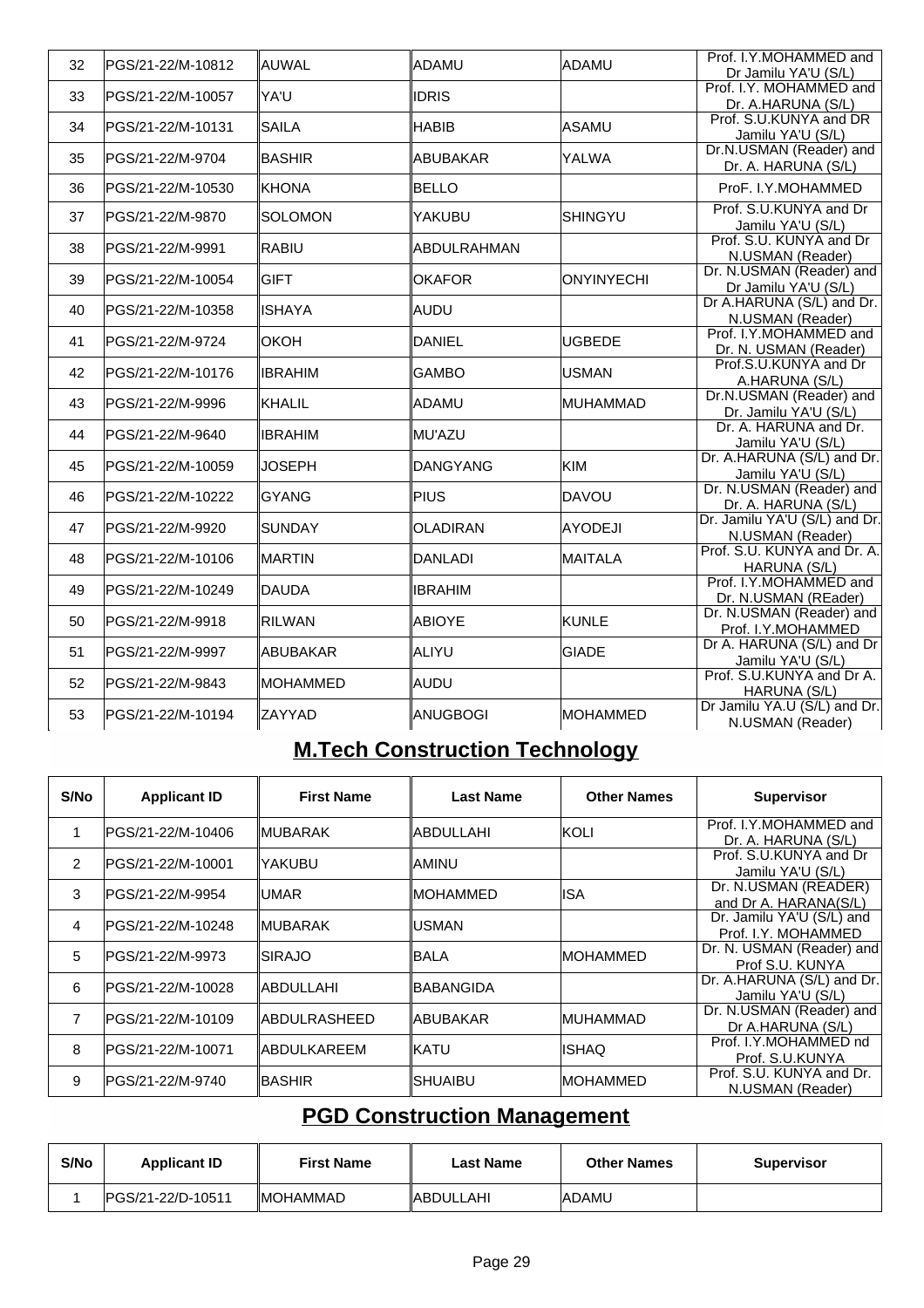| $\overline{2}$ | PGS/21-22/D-10597 | <i><b>SOLOMON</b></i> | <b>IDOKO</b>    | <b>OKPE</b>    |                      |
|----------------|-------------------|-----------------------|-----------------|----------------|----------------------|
| 3              | PGS/21-22/D-10034 | ∥HILSANG              | ALFRED          | KOBIBA         |                      |
| 4              | PGS/21-22/M-10424 | <b>JACOB</b>          | BARDE           | <b>GYEMGBA</b> | yusuf                |
| 5              | PGS/21-22/M-8616  | <b>IHAMZA</b>         | YALWA           | <b>IBRAHIM</b> | I.Y.MOHAMMED         |
| 6              | PGS/21-22/D-10466 | TURAKI                | KELVIN          | <b>BELLO</b>   |                      |
| $\overline{7}$ | PGS/21-22/M-9889  | ∥USMAN                | USMAN           | ALIYU          | yusuf                |
| 8              | PGS/21-22/D-9693  | ∥DAVID                | <b>SAMUEL</b>   | <b>BALERE</b>  |                      |
| 9              | PGS/21-22/M-9896  | ∥MUHAMMAD             | BASHIR          | MUHAMMAD       | yusuf                |
| 10             | PGS/21-22/D-9875  | ∥MUNTAQA              | BASHIR          | AHMAD          |                      |
| 11             | PGS/21-22/D-9697  | ∥OWOSENI              | ADENIYI         | PRINCE         |                      |
| 12             | PGS/21-22/M-10438 | ∥MOHAMMED             | ABUBAKAR        | <b>ALHAJI</b>  | Dr N.USMAN (Reader)  |
| 13             | PGS/21-22/D-9948  | ∥FRIDAY               | ADAMU           |                |                      |
| 14             | PGS/21-22/D-10874 | ∥UMAR                 | <b>IBRAHIM</b>  | DUNGU          |                      |
| 15             | PGS/21-22/M-9899  | ∥USMAM                | ADAMU           |                | yusuf                |
| 16             | PGS/21-22/D-9644  | ∥AMINU                | YAKUBU          | <b>YUSUF</b>   |                      |
| 17             | PGS/21-22/D-10779 | ∥ABDULAZIZ            | ALHASSAN        |                |                      |
| 18             | PGS/21-22/D-10844 | <b>SALEH</b>          | MUSTAPHA        | <b>ALHAJI</b>  |                      |
| 19             | PGS/21-22/D-9917  | ∥MUHAMMAD             | ABDULLAHI       |                |                      |
| 20             | PGS/21-22/D-9782  | ∥MUHAMMAD             | AISHATU         | <b>UMAR</b>    |                      |
| 21             | PGS/21-22/D-10079 | ∥NAJIB                | UMAR            |                |                      |
| 22             | PGS/21-22/D-10357 | ∥IDRIS                | ADAMU           | ABUBAKAR       |                      |
| 23             | PGS/21-22/D-10846 | YAWUDIMA              | AMSAMI          |                |                      |
| 24             | PGS/21-22/M-10321 | ∥HAKEEM               | <b>SULEIMAN</b> | <b>OMEIZA</b>  | Dr. N.USMAN (Reader) |
| 25             | PGS/21-22/D-10081 | ∥MOHAMMED             | ADAMU           | AUWAL          |                      |
| 26             | PGS/21-22/D-10816 | ∥LUKA                 | <b>GYANG</b>    | <b>JOHN</b>    |                      |
| 27             | PGS/21-22/D-10760 | <b>JONATHAN</b>       | <b>SIMON</b>    |                |                      |
| 28             | PGS/21-22/D-10186 | ∥AUWAL                | AMINU           | <b>KAWU</b>    |                      |
| 29             | PGS/21-22/M-10340 | ∥CHRISTOPHER          | <b>COSMAS</b>   |                | yusuf                |
| 30             | PGS/21-22/D-10766 | ∥DANJUMA              | GARBA           | <b>ISAH</b>    |                      |
| 31             | PGS/21-22/D-9879  | SAIDU                 | USMAN           | GARKO          |                      |
| 32             | PGS/21-22/D-10830 | ∥ABDULKADIR           | <b>BALA</b>     | AHMED          |                      |
| 33             | PGS/21-22/D-9714  | SHEDRACK              | ADINGA          |                |                      |
| 34             | PGS/21-22/D-10002 | ∥AHMED                | DAHIRU          | <b>HASSAN</b>  |                      |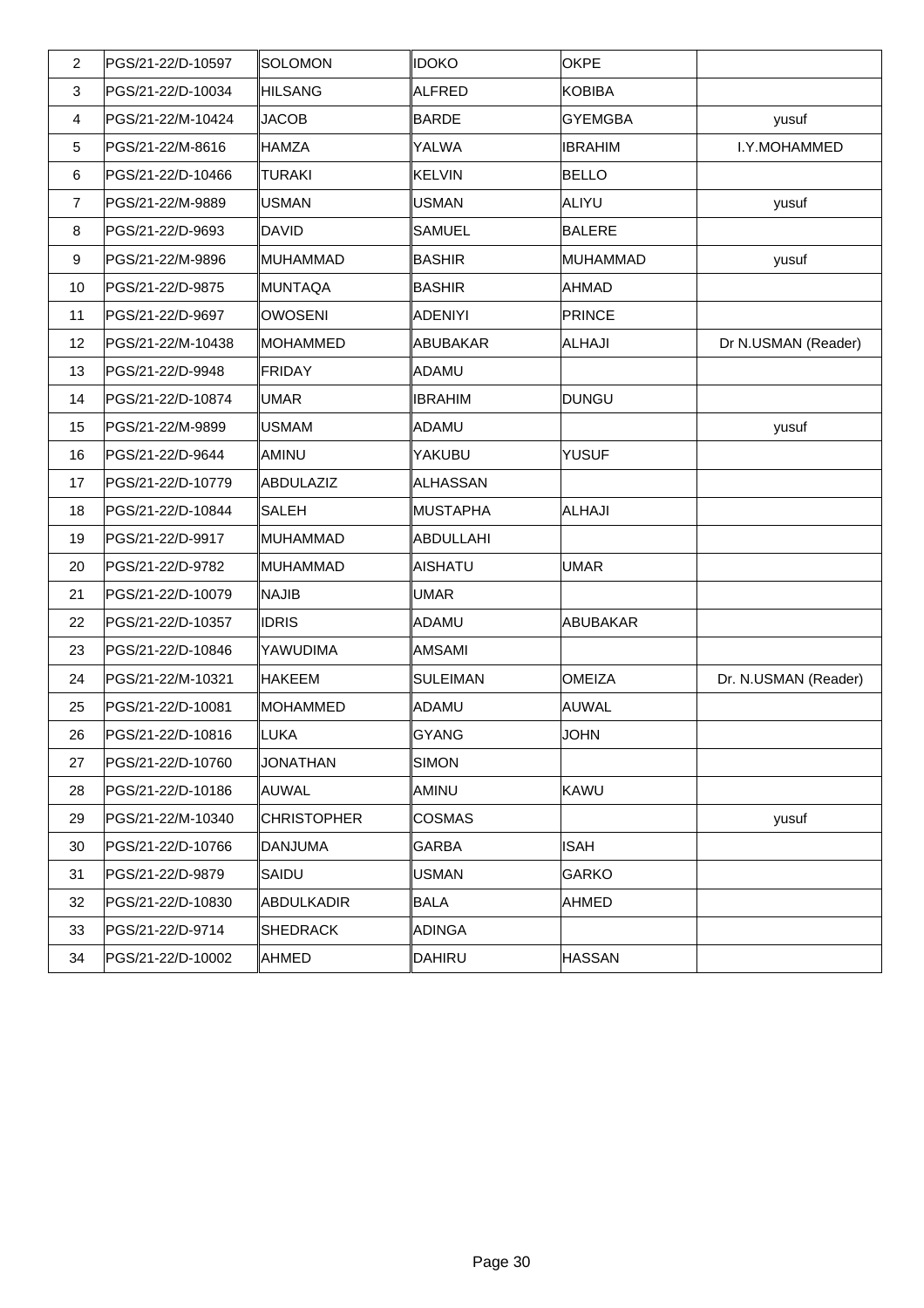#### **M.Tech In Environmental Management Technology**

| S/No           | <b>Applicant ID</b> | <b>First Name</b> | <b>Last Name</b> | <b>Other Names</b> | <b>Supervisor</b> |
|----------------|---------------------|-------------------|------------------|--------------------|-------------------|
| 1              | IPGS/21-22/M-9488   | <b>KHADIJA</b>    | ILAMARAN         | <b>IGIDADO</b>     |                   |
| $\overline{2}$ | IPGS/21-22/M-9669   | <b>IFARUK</b>     | IAMINA           | <b>IHAMMAYO</b>    |                   |
| 3              | PGS/21-22/M-9382    | <b>INIMCHAK</b>   | ∥KATNAP          | <b>GABRIEL</b>     |                   |
| 4              | IPGS/21-22/M-10042  | ∥BALKISU          | ∥MAIAUDUGA       | <b>IDANLADI</b>    |                   |
| 5              | IPGS/21-22/M-10006  | ∥MUHAMMAD         | ∥FATIMAH         | <b>IDRIS</b>       |                   |
| 6              | PGS/21-22/M-9473    | <b>IABUBAKAR</b>  | IIBRAHIM         | ISADIQ             |                   |
| 7              | IPGS/21-22/M-10225  | <b>IBAKO</b>      | IAMOS            |                    |                   |
| 8              | IPGS/21-22/M-9554   | <b>IJETHRO</b>    | <b>EMMANUEL</b>  | ISHICHET           |                   |
| 9              | IPGS/21-22/M-10455  | ∥IDRIS            | IBELLO           | <b>IDANLADI</b>    |                   |
| 10             | IPGS/21-22/M-9962   | ∥GASHAU           | ISAMNDI          | ISAWA              |                   |
| 11             | IPGS/21-22/M-9915   | IAMINA            | ∥TUKUR           | IAMINU             |                   |

#### **PGD In Environment and Development**

| S/No | <b>Applicant ID</b> | <b>First Name</b> | Last Name      | <b>Other Names</b> | <b>Supervisor</b> |
|------|---------------------|-------------------|----------------|--------------------|-------------------|
|      | IPGS/21-22/D-8911   | 'ZAKARI           | <b>IZAKARI</b> | <b>IAMINU</b>      |                   |

#### **PhD In Environmental Management Technology**

| S/No | <b>Applicant ID</b> | <b>First Name</b> | <b>Last Name</b> | <b>Other Names</b>  | <b>Supervisor</b> |
|------|---------------------|-------------------|------------------|---------------------|-------------------|
|      | PGS/21-22/P-9689    | IJAMIL            | ∥HASSAN          | <b>ABDULKARIM</b>   |                   |
| 2    | IPGS/21-22/P-10371  | IPAUL             | <b>YARO</b>      | IJEZHI              |                   |
| 3    | PGS/21-22/P-9666    | <b>IBONIFACE</b>  | IOGAR            | <b>OYIGOJA</b>      |                   |
| 4    | IPGS/21-22/P-9716   | ∥SANJO            | ∥ABOLARIN        | <b>KAZEEM</b>       |                   |
| 5    | PGS/21-22/P-9715    | ∥IMAM             | <b>IMUHAMMAD</b> | <b>IABDURRAHEEM</b> |                   |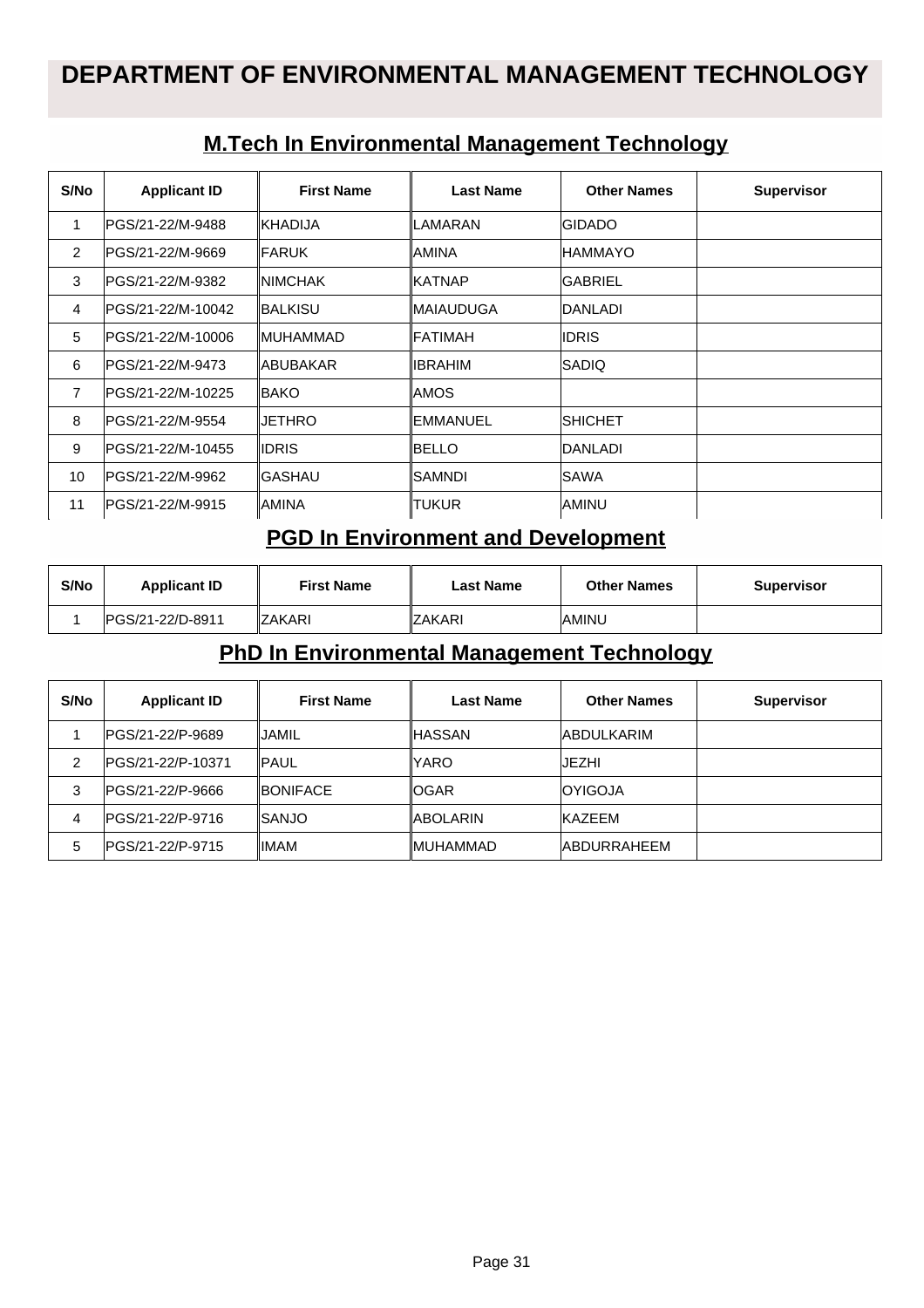# **DEPARTMENT OF ESTATE MANAGEMENT**

### **M. Tech Estate Management & Valuation**

| S/No           | <b>Applicant ID</b> | <b>First Name</b> | <b>Last Name</b>  | <b>Other Names</b> | <b>Supervisor</b>                                  |
|----------------|---------------------|-------------------|-------------------|--------------------|----------------------------------------------------|
| $\mathbf 1$    | PGS/21-22/M-9876    | ABDULLAHI         | <b>ALMUSTAPHA</b> | <b>ABDULLAHI</b>   | Dr M.U. Bello and Dr<br>H.M.Baba                   |
| 2              | PGS/21-22/M-9098    | <b>ESTHER</b>     | MAPIS             | <b>ADAM NANNA</b>  | Dr M.I. Mohammed SL and<br>Dr Bala SL              |
| 3              | PGS/21-22/M-8815    | <b>SALISU</b>     | <b>IDRIS</b>      |                    | Dr Maryam Muhammed<br>Reader and Dr Hamza L1       |
| 4              | PGS/21-22/M-9705    | DUSU              | DALUNG            | <b>JONATHAN</b>    | Dr Joseph Kalu L1 and Dr<br>Hamza                  |
| 5              | PGS/21-22/M-8651    | ∣MUDASIRU         | MUHAMMAD          | <b>DIKKO</b>       | Dr Bala SL and Dr M.J.<br>Gambo SL                 |
| 6              | PGS/21-22/M-10714   | <b>ABDULMALIK</b> | <b>SALIHU</b>     | <b>YIDDAN</b>      | Dr. Habu Malam Baba; Dr.<br>Moses Jonathan Gambo   |
| $\overline{7}$ | PGS/21-22/M-10652   | SADIQ             | <b>UMAR</b>       | YAKUBU             | Dr. Bala Ishiyaku SL and Dr.<br>H.M.Baba           |
| 8              | PGS/21-22/M-9104    | <b>GRACE</b>      | <b>OMAL</b>       | <b>ELISHA</b>      | Dr Adeyemi Redaer and Dr<br>M.I. Mohammed SL       |
| 9              | PGS/21-22/M-10395   | <b>MOHAMMED</b>   | lusman            |                    | Dr. Iroaganachi Reader,<br>Hamza Usman L1          |
| 10             | PGS/21-22/M-10058   | <b>SULAIMAN</b>   | ALIYU             | <b>RUFAI</b>       | Dr Bala Ishiaku and Dr<br>Hamza                    |
| 11             | PGS/21-22/M-9060    | <b>LAWAL</b>      | BELLO             | <b>UMAR</b>        | Dr M.U. Bello SL and Dr M.J.<br>Gambo SL           |
| 12             | PGS/21-22/M-9568    | IMUKHTAR          | ADAMU             | IAMINU             | Dr Hamza and Dr Joseph<br>Kalu                     |
| 13             | PGS/21-22/M-8606    | ADAM              | <b>ZANNAH</b>     | <b>BABAGANA</b>    | Dr. M.U. Bello, SL and Dr.<br>Hamza Usman L1       |
| 14             | PGS/21-22/M-10444   | SAM               | <b>GALADIMA</b>   | <b>BOYI</b>        | Dr. Adeyemi Reader, and Dr.<br>M.J.Gambo           |
| 15             | PGS/21-22/M-9756    | ∣MUSA             | KEFFI             | ADAMU              | Dr M.J. Gambo and Dr<br>Hamza                      |
| 16             | PGS/21-22/M-10280   | <b>LANRE</b>      | ALARANSE          | <b>IMOHAMMED</b>   | Dr M.I. Mohammad and Dr<br>(Mrs) Maryam Mohammed   |
| 17             | PGS/21-22/M-9601    | USMAN             | ADAMU             |                    | Dr H.M.Baba and Dr<br>M.U.Bello                    |
| 18             | PGS/21-22/M-9502    | <b>UMAR</b>       | SAIDU             | <b>NDAMAN</b>      | Dr Joseph Kalu and Dr H.M.<br><b>Baba</b>          |
| 19             | PGS/21-22/M-9674    | <b>JESSE</b>      | YABWAT            | <b>HABILA</b>      | Dr Adeyemi and Dr M.J.<br>Gambo                    |
| 20             | PGS/21-22/M-9006    | FREDERICK         | <b>IGOCHE</b>     | <b>OMACHOKO</b>    | Dr M.U. Bello SL and Dr<br>Joseph Kalu L1          |
| 21             | PGS/21-22/M-9017    | BASHIR            | ABUBAKAR          |                    | Dr H. M. Baba SL and Dr<br>Hamza L1                |
| 22             | PGS/21-22/M-8867    | MUZAHIR           | MUHAMMAD          |                    | Dr Iroaganachi Reader and<br>Dr Bala SL            |
| 23             | PGS/21-22/M-8890    | <b>I</b> IGONO    | <b>FARUNA</b>     | <b>SOLOMON</b>     | Dr H.M Baba SL and Dr<br>Maryam Muhammed Reader    |
| 24             | PGS/21-22/M-9888    | <b>SULEIMAN</b>   | <b>HAMID</b>      |                    | Dr Adeyemi and Dr<br>M.U.Bello                     |
| 25             | PGS/21-22/M-10822   | BUSAYO            | <b>TIMOTHY</b>    | <b>PEACE</b>       | Dr. M.S.Muhammad Reader.<br>& Dr. Bala Ishiyaku SL |
| 26             | PGS/21-22/M-10302   | USMAN             | ABUBAKAR          | <b>BABA</b>        | Dr M.U.Bello SL. and Dr M.J.<br>Gambo SL           |
| 27             | PGS/21-22/M-8704    | ABRAHAM           | <b>ODIBA</b>      | <b>JOSEPH</b>      | Dr Joseph Kalu L1 and Dr<br>Hamza L1               |
| 28             | PGS/21-22/M-9866    | ADAMU             | LIMAN             | MUHAMMAD           | Dr M.I.Mohammad and Dr<br>H.M.Baba                 |
| 29             | PGS/21-22/M-9936    | LUKMAN            | <b>GARBA</b>      | SANI               | Dr Iroaganachi and Dr<br>H.M.Baba                  |
| 30             | PGS/21-22/M-9303    | ABUBAKAR          | <b>IBRAHIM</b>    |                    | Dr Hamza Usman L1 and Dr<br>H. M. Baba SL          |
| 31             | PGS/21-22/M-10805   | NURU              | AHMADU            |                    | Dr. M.J.Gambo SL, & Dr.                            |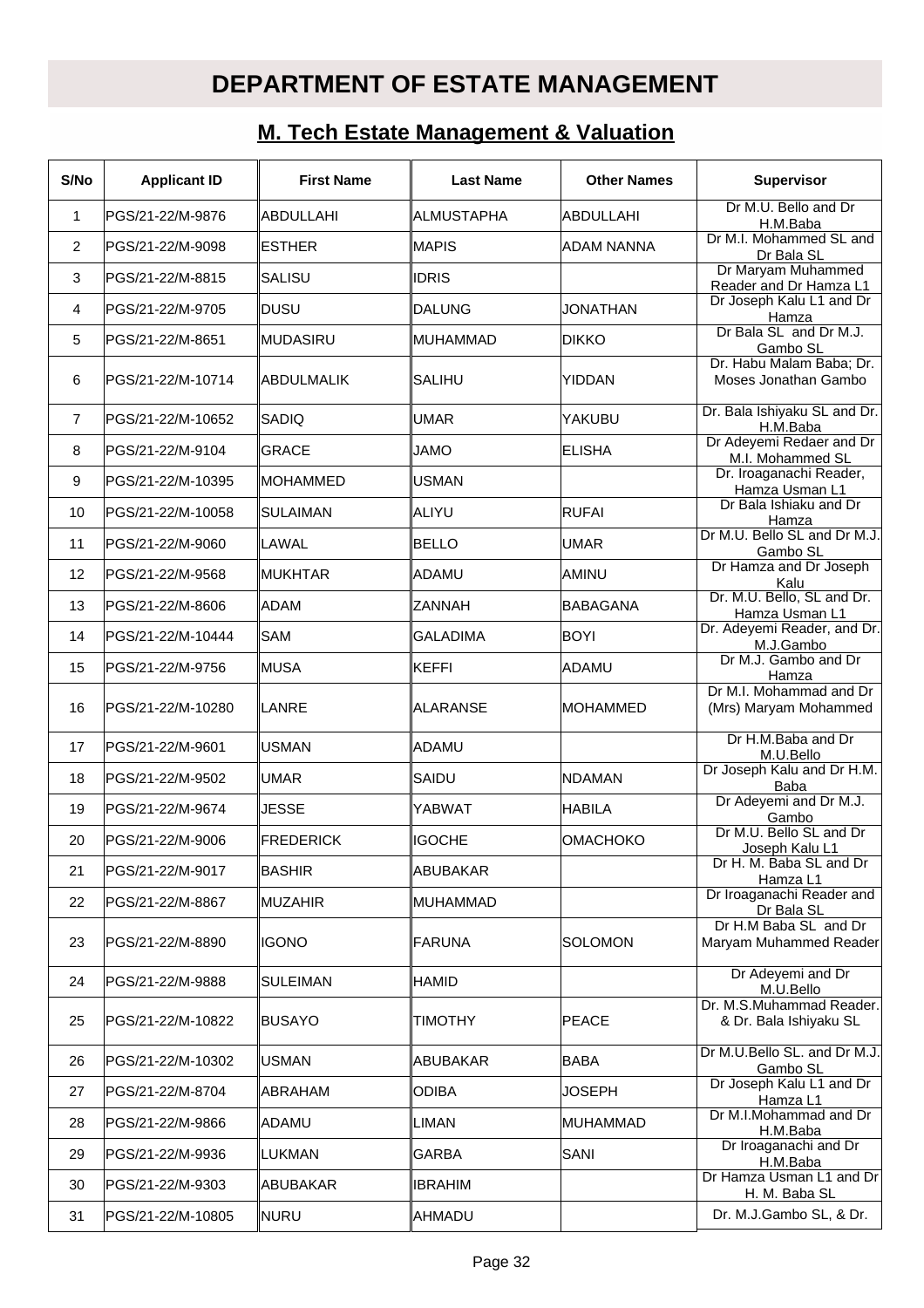|    |                    |                  |                |                  | Adeyemi Reader                               |
|----|--------------------|------------------|----------------|------------------|----------------------------------------------|
| 32 | IPGS/21-22/M-8757  | <b>ISAMIRA</b>   | ∥HUSSEIN       | <b>IMUHAMMAD</b> | Dr Hamza L1 and Dr Maryam<br>Muhammad Reader |
| 33 | IPGS/21-22/M-10073 | <b>IMUHAMMAD</b> | lYAHAYA        | <b>IUSMAN</b>    | Dr. Bala Ishiyaku SL, & Dr.<br>Kalu          |
| 34 | IPGS/21-22/M-10297 | <b>AMINA</b>     | <b>IKAWURE</b> | <b>HUSSEINI</b>  |                                              |
| 35 | IPGS/21-22/M-8999  | <b>IFRAMKIT</b>  | ∥WESLEY        |                  | Dr. M.U.Bello SL,& Dr.<br>Hamza L1           |

٦

# **Master of Facilities Management**

| S/No           | <b>Applicant ID</b> | <b>First Name</b> | Last Name       | <b>Other Names</b> | <b>Supervisor</b>                                        |
|----------------|---------------------|-------------------|-----------------|--------------------|----------------------------------------------------------|
| 1              | PGS/21-22/M-10446   | <b>IADAMU</b>     | <b>ZAKAR</b>    |                    | Dr. Muhammad Umar Bello;<br>Dr. Habu Malam Baba          |
| $\mathfrak{p}$ | IPGS/21-22/M-10543  | IISHAYA           | IUSMAN          |                    | Dr. Mohammed Ishaq<br>Mohammed; Dr Adegbenga<br>Adevemi  |
| 3              | IPGS/21-22/M-9733   | ∥NASIRU           | IRILWANU        | SHEHU              | Dr.Adegbenga Adeyemi; Dr.<br>Maryam Salihu Muhammad      |
| 4              | IPGS/21-22/M-10293  | ∥EMMANUEL         | IADAMU          | <b>IALEX</b>       | Dr.Maryam Salihu<br>Muhammad; Dr Hamza<br>Usman          |
| 5              | IPGS/21-22/M-10808  | IMARIAM           | IBELLO          | IMUSA              | Dr. Bala Ishiyaku; Dr. Hamza<br>Usman                    |
| 6              | IPGS/21-22/M-10611  | IYUSUF            | <b>IIBRAHIM</b> | SHEHU              | Dr. Kalu Joseph Ufere; Dr.<br>Mohammed Ishaq<br>Mohammed |

# **PGD Estate Management & Valuation**

| S/No           | <b>Applicant ID</b> | <b>First Name</b>  | <b>Last Name</b> | <b>Other Names</b> | <b>Supervisor</b> |
|----------------|---------------------|--------------------|------------------|--------------------|-------------------|
| $\mathbf{1}$   | PGS/21-22/D-10486   | <b>AUWAL</b>       | ∥ADAMU           |                    |                   |
| $\overline{2}$ | PGS/21-22/D-9049    | <b>HASSAN</b>      | ISULEIMAN        | ABUBAKAR           |                   |
| 3              | PGS/21-22/D-9808    | <b>SWATCHET</b>    | IBAJIMI          | <b>BENEDICTA</b>   |                   |
| 4              | PGS/21-22/D-10254   | <b>CLEMENT</b>     | ∥ABASHI          | PAUL               |                   |
| 5              | PGS/21-22/D-10690   | JABIR              | ∥ABUBAKAR        | <b>JOMBO</b>       |                   |
| 6              | PGS/21-22/D-9289    | <b>SHUAIBU</b>     | ∥MUSA            |                    |                   |
| $\overline{7}$ | PGS/21-22/D-10211   | <b>BONET</b>       | ∥MARK            | <b>SAMUEL</b>      |                   |
| 8              | PGS/21-22/D-10559   | AHMED              | ∥ABDULLAHI       |                    |                   |
| 9              | PGS/21-22/D-10318   | ALIYU              | ∥ONIZE           | <b>RABIAT</b>      |                   |
| 10             | PGS/21-22/D-10102   | HALIRU             | ∥MUSA            |                    |                   |
| 11             | PGS/21-22/D-10852   | <b>IMICHAEL</b>    | ∥OGWOLA          | <b>OISHOMA</b>     |                   |
| 12             | PGS/21-22/D-8986    | <b>ALIYU</b>       | <b>IZAKARI</b>   | <b>DAMBAM</b>      |                   |
| 13             | PGS/21-22/D-9639    | MUSAODODO          | ∥ABDULRASHEED    | <b>ENESSY</b>      |                   |
| 14             | PGS/21-22/D-9860    | <b>MAHMOUD</b>     | ∥LAWAL           | <b>MUHAMMAD</b>    |                   |
| 15             | PGS/21-22/D-8772    | <b>YUSUF</b>       | IMOHAMED         | <b>KAURA</b>       |                   |
| 16             | PGS/21-22/D-8835    | <b>MOHAMMED</b>    | ∥IBRAHIM         | <b>INUSA</b>       |                   |
| 17             | PGS/21-22/D-9302    | <b>CHRISTOPHER</b> | ISHOWANG         | <b>MALO</b>        |                   |
| 18             | PGS/21-22/D-9840    | <b>UMARU</b>       | ∥KUNGABI         | <b>KAIGAMA</b>     |                   |
| 19             | PGS/21-22/D-10149   | NATHAN             | ∥DUNIYA          |                    |                   |
| 20             | PGS/21-22/D-8639    | <b>ABUBAKAR</b>    | ∥AMINU           |                    |                   |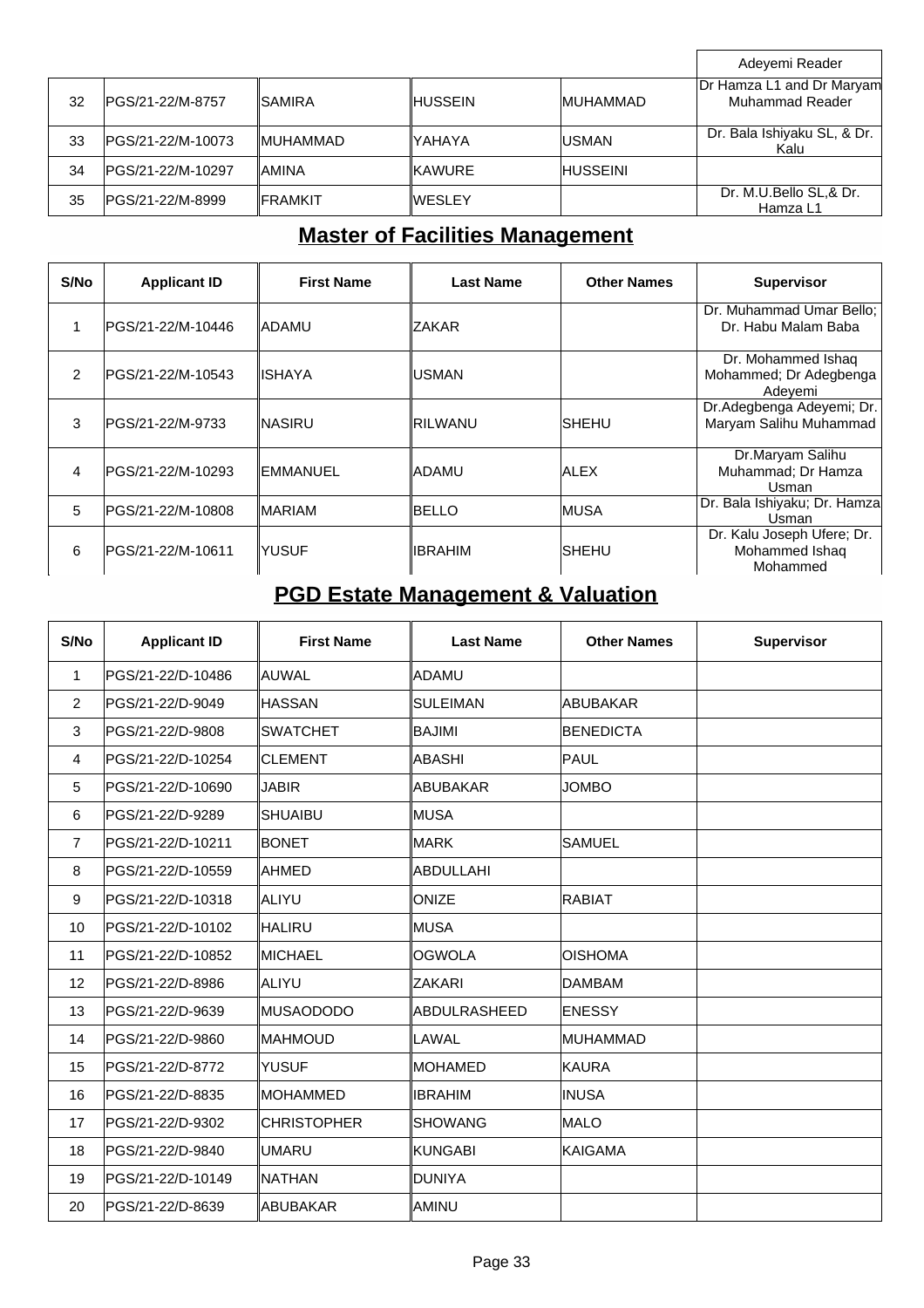| 21 | IPGS/21-22/D-9859       | <b>IIBRAHIM</b> | <b>IMUHAMMAD</b> | luba              |  |
|----|-------------------------|-----------------|------------------|-------------------|--|
| 22 | <b>PGS/21-22/D-9728</b> | <b>ISTEPHEN</b> | <b>IDOMINIC</b>  | <b>IKATOH</b>     |  |
| 23 | IPGS/21-22/D-9730       | <b>ISHAAKAA</b> | ∥FRIDAY          | <b>IBABANGIDA</b> |  |
| 24 | IPGS/21-22/D-10177      | <b>AMINA</b>    | ∥ABDULLAHI       |                   |  |
| 25 | IPGS/21-22/D-9503       | <b>IFATIMA</b>  | <b>IMUHAMMED</b> | <b>IABISSO</b>    |  |

## **Ph.D Estate Management & Valuation**

| S/No | <b>Applicant ID</b> | <b>First Name</b>   | <b>Last Name</b> | <b>Other Names</b> | <b>Supervisor</b>                                                     |
|------|---------------------|---------------------|------------------|--------------------|-----------------------------------------------------------------------|
|      | IPGS/21-22/P-9273   | <b>IALFAZAZI</b>    | ∥MOHAMMED        | <b>OKUGYA</b>      | Dr M.I. Mohammed SL, Dr<br>M.U. Bello SL, Dr M.J.<br>Gambo SL         |
| 2    | IPGS/21-22/P-9107   | IGIRGIRI            | ∥BUKAR           | <b>IMUHAMMED</b>   | Dr Bala SL, Dr H.M Baba SL<br>and Dr M.J. Gambo SL                    |
| 3    | lPGS/21-22/P-9256   | IDAHIRU             | ladamu           |                    | Dr Maryam Muhammad<br>Reader, Dr. MU Bello, Dr<br>M.I.Mohammad SL and |
| 4    | IPGS/21-22/P-9677   | <b>IABDURRAHMAN</b> | ⊪ASSAN           | <b>USMAN</b>       | Dr Adeymi Reader, Dr<br>Iroaganchi Reader, and Dr<br>M.I.Mohammed SL  |
| 5    | IPGS/21-22/P-9134   | <b>IHADIZA</b>      | IABDULKADIR      |                    | Dr M.U. Bello SL, Dr M.J.<br>Gambo SL and Dr H.M.Baba                 |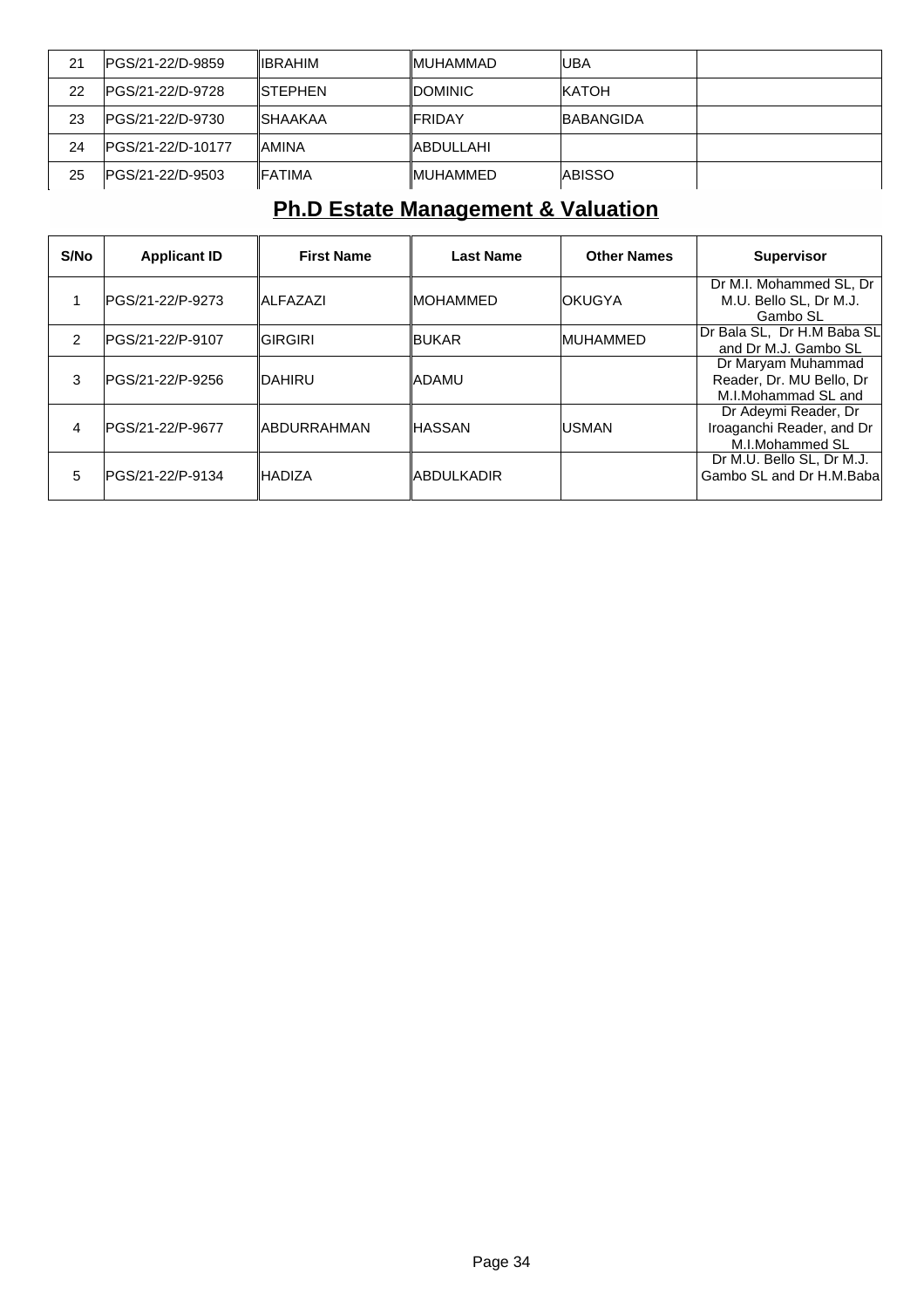## **DEPARTMENT OF INDUSTRIAL DESIGN**

## **M.Tech In Industrial Design (Ceramics and Ceramics Technology)**

| S/No | <b>Applicant ID</b> | <b>First Name</b> | Last Name       | <b>Other Names</b> | <b>Supervisor</b>                         |
|------|---------------------|-------------------|-----------------|--------------------|-------------------------------------------|
|      | IPGS/21-22/M-10497  | ICHETO            | <b>IKUTSHAK</b> | <b>IILIYA</b>      | Prof. A. Umar, Dr. D.M.<br>Munai (Reader) |

#### **M.Tech In industrial Design (Graphics and Graphics Technology)**

| S/No | <b>Applicant ID</b> | <b>First Name</b> | <b>Last Name</b> | <b>Other Names</b> | <b>Supervisor</b>                                   |
|------|---------------------|-------------------|------------------|--------------------|-----------------------------------------------------|
|      | IPGS/21-22/M-8936   | IISAAC.           | <b>DADAH</b>     | <b>IPOLRA</b>      | Dr. I.A. Kwasu (Reader),<br>Prof. Y.O. Sadig        |
|      | PGS/21-22/M-10196   | IISMAIL           | JIBRIL           | <b>IINUWA</b>      | Dr. I.A Kwasu (Reader), Prof.<br>A. Umar            |
| 3    | IPGS/21-22/M-9800   | <b>IBAPPAH</b>    | <b>DAUDA</b>     | <b>ALHAJI</b>      | Dr. I.A. Kwasu (Reader), Dr.<br>D.M. Munai (Reader) |
| 4    | PGS/21-22/M-8944    | ∥HADI             | <b>HARUNA</b>    |                    | Dr. I.A. Kwasu (Reader), Dr.<br>D.M. Munai (Reader) |

#### **PhD In Industrial Design (Ceramics and Ceramics Technology)**

| S/No | <b>Applicant ID</b> | <b>First Name</b> | <b>Last Name</b> | <b>Other Names</b> | <b>Supervisor</b>                                  |
|------|---------------------|-------------------|------------------|--------------------|----------------------------------------------------|
|      | IPGS/21-22/P-9903   | IAJAYI            | ∥OKE             | <b>IGABRIEL</b>    | Prof. Y.O. Sadig, Prof. A.<br>Umar, Dr. D.M. Munai |
|      | IPGS/21-22/P-9749   | <b>ISULEIMAN</b>  | <b>IIBRAHIM</b>  |                    | Prof. A. Umar, Prof. Y.O.<br>Sadig, Dr. D.M. Munai |

### **PhD In Industrial Design (Graphics and graphics Technology)**

| S/No | <b>Applicant ID</b> | <b>First Name</b> | <b>Last Name</b> | <b>Other Names</b> | <b>Supervisor</b>                                               |
|------|---------------------|-------------------|------------------|--------------------|-----------------------------------------------------------------|
|      | IPGS/21-22/P-9851   | IRABIU            | ∥GARBA           | <b>ISADIQ</b>      | Dr. I.A. Kwasu (Reader),<br>Prof. Y.O. Sadig, Dr. D.M.<br>Munai |

#### **PhD In Industrial Design (Metal and Jewelry Design Technology )**

| S/No | <b>Applicant ID</b> | <b>First Name</b> | <b>Last Name</b> | <b>Other Names</b> | <b>Supervisor</b>                                                 |
|------|---------------------|-------------------|------------------|--------------------|-------------------------------------------------------------------|
|      | IPGS/21-22/P-9446   | <b>ITAJUDDEEN</b> | IBELLO           | <b>IFAROUK</b>     | Prof. E.G. Wuritka, Prof. A.<br>Tokan, Dr. D.M. Munai<br>(Reader) |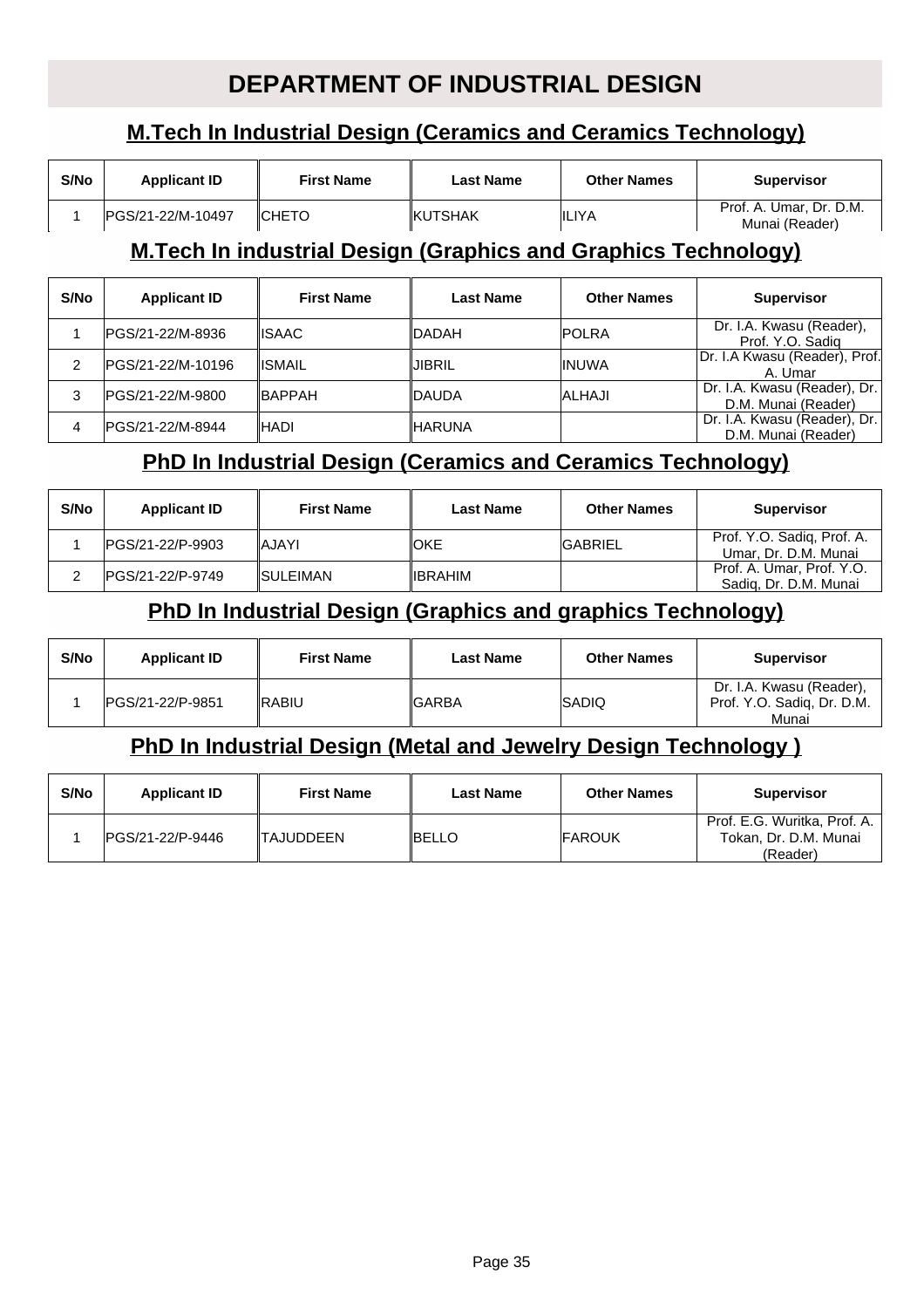# **DEPARTMENT OF QUANTITY SURVEYING**

# **M.Tech In Project Management**

| S/No           | <b>Applicant ID</b> | <b>First Name</b> | <b>Last Name</b> | <b>Other Names</b> | <b>Supervisor</b>                           |
|----------------|---------------------|-------------------|------------------|--------------------|---------------------------------------------|
| $\mathbf{1}$   | PGS/21-22/M-9630    | <b>IBRAHIM</b>    | <b>GIREMA</b>    |                    | DR. M. A. DANDAJEH AND<br>DR. I. I. INUWA   |
| 2              | PGS/21-22/M-10219   | ALAMIN            | ABUBAKAR         |                    | DR. M. M. MUKHTAR AND<br>DR. M. A. DANDAJRH |
| 3              | PGS/21-22/M-10485   | <b>IUMAR</b>      | IMOHAMMED        |                    | DR. A. Y. WAZIRI AND DR.<br>M. A. DANDAJEH  |
| 4              | PGS/21-22/M-10232   | IMOHAMMED         | ∥AUDU            | AWWAL              | DR. N. A. ZADAWA AND<br>DR. M. A. DANDAJEH  |
| 5              | PGS/21-22/M-10608   | IMOSES            | <b>SUNDAY</b>    | <b>IBIYEMI</b>     | PROF. Y. IBRAHIM AND<br>DR. M. A. DANDAJEH  |
| 6              | PGS/21-22/M-9371    | IABUBAKAR         | YAKUBU           | <b>ABDULLAHI</b>   | DR. I. I. INUWA AND DR. N.<br><b>GAMBO</b>  |
| $\overline{7}$ | PGS/21-22/M-9981    | IIMRAN            | <b>BAPPA</b>     |                    | DR. N. GAMBO AND DR. M.<br>A. DANDAJEH      |
| 8              | PGS/21-22/M-9397    | IMUHAMMAD         | <b>BELLO</b>     | <b>IDAGAUDA</b>    | PROF. Y. IBRAHIM AND<br>DR. M. M. MUKHTAR   |
| 9              | PGS/21-22/M-9425    | RECHEAL           | ∥MUSA            | <b>UMAR</b>        | DR. I. I. INUWA AND DR. A.<br>Y. WAZIRI     |
| 10             | PGS/21-22/M-9462    | IMUHAMMAD         | ∥ABUBAKAR        |                    | PROF. A. DAHIRU AND DR.<br>I. I. INUWA      |
| 11             | PGS/21-22/M-10590   | IHUSSAINI         | <b>YUSUF</b>     | <b>FARI</b>        | DR. M. A. DANDAJEH AND<br>DR. A. O. SANNI   |
| 12             | PGS/21-22/M-9794    | IMICHAEL          | OGUNWOLE         | <b>SHOGO</b>       | PROF. A. DAHIRU AND DR.<br>N. A. ZADAWA     |
| 13             | PGS/21-22/M-9765    | IBILYAMINU        | SALIHU           | <b>IBRAHIM</b>     | DR. M. M. MUKHTAR AND<br>DR. A. I. SHEHU    |
| 14             | PGS/21-22/M-9838    | IMARYAMU          | ARAB             | <b>NILL</b>        | DR. A. O. SANNI AND DR.<br>A. I. SHEHU      |
| 15             | PGS/21-22/M-10705   | IMUHAMMAD         | <b>SULAIMAN</b>  | <b>MAHDI</b>       | DR. N. A. ZADAWA AND<br>DR. N. GAMBO        |
| 16             | PGS/21-22/M-10158   | ∥MOHAMMED         | ∥ABDULLAHI       | SANUSI             | PROF. Y. IBRAHIM AND<br>DR. A. I. SHEHU     |
| 17             | PGS/21-22/M-8965    | ABUBAKAR SADIQ    | BUKHARI          |                    | DR. M. M. MUKHTAR AND<br>DR. A. I. SHEHU    |
| 18             | PGS/21-22/M-9333    | IDAN'IYA          | IISMA'ILA        | <b>SALISU</b>      | DR. N. A. ZADAWA AND<br>PROF. Y. IBRAHIM    |
| 19             | PGS/21-22/M-9183    | <b>EL-WAYIS</b>   | YAQUB            | MUHAMMAD           | DR. N. GAMBO AND DR. A.<br>I. SHEHU         |
| 20             | PGS/21-22/M-9588    | <b>ISAH</b>       | <b>UMAR</b>      |                    | DR. N. GAMBO AND DR. N.<br>A. ZADAWA        |
| 21             | PGS/21-22/M-10011   | IUMAR             | ∥ABBA            | <b>UMAR</b>        | DR. M. M. MUKHTAR AND<br>PROF. A. DAHIRU    |
| 22             | PGS/21-22/M-9198    | DAHIRU            | ABDULLAHI        |                    | DR. A. Y. WAZIRI AND DR.<br>M. M. MUKHTAR   |
| 23             | PGS/21-22/M-10305   | <b>UMAR</b>       | <b>MOHAMMED</b>  | <b>KUNA</b>        | PROF. A. DAHIRU AND DR.<br>I. I. INUWA      |
| 24             | PGS/21-22/M-10763   | IKINGSLEY         | ∥ASIEGBU         | <b>CHIBUZO</b>     | DR. I. I. INUWA AND DR. N.<br>GAMBO         |
| 25             | PGS/21-22/M-9964    | ∥ALIYU            | LAWAL            |                    | DR. A. Y. WAZIRI AND DR.<br>N. A. ZADAWA    |
| 26             | PGS/21-22/M-9533    | <b>SALEH</b>      | ADAM             |                    | DR. M. M. MUKHTAR AND<br>DR. A. I. SHEHU    |
| 27             | PGS/21-22/M-8866    | BABAJIDE          | ∥AYANGOKE        | <b>OLUSEYI</b>     | DR. A. O. SANNI AND DR.<br>N. GAMBO         |
| 28             | PGS/21-22/M-8916    | IHAUWA            | ∥INUWA           | MOHAMMED           | DR. A. Y. WAZIRI AND<br>PROF. A. DAHIRU     |
| 29             | PGS/21-22/M-8941    | IADAMU            | YAKUBU           |                    | DR. A. I. SHEHU AND<br>PROF. Y. IBRAHIM     |
| 30             | PGS/21-22/M-9668    | ∥AHMAD            | <b>SABO</b>      |                    | DR. N. GAMBO AND DR. A.<br>Y. WAZIRI        |
| 31             | PGS/21-22/M-10238   | ABUBAKAR          | SALIHU           | MUHAMMAD           | DR. N. A. ZADAWA AND<br>DR. A. O. SANNI     |
| 32             | PGS/21-22/M-9858    | <b>SABIU</b>      | YUNUSA           | YA'U               | DR. M. A. DANDAJEH AND<br>DR. A. I. SHEHU   |
| 33             | PGS/21-22/M-9563    | BASHIR            | ∥HASSAN          | MOHAMMAD           | PROF. Y. IBRAHIM AND<br>DR. N. GAMBO        |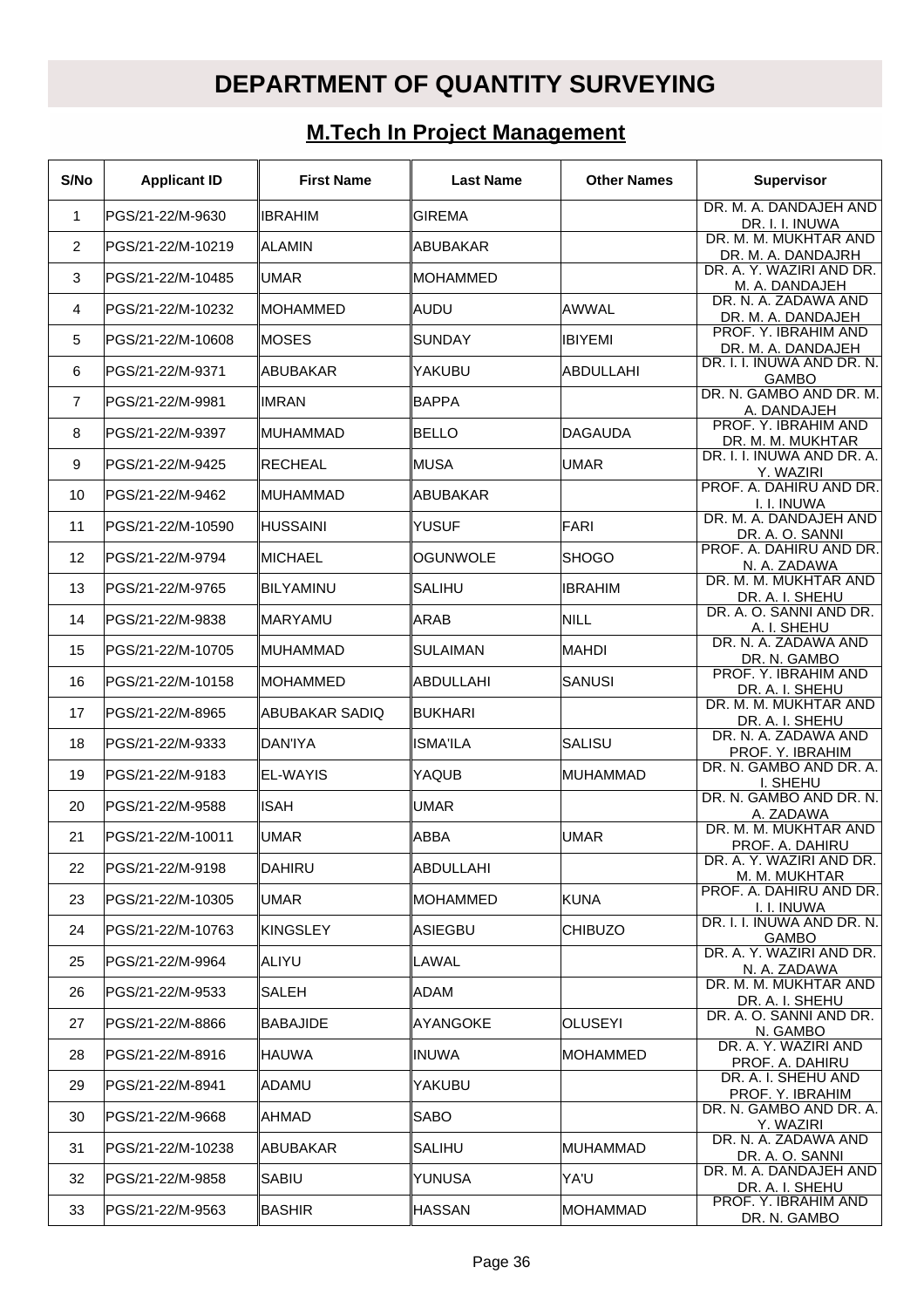| 34 | PGS/21-22/M-9450   | ∥ABUBAKAR   | <b>SADIO</b>     | ALKALI           | PROF. A. DAHIRU AND DR.                      |
|----|--------------------|-------------|------------------|------------------|----------------------------------------------|
|    |                    |             |                  |                  | A. N. ZADAWA                                 |
| 35 | lPGS/21-22/M-10139 | IRIDWAN     | ∥ABDULRAHMAN     |                  | DR. M. A. DANDAJEH AND                       |
|    |                    |             |                  |                  | DR. N. A. ZADAWA<br>DR A.O. SANNI AND DR. I. |
| 36 | lPGS/21-22/M-8789  | ∥ORJI       | <b>CHIJIOKE</b>  | <b>RONARD</b>    | I. INUWA                                     |
| 37 | lPGS/21-22/M-9961  | ∥MUHAMMAD   | ∥ALIYU           | LAWAL            | DR. M. A. DANDAJEH AND                       |
|    |                    |             |                  |                  | DR. A. Y. WAZIRI                             |
| 38 | lPGS/21-22/M-10128 | ∥MUHAMMAD   | IMUHAMMAD        | libn             | DR. A. Y. WAZIRI AND DR.                     |
|    |                    |             |                  |                  | M. M. MUKHTAR                                |
| 39 | PGS/21-22/M-9229   | ISTEPHEN    | <b>SUNDAY</b>    |                  | DR. N. A. ZADAWA AND                         |
|    |                    |             |                  |                  | DR., A. I. SHEHU                             |
| 40 | PGS/21-22/M-9222   | ∥DAUDA      | <b>SULEIMAN</b>  | <b>OYIBO</b>     | PROF. Y. IBRAHIM AND                         |
|    |                    |             |                  |                  | DR. I. I. INUWA<br>DR. N. A. ZADAWA AND      |
| 41 | PGS/21-22/M-9535   | ∥ALIYU      | ladamu           | <b>ABDULLAHI</b> |                                              |
|    |                    |             |                  |                  | DR. A. Y. WAZIRI<br>PROF. Y. IBRAHIM AND     |
| 42 | lPGS/21-22/M-9577  | IPROSPER    | SAIDU            |                  | DR. A. Y. WAZIRI                             |
|    |                    |             |                  |                  | DR. M. A. DANDAJEH AND                       |
| 43 | IPGS/21-22/M-10408 | ∥ABDULLAHI  | INABAKO          |                  | DR. A. O. SANNI                              |
|    |                    |             |                  |                  | DR. A. S. SHEHU AND DR.                      |
| 44 | PGS/21-22/M-9522   | ∥ABUBAKAR   | IMUSA            |                  | N. GAMBO                                     |
| 45 | IPGS/21-22/M-9454  | ∥ANDREW     | <b>MAJE</b>      | <b>MADI</b>      | PROF. A. DAHIRU AND DR.                      |
|    |                    |             |                  |                  | I. I. INUWA                                  |
| 46 | PGS/21-22/M-10855  | IISA SULE   | MITIKA           |                  | PROF. A. DAHIRU AND DR.                      |
|    |                    |             |                  |                  | S. O. SANNI                                  |
| 47 | PGS/21-22/M-9833   | ∥ABUBAKAR   | <b>ABDULLAHI</b> |                  | DR. N. GAMBO AND DR. I. I                    |
|    |                    |             |                  |                  | <b>INUWA</b>                                 |
| 48 | PGS/21-22/M-9260   | TIJJANI     | <b>IDRIS</b>     |                  | DR. M. M. MUKHTAR AND                        |
|    |                    |             |                  |                  | DR. A. O. SANNI<br>DR. A. Y. WAZIRI AND DR.  |
| 49 | PGS/21-22/M-10584  | ∥ABOI ANI F | IANIMASHAUN      |                  | I. I. INUWA                                  |
|    |                    |             |                  |                  | DR. I. I. INUWA AND PROF.                    |
| 50 | lPGS/21-22/M-9873  | ∥MUHAMMAD   | ISMAIL           |                  | A. DAHIRU                                    |
|    |                    |             |                  |                  | DR. M. A. DANDAJEH AND                       |
| 51 | PGS/21-22/M-9709   | ∥ABUBAKAR   | <b>SADIK</b>     | <b>MUHAMMAD</b>  | DR. A. Y. WAZIRI                             |

# **M.Tech In Quantity Surveying**

| S/No           | <b>Applicant ID</b> | <b>First Name</b> | <b>Last Name</b>  | <b>Other Names</b> | <b>Supervisor</b>                         |
|----------------|---------------------|-------------------|-------------------|--------------------|-------------------------------------------|
| 1              | lPGS/21-22/M-10854  | IMAIMUNA          | lyahaya           |                    | DR. A. I. SHEHU AND DR.<br>M. A. DANDAJEH |
| $\overline{2}$ | lPGS/21-22/M-10286  | INURA             | IBELLO            |                    | DR. M. A. DANDAJEH AND                    |
|                |                     |                   |                   |                    | DR. A. Y. WAZIRI                          |
| 3              | lPGS/21-22/M-10175  | IMAGAJI           | ∥ABUBAKAR         |                    | DR. A. I. SHEHU AND DR.<br>M. M. MUKHTAR  |
| 4              | lPGS/21-22/M-10746  | IKELECHI          | ∥WAMAH            | <b>IPRINCE</b>     | DR. A. O. SANNI AND DR.<br>A. Y. WAZIRI   |
|                |                     |                   |                   |                    | DR. A. I. SHEHU AND DR.                   |
| 5              | IPGS/21-22/M-9172   | IABDULLAHI        | ISHEHU            | YUSIF              | A.O. SANNI                                |
|                |                     |                   |                   |                    | DR. N. A. ZADAWA AND                      |
| 6              | lPGS/21-22/M-9746   | <b>IZIPPORAH</b>  | IBOT              | IKANENG            | DR. N. GAMBO                              |
|                |                     |                   |                   |                    | DR. M. A. DANDAJEH AND                    |
| $\overline{7}$ | lPGS/21-22/M-10064  | IADAMU            | ∥TUKUR            | <b>AHMED</b>       | DR. I. I. INUWA                           |
| 8              | PGS/21-22/M-10166   | IABDUSSAMAD       | <b>ABDULQADIR</b> | IABDULLAHI         | DR. M. M. MUKHTAR AND                     |
|                |                     |                   |                   |                    | DR. M. A. DANDAJEH                        |
| 9              | lPGS/21-22/M-10790  | IMORGAK           | IPHILIP           | YILMAZAKA          | DR. A. Y. WAZIRI AND DR.                  |
|                |                     |                   |                   |                    | M. A. DANDAJEH                            |
| 10             | lPGS/21-22/M-10136  | <b>OBOSHI</b>     | ∥USMAN            | IUMAR              | DR. M. A. DANDAJEH AND                    |
|                |                     |                   |                   |                    | DR. A. Y. WAZIRI                          |
| 11             | lPGS/21-22/M-10730  | IHAMISU           | ∥ABDULLAHI        |                    | DR. N. GAMBO AND DR. M.                   |
|                |                     |                   |                   |                    | A. DANDAJEH                               |
| 12             | lPGS/21-22/M-9453   | IABDULHAKIM       | ∥AUWAL            |                    | DR. N. GAMBO AND DR. I. I.                |
|                |                     |                   |                   |                    | <b>NUWA</b>                               |
| 13             | lPGS/21-22/M-9633   | IKABIRU           | ∥USMAN            | İKIYAWA            | DR. N. GAMBO AND DR. A.                   |
|                |                     |                   |                   |                    | I. SHEHU<br>DR. A. O. SANNI AND DR.       |
| 14             | IPGS/21-22/M-9539   | <b>ICLETUS</b>    | ∥ABAKA            |                    | N. A. ZADAWA                              |
|                |                     |                   |                   |                    |                                           |

## **PGD In Quantity Surveying**

| S/No | <b>Applicant ID</b> | First Name | Last Name | <b>Other Names</b> | <b>Supervisor</b> |
|------|---------------------|------------|-----------|--------------------|-------------------|
|------|---------------------|------------|-----------|--------------------|-------------------|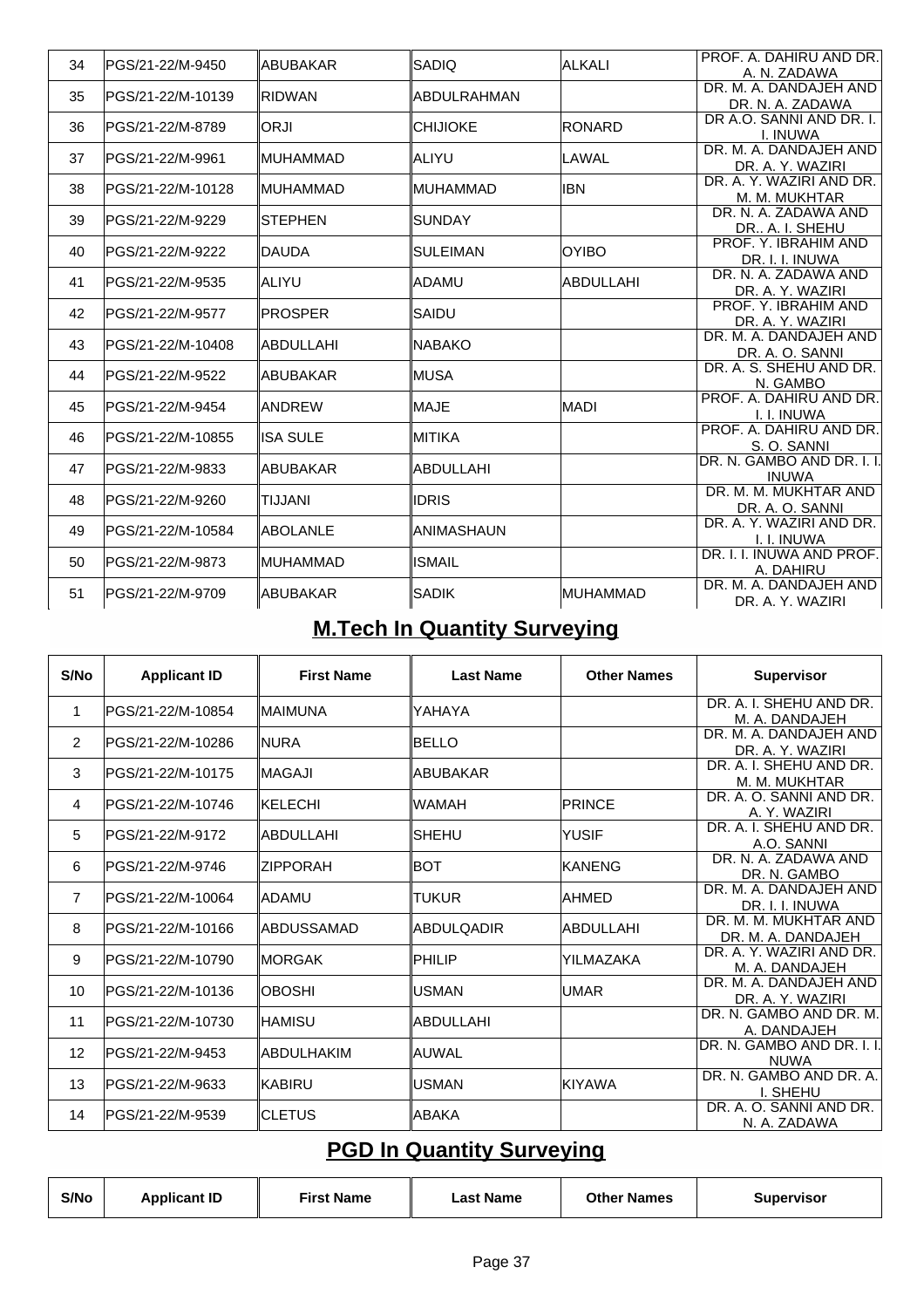| 1              | PGS/21-22/D-9651  | ∥MUHAMMAD      | SANI           | KHALID         |  |
|----------------|-------------------|----------------|----------------|----------------|--|
| $\overline{2}$ | PGS/21-22/D-8840  | ∥MURADIN       | BAKA           | <b>JOHN</b>    |  |
| 3              | PGS/21-22/D-10803 | ∥ALHERI        | <b>DANIEL</b>  |                |  |
| 4              | PGS/21-22/D-9432  | ∥ABDULLAHI     | MAIMUNAT       | <b>ONYENE</b>  |  |
| 5              | PGS/21-22/D-9464  | <b>JOSEPH</b>  | ABEJIDE        | <b>ADEBOLA</b> |  |
| 6              | PGS/21-22/D-9645  | ZAIYANU        | <b>SHEHU</b>   |                |  |
| $\overline{7}$ | PGS/21-22/D-9885  | ∥MUHAMMAD      | ISYAKU         |                |  |
| 8              | PGS/21-22/D-10360 | INANNAK        | <b>NANCWAT</b> | <b>KENNEDY</b> |  |
| 9              | PGS/21-22/D-9366  | ISULEIMAN      | UMAR           |                |  |
| 10             | PGS/21-22/D-9448  | IIBRAHIM       | MUSA           | <b>DEBA</b>    |  |
| 11             | PGS/21-22/D-9324  | <b>DANLADI</b> | MOLTOK         | <b>MALO</b>    |  |
| 12             | PGS/21-22/D-10268 | <b>JABIR</b>   | AHMED          |                |  |
| 13             | PGS/21-22/D-9717  | ∥ABDULKADIR    | UMAR           | ADAMU          |  |
| 14             | PGS/21-22/D-9319  | ∥ANAS          | ISA            | <b>SHEHU</b>   |  |
| 15             | PGS/21-22/D-9466  | ∥MU'AWIYAH     | SALIHU         | <b>INAMAMA</b> |  |
| 16             | PGS/21-22/D-9063  | SADIQ          | AMINU          | IAHMAD         |  |
| 17             | PGS/21-22/D-9050  | ISAIDU         | MUSA           | <b>FARAGAI</b> |  |
| 18             | PGS/21-22/D-10660 | ∥ALIYU         | <b>YUSUF</b>   | <b>MAITAMA</b> |  |
| 19             | PGS/21-22/D-10868 | IMOHAMMAD      | SAMA'ILA       | <b>KABIR</b>   |  |
| 20             | PGS/21-22/D-9470  | ∥HALIRU        | ∥AMINU         | <b>HALIRU</b>  |  |
| 21             | lPGS/21-22/D-9433 | ∥ALFRED        | <b>SUNDAY</b>  |                |  |

# **PhD In Project Management**

| S/No | <b>Applicant ID</b> | <b>First Name</b> | Last Name | <b>Other Names</b> | <b>Supervisor</b>                                                    |
|------|---------------------|-------------------|-----------|--------------------|----------------------------------------------------------------------|
|      | PGS/21-22/P-10168   | ∥PONSAH           | IGWAMZHI  | IEMMANUEL          | DR. I. I. INUWA, DR. A. I.<br>SHEHU AND PROF. A.<br><b>DAHIRU</b>    |
| 2    | IPGS/21-22/P-9989   | ILUKMAN           | ISAID     |                    | DR. N. GAMBO, DR. A. O.<br>SANNI AND PROF. Y.<br><b>IBRAHIM</b>      |
| 3    | PGS/21-22/P-8865    | ∥HARUNA           | IALIYU    | IDANGYATIN         | DR. A. Y. WAZIRI, DR. M. M.<br>MUKHTAR AND DR. I. I.<br><b>INUWA</b> |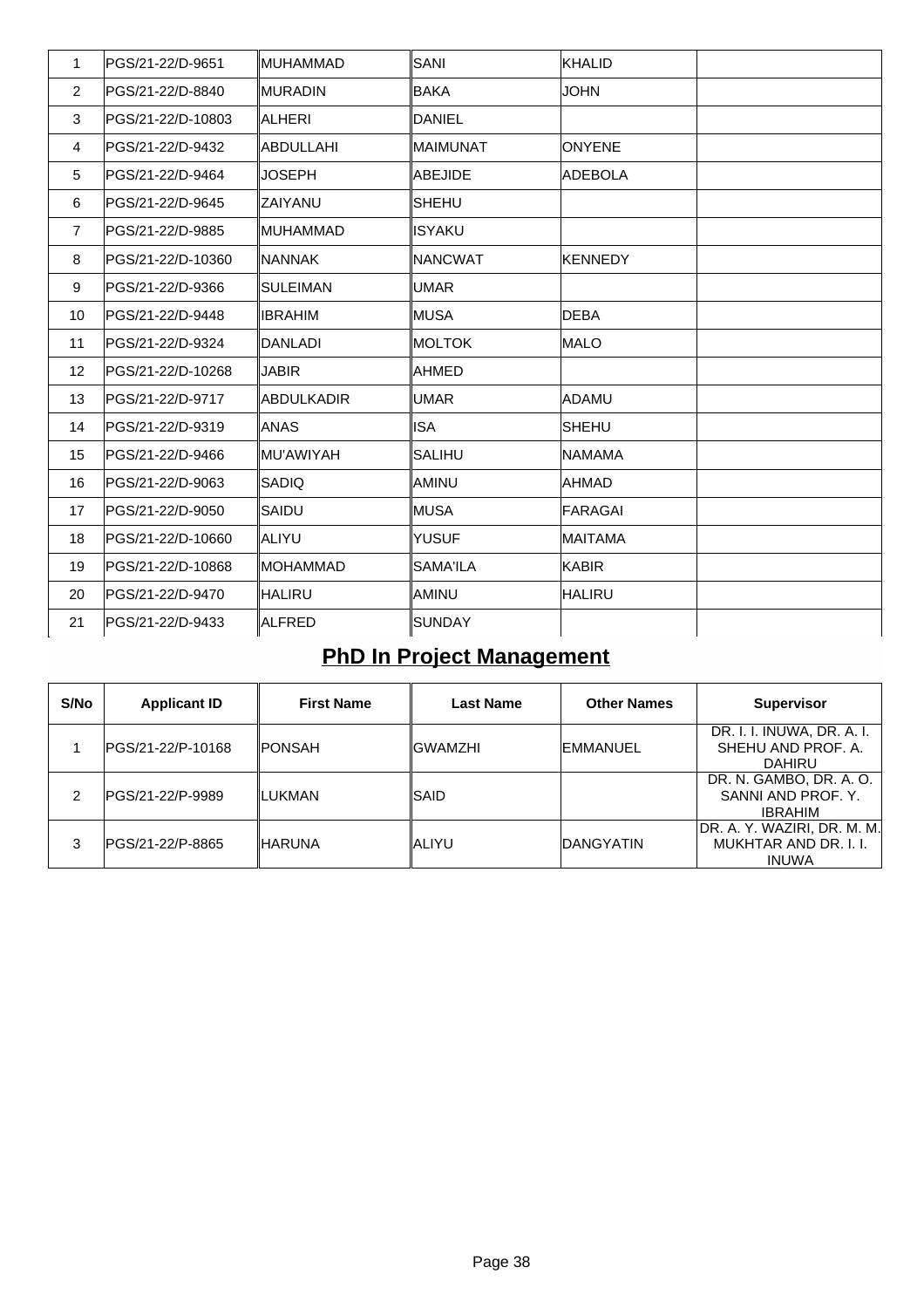#### **DEPARTMENT OF SURVEYING AND GEOINFORMATICS**

#### **M Tech Surveying and Geoinformatics (Geodesy and Geodynamics)**

| S/No | <b>Applicant ID</b> | First Name       | Last Name        | <b>Other Names</b> | Supervisor |
|------|---------------------|------------------|------------------|--------------------|------------|
|      | IPGS/21-22/M-9686   | <b>IMOHAMMED</b> | <b>ABDULLAHI</b> |                    |            |

#### **M Tech Surveying and Geoinformatics (Land Information System)**

| S/No | <b>Applicant ID</b> | <b>First Name</b> | <b>Last Name</b> | <b>Other Names</b> | <b>Supervisor</b> |
|------|---------------------|-------------------|------------------|--------------------|-------------------|
|      | IPGS/21-22/M-10339  | <b>IVICTOR</b>    | <b>AMADEIN</b>   | <b>ALFRED</b>      |                   |
|      | IPGS/21-22/M-9057   | <b>IPAUL</b>      | <b>IBAREM</b>    | <b>BAKO</b>        |                   |

#### **M.Tech Surveying and Geoinformatics (Hydrographics Surveying)**

| S/No | <b>Applicant ID</b> | <b>First Name</b> | <b>Last Name</b> | <b>Other Names</b> | <b>Supervisor</b> |
|------|---------------------|-------------------|------------------|--------------------|-------------------|
|      | IPGS/21-22/M-10382  | <b>IIBRAHIM</b>   | <b>IMUAZU</b>    | <b>AL-QASIM</b>    |                   |
|      | IPGS/21-22/M-9815   | <b>IRASHEED</b>   | <b>IMUJEEB</b>   | <b>ALABI</b>       |                   |

#### **M.Tech Surveying and Geoinformatics (Remote Sensing and GIS)**

| S/No            | <b>Applicant ID</b>     | <b>First Name</b>  | <b>Last Name</b> | <b>Other Names</b> | <b>Supervisor</b> |
|-----------------|-------------------------|--------------------|------------------|--------------------|-------------------|
|                 | IPGS/21-22/M-9434       | <b>IKABIROU</b>    | <b>ISSOUFOU</b>  | IDAN AMMA          |                   |
| $\overline{2}$  | PGS/21-22/M-9977        | <b>IZAHRADDEEN</b> | BABADIDI         | IMUHAMMAD          |                   |
| 3               | IPGS/21-22/M-9477       | IALEXIS            | IJUSTIN          | <b>IRODRIGUE</b>   |                   |
| $\overline{4}$  | <b>PGS/21-22/M-9982</b> | ∥MUBASSHIRU        | ISULE            |                    |                   |
| 5               | IPGS/21-22/M-10027      | IZUBAIRU           | IAMINU           |                    |                   |
| 6               | PGS/21-22/M-10513       | <b>IEL-YAZEED</b>  | IEL-YAQUB        | <b>INUWA</b>       |                   |
| $\overline{7}$  | IPGS/21-22/M-10821      | ⊪HUSSEIN           | <b>YUSUF</b>     | <b>SEZOU</b>       |                   |
| 8               | PGS/21-22/M-9634        | IMOHAMMED          | <b>IUSMAN</b>    | <b>ALIYU</b>       |                   |
| 9               | IPGS/21-22/M-10385      | ∥HAMZA             | IKOLO            | <b>IMUHAMMAD</b>   |                   |
| 10              | IPGS/21-22/M-9834       | IKABIRU            | <b>ABDULLAHI</b> | <b>IDANBABA</b>    |                   |
| 11              | IPGS/21-22/M-9841       | <b>BUHARI</b>      | IMUSA            | IALHASSAN          |                   |
| 12 <sup>2</sup> | IPGS/21-22/M-9089       | IAHMAD             | <b>ABUBAKAR</b>  | IAHMAD             |                   |
| 13              | IPGS/21-22/M-9865       | IIBRAHIM           | ∥ABDULHAMID      | KHALIL             |                   |

#### **PGD Surveying and Geoinformatics**

| S/No           | <b>Applicant ID</b> | <b>First Name</b> | <b>Last Name</b> | <b>Other Names</b> | <b>Supervisor</b> |
|----------------|---------------------|-------------------|------------------|--------------------|-------------------|
|                | IPGS/21-22/D-10791  | IHARUNA           | ISALEH           | <b>FARAFARA</b>    |                   |
| $\mathfrak{p}$ | IPGS/21-22/D-10609  | <b>IBLESSING</b>  | ∥IDRIS           | <b>AJECHI</b>      |                   |
| 3              | IPGS/21-22/D-10235  | IHASHIMU          | <b>IIBRAHIM</b>  | <b>ATEKPA</b>      |                   |
| 4              | IPGS/21-22/D-10747  | <b>IMUSTAPHA</b>  | <b>BUKAR</b>     |                    |                   |
| 5              | IPGS/21-22/D-10675  | ISULE.            | IUSMAN           |                    |                   |
| 6              | IPGS/21-22/D-10355  | <b>INANKO</b>     | <b>IFADEN</b>    |                    |                   |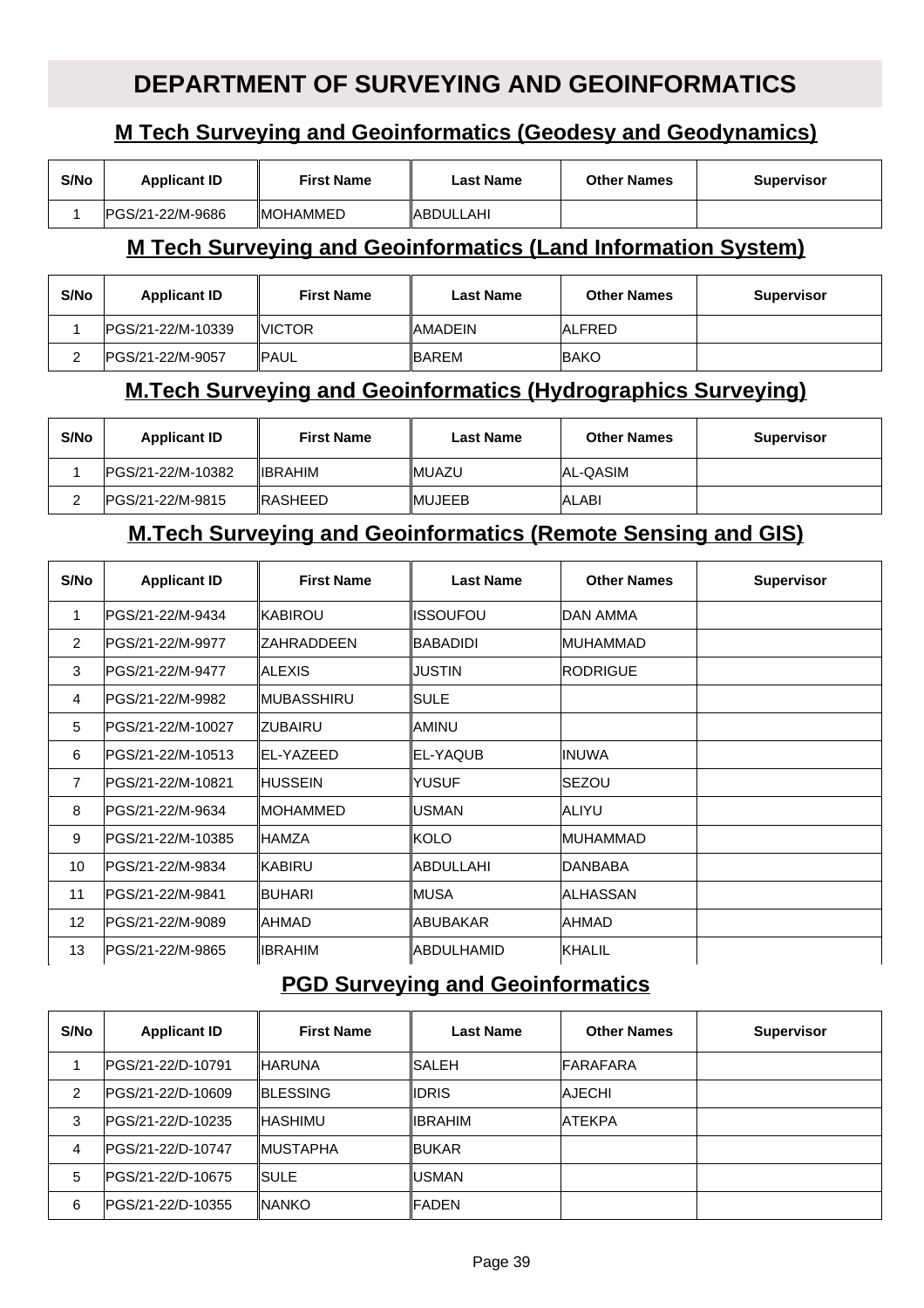|    | IPGS/21-22/D-10187 | IABIMAJE        | ∥EBUTE          |                 |  |
|----|--------------------|-----------------|-----------------|-----------------|--|
| 8  | IPGS/21-22/D-9621  | <b>IIUMARU</b>  | IVANDU.         | <b>ILAZARUS</b> |  |
| 9  | IPGS/21-22/D-10008 | <b>IRAPHAEL</b> | <b>IIBRAHIM</b> |                 |  |
| 10 | IPGS/21-22/D-10425 | <b>INIMFA</b>   | ∥FANTUR         | <b>ILOHNAN</b>  |  |

## **PhD Surveying and Geoinformatics**

| S/No | <b>Applicant ID</b> | <b>First Name</b> | Last Name | <b>Other Names</b> | <b>Supervisor</b> |
|------|---------------------|-------------------|-----------|--------------------|-------------------|
|      | IPGS/21-22/P-10880  | <b>IBUBA</b>      | IUMAR     | IALIYU             |                   |
|      | IPGS/21-22/M-10346  | <b>JOHN</b>       | ∥DILA     | <b>IMAI</b>        |                   |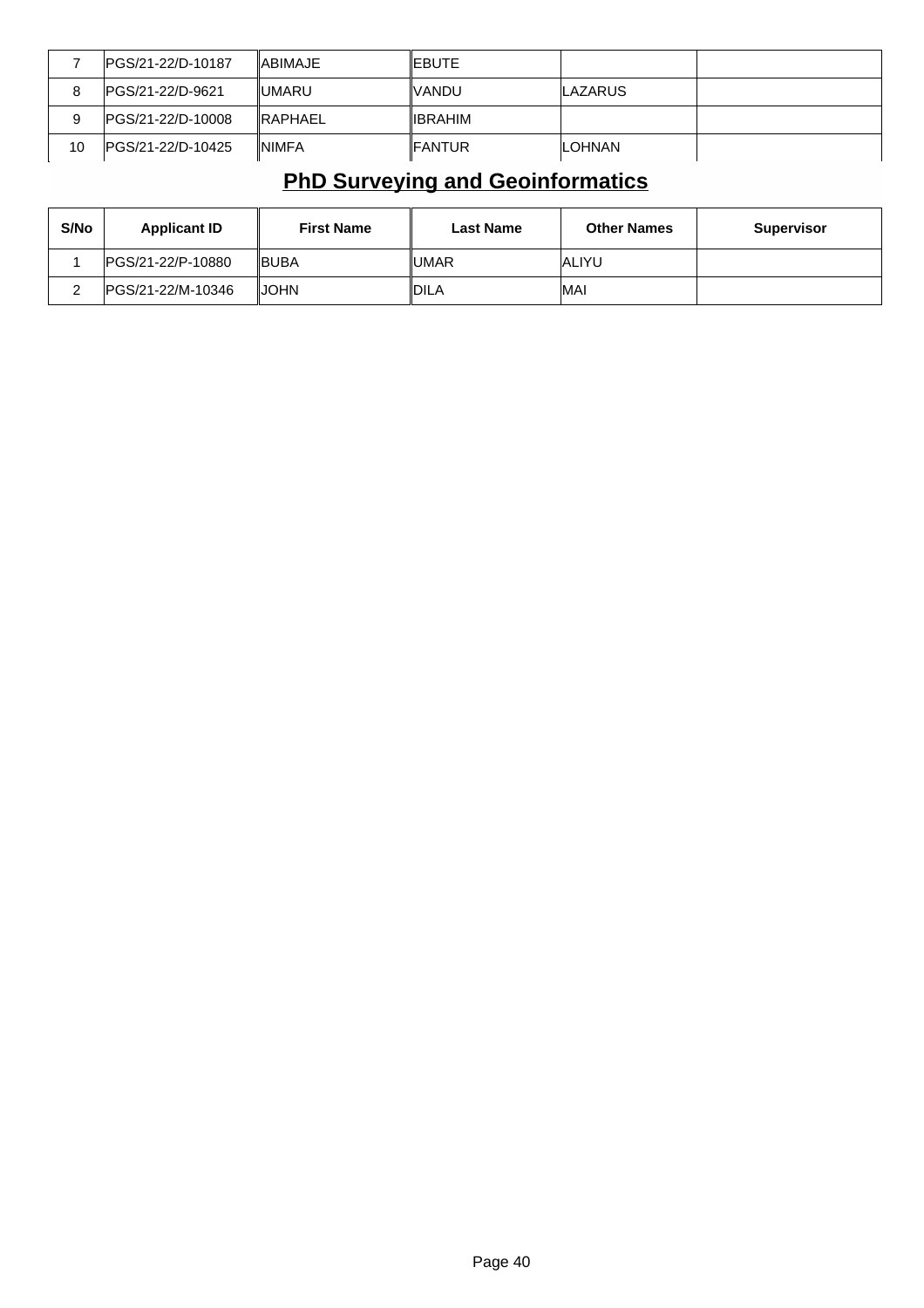### **DEPARTMENT OF URBAN AND REGIONAL PLANNING**

#### **M.Tech Urban & Regional Planning (Urban Management)**

| S/No           | <b>Applicant ID</b> | <b>First Name</b> | <b>Last Name</b> | <b>Other Names</b> | <b>Supervisor</b>                 |
|----------------|---------------------|-------------------|------------------|--------------------|-----------------------------------|
| 1              | IPGS/21-22/M-9246   | IHELEN            | ICHOJI           | <b>SENDI</b>       | Dr H.B. Bwala, Dr Z.A. Ghani      |
| $\mathfrak{p}$ | IPGS/21-22/M-9313   | ISAMAILA          | IABUBAKAR        |                    | Dr Z.A. Ghani, Dr R.O.<br>Oladosu |
| 3              | IPGS/21-22/M-9486   | IABDULLAHI        | <b>IKHAMIS</b>   |                    | Dr R.O. Oladosu, Dr Z.A.<br>Ghani |
| 4              | IPGS/21-22/M-9461   | IABBATI           | ILAWAN           | BELLO              | Dr R.O. Oladosu, Dr Z.A.<br>Ghani |
| 5              | IPGS/21-22/M-9326   | IMICHAEL          | ISALIFU          | <b>JOHN</b>        | R.O. Oladosu, S.J. Dukku          |
| 6              | IPGS/21-22/M-10509  | lISA              | IBABA            | SANDA              | Dr S.J. Dukku, Dr R.O.<br>Oladosu |
| 7              | IPGS/21-22/M-9770   | IAMA              | TIMOTHY          |                    | Dr H.B. Bwala, A. Chiroma         |
| 8              | IPGS/21-22/M-10537  | lSALEH            | <b>BAPPAH</b>    | AZARE              | A. Chiroma, Dr H.B. Bwala         |
| 9              | IPGS/21-22/M-9388   | JOHNSON           | IABOH            | JOHNSON            | DR S.J. Dukku, Dr R.O.<br>Oladosu |

#### **PGD Urban and Regional Planning**

| S/No | <b>Applicant ID</b> | <b>First Name</b> | <b>Last Name</b> | <b>Other Names</b> | <b>Supervisor</b> |
|------|---------------------|-------------------|------------------|--------------------|-------------------|
|      | IPGS/21-22/D-9417   | ∥MANASSEH         | ∥ABADU           | <b>AFINLI</b>      |                   |
| 2    | IPGS/21-22/D-9813   | ∥MOHAMMED         | ∥USMAN           | <b>INURAINI</b>    |                   |
| 3    | IPGS/21-22/D-8764   | IIBRAHIM          | ∥ALI             |                    |                   |
| 4    | IPGS/21-22/D-10233  | ISADIYA           | ∥AMINU           | <b>AHMAD</b>       |                   |
| 5    | lPGS/21-22/D-10388  | IABBASIDI         | ∥KOLO            |                    |                   |
| 6    | lPGS/21-22/D-9186   | ∥ABUBAKAR         | <b>IKENNEDY</b>  | <b>IISAH</b>       |                   |

#### **Ph.D Urban & Regional Planning**

| S/No | <b>Applicant ID</b> | <b>First Name</b> | <b>Last Name</b> | <b>Other Names</b> | <b>Supervisor</b>                                    |
|------|---------------------|-------------------|------------------|--------------------|------------------------------------------------------|
|      | IPGS/21-22/P-9056   | <b>IBINTA</b>     | ∥GARBA           | <b>IGUMAU</b>      | Dr Z.A. Ghani, Dr R.O.<br>Oladosu                    |
|      | IPGS/21-22/P-10826  | <b>IRASHIDAT</b>  | IYUSUF           |                    | Dr R.O. Oladosu. Dr Z.A.<br>Ghani, Prof. F. Ilesanmi |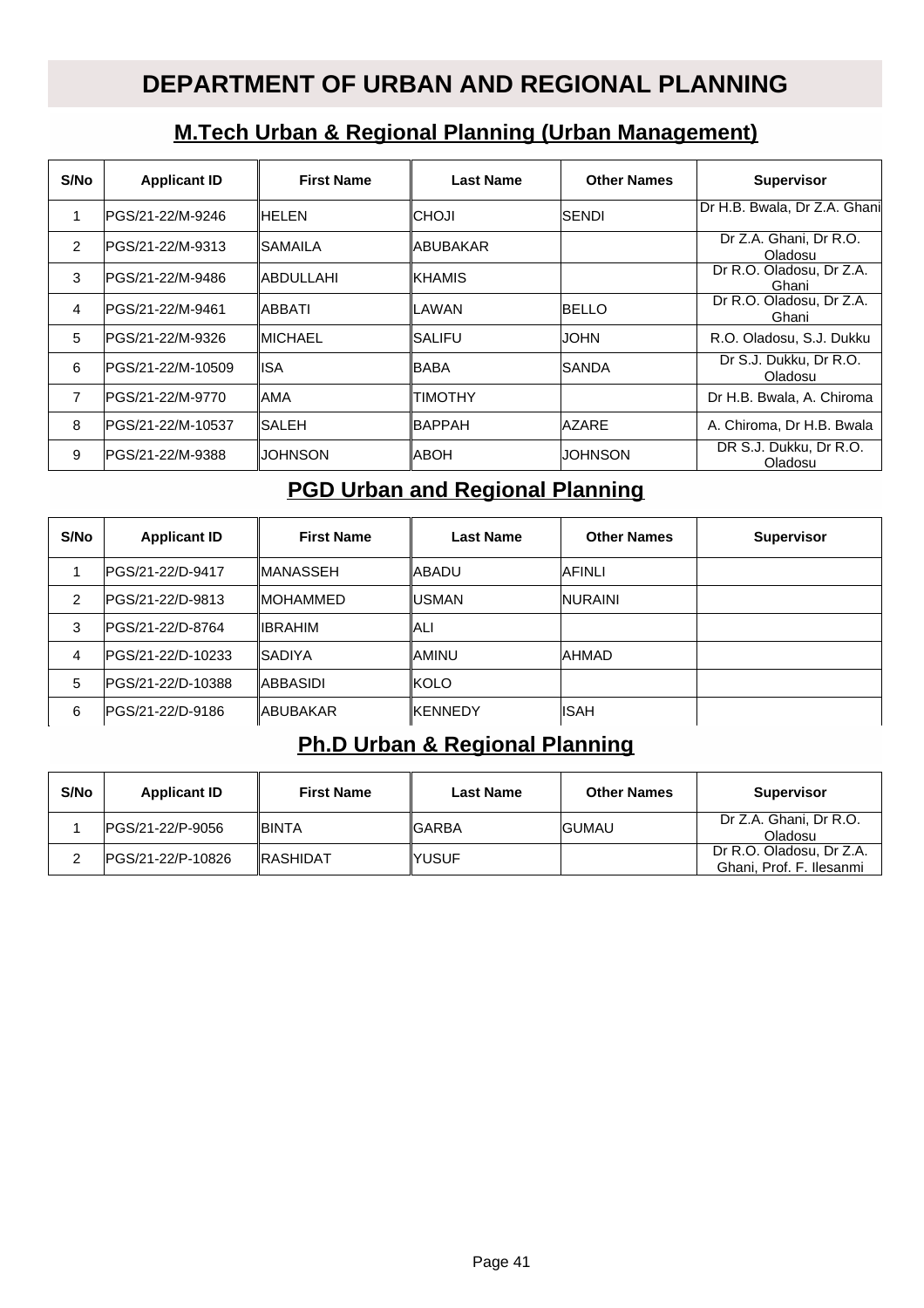# **FACULTY OF MANAGEMENT SCIENCES**

## **DEPARTMENT OF ACCOUNTING AND FINANCE**

#### **M.Sc Banking & Finance**

| S/No | <b>Applicant ID</b> | <b>First Name</b> | <b>Last Name</b> | <b>Other Names</b> | <b>Supervisor</b>                                                     |
|------|---------------------|-------------------|------------------|--------------------|-----------------------------------------------------------------------|
|      | IPGS/21-22/M-10859  | IIDRIS            | ∥AUDU            | <b>IMAIRANA</b>    | Prof. Y. B. Maiwada and Dr.  <br>Naziru Suleiman (Senior<br>Lecturer) |
| 2    | PGS/21-22/M-10542   | ITONGURMA         | <b>IGIDEON</b>   |                    | Prof. S. I. Ningi and Prof.<br>Ado Ahmed                              |
| 3    | IPGS/21-22/M-9797   | ∥ABDULRASHEED     | ∥ISMAIL          |                    | Professor Ado Ahmed and<br>Professor Y. B. Bashir                     |
| 4    | IPGS/21-22/M-10630  | IIONAJI           | IGRACE           | <b>OJONIAMA</b>    | Prof. Y. B. Maiwada and<br>Prof. Ado Ahmed                            |
| 5    | IPGS/21-22/M-8994   | ∥ADAMU            | IUMAR            | <b>IDANYARO</b>    | Professor S. I. Ningi and<br>Professor Ado Ahmed                      |

#### **M.Sc. Accounting**

| S/No              | <b>Applicant ID</b> | <b>First Name</b>  | <b>Last Name</b> | <b>Other Names</b> | <b>Supervisor</b>                                                   |
|-------------------|---------------------|--------------------|------------------|--------------------|---------------------------------------------------------------------|
| 1                 | lPGS/21-22/M-8712   | HASSAN             | ∥HARUNA          |                    | Prof. Bala Sulaiman Dalhat<br>and Prof. Ado Ahmed                   |
| $\overline{2}$    | lPGS/21-22/M-8627   | <b>PETER</b>       | <b>ODEH</b>      | lOGBAJI            | Professor J. O. Algbede and<br>Prof. S. I. Ningi                    |
| 3                 | PGS/21-22/M-9766    | ∥AUWAL             | ∥HARUNA          | SAIDU              | Professor Bala S. D. and<br>Professor Y. B. Maiwada                 |
| 4                 | IPGS/21-22/M-10499  | IAHMADU            | <b>TIMOTHY</b>   |                    | Prof. Ado Ahmed Dr. Naziru<br>Suleiman (Senior Lecturer)            |
| 5                 | PGS/21-22/M-9139    | <b>ROSELYN</b>     | <b>YAKSE</b>     | <b>DIYELMAN</b>    | Prof. Ado Ahmed and Dr.<br>Naziru Suleiman (Senior<br>Lecturer)     |
| 6                 | lPGS/21-22/M-10376  | <b>SALEH</b>       | ∥MOHAMMED        |                    | Prof. Bala S. D. and Prof.<br>Ado Ahmed                             |
| $\overline{7}$    | PGS/21-22/M-9293    | SABIU              | UMAR             | 08034381117        | Prof. Y. B. Maiwada and<br>Prof. Bala S. Dalhat                     |
| 8                 | lPGS/21-22/M-9825   | IMAXWELL           | DUAMWAN          | <b>KASUN</b>       | professor S. I. Ningi and<br>Professor Bala S. D.                   |
| 9                 | PGS/21-22/M-10407   | <b>SALIHU</b>      | <b>BALA</b>      | ABUBAKAR           | Prof. S. I. Ningi and Dr.<br>Magaji Abba                            |
| 10                | PGS/21-22/M-10857   | ∥MANYA             | <b>VYAPLE</b>    | <b>CAROLINE</b>    | Dr. Naziru Suleiman (Senior<br>Lecturer) and Prof. S. I. Ningi      |
| 11                | PGS/21-22/M-9177    | <b>HOSEA</b>       | DANIEL           | ALFRED             | Dr. Magaji Abba (Reader)<br>and Prof. S. I. Ningi                   |
| $12 \overline{ }$ | PGS/21-22/M-8599    | <b>OLAWALE</b>     | <b>BAMIDELE</b>  | VINCENT            | Prof. James Alabede O. and<br>Prof. Bala S. Dalhat                  |
| 13                | PGS/21-22/M-10541   | <b>JOHN</b>        | <b>ESHIYA</b>    | <b>IOBAKO</b>      | Dr. Magaji Abba (Reader)<br>and Prof. Bala S. D                     |
| 14                | lPGS/21-22/M-8861   | ∥MANSUR            | <b>BELLO</b>     |                    | Dr. Naziru Suleiman (Senior<br>Lecturer) and Prof. Y. B.<br>Maiwada |
| 15                | PGS/21-22/M-10012   | ∥ABUBAKAR          | ∥ALIYU           | <b>UMAR</b>        | Prof James O. Alabede and<br>Prof. Y. M. Bashir                     |
| 16                | PGS/21-22/M-9613    | <b>CHRISTOPHER</b> | <b>EMMANUEL</b>  | JOSEPH             | Dr. Naziru Suleiman (Senior<br>Lecturer) and Prof. S. I. Ningi      |
| 17                | IPGS/21-22/M-10681  | ∥MUSA              | ∥ALI             |                    | Prof. Bala S. D. and Dr.<br>Naziru Suleiman (Senior<br>Lecturer)    |
| 18                | lPGS/21-22/M-8647   | IBASHIR            | ∥JAMIU           |                    | Prof. Ado Ahmed and Dr.<br>Naziru Suleiman (Senior<br>Lecturer)     |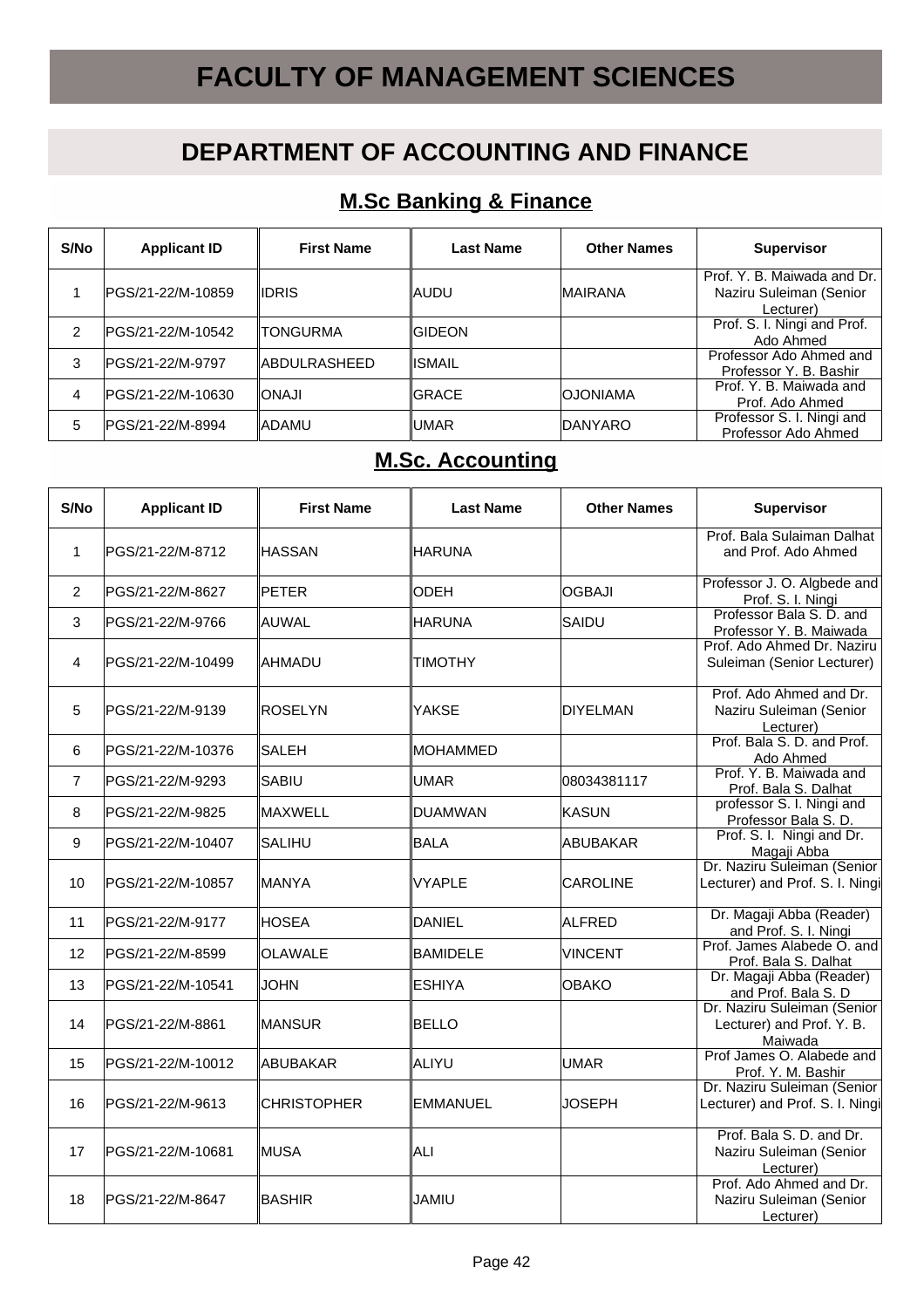|    |                   |              |              |               | Prof. Bala S. Dalhat and Dr. |
|----|-------------------|--------------|--------------|---------------|------------------------------|
| 19 | IPGS/21-22/M-8907 | INIMNAN      | ∥BABA        | <b>LABAR</b>  | Naziru Suleiman (Senior      |
|    |                   |              |              |               | Lecturer)                    |
| 20 | PGS/21-22/M-9802  | IABDULKADIR  | <b>IBALA</b> | <b>IMUAZU</b> | Professor Bala S. D. and Dr. |
|    |                   |              |              |               | Magaji Abba (Reader)         |
|    |                   |              |              |               | Dr. Magaji Abba (Reader)     |
| 21 | PGS/21-22/M-9872  | <b>IMARK</b> | <b>INUHU</b> |               | and Professor J. O.          |
|    |                   |              |              |               | Alagbede                     |
| 22 | IPGS/21-22/M-8807 | IRINJI       | IJOSHUA      | <b>WAPTU</b>  | Prof. Y. M. Bashir and Dr.   |
|    |                   |              |              |               | Magaji Abba (Reader)         |
|    |                   |              |              |               | Dr. Magaji Abba (Reader)     |
| 23 | PGS/21-22/M-9250  | ISOLOMON     | IRABO        |               | and Prof. Bala Sulaiman      |
|    |                   |              |              |               | Dalhat                       |
|    |                   |              |              |               |                              |

### **Master of Accounting and Financial Studies (Accounting)**

| S/No            | <b>Applicant ID</b> | <b>First Name</b> | <b>Last Name</b> | <b>Other Names</b> | <b>Supervisor</b>                                                  |
|-----------------|---------------------|-------------------|------------------|--------------------|--------------------------------------------------------------------|
| 1               | PGS/21-22/M-10596   | ISUNDAY           | luzor            | <b>OGBONNA</b>     | N/A                                                                |
| $\overline{2}$  | PGS/21-22/M-10185   | IALEXANDER        | IDAKAI           |                    | Master of Accounting &<br><b>Financial Studies</b><br>(Accounting) |
| 3               | PGS/21-22/M-10523   | YAKUBU            | ALKAWALI         | ILIYA              | Master of Accounting &<br><b>Financial Studies</b>                 |
| 4               | PGS/21-22/M-8974    | IASMAU            | BARAU            | <b>ABUBAKAR</b>    | Master of Accounting and<br><b>Financial Studies</b>               |
| 5               | lPGS/21-22/M-8685   | lUSMAN            | <b>HASSAN</b>    | <b>AUDU</b>        | N/A                                                                |
| 6               | PGS/21-22/M-10253   | IMUSA             | BABA             |                    | Master of Accounting &<br><b>Financial Studies</b>                 |
| $\overline{7}$  | PGS/21-22/M-10251   | <b>ALTINE</b>     | <b>GERSHON</b>   | PHILIP             | N/A                                                                |
| 8               | lPGS/21-22/M-10785  | IMUSTAPHA         | <b>HARUNA</b>    | <b>MUHAMMAD</b>    | Master of Accounting &<br><b>Financial Studies</b>                 |
| 9               | PGS/21-22/M-10788   | SANI              | <b>USMAN</b>     | <b>SALEH</b>       | N/A                                                                |
| 10 <sup>1</sup> | PGS/21-22/M-10288   | <b>IMAZAT</b>     | <b>MACQUEEN</b>  | <b>BARNABAS</b>    | Master of Accounting &<br><b>Financial Studies</b>                 |
| 11              | PGS/21-22/M-9752    | <b>TAMAR</b>      | <b>KWAPTOE</b>   | <b>KWAPSAN</b>     | master of accounting and<br>financial studies                      |
| 12              | PGS/21-22/M-10457   | INANKO            | <b>ELIZABETH</b> | TELZING            | Master of Accounting &<br><b>Financial Studies</b>                 |
| 13              | PGS/21-22/M-9120    | <b>YUSUF</b>      | <b>ISHAQ</b>     | <b>DAUDA</b>       | N/A                                                                |
| 14              | PGS/21-22/M-10650   | <b>INENDIRMWA</b> | PAUL             | <b>DAGUZUK</b>     | Master of Accounting &<br><b>Financial Studies</b>                 |
| 15              | lPGS/21-22/M-9376   | IHANNATU          | <b>SAMAILA</b>   | <b>SIMDIGA</b>     | Master of Accounting and<br><b>Financial Studies</b>               |
| 16              | PGS/21-22/M-8826    | lauwal            | SAIDU            |                    | Master of Accounting and<br><b>Financial Studies</b>               |
| 17              | PGS/21-22/M-10692   | <b>DEBORAH</b>    | <b>ONOJA</b>     | EHI                | Master of Accounting &<br><b>Financial Studies</b>                 |

### **Master of Accounting and Financial Studies (Finance)**

| S/No           | <b>Applicant ID</b> | <b>First Name</b> | <b>Last Name</b> | <b>Other Names</b>    | <b>Supervisor</b>                                    |
|----------------|---------------------|-------------------|------------------|-----------------------|------------------------------------------------------|
|                | IPGS/21-22/M-9347   | <b>IEMMANUEL</b>  | <b>BABARINDE</b> | <b>OLUWATOBI</b>      | Master of Accounting and<br><b>Financial Studies</b> |
| $\overline{2}$ | IPGS/21-22/M-9194   | ISHEHU            | IABUBAKAR        | <b>IMOHAMMED</b>      | Master of Accounting and<br><b>Financial Studies</b> |
| 3              | IPGS/21-22/M-9379   | <b>ABDULAZEEZ</b> | IALI             | <b>ABU</b>            | Master of Accounting and<br><b>Financial Studies</b> |
| 4              | IPGS/21-22/M-8679   | IFELIX            | IJEREMIAH        | <b>OJOGBANE</b>       | Master of Accounting and<br><b>Financial Studies</b> |
| 5              | IPGS/21-22/M-10731  | <b>IHUSSAINI</b>  | IGAMKA           | IYOHANNA              | Master of Accounting &<br><b>Financial Studies</b>   |
| 6              | IPGS/21-22/M-9243   | <b>IINNOCENT</b>  | ∥KATDUK          | <b>IDAWAR</b>         | Master of Accounting and<br><b>Financial Studies</b> |
| 7              | IPGS/21-22/M-10515  | <b>IPRECIOUS</b>  | <b>IOMOWOLE</b>  | <b>OLUWABUNMILOLA</b> | Master of Accounting &<br><b>Financial Studies</b>   |
| 8              | PGS/21-22/M-8623    | lyakubu           | AHMAD            | <b>IBAWA</b>          | Master of Accounting and<br><b>Financial Studies</b> |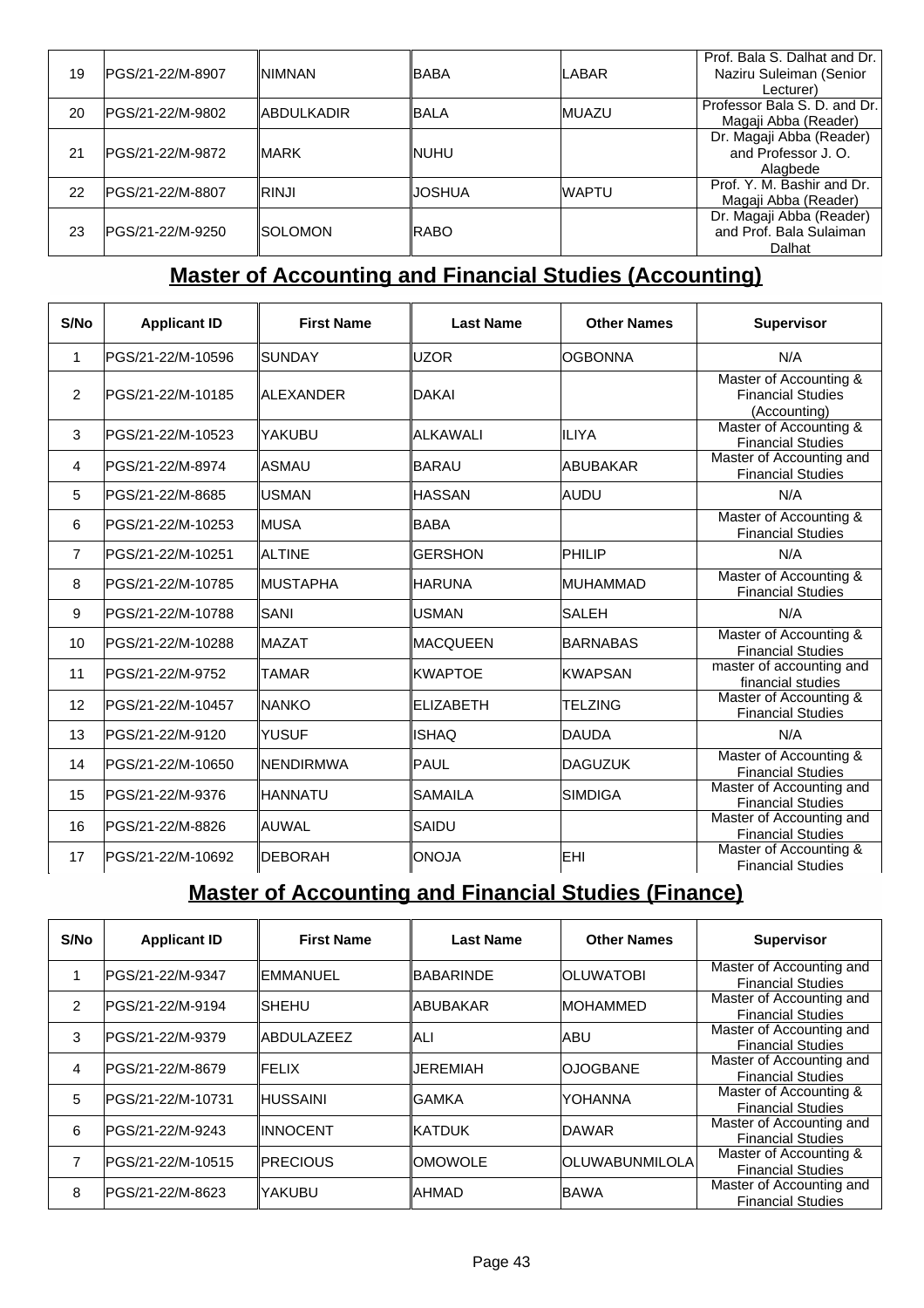# **Master of Development Studies**

| S/No           | <b>Applicant ID</b> | <b>First Name</b> | <b>Last Name</b> | <b>Other Names</b>                 | Supervisor          |
|----------------|---------------------|-------------------|------------------|------------------------------------|---------------------|
| $\mathbf{1}$   | PGS/21-22/M-9193    | <b>YUSUF</b>      | ∥MOHAMMED        | <b>IBN</b>                         | Prof. Bala S D      |
| 2              | PGS/21-22/M-9720    | <b>JOYCE</b>      | ∣ASANATO         | <b>ISAAC</b>                       | Dr Muktar           |
| 3              | PGS/21-22/M-10828   | <b>YUSUF</b>      | <b>GARBA</b>     |                                    | Prof B I Yerima     |
| 4              | PGS/21-22/M-10720   | <b>DAHIRU</b>     | IAMINU           |                                    | Dr K I Musa         |
| 5              | PGS/21-22/M-10582   | <b>SOLOMON</b>    | ∥DOO-OR          | <b>TYOEMBER</b>                    | Prof I Y Shehu      |
| 6              | PGS/21-22/M-8811    | BINTA             | <b>TANI</b>      | AUDU                               | Abdulmalik Sambo    |
| $\overline{7}$ | PGS/21-22/M-9170    | MUHAMMAD          | ∥ALKHAMIS        | <b>BABADIDI</b>                    | Prof A Y Dutse      |
| 8              | PGS/21-22/M-9146    | <b>OGADINMA</b>   | <b>OGBONNAYA</b> | <b>NKEM</b>                        | Dr Muktar Abdullahi |
| 9              | PGS/21-22/M-9039    | EZE               | ∥LEONARD         | <b>OBINNA</b>                      | Dr Umar Usman       |
| 10             | PGS/21-22/M-9723    | <b>TIMOTHY</b>    | ∥ILIYA           | <b>TIMLOH</b>                      | Dr Umar Usman       |
| 11             | PGS/21-22/M-9101    | AMINU             | DAURA            | <b>IBRAHIM</b>                     | Prof S I Ningi      |
| 12             | PGS/21-22/M-10752   | <b>KHADIJA</b>    | IKATAGUM         | <b>ABDULWAHAB</b>                  | Prof I Y Shehu      |
| 13             | PGS/21-22/M-9244    | <b>IDRIS</b>      | ∥HAMMA           | <b>DANJUMA</b><br><b>MOHAMMELD</b> | Dr. Kabir I M       |
| 14             | PGS/21-22/M-8967    | DANLADI           | ∥UMAR            | <b>NINGI</b>                       | Prof Aminu A        |
| 15             | PGS/21-22/M-10522   | <b>ABUBAKAR</b>   | ∥ABDULKADIR      |                                    | Prof Bala S D       |
| 16             | PGS/21-22/M-10434   | USMAN             | ∥MUHAMMAD BELLO  |                                    | Prof B I Yerima     |
| 17             | PGS/21-22/M-10776   | IMOSES            | ∥ADEROGBA        | OLUWASEUN                          | Prof I Y Shehu      |
| 18             | PGS/21-22/M-10189   | <b>HABIBA</b>     | ∥HAMIDU          |                                    | Shittu Ibrahim O    |
| 19             | PGS/21-22/M-10751   | ∥MUHAMMAD         | ∥ABUBAKAR        | <b>MUBARAK</b>                     | Prof S I Ningi      |
| 20             | PGS/21-22/M-10547   | ABDULLAHI         | ∥GARBA           | <b>ABUBAKAR</b>                    | Shittu Ibrahim O    |
| 21             | PGS/21-22/M-10861   | <b>AHMED</b>      | ∥ABUBAKAR        | <b>ZAKARI</b>                      | prof B I Yerima     |
| 22             | PGS/21-22/M-10241   | <b>CHARITY</b>    | ∥SOLOMON         |                                    | Dr Muktar Abdullahi |
| 23             | PGS/21-22/M-8745    | ∣AMOS             | ∥LUKA            |                                    | Prof Bala S D       |
| 24             | PGS/21-22/M-10231   | DAVID             | ∥CLEMENT         | <b>AFSA</b>                        | Shittu Ibrahim O    |
| 25             | PGS/21-22/M-9445    | JERRY             | SULE             | <b>JAMES</b>                       | Dr Muktar Abdullahi |
| 26             | PGS/21-22/M-10451   | <b>YUSUF</b>      | ∥BURGA           |                                    | Shittu Ibrahim O    |
| 27             | PGS/21-22/M-9789    | <b>CHARLES</b>    | <b>JANG</b>      | AJEMASU                            | Shittu Ibrahim O    |
| 28             | PGS/21-22/M-8893    | <b>SAMBO</b>      | ∥AJANG           |                                    | Prof B I Yerima     |
| 29             | PGS/21-22/M-9160    | <b>HADIZA</b>     | <b>JIBRIL</b>    | AHMED                              | Prof S I Ningi      |
| 30             | PGS/21-22/M-10242   | BALA              | ∥AUTA            |                                    | Prof Aminu Ahmad    |

#### **PGD Accounting and Finance**

| S/No | <b>Applicant ID</b>     | <b>First Name</b> | <b>Last Name</b> | <b>Other Names</b> | <b>Supervisor</b> |
|------|-------------------------|-------------------|------------------|--------------------|-------------------|
|      | IPGS/21-22/D-8824       | <b>IFRANCIS</b>   | ∥BISKUK          | ISATI              |                   |
| 2    | IPGS/21-22/D-9091       | ∥SUNDAY           | ∥MARKUS          |                    |                   |
| 3    | IPGS/21-22/D-9325       | <b>IDONGVEL</b>   | Itunkuyo         | ISHALLOM           |                   |
| 4    | <b>PGS/21-22/D-8608</b> | <b>IHAUWA</b>     | lMOSES           |                    |                   |
| 5    | IPGS/21-22/D-9274       | ∥HAMZA            | lyakubu          | <b>HAMZA</b>       |                   |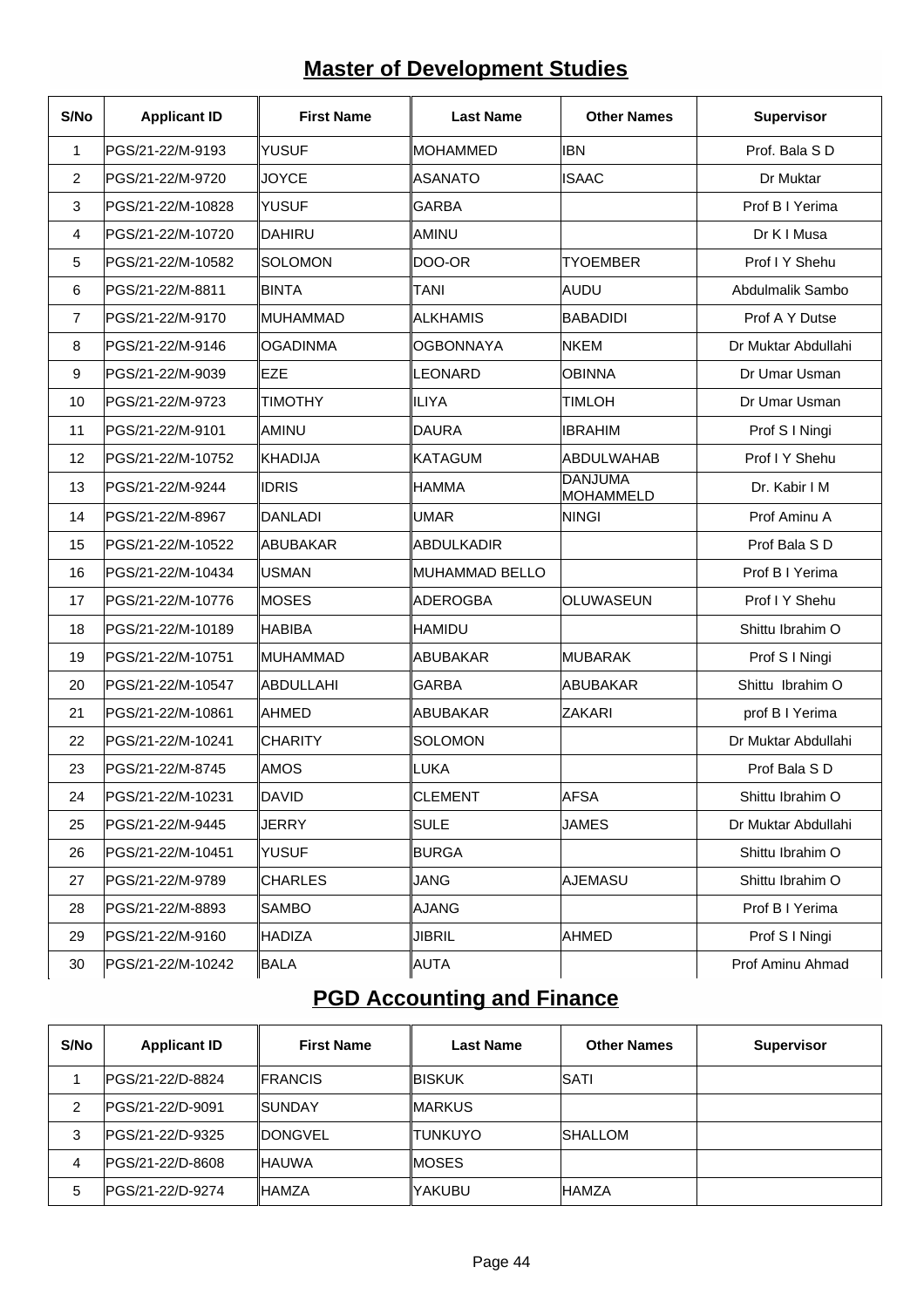| 6 | IPGS/21-22/D-10839 | <b>IMUHAMMAD</b>  | ∥AYUBA          |        |  |
|---|--------------------|-------------------|-----------------|--------|--|
|   | IPGS/21-22/D-9187  | <b>IPHILEMON</b>  | <b>IMAGAJI</b>  |        |  |
| 8 | IPGS/21-22/D-10223 | <b>IHELEN</b>     | <b>ILONGCHI</b> | IAYUBA |  |
| 9 | IPGS/21-22/D-10150 | <b>IOGOCHUKWU</b> | <b>IISAAC</b>   |        |  |

### **Ph.D Accounting**

| S/No | <b>Applicant ID</b> | <b>First Name</b> | Last Name    | <b>Other Names</b> | <b>Supervisor</b>                                                               |
|------|---------------------|-------------------|--------------|--------------------|---------------------------------------------------------------------------------|
|      | IPGS/21-22/P-10628  | <b>IFATIMA</b>    | IBELLO       |                    | Prof J. O Alabede, Dr Naziru<br>Garba (Senior Lecturer), Prof<br>Bala S. Dalhat |
| 2    | IPGS/21-22/P-10341  | IAMINU            | IALKASIM     |                    | Asst. Prof Dr. Magaji Abba,  <br>Prof Bala S. D and Prof Ado<br>Ahmed           |
| 3    | IPGS/21-22/P-9700   | <b>IIBRAHIM</b>   | IHUSSAINI    |                    | Prof Bala S. D, Dr Magaji<br>Abba and Prof S. I. Ningi                          |
| 4    | IPGS/21-22/P-10195  | <b>IUBONG</b>     | <b>AARON</b> | IKING              | Prof Bala S. D. Asst. Prof<br>Dr. Magaji Abba, Prof Y. B<br>Maiwada             |

#### **PhD in Finance**

| S/No | <b>Applicant ID</b> | <b>First Name</b>    | <b>Last Name</b> | <b>Other Names</b> | <b>Supervisor</b>                                           |
|------|---------------------|----------------------|------------------|--------------------|-------------------------------------------------------------|
|      | IPGS/21-22/P-10775  | <b>IABDULRASHEED</b> | IAHMED           |                    | Prof S. I. Ningi, Prof Ado<br>  Ahmed, Asst Prof Dr. Magaji |
|      |                     |                      |                  |                    | Abba                                                        |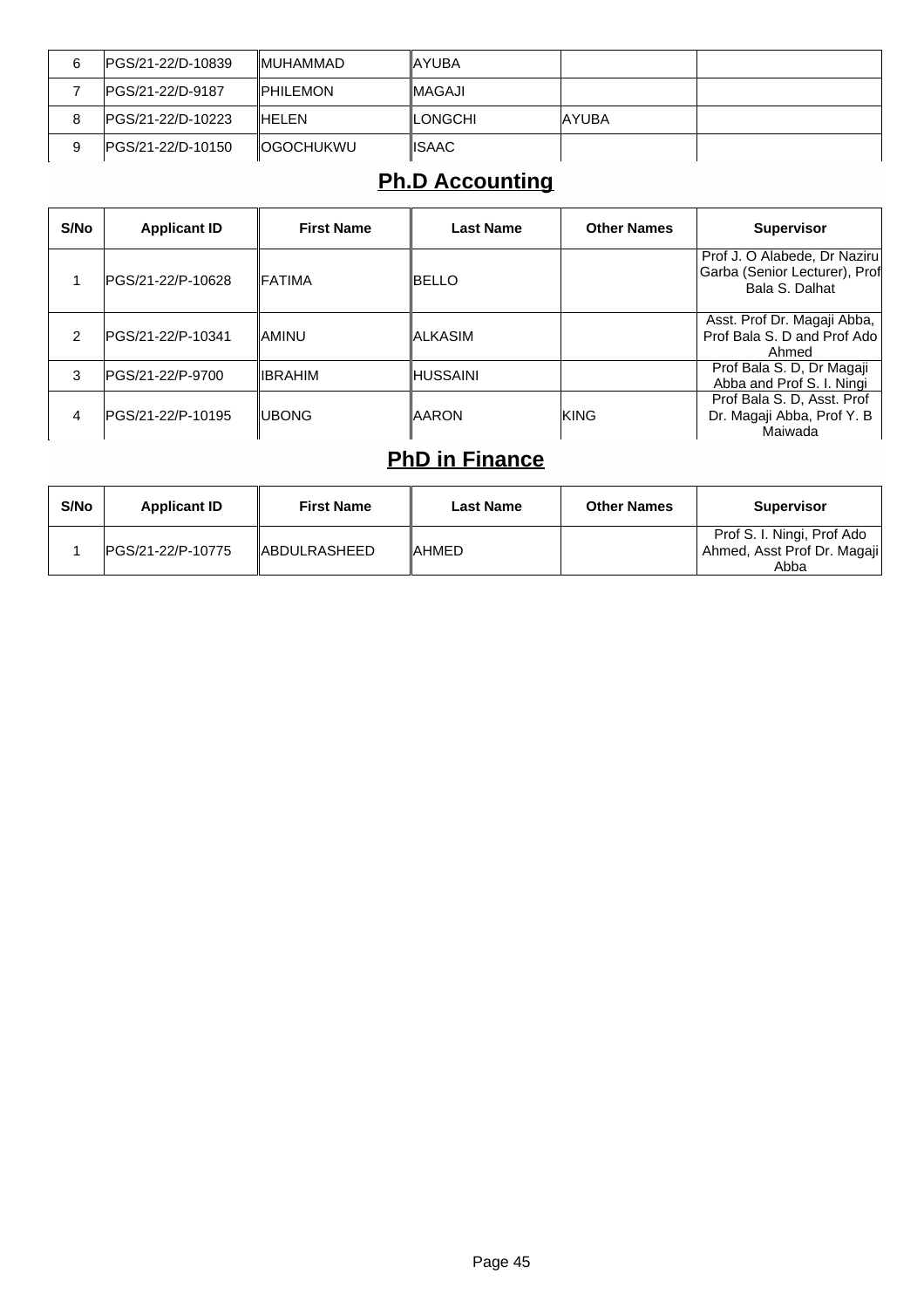### **DEPARTMENT OF MANAGEMENT AND INFORMATION TECHNOLOGY**

| S/No | <b>Applicant ID</b> | <b>First Name</b> | Last Name       | <b>Other Names</b> | <b>Supervisor</b>                                         |
|------|---------------------|-------------------|-----------------|--------------------|-----------------------------------------------------------|
|      | IPGS/21-22/M-9603   | ∥MURI             | <b>IKENNEDY</b> |                    | Professor H.B. Singhry & Dr.<br>Tijjani Abubakar (Reader) |
| 2    | IPGS/21-22/M-10641  | <b>IZAINAB</b>    | <b>ADAM</b>     | <b>IUMAR</b>       | Professor Patrick Bogoro &<br>Dr. Umar Usman (Reader)     |
| 3    | IPGS/21-22/M-10617  | <b>IBLESSING</b>  | <b>GENESIS</b>  |                    | Dr. M.J. Mallo (SL) & Dr.<br>Umar Usman (Reader)          |
| 4    | lPGS/21-22/M-9420   | IRAHINAT          | ∥SAID           | <b>IHASSAN</b>     | Dr. Umar Muazu (SL) & Dr.<br>M.J. Mallo (SL).             |
| 5    | lPGS/21-22/M-9864   | ISHAMSU           | ∥LIMAN          | KAMILU             | Dr. Tijjani Abubakar (Reader)<br>& Professor H.B. Singhry |

#### **M.Sc. Management**

## **M.Sc. Management Information Technology**

| S/No           | <b>Applicant ID</b> | <b>First Name</b> | <b>Last Name</b> | <b>Other Names</b> | <b>Supervisor</b>                                      |
|----------------|---------------------|-------------------|------------------|--------------------|--------------------------------------------------------|
| $\mathbf{1}$   | PGS/21-22/M-9001    | <b>VICTOR</b>     | <b>ELIAS</b>     | ANIKWEZE           | Dr. K.I Musa (SL) & Dr. T.<br>Abubakar (Reader)        |
| $\overline{2}$ | PGS/21-22/M-10663   | ABUBAKAR          | JULI             | <b>KAHIN</b>       | Dr. K.I Musa (SL) &<br>Professor A.Y. Dutse.           |
| 3              | PGS/21-22/M-10091   | <b>MUHAMMAD</b>   | <b>BELLO</b>     | <b>NAZIF</b>       | Dr. A.Y Gital (SL) & Dr. A.Y.<br>Gital (SL)            |
| $\overline{4}$ | PGS/21-22/M-9482    | ABUBAKAR          | <b>MAHMOOD</b>   | ADAMU              | Dr K.I. Musa (SL) &<br>Professor Aminu Ahmad           |
| 5              | PGS/21-22/M-8902    | <b>NURUDEEN</b>   | AKINDELE         | <b>ILIASU</b>      | Dr. A.Y Gital (SL) & Dr. Umar<br>Mua'zu (SL)           |
| 6              | PGS/21-22/M-9785    | SAMUEL            | <b>UCHEGBU</b>   |                    | Professor A.Y. Dutse & Dr.<br>K.I. Musa (SL)           |
| $\overline{7}$ | PGS/21-22/M-9288    | USMAN             | <b>USMAN</b>     | <b>ABBA</b>        | Dr. K.I Musa (SL) & Dr. Umar<br>Usman (Reader)         |
| 8              | PGS/21-22/M-10863   | KASIM             | ABDULLAHI        |                    | Professor Aminu Ahmad &<br>Dr. K.I. Musa (SL)          |
| 9              | PGS/21-22/M-10722   | JAMILA            | <b>WANKA</b>     | AMINU              | Dr. A.Y. Gital (SL) & Dr.<br>Muazu Umar (SL)           |
| 10             | PGS/21-22/M-8735    | YUNUSA            | <b>ISAH</b>      | <b>UMAR</b>        | Dr. K.I. Musa (SL) & Dr.<br>Umar usman (SL)            |
| 11             | PGS/21-22/M-10229   | GODIYA            | MARTI            | LUKAJATAU          | Dr. Umar Usman (Reader) &<br>Dr. A.Y. Gital (SL)       |
| 12             | PGS/21-22/M-9220    | <b>KHALID</b>     | <b>SALAM</b>     | <b>OLADAPO</b>     | Professor Aminu Ahmad, Dr.<br>K.I Musa (SL)            |
| 13             | PGS/21-22/M-9237    | SHAMSUDDEEN       | <b>NURU</b>      |                    | Professor A.Y Dutse, Dr. A.Y<br>Gital (SL)             |
| 14             | PGS/21-22/M-9297    | ABUBAKAR          | ADAMU            | <b>MUHAMMAD</b>    | Dr. K.I. Musa (SL) & Dr.<br>Mua'zu Umar (SL)           |
| 15             | PGS/21-22/M-10729   | <b>SANI</b>       | ADAMU            |                    | Dr. K.I. Musa (SL) &<br>Professor Aminu ahmad          |
| 16             | PGS/21-22/M-9780    | <b>IMOHAMMED</b>  | LAMARAN          | <b>INUWA</b>       | Dr. A.Y. Gital (SL) &<br>Professor A.Y. Dutse          |
| 17             | lPGS/21-22/M-9175   | <b>USMAN</b>      | <b>UMAR</b>      | <b>BABAJI</b>      | Professor A.Y. Dutse, & Dr.<br>K.I. Musa (SL)          |
| 18             | IPGS/21-22/M-10618  | ABDULBASIT        | <b>IBRAHIM</b>   | ADAMU              | Dr. K.I. Musa (SL) &<br>Professor Aminu Ahmad          |
| 19             | PGS/21-22/M-10552   | <b>WILLIAMS</b>   | <b>JONAH</b>     |                    | Dr. K.I. Musa (SL), & Dr.<br>Tijjani Abubakar (Reader) |
| 20             | PGS/21-22/M-10038   | <b>MUBARAQ</b>    | SANI             | AHMAD              | Dr. A.Y. Gital (SL) &<br>Professor Aminu Ahmad         |
| 21             | PGS/21-22/M-9952    | <b>FATIMA</b>     | YAHAYA           | <b>YUSUF</b>       | Dr. Tijjani Abubakar (Reader)<br>& Dr. K.I. Musa (SL)  |
| 22             | PGS/21-22/M-10365   | IBRAHIM           | SULEIMAN         |                    | Dr. K.I. Musa (SL) & Dr.<br>Tijjani Abubakar (Reader)  |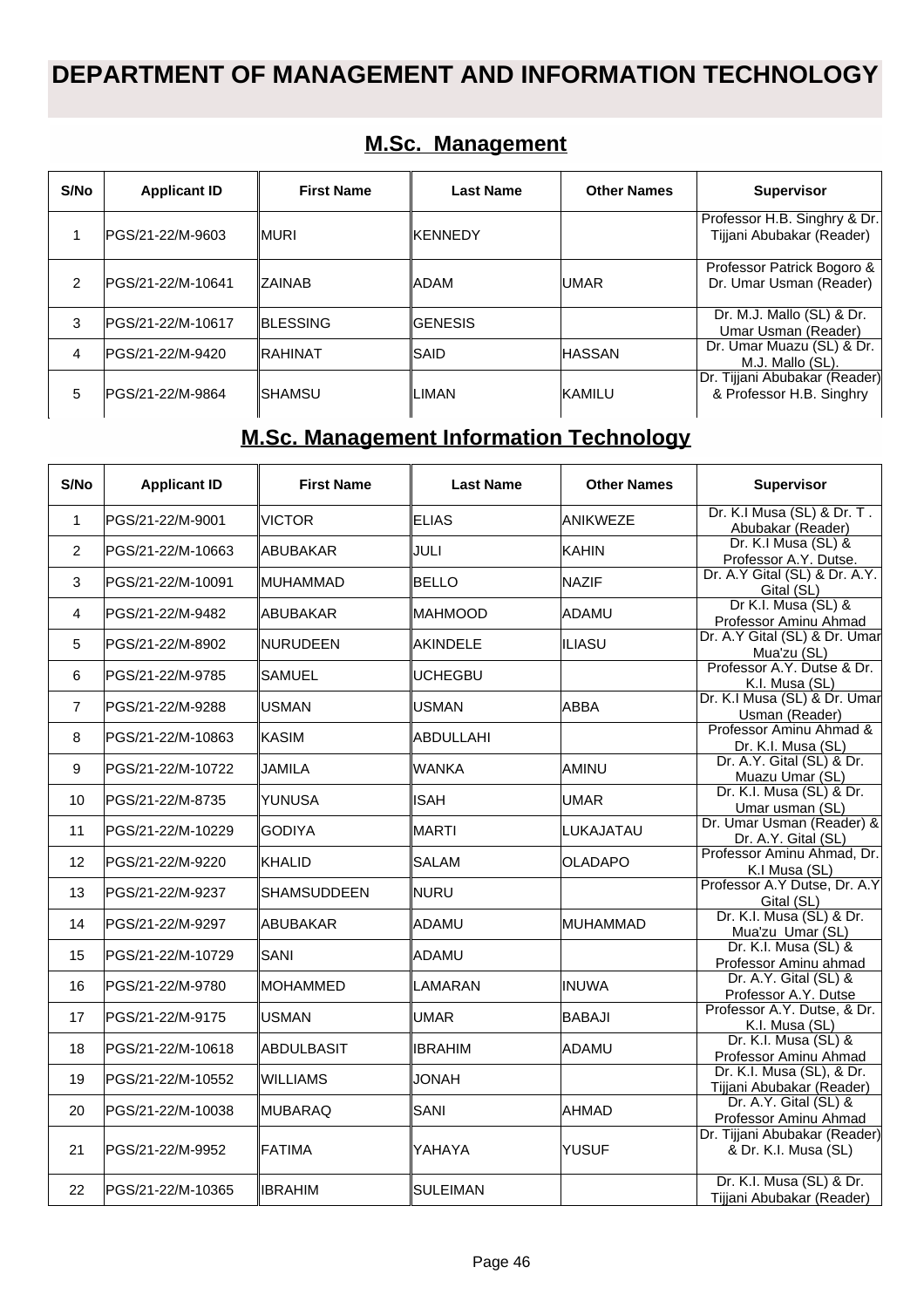| 23 | IPGS/21-22/M-8799  | IALIYU         | ∥UMAR            | <b>IDALHATU</b>  | Dr. A.Y. Gital (SL) & Dr.<br>Umar Usman (Reader) |
|----|--------------------|----------------|------------------|------------------|--------------------------------------------------|
| 24 | IPGS/21-22/M-10269 | <b>ATTAHIR</b> | <b>IMUHAMMAD</b> | <b>IMUHAMMAD</b> | Dr. Muazu Umar (SL) & Dr.<br>K.I. Musa (SL)      |
| 25 | IPGS/21-22/M-10240 | <b>IPONSAK</b> | <b>ILONGTAU</b>  | <b>ISELVEN</b>   | Dr. A.Y. Gital (SL) & Dr.<br>Tijjani Abubakar    |
| 26 | IPGS/21-22/M-9821  | IMUSA          | <b>IMOHAMMED</b> | <b>IDOGO</b>     | Dr. K.I. Musa (SL) & Dr.<br>Umar Usman (Reader)  |

#### **MBA Engineering**

| S/No | <b>Applicant ID</b> | <b>First Name</b> | <b>Last Name</b> | <b>Other Names</b> | <b>Supervisor</b> |
|------|---------------------|-------------------|------------------|--------------------|-------------------|
|      | IPGS/21-22/M-10593  | IIJOHNPAUL        | <b>IDIKE</b>     | <b>ICHIBUIKE</b>   | Dr. A. L. Amoo    |
| 2    | IPGS/21-22/M-10603  | ISULEIMAN         | ∥ADAMU           |                    | Dr. A. Isa        |
| 3    | IPGS/21-22/M-9852   | IDANIEL           | <b>ILAWRENCE</b> | <b>IMAJIDADI</b>   | Dr. A. L. Amoo    |
| 4    | IPGS/21-22/M-9776   | ∥LUKMAN           | ∥ONIKOLA         | <b>ADESINA</b>     | Dr. A. Isa        |
| 5    | IPGS/21-22/M-10429  | IABBA             | ∥ALI             | <b>ISANI</b>       | Dr. A. Isa        |
| 6    | IPGS/21-22/M-9816   | IALI              | ∥BARKA           | <b>IMOHAMMED</b>   | Dr. A. L Amoo     |

#### **MBA Entrepreneurship and Business Development**

| S/No           | <b>Applicant ID</b> | <b>First Name</b> | <b>Last Name</b> | <b>Other Names</b> | <b>Supervisor</b>    |
|----------------|---------------------|-------------------|------------------|--------------------|----------------------|
|                | IPGS/21-22/M-10539  | ∥ABUBAKAR         | ∥ADAMU           | <b>IBAFFAJO</b>    | Dr. M.J.Mallo        |
| $\overline{2}$ | IPGS/21-22/M-10885  | ∥BABAJI           | ∥GARBA           | <b>IFARUK</b>      | Prof. Patrick Bogoro |
| 3              | IPGS/21-22/M-9935   | IMARY             | ∥YOHANNA         | <b>GWALL</b>       | Dr. Umar Muazu       |
| $\overline{4}$ | IPGS/21-22/M-10737  | IZAINAB           | ∥ALIYU           | IABUBAKAR          | Dr. K.I.Musa         |
| 5              | IPGS/21-22/M-8853   | ∥ABUBAKAR         | ∥MUSTAPHA        |                    | Dr. Umar Usman       |
| 6              | IPGS/21-22/M-10405  | YAKUBU            | IYUSUF           |                    | Prof. H.B.Singhry    |
| $\overline{7}$ | IPGS/21-22/M-9632   | IAHMAD            | ∥YAYA            | ILUKMAN            | Prof. A.Y.Dutse      |
| 8              | IPGS/21-22/M-8985   | ∥BABAYO           | ∥ZARMA           | <b>BOMOI</b>       | Dr. T. Abubakar      |
| 9              | IPGS/21-22/M-9683   | <b>BENEZIR</b>    | ∥UMAR            | ABBA               | Dr. Mahmood Usman    |
| 10             | IPGS/21-22/M-10832  | <b>IFREDRICK</b>  | ltuamyen         | <b>BUBA</b>        | Prof. Patrick Bogoro |
| 11             | IPGS/21-22/M-8699   | JAMIU             | ∥SALAUDEEN       | <b>TUNDE</b>       | Prof. H.B.Singhry    |

#### **MBA Environmental and Sustainable Development**

| S/No | <b>Applicant ID</b> | <b>First Name</b> | <b>Last Name</b> | <b>Other Names</b> | <b>Supervisor</b> |
|------|---------------------|-------------------|------------------|--------------------|-------------------|
|      | IPGS/21-22/M-9624   | ∥IDARA            | IEDO             |                    | Dr. m Salisu      |
| 2    | IPGS/21-22/M-9951   | <b>IFLORENCE</b>  | luzoanya         |                    | Dr. M. Salisu     |
| 3    | IPGS/21-22/M-10417  | ⊪IBRAHIM          | <b>IEZRA</b>     | <b>ISHEHU</b>      | Prof. A. Y. Dutse |
| 4    | IPGS/21-22/M-8701   | <b>INOADIAH</b>   | ∥BABAS           | <b>ALHAMDU</b>     | Dr. K. I. Musa    |
| 5    | PGS/21-22/M-10163   | IISHAKA           | IBABAMAJI        | <b>ABUBAKAR</b>    | Dr. M. Salisu     |
| 6    | IPGS/21-22/M-8949   | ∥SAMAILA          | IGALADIMA        | IJOHN              | Dr. K. I. Musa    |

#### **MBA Finance and Investment**

| S/No | <b>Applicant ID</b> | <b>First Name</b>    | Last Name     | <b>Other Names</b> | <b>Supervisor</b> |
|------|---------------------|----------------------|---------------|--------------------|-------------------|
|      | IPGS/21-22/M-9481   | <b>IFRANCA EBERE</b> | <b>IEDOGA</b> | 108027595980       | Dr. Umar Muazu    |
|      | IPGS/21-22/M-9734   | INAFIU               | ∥ABUBAKAR     | <b>IBABAJI</b>     | Dr. Umar Usman    |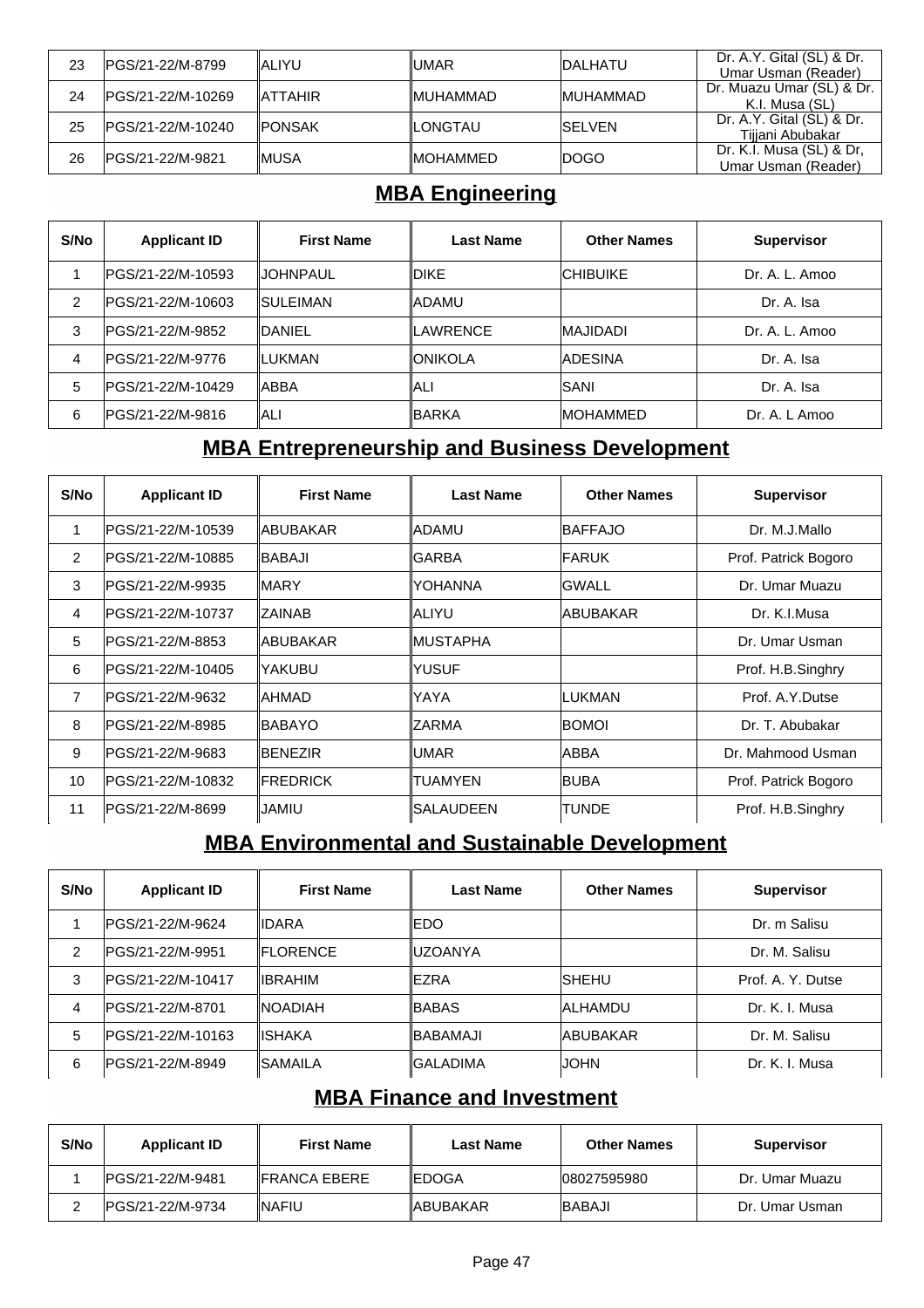| 3 | IPGS/21-22/M-10519 | IUMAR            | ISHEHU   | IGUSAU           | Dr. T. Abubakar      |
|---|--------------------|------------------|----------|------------------|----------------------|
| 4 | PGS/21-22/M-8834   | ISANI            | ∥TUKUR   | <b>MUHAMMAD</b>  | Prof. A. Y. Dutse    |
| 5 | PGS/21-22/M-10295  | ILUCY            | IGOTAU   | <b>ILENGKAT</b>  | Prof. Patrick Bogoro |
| 6 | lPGS/21-22/M-10664 | <b>IGOSAR</b>    | ∥ANTHONY | <b>BALA</b>      | Prof. Patrick Bogoro |
|   | lPGS/21-22/M-10135 | <b>IIBRAHIM</b>  | IBELLO   | <b>AMALE</b>     | Dr. T. Abubakar      |
| 8 | PGS/21-22/M-10825  | <b>IABUBAKAR</b> | ∥MUSA    | IYUNUSA          | Dr. K. I. Musa       |
| 9 | PGS/21-22/M-9987   | <b>IAFEEZ</b>    | IGANIU   | <b>OMOBOLAJI</b> | Dr. T. Abubakar      |

### **MBA Human Resource Management**

| S/No              | <b>Applicant ID</b> | <b>First Name</b> | <b>Last Name</b> | <b>Other Names</b> | <b>Supervisor</b>    |
|-------------------|---------------------|-------------------|------------------|--------------------|----------------------|
| 1                 | PGS/21-22/M-10162   | <b>IDOKLOM</b>    | <b>VINCENT</b>   |                    | Prof. A.Y.Dutse      |
| 2                 | IPGS/21-22/M-9119   | ∥HYELAMWADA       | IUSMAN           | ABUBAKAR           | Dr. Mahmood Usman    |
| 3                 | IPGS/21-22/M-10263  | ∥ABUBAKAR         | IPOLOMA          | YAHAYA             | Dr. M. j. Mallo      |
| 4                 | lPGS/21-22/M-10215  | losuji            | <b>CHIOMA</b>    | <b>SAMUEL</b>      | Dr. M. J. Mallo      |
| 5                 | PGS/21-22/M-10082   | ILEVI             | <b>SIMON</b>     |                    | Dr. M. J. Mallo      |
| 6                 | lPGS/21-22/M-9377   | ∥AUGUSTINA        | lwuyep           | <b>SHANTOK</b>     | Prof. Patrick Bogoro |
| $\overline{7}$    | IPGS/21-22/M-10397  | ∥PAROMUN          | IZACHARIAH       |                    | Prof. H. B. Singhry  |
| 8                 | lPGS/21-22/M-10614  | ∥ABUBAKAR         | <b>IBRAHIM</b>   | SADIQ              | Prof. H. B. Singhry  |
| 9                 | IPGS/21-22/M-10431  | <b>JOYCE</b>      | ∥INUSA           | <b>GIBELSHAK</b>   | Prof. H. B. Singhry  |
| 10                | IPGS/21-22/M-9499   | ∥MOHAMMED BELLO   | <b>IDRIS</b>     |                    | Prof. A.Y. Dutse     |
| 11                | IPGS/21-22/M-9128   | ISATI             | IKROMBEN         |                    | Dr. M.J. Mallo       |
| $12 \overline{ }$ | IPGS/21-22/M-10335  | IBASHIR           | IKIRFI           | TATA               | Dr. Umar Usman       |

### **MBA Management**

| S/No            | <b>Applicant ID</b> | <b>First Name</b> | <b>Last Name</b> | <b>Other Names</b> | <b>Supervisor</b>    |
|-----------------|---------------------|-------------------|------------------|--------------------|----------------------|
| 1               | PGS/21-22/M-10209   | <b>PATRICK</b>    | <b>ZAKKA</b>     | <b>TOHOLDE</b>     |                      |
| $\overline{2}$  | PGS/21-22/M-9087    | <b>BENEDICTA</b>  | <b>KALLA</b>     | İKISITMWA-WUNI     | ٠                    |
| 3               | PGS/21-22/M-10274   | <b>RAHILA</b>     | <b>SAMAILA</b>   |                    |                      |
| 4               | PGS/21-22/M-9521    | <b>OGINGA</b>     | <b>NUHU</b>      | AM                 | Dr. Umar Usman       |
| 5               | PGS/21-22/M-10770   | <b>IMAIMUNA</b>   | MUSA             | <b>AJID</b>        | Dr. Umar Muazu       |
| 6               | PGS/21-22/M-8629    | ABDULKADIR        | ∥ILIYASU         |                    | Dr. M. J. Mallo      |
| $\overline{7}$  | PGS/21-22/M-9266    | <b>IMOHAMMED</b>  | <b>GARBA</b>     |                    | Dr. Mahmood Usman    |
| 8               | PGS/21-22/M-9884    | ABUBAKAR          | DANLADI          | Α.                 | Dr. Mahmood Usman    |
| 9               | PGS/21-22/M-9332    | ISAMUEL           | <b>ANTHONY</b>   | <b>WAMARI</b>      | Dr. K. I. Usman      |
| 10 <sup>1</sup> | PGS/21-22/M-8760    | <b>FRIDAY</b>     | <b>CHIKA</b>     | <b>OLEKACHI</b>    |                      |
| 11              | PGS/21-22/M-9938    | <b>KAMAL</b>      | SANI             | <b>AHMAD</b>       |                      |
| 12              | PGS/21-22/M-9054    | <b>COMFORT</b>    | <b>EMMANUEL</b>  |                    | Prof. Patrick Bogoro |
| 13              | PGS/21-22/M-9000    | SHAFA'ATU         | ALIYU            |                    | Dr. Mahmood Usman    |
| 14              | PGS/21-22/M-10806   | <b>OMAR</b>       | <b>IDRIS</b>     | <b>FAROUQ</b>      | Dr. K.I. Musa        |
| 15              | PGS/21-22/M-10121   | <b>PAUL</b>       | <b>ISHAKU</b>    | lmugu              | Dr. M.J Mallo        |
| 16              | PGS/21-22/M-10591   | PETER             | <b>DIKE</b>      | <b>UGOCHUKWU</b>   | Prof. H.B.Singhry    |
| 17              | PGS/21-22/M-10259   | FELICIA           | DUBE             |                    | Dr. Umar Muazu       |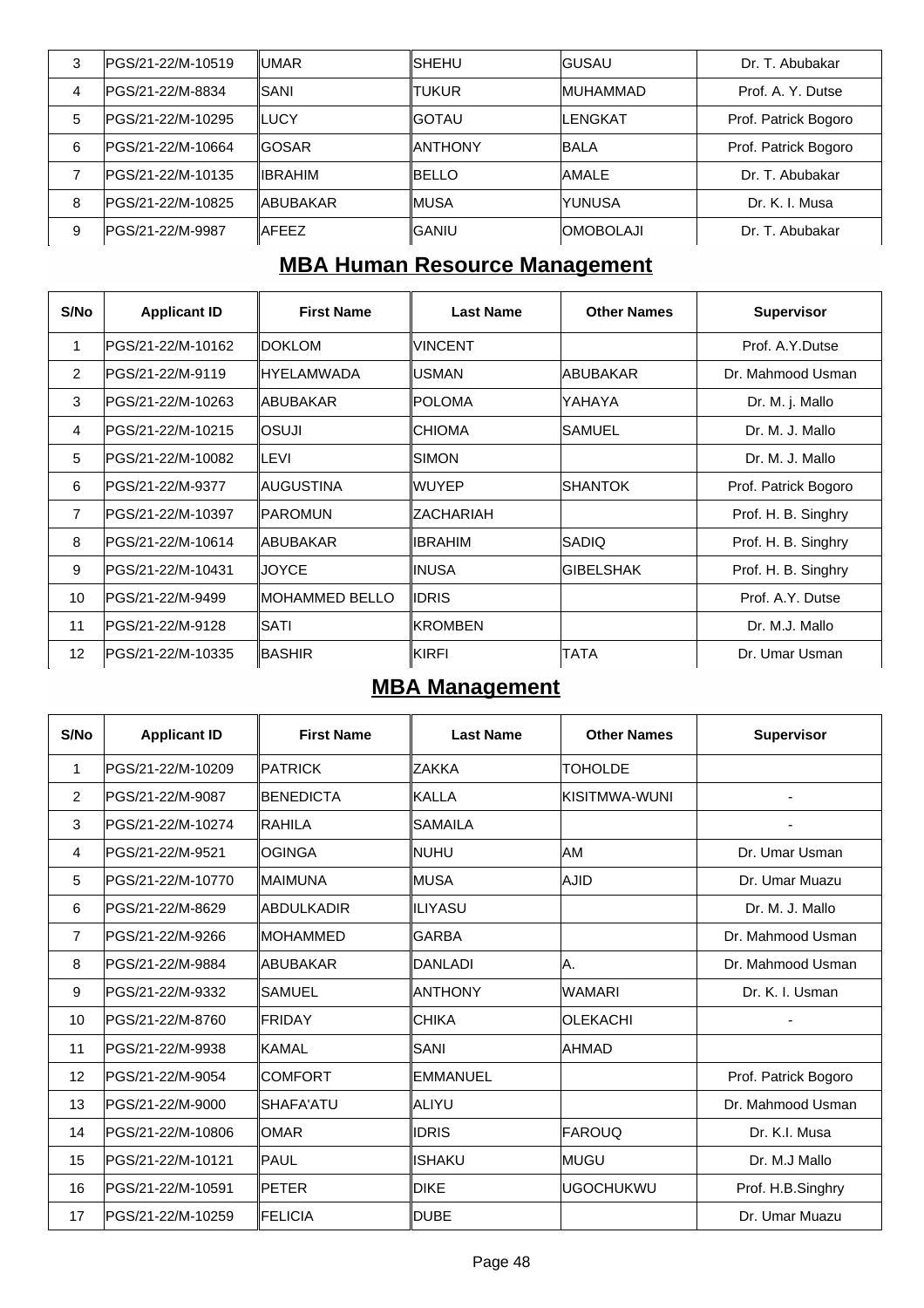| 18 | PGS/21-22/M-9827  | <b>KHALID</b>    | <b>ISA</b>      | GARBA            | Dr. Umar Usman                                         |
|----|-------------------|------------------|-----------------|------------------|--------------------------------------------------------|
| 19 | PGS/21-22/M-8725  | <b>ABDULLAHI</b> | <b>HAMMADU</b>  | ADAMU            | Dr. T. Abubakar                                        |
| 20 | PGS/21-22/M-8624  | <b>EKOWHIRO</b>  | <b>PATRICK</b>  | <b>OVIE</b>      | Dr. M.J.Mallo                                          |
| 21 | PGS/21-22/M-10348 | IHAMZA           | ABUBAKAR        |                  | Dr. Umar Usman (Reader), &<br>Professor Patrick Bogoro |
| 22 | PGS/21-22/M-8962  | <b>ABDULLAHI</b> | MOHAMMED        |                  | Prof. A.Y.Dutse                                        |
| 23 | PGS/21-22/M-10637 | <b>DAKAI</b>     | PIUS            | <b>MICHAEL</b>   |                                                        |
| 24 | PGS/21-22/M-8633  | MAHMOOD          | BABAMAJI        |                  | Prof. Patrick Bogoro                                   |
| 25 | PGS/21-22/M-10202 | <b>IKWU</b>      | <b>IRENE</b>    | <b>ELAMEYI</b>   |                                                        |
| 26 | PGS/21-22/M-10586 | <b>AMEEN</b>     | <b>UTHMAN</b>   | <b>OYETUNJI</b>  |                                                        |
| 27 | PGS/21-22/M-10294 | <b>USMAN</b>     | ALI             | <b>IMUHAMMED</b> | Dr. T. Abubakar                                        |
| 28 | PGS/21-22/M-10097 | <b>JAMES</b>     | <b>GOMA</b>     | MICHAEL          |                                                        |
| 29 | PGS/21-22/M-8848  | <b>YUSUF</b>     | <b>ZITTA</b>    | <b>TYEM</b>      | Dr. M.J.Mallo                                          |
| 30 | PGS/21-22/M-9960  | <b>REBECCA</b>   | MAKUT           | <b>BWOI</b>      | Prof.H.B.Singhry                                       |
| 31 | PGS/21-22/M-9584  | <b>SUZAN</b>     | <b>KATMAAN</b>  | AGWO             | Prof Patrick Bogoro                                    |
| 32 | PGS/21-22/M-10615 | <b>IBRAHEEM</b>  | <b>SADEEQ</b>   | <b>BAWA</b>      | Dr. K.I.Musa                                           |
| 33 | PGS/21-22/M-9174  | <b>GEORGE</b>    | LONGNAAN        | MAIGARI          | Dr. Muazu Umar                                         |
| 34 | PGS/21-22/M-9372  | <b>THERESA</b>   | ACHEOAH         | ORERE            | Dr. Umar Muazu                                         |
| 35 | PGS/21-22/M-10096 | <b>ZWAHA</b>     | <b>CAIAPHAS</b> |                  |                                                        |
| 36 | PGS/21-22/M-8928  | <b>ISHADU</b>    | <b>SAMUEL</b>   | <b>BEN</b>       | Dr. Umar Usman                                         |
| 37 | PGS/21-22/M-9166  | <b>MUBARAK</b>   | <b>BABABA</b>   | MUHAMMAD         | Dr. K.I.Musa                                           |
| 38 | PGS/21-22/M-9937  | <b>SULAIMAN</b>  | KAWU            |                  | Dr. Mahmood Usman                                      |
| 39 | PGS/21-22/M-9311  | <b>SARAH</b>     | <b>BOT</b>      | YAKUBU           | Prof. A.Y.Dutse                                        |
| 40 | PGS/21-22/M-10739 | <b>JOHN</b>      | DALYOP          | MANDIENG         | Prof. Patrick Bogoro                                   |
| 41 | PGS/21-22/M-9832  | <b>IBRAHIM</b>   | YAHAYA          | <b>GITAL</b>     |                                                        |
| 42 | PGS/21-22/M-9900  | ∥BASHIR          | YA'U            |                  | Prof. H.B.Singhry                                      |
| 43 | PGS/21-22/M-9215  | <b>AUDUH</b>     | <b>DAH</b>      | MAMMAN           | Dr.T. Abubakar                                         |
| 44 | PGS/21-22/M-9075  | <b>HALIMA</b>    | <b>SUNUSI</b>   | SA'AD            | Dr.K.I.Musa                                            |
| 45 | PGS/21-22/M-9374  | MUSTAPHA         | <b>BELLO</b>    | <b>IDRIS</b>     | Dr. M.J.Mallo                                          |
| 46 | PGS/21-22/M-8955  | ABDULLAHI        | <b>IBRAHIM</b>  | <b>TUMU</b>      | Dr.M.J.Mallo                                           |
| 47 | PGS/21-22/M-9925  | <b>SULEIMAN</b>  | MUSTAPHA        | <b>OMOTOSHO</b>  |                                                        |
| 48 | PGS/21-22/M-10214 | DASBAK           | <b>BULUS</b>    | <b>ILIYA</b>     | Dr. Umar Muazu                                         |
| 49 | PGS/21-22/M-9646  | KORBE            | <b>DANGLE</b>   | <b>HOSEA</b>     |                                                        |
| 50 | PGS/21-22/M-10123 | MANJI            | <b>TITUS</b>    | <b>NGWAN</b>     | Prof. A.Y.Dutse                                        |
| 51 | PGS/21-22/M-10655 | <b>DALYOP</b>    | <b>SUNDAY</b>   | DALYOP           | Prof. Patrick Bogoro                                   |
| 52 | PGS/21-22/M-10418 | <b>REUBEN</b>    | MARY            |                  |                                                        |
| 53 | PGS/21-22/M-9963  | ∥HAFSAT          | AWAK            | SHEHU            | Dr. K.I.Musa                                           |

### **MBA Marketing**

| S/No | <b>Applicant ID</b> | <b>First Name</b>  | <b>Last Name</b> | <b>Other Names</b> | <b>Supervisor</b>    |
|------|---------------------|--------------------|------------------|--------------------|----------------------|
|      | IPGS/21-22/M-9359   | <b>IDANJUMA</b>    | ∥AWARE           | IAZI               | Prof. Patrick Bogoro |
|      | IPGS/21-22/M-10045  | <b>ISURAJUDEEN</b> | ∥ADEYI           | IADEYEMI           | Prof. H.B.Singhry    |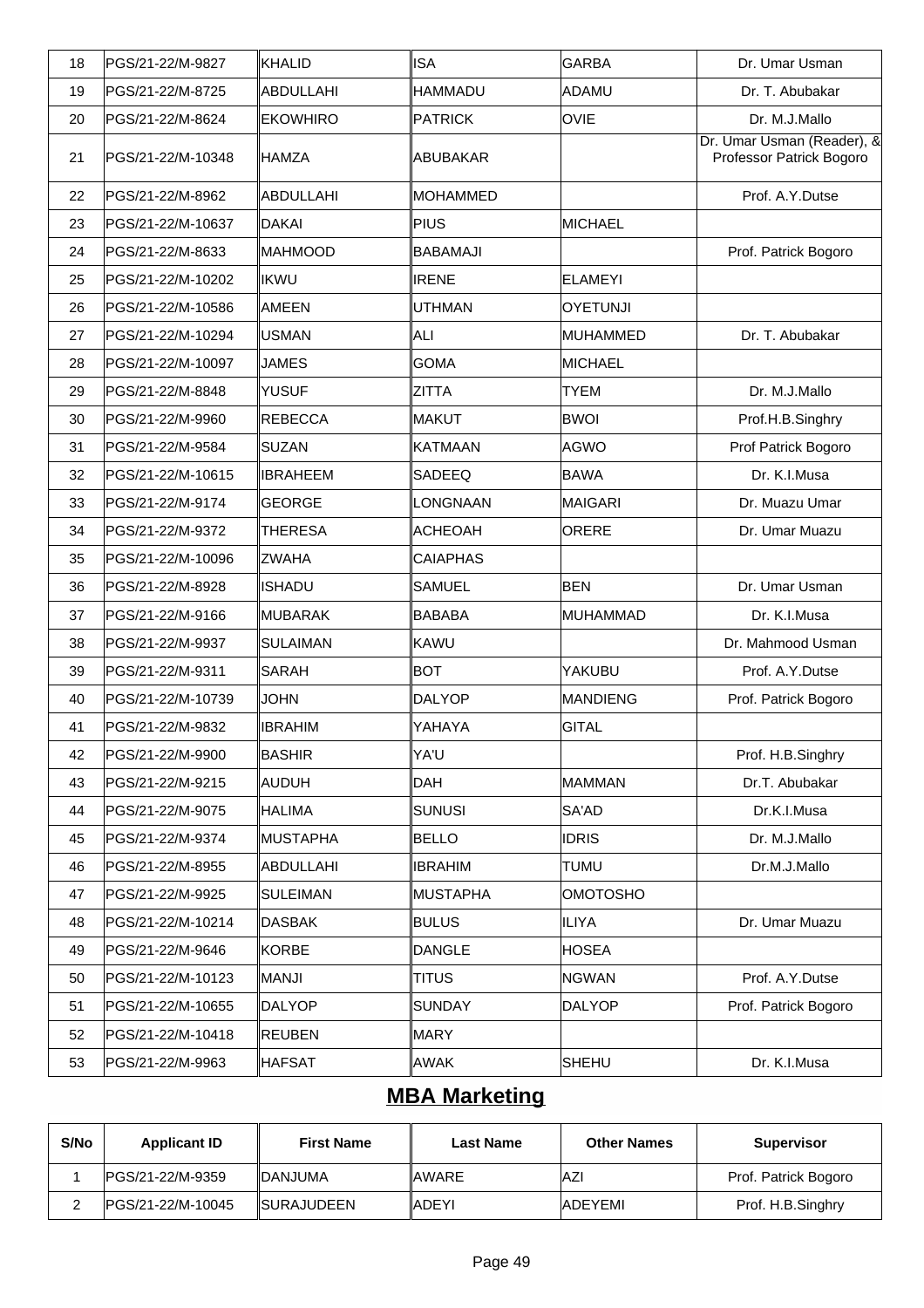| IPGS/21-22/M-10327 | YEMI          | <b>IOLADUMOYE</b> | <b>IATILOLA</b> | Dr. Umar Usman       |
|--------------------|---------------|-------------------|-----------------|----------------------|
| IPGS/21-22/M-10711 | <b>IODION</b> | ⊪IHENYEN          | <b>IPETER</b>   | Dr. M.J.Mallo        |
| IPGS/21-22/M-10416 | <b>IBULUS</b> | ISAMBO            |                 | Prof. Patrick Bogoro |

# **MBA Technology Management**

| S/No | <b>Applicant ID</b> | <b>First Name</b>     | Last Name        | <b>Other Names</b> | <b>Supervisor</b> |
|------|---------------------|-----------------------|------------------|--------------------|-------------------|
|      | IPGS/21-22/M-9878   | <i><b>ISALISU</b></i> | <b>IABUBAKAR</b> |                    | Prof. A.Y.Dutse   |

# **Master of Health Management**

| S/No                    | <b>Applicant ID</b> | <b>First Name</b> | <b>Last Name</b> | <b>Other Names</b> | <b>Supervisor</b> |
|-------------------------|---------------------|-------------------|------------------|--------------------|-------------------|
| 1                       | PGS/21-22/M-9836    | <b>UGBEDE</b>     | ADAMS            | <b>JACOB</b>       |                   |
| $\overline{c}$          | PGS/21-22/M-10264   | <b>JOSEPHINE</b>  | <b>OGENYI</b>    | <b>FELIX</b>       | ٠                 |
| 3                       | PGS/21-22/M-9673    | ∥NURA             | <b>ABUBAKAR</b>  |                    |                   |
| $\overline{\mathbf{4}}$ | PGS/21-22/M-10013   | ABBAS             | <b>KATAGUM</b>   | <b>BELLO</b>       | --                |
| 5                       | PGS/21-22/M-8862    | MANKAT            | MANGNI           | <b>MOSES</b>       | $\blacksquare$    |
| 6                       | PGS/21-22/M-8979    | <b>JAMILA</b>     | <b>AHMED</b>     |                    | $-$               |
| $\overline{7}$          | PGS/21-22/M-10200   | MOHAMMED          | ADAMU            | <b>NAZIF</b>       | --                |
| 8                       | PGS/21-22/M-9392    | PATIENCE          | TANKO            | <b>ACHI</b>        | --                |
| 9                       | PGS/21-22/M-9309    | ∣MUSA             | <b>REUBEN</b>    | <b>BIVAN</b>       | --                |
| 10                      | PGS/21-22/M-9777    | <b>ISAAC</b>      | <b>DAUDA</b>     |                    | --                |
| 11                      | PGS/21-22/M-10344   | <b>TINA</b>       | <b>ISHAKU</b>    |                    | --                |
| 12                      | PGS/21-22/M-9340    | <b>IBRAHIM</b>    | <b>ISA</b>       |                    | --                |
| 13                      | PGS/21-22/M-9680    | <b>ASABE</b>      | <b>ISHAKU</b>    |                    | --                |
| 14                      | PGS/21-22/M-10471   | DAVID             | <b>RAHAB</b>     | <b>TINAT</b>       | --                |
| 15                      | PGS/21-22/M-8921    | MUHAMMAD          | ABBAS            | <b>AUWAL</b>       | $\blacksquare$    |
| 16                      | PGS/21-22/M-8892    | <b>EMEKA</b>      | AKPUOGWU         | <b>VALENTINE</b>   | $\cdot$           |
| 17                      | PGS/21-22/M-10055   | MOHAMMED          | ADAMU            | <b>TOLBA</b>       | --                |
| 18                      | PGS/21-22/M-10178   | ABBAS             | RABIU            |                    | --                |
| 19                      | PGS/21-22/M-9912    | ∣ruth             | <b>THOMAS</b>    | <b>OJABO</b>       | --                |
| 20                      | PGS/21-22/M-10443   | ∥MARYAM           | <b>SHEHU</b>     |                    | --                |
| 21                      | PGS/21-22/M-9094    | <b>SAMUEL</b>     | WINKLE           | <b>TIMOTHY</b>     | $\blacksquare$    |
| 22                      | PGS/21-22/M-10445   | APOLLOS           | <b>BUMMI</b>     |                    |                   |
| 23                      | PGS/21-22/M-9609    | <b>DANLADI</b>    | <b>ABALIS</b>    | <b>GAPSWAR</b>     |                   |
| 24                      | PGS/21-22/M-10804   | ∥MUSA             | SULAIMAN         |                    |                   |
| 25                      | PGS/21-22/M-8873    | <b>GOSELLE</b>    | <b>NANSEL</b>    | <b>EMMANUEL</b>    |                   |
| 26                      | PGS/21-22/M-8990    | ∥ALTI             | JOSEPH           |                    | ٠                 |
| 27                      | PGS/21-22/M-8632    | <b>SULAIMAN</b>   | MOHAMMED         | <b>MELE</b>        | ٠                 |
| 28                      | PGS/21-22/M-8958    | <b>NANJUL</b>     | LAR              | <b>VYAPBONG</b>    | $\cdot$           |
| 29                      | PGS/21-22/M-9314    | <b>UMAR</b>       | WADA             | <b>MUHAMMAD</b>    | --                |
| 30                      | PGS/21-22/M-10210   | MUSTAPHA          | ALHAJI           |                    |                   |
| 31                      | PGS/21-22/M-10387   | <b>OMOWUNMI</b>   | <b>DADA</b>      | <b>IYANUOLUWA</b>  |                   |
| 32                      | PGS/21-22/M-9435    | ∥AHMED            | RABIU            | <b>MUHAMMED</b>    |                   |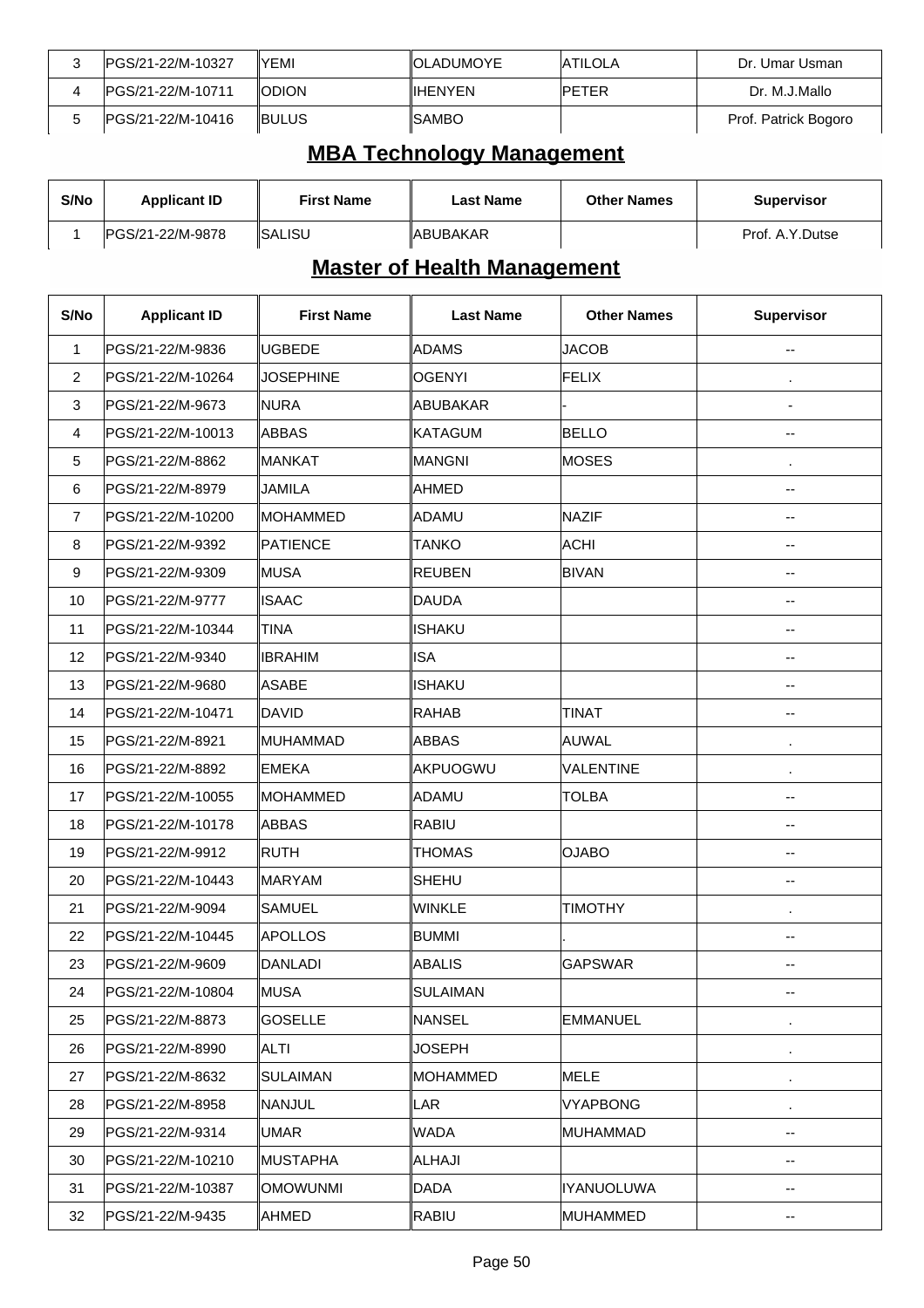| 33 | PGS/21-22/M-9807  | ∥ABDULLAHI     | <b>DANJUMA</b>  | MUHAMMED        | --                       |
|----|-------------------|----------------|-----------------|-----------------|--------------------------|
| 34 | PGS/21-22/M-10743 | <b>JOSEPH</b>  | <b>SAMBO</b>    | <b>AGWOM</b>    | --                       |
| 35 | PGS/21-22/M-8622  | ∥ALFRED        | <b>PATIENCE</b> |                 |                          |
| 36 | PGS/21-22/M-8686  | ∥AMINA         | <b>ABUBAKAR</b> | SADIQ           | $\cdot$                  |
| 37 | PGS/21-22/M-10212 | ∥AISHATU       | ALIYU           |                 | $\overline{\phantom{a}}$ |
| 38 | PGS/21-22/M-9670  | GARBA          | <b>GRACE</b>    | YAKUBU          | $\overline{\phantom{a}}$ |
| 39 | PGS/21-22/M-8860  | ∥FATIMA        | MANU            | ALHAJI          |                          |
| 40 | PGS/21-22/M-9484  | CATHERINE      | AKOGWU          | <b>TITI</b>     | $\overline{\phantom{a}}$ |
| 41 | PGS/21-22/M-9271  | ∥HANNATU       | <b>CHIROMA</b>  | ABDU            |                          |
| 42 | PGS/21-22/M-8741  | DON            | <b>MANGA</b>    | <b>PAM</b>      | $\cdot$                  |
| 43 | PGS/21-22/M-10694 | <b>IDRIS</b>   | USMAN           | <b>SALISU</b>   | --                       |
| 44 | PGS/21-22/M-9452  | <b>FATIMA</b>  | <b>MAHDI</b>    | ABUBAKAR        | --                       |
| 45 | PGS/21-22/M-10239 | ∥NANNA         | NANSHAL         | <b>NIMMYEL</b>  | --                       |
| 46 | PGS/21-22/M-8668  | <b>OLABISI</b> | <b>OGUNLEYE</b> | OLUWAGBEMIGA    | $\cdot$                  |
| 47 | PGS/21-22/M-9036  | PRIESTLY       | ADARA           | <b>DANJUMA</b>  |                          |
| 48 | PGS/21-22/M-10315 | ∥MANGS         | <b>HABU</b>     | <b>BENEDICT</b> | $\overline{\phantom{a}}$ |
| 49 | PGS/21-22/M-9131  | <b>CECILIA</b> | <b>BAHAGO</b>   |                 |                          |
| 50 | PGS/21-22/M-10783 | ∥ABDULLAHI     | ABUBAKAR        |                 | $\overline{\phantom{a}}$ |
| 51 | PGS/21-22/M-10824 | ∥ADAMU         | MUHAMMAD        |                 | $\overline{\phantom{a}}$ |
| 52 | PGS/21-22/M-9736  | JENNET         | <b>MONDAY</b>   | <b>MALLO</b>    | $\overline{\phantom{a}}$ |
| 53 | PGS/21-22/M-9444  | ∥MAIKANO       | ISHAKU          | <b>ROSEMARY</b> | $\overline{\phantom{a}}$ |
| 54 | PGS/21-22/M-8939  | <b>RAHILA</b>  | <b>DANIEL</b>   |                 | $\cdot$                  |
| 55 | PGS/21-22/M-10778 | ∥MAHMOOD       | <b>LIMANCI</b>  | <b>SUNUSI</b>   | $\overline{\phantom{a}}$ |
| 56 | PGS/21-22/M-9304  | <b>RAMLA</b>   | <b>ABBA</b>     | <b>USMAN</b>    | --                       |
| 57 | PGS/21-22/M-9197  | ∥ABDULLAHI     | MUSA            | <b>UMAR</b>     | --                       |
| 58 | PGS/21-22/M-10435 | SANI           | <b>BALLE</b>    |                 | --                       |
| 59 | PGS/21-22/M-9020  | ∥NASIRU        | <b>FAKAI</b>    | SAÁDU           |                          |
| 60 | PGS/21-22/M-9684  | ∥MUBARAK       | MUSA            | <b>BALA</b>     | --                       |
| 61 | PGS/21-22/M-9151  | ∥MUSA          | <b>NABABA</b>   |                 |                          |
| 62 | PGS/21-22/M-9115  | ∥MUHAMMAD      | <b>MAHE</b>     | <b>HABEEB</b>   |                          |
| 63 | PGS/21-22/M-9097  | ∥KAUNA         | JAMES           | <b>DINDA</b>    | $\cdot$                  |
| 64 | PGS/21-22/M-9919  | ∥HENRY         | SAMUEL          | <b>KURAH</b>    | --                       |
| 65 | PGS/21-22/M-9537  | <b>IBRAHIM</b> | <b>BALA</b>     |                 | --                       |
| 66 | PGS/21-22/M-9830  | <b>JOHN</b>    | <b>OKONKWO</b>  | <b>TABUGBO</b>  | --                       |
| 67 | PGS/21-22/M-9394  | ∥ABDULLAHI     | ABDULHAMID      |                 | --                       |
| 68 | PGS/21-22/M-8747  | ∥MUHAMMAD      | <b>BASHAR</b>   | MUHAMMAD        |                          |
| 69 | PGS/21-22/M-10718 | ∥MIRIAM        | <b>NANRIN</b>   | <b>MUSA</b>     | --                       |
| 70 | PGS/21-22/M-10039 | JOLLY          | <b>BYANET</b>   | <b>JATAU</b>    | --                       |
| 71 | PGS/21-22/M-9691  | ∥HAMZA         | <b>BALARABE</b> | SANI            | --                       |
| 72 | PGS/21-22/M-9739  | <b>ISAAC</b>   | <b>GOLUPWI</b>  | YILSU           |                          |
| 73 | PGS/21-22/M-9667  | ∥PATRICK       | <b>EVELYN</b>   |                 | ÷,                       |
| 74 | PGS/21-22/M-8722  | ∥RHODA         | <b>PETER</b>    | <b>AYOKS</b>    |                          |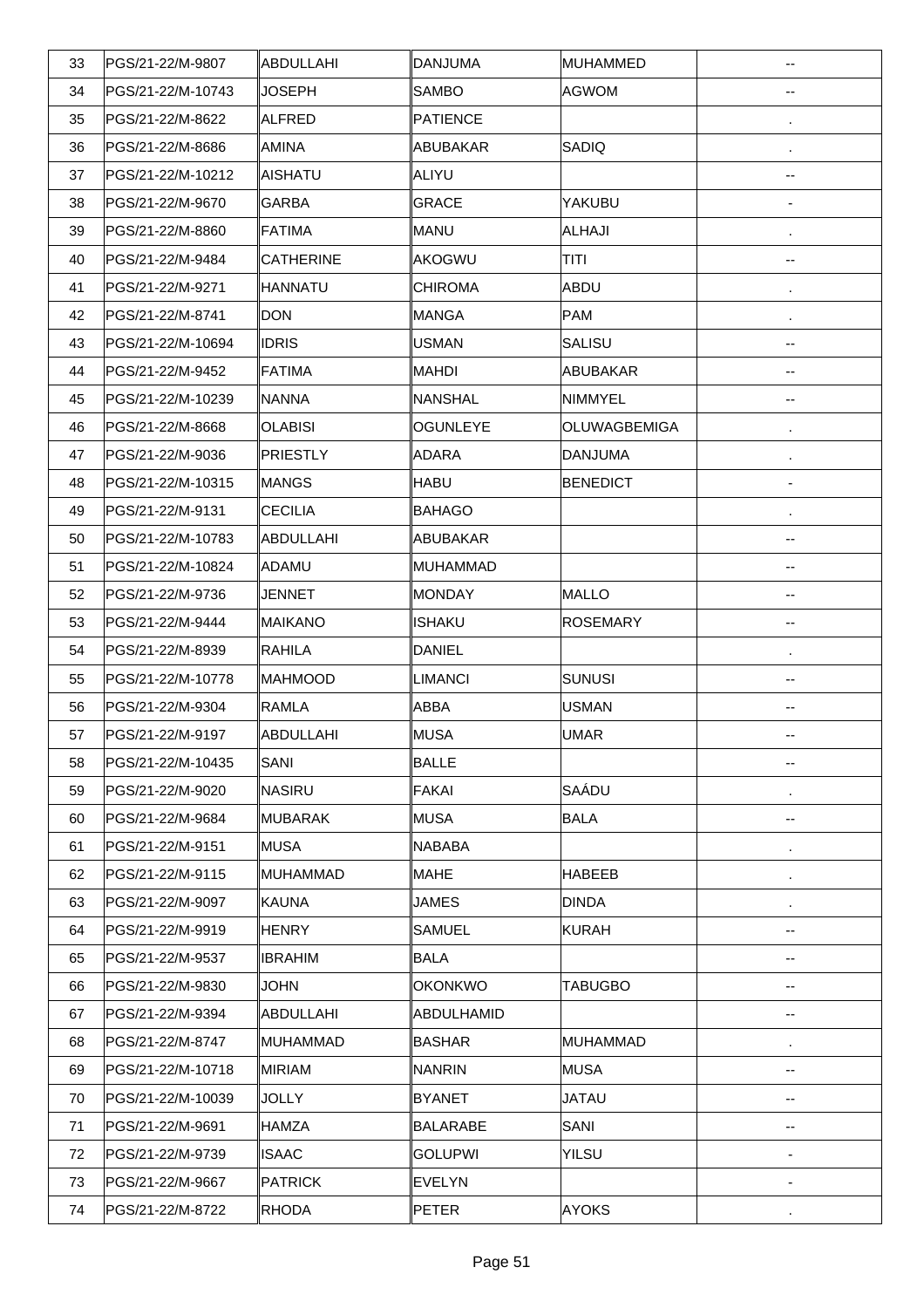| 75 | PGS/21-22/M-10261  | <b>IFUDDUM</b>   | JERRY            | JULIE             |   |
|----|--------------------|------------------|------------------|-------------------|---|
| 76 | lPGS/21-22/M-9699  | ∥MAHMUDA         | <b>MOHAMMED</b>  | <b>JALIYU</b>     | - |
| 77 | PGS/21-22/M-9459   | ISULAIMAN        | <b>ABUBAKAR</b>  | IAHMAD            |   |
| 78 | PGS/21-22/M-8982   | IMABE            | <b>DAUDA</b>     | <b>WAZIRI</b>     |   |
| 79 | lPGS/21-22/M-9707  | ∥HAFSAT          | <b>ADAMU</b>     | <b>IFAGGO</b>     | - |
| 80 | lPGS/21-22/M-10419 | ∥HABIBA          | <b>ABDULLAHI</b> | <b>IIBRAHIM</b>   | ٠ |
| 81 | IPGS/21-22/M-10237 | ILUCY            | <b>DANGYANG</b>  | <b>PAM</b>        | ۰ |
| 82 | lPGS/21-22/M-9615  | <b>IIRENE</b>    | <b>OORI</b>      | <b>IOMAGBU</b>    | ٠ |
| 83 | lPGS/21-22/M-8756  | IESTHER          | <b>AKUSUK</b>    | <b>JOSEPH</b>     | ٠ |
| 84 | PGS/21-22/M-9378   | IJAMILA          | <b>IMUHAMMAD</b> | <b>IHISKILU</b>   | ۰ |
| 85 | IPGS/21-22/M-8644  | IJIBRIN          | <b>USMAN</b>     |                   |   |
| 86 | PGS/21-22/M-10712  | ∥DORCAS          | <b>CHINENYE</b>  | <b>IOKECHUKWU</b> | ٠ |
| 87 | PGS/21-22/M-9149   | <b>IPATRICIA</b> | LOKRIT           |                   | ٠ |
| 88 | PGS/21-22/M-9095   | ∥RACHAEL         | <b>IMICHAEL</b>  | <b>IMU'AZU</b>    |   |

## **Master of Information Technology Management**

| S/No           | <b>Applicant ID</b> | <b>First Name</b> | <b>Last Name</b> | <b>Other Names</b> | <b>Supervisor</b>        |
|----------------|---------------------|-------------------|------------------|--------------------|--------------------------|
| $\mathbf{1}$   | PGS/21-22/M-9419    | LAWAL             | <b>IBRAHIM</b>   | <b>ISHAQ</b>       |                          |
| $\overline{2}$ | PGS/21-22/M-8751    | <b>NURU</b>       | <b>BALARABE</b>  | <b>ISAH</b>        |                          |
| 3              | PGS/21-22/M-8728    | JULIANA           | <b>DALYOP</b>    | DALYOP             |                          |
| $\overline{4}$ | PGS/21-22/M-9906    | <b>SEMSHAK</b>    | DESHI            | <b>ISAIAH</b>      |                          |
| $\sqrt{5}$     | PGS/21-22/M-10383   | KEHINDE           | <b>OKENIYI</b>   | <b>HASSAN</b>      |                          |
| 6              | PGS/21-22/M-9195    | FAISAL            | AMINU            |                    | ä,                       |
| $\overline{7}$ | PGS/21-22/M-9365    | ABUBAKAR          | YAKUBU           |                    |                          |
| 8              | PGS/21-22/M-9931    | SUSANNA           | <b>OCHOGWU</b>   | <b>AMOLO</b>       |                          |
| 9              | PGS/21-22/M-9783    | <b>SAMUEL</b>     | <b>ONI</b>       | <b>OLUWASEYI</b>   |                          |
| 10             | PGS/21-22/M-9295    | ∥HAUWA            | <b>AHIDJO</b>    | SALEH              |                          |
| 11             | PGS/21-22/M-10257   | <b>GIFT</b>       | <b>OTOBO</b>     | <b>OGHALE</b>      |                          |
| 12             | PGS/21-22/M-10749   | FAVOUR            | <b>NWOYE</b>     | <b>UCHE</b>        |                          |
| 13             | PGS/21-22/M-8987    | YAHAYA            | <b>MUAZU</b>     | SAID               |                          |
| 14             | PGS/21-22/M-10366   | <b>BUHARI</b>     | ZAKARI           | MUHAMMED           |                          |
| 15             | PGS/21-22/M-8831    | <b>IMOHAMMED</b>  | <b>ALIYU</b>     |                    |                          |
| 16             | PGS/21-22/M-9076    | ∥BASHIR           | <b>TAJUDDEEN</b> | <b>TAJUDDEEN</b>   |                          |
| 17             | PGS/21-22/M-8956    | <b>YUSUF</b>      | <b>ADO</b>       |                    |                          |
| 18             | PGS/21-22/M-9048    | JALALUDDEEN       | <b>ABUBAKAR</b>  |                    | --                       |
| 19             | PGS/21-22/M-9559    | MERCY             | <b>GOKWAT</b>    | LUTHER             |                          |
| 20             | PGS/21-22/M-8614    | NURUDDEEN         | <b>MANU</b>      | MUHAMMAD           | $\overline{\phantom{a}}$ |
| 21             | PGS/21-22/M-8863    | ∥BASHIR           | <b>MAGAJI</b>    |                    |                          |
| 22             | PGS/21-22/M-9126    | <b>EMMANUEL</b>   | LABAN            | <b>RAKUM</b>       |                          |
| 23             | PGS/21-22/M-9331    | AHMED             | LAWAL            | <b>ISA</b>         |                          |
| 24             | PGS/21-22/M-10066   | ADEYEMI           | OLUWASOLA        |                    |                          |
| 25             | PGS/21-22/M-8694    | ABDULLAHI         | <b>YUSUF</b>     |                    |                          |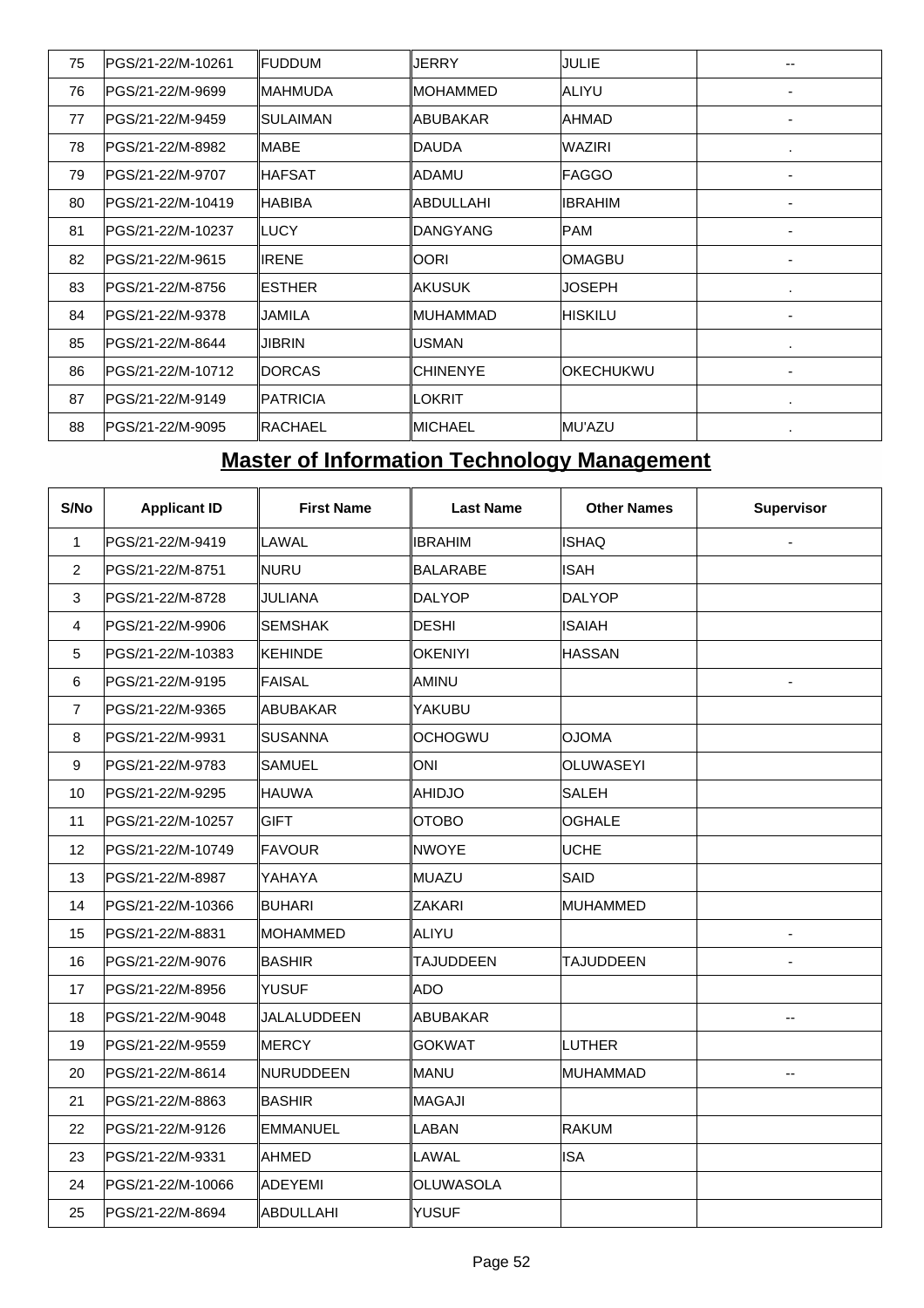| 26 | lPGS/21-22/M-9423  | ∥USMAN          | ABDULLAHI        |                   |  |
|----|--------------------|-----------------|------------------|-------------------|--|
| 27 | PGS/21-22/M-9829   | ∥MOHAMMED       | ABUBAKAR         | <b>SHAFIU</b>     |  |
| 28 | IPGS/21-22/M-10575 | <b>IHALIMA</b>  | <b>IMUHAMMAD</b> | <b>KARFA</b>      |  |
| 29 | PGS/21-22/M-9516   | ∥YONGSUN        | <b>BEWARAN</b>   | <b>SHIKFU</b>     |  |
| 30 | PGS/21-22/M-8846   | IGAMBO          | <b>KAWE</b>      | <b>IBRAHIM</b>    |  |
| 31 | PGS/21-22/M-8828   | <b>PAUL</b>     | DANJUMA          | <b>DAGANI</b>     |  |
| 32 | IPGS/21-22/M-10331 | ∥CORDELIA       | IAVONG           | JOHN              |  |
| 33 | PGS/21-22/M-9593   | ∥MAYOWA         | <b>OKANLAWON</b> | <b>ADEMOLA</b>    |  |
| 34 | PGS/21-22/M-9062   | ∥MARKUS         | ISHAKU           |                   |  |
| 35 | PGS/21-22/M-9886   | ∥ARZIKI         | <b>ILIYA</b>     | <b>SABO</b>       |  |
| 36 | PGS/21-22/M-9592   | ∥AHMAD          | SALIM            | <b>SALIM</b>      |  |
| 37 | PGS/21-22/M-10561  | IODUMA          | <b>SHAIBU</b>    | FRANCIS           |  |
| 38 | lPGS/21-22/M-10476 | ∥ANTHONY        | <b>ESUGUNI</b>   |                   |  |
| 39 | PGS/21-22/M-9596   | ∥JOSEPH         | <b>OIGOCHO</b>   |                   |  |
| 40 | lPGS/21-22/M-9544  | ∥PRISCILLA      | <b>WETNWAN</b>   | <b>IMORIS</b>     |  |
| 41 | PGS/21-22/M-9469   | ∥MAKWIN         | <b>UNDONG</b>    | <b>SATI</b>       |  |
| 42 | IPGS/21-22/M-10833 | IZAIDU          | ABDU             | <b>USMAN</b>      |  |
| 43 | PGS/21-22/M-9065   | <b>IDEBORAH</b> | <b>DALAHOL</b>   | <b>IKANGYANG</b>  |  |
| 44 | lPGS/21-22/M-9796  | ISAKINA         | <b>BALA</b>      | <b>IMAIAUDUGA</b> |  |
| 45 | PGS/21-22/M-9763   | ∥ZAINAB         | <b>YUSUF</b>     | SANI              |  |

# **PGD In Management**

| S/No           | <b>Applicant ID</b> | <b>First Name</b> | <b>Last Name</b> | <b>Other Names</b> | <b>Supervisor</b> |
|----------------|---------------------|-------------------|------------------|--------------------|-------------------|
| 1              | PGS/21-22/D-9439    | <b>SULAIMAN</b>   | <b>KASIMU</b>    |                    |                   |
| 2              | PGS/21-22/D-8887    | <b>ABUBAKAR</b>   | <b>DOGARA</b>    |                    |                   |
| 3              | PGS/21-22/D-10558   | ABDULFATAH        | <b>IBRAHIM</b>   | ALIYU              |                   |
| $\overline{4}$ | PGS/21-22/D-9384    | <b>INURUDDEEN</b> | <b>NUHU</b>      | <b>SHAFA</b>       |                   |
| 5              | PGS/21-22/D-8947    | <b>SALISU</b>     | ALIYU            | <b>JALAM</b>       |                   |
| 6              | PGS/21-22/D-10807   | <b>ERIC</b>       | <b>OSAMOR</b>    | <b>OGECHUKWUKA</b> |                   |
| $\overline{7}$ | PGS/21-22/D-10848   | <b>MOHAMMED</b>   | <b>JIBRIN</b>    | <b>IDANJUMA</b>    |                   |
| 8              | PGS/21-22/D-8705    | <b>NAJIB</b>      | YAHAYA           |                    |                   |
| 9              | PGS/21-22/D-10813   | <b>IDRIS</b>      | MUSA             | <b>MOHAMMED</b>    |                   |
| 10             | PGS/21-22/D-10334   | <b>ZAINAB</b>     | <b>JALO</b>      | <b>IBRAHIM</b>     |                   |
| 11             | PGS/21-22/D-9158    | <b>SANUSI</b>     | <b>SANI</b>      | BABANLARE          |                   |
| 12             | PGS/21-22/D-10234   | <b>DUNG</b>       | JOSEPH           | <b>DABISON</b>     |                   |
| 13             | PGS/21-22/M-8925    | YILKANGHA         | <b>GOKUM</b>     | <b>IGOMOS</b>      |                   |
| 14             | PGS/21-22/D-10273   | ∥ALHASSAN         | <b>GARBA</b>     |                    |                   |
| 15             | PGS/21-22/D-9941    | <b>DANIEL</b>     | DULLUMKUNYA      | <b>DANLADI</b>     |                   |
| 16             | PGS/21-22/D-10122   | IKABIRU           | <b>GARBA</b>     | <b>BABA</b>        |                   |
| 17             | PGS/21-22/D-10126   | <b>NENROTMUN</b>  | <b>NENTAWE</b>   | <b>ILIYA</b>       |                   |
| 18             | PGS/21-22/D-10827   | <b>ESTHER</b>     | <b>WILSON</b>    |                    |                   |
| 19             | PGS/21-22/D-9856    | <b>SINIM</b>      | <b>GAYUS</b>     | <b>MASADU</b>      |                   |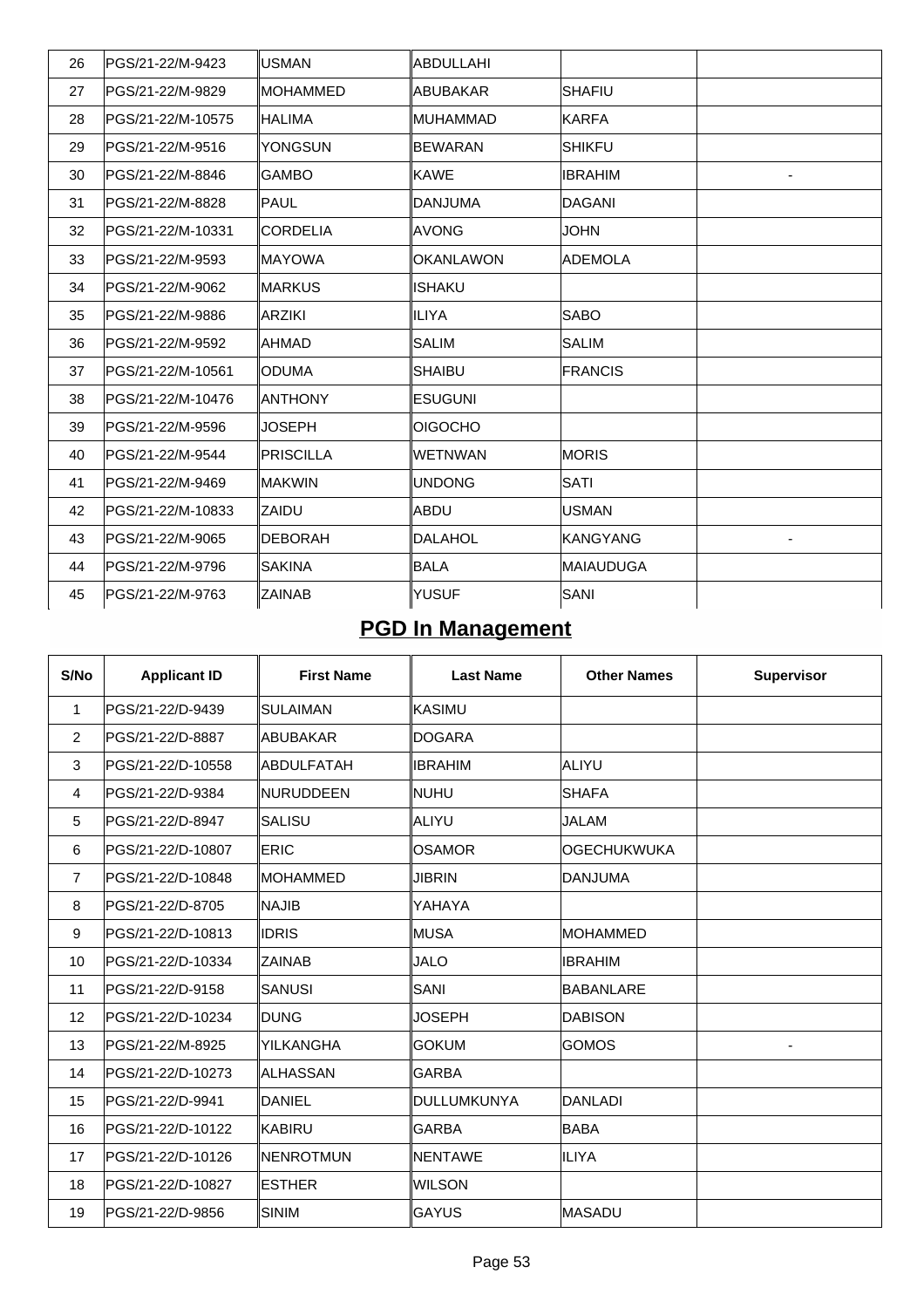| 20            | IPGS/21-22/D-10098 | <b>KINGSLEY</b> | ∥DONGJAP | <b>ANMI</b> |  |
|---------------|--------------------|-----------------|----------|-------------|--|
| $\sim$<br>. I | IPGS/21-22/D-9671  | <b>IMARYAM</b>  | IYUSUF   | IGOJE       |  |

#### **PGD Management Information Technology**

| S/No           | <b>Applicant ID</b> | <b>First Name</b> | <b>Last Name</b> | <b>Other Names</b> | <b>Supervisor</b> |
|----------------|---------------------|-------------------|------------------|--------------------|-------------------|
| 1              | lPGS/21-22/D-8601   | ∥BARA'ATU         | ∥ABUBAKAR        | ISAMBO             |                   |
| 2              | PGS/21-22/D-8709    | ∥ABUBAKAR         | ltukur           | MALAM              |                   |
| 3              | IPGS/21-22/D-9259   | ABDULHADI         | IAHMAD.          | <b>IASUKU</b>      |                   |
| $\overline{4}$ | PGS/21-22/D-8710    | IYUSUF            | ISALIHU          | IABUBAKAR          |                   |
| 5              | lPGS/21-22/D-9051   | <b>IPATIENCE</b>  | INKUP            | <b>UCHA NOEL</b>   |                   |
| 6              | lPGS/21-22/D-8898   | ∥HARUNA           | IMATO            | LAME               |                   |
| $\overline{7}$ | lPGS/21-22/D-8681   | lYAHAYA           | <b>HARUNA</b>    |                    |                   |
| 8              | IPGS/21-22/D-9265   | ∥BILKISU          | ∥ABDULKADIR      | IMIJINYAWA         |                   |
| 9              | PGS/21-22/D-9363    | INSIKAK           | IUDONYAH         |                    |                   |
| 10             | PGS/21-22/D-8842    | lALI              | <b>IFADEELAT</b> | <b>OJIMA</b>       |                   |

#### **Ph.D Management**

| S/No           | <b>Applicant ID</b>     | <b>First Name</b> | <b>Last Name</b> | <b>Other Names</b> | <b>Supervisor</b>                                                                                               |
|----------------|-------------------------|-------------------|------------------|--------------------|-----------------------------------------------------------------------------------------------------------------|
| 1              | PGS/21-22/P-8854        | ∥ABDULLAHI        | ∥MUSTAPHA        | <b>BABA</b>        | 1. Dr. .J. M. Mallo (Snr<br>Lect/Chair) 2. Prof. A. Ahmad<br>(Member) 3. Dr. Y. A. Yarima<br>(Snr. Lect/Member) |
| $\mathfrak{p}$ | <b>PGS/21-22/P-8755</b> | <b>IFARIDA</b>    | BALARABE         |                    | 1. Dr. U. Usman<br>(Chair/Reader) 2. Prof. P.<br>Bogoro (Member) 3. Prof. A.<br>Y. Dutse (Member)               |
| 3              | lPGS/21-22/P-10925      | ∥ABDULRASHID      | ∥MOHAMMED        |                    |                                                                                                                 |
| $\overline{4}$ | PGS/21-22/P-10577       | ∥ABDULRAZAK       | INUHU            |                    | Prof A Y Dutse (Chair) Prof P<br>Bogoro and Dr M A Umar                                                         |
| 5              | lPGS/21-22/P-10724      | <b>IESTHER</b>    | <b>IDANIEL</b>   |                    | Prof P Bogoro (Chair) Dr. U<br>Usman and Dr J M Mallo                                                           |
| 6              | lPGS/21-22/P-10483      | IAISHATU          | ∥MOHAMMED        | <b>LAWAN</b>       | Dr K I Musa (Chair) Prof A<br>Ahmad and Dr U Usman                                                              |
| $\overline{7}$ | IPGS/21-22/P-10829      | ∥MUHAMMAD         | ∥MUSA            | ISHAMSUDDEEN       | Dr T Abubakar (Chair) Prof H<br>B Singhry and Dr M J Mallo                                                      |
| 8              | IPGS/21-22/P-9447       | IRAYYAN           | YUSUF            |                    | Prof A Ahmad (Chair) Dr U<br>Usman and Dr T Abubakar                                                            |

## **Ph.D Management Information Technology**

| S/No | <b>Applicant ID</b> | <b>First Name</b> | Last Name       | <b>Other Names</b> | <b>Supervisor</b> |
|------|---------------------|-------------------|-----------------|--------------------|-------------------|
|      | IPGS/21-22/P-10927  | <b>IMUKTAR</b>    | <b>IIBRAHIM</b> |                    |                   |
|      | IPGS/21-22/P-10926  | <b>IUSMAN</b>     | IIBRAHIM        | <b>IYAHAYA</b>     |                   |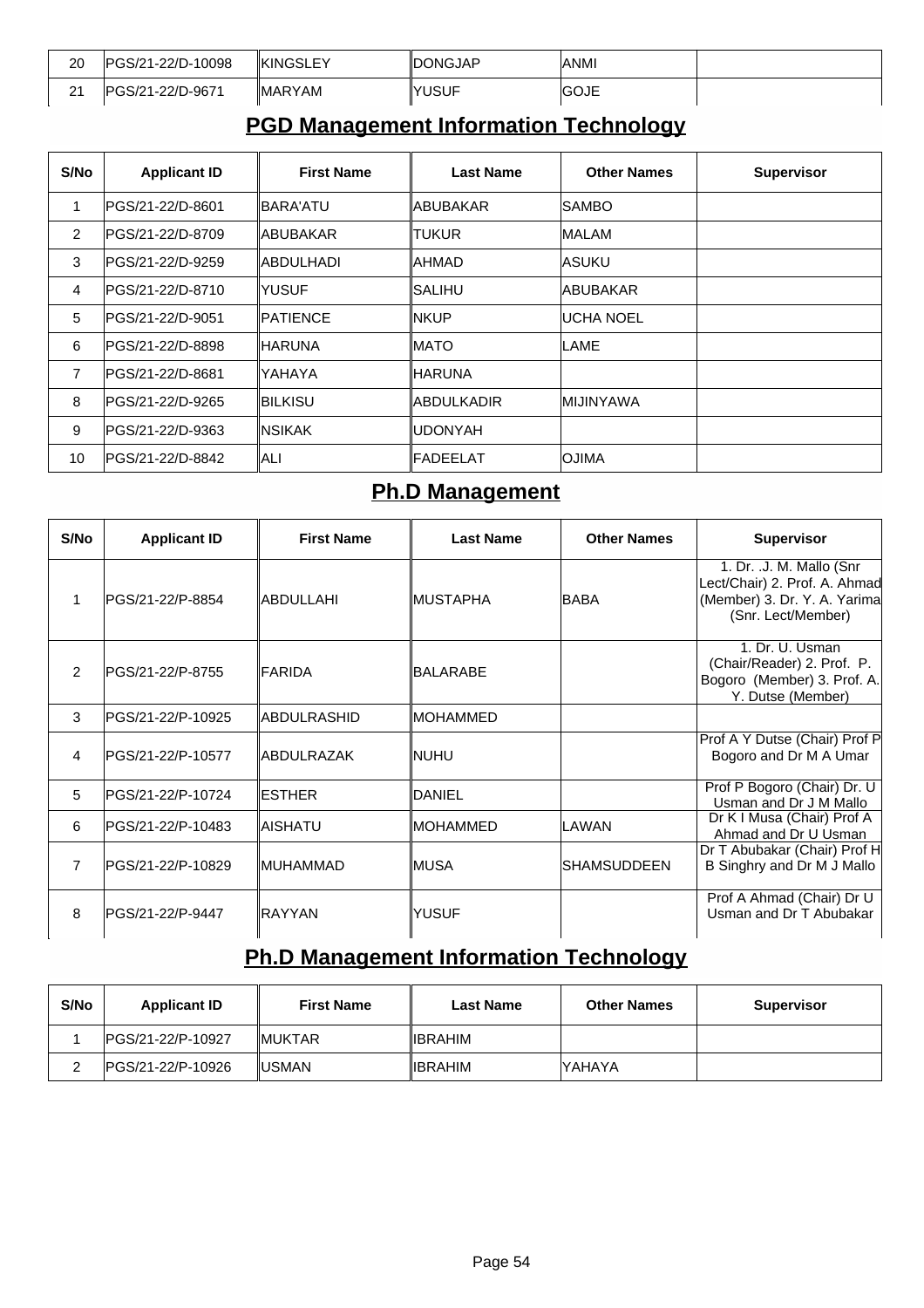# **FACULTY OF SCIENCE**

### **DEPARTMENT OF BIOLOGICAL SCIENCES**

#### **M.Sc Applied Ecology**

| S/No | <b>Applicant ID</b> | <b>First Name</b> | <b>Last Name</b> | <b>Other Names</b> | <b>Supervisor</b>                         |
|------|---------------------|-------------------|------------------|--------------------|-------------------------------------------|
|      | IPGS/21-22/M-10188  | <b>IDALHATU</b>   | <b>ABDULLAHI</b> | <b>ISHALL</b>      | Prof. A.J Nayaya, Dr. M.N.<br>Yakubu      |
|      | IPGS/21-22/M-8731   | <b>IZAINAB</b>    | ∥HAMZA           | ITORO              | Prof. A.J Nayaya, Dr. M.N.<br>Yakubu (L1) |

#### **M.Sc Botany (Medicinal Plants)**

| S/No | <b>Applicant ID</b> | <b>First Name</b> | <b>Last Name</b>    | <b>Other Names</b> | <b>Supervisor</b>                        |
|------|---------------------|-------------------|---------------------|--------------------|------------------------------------------|
|      | IPGS/21-22/M-8729   | <b>IMURJAATU</b>  | ∥MUSA               | <b>OMAWUMI</b>     | Prof. S.D Abdul, Dr. U.H.<br>Dukku       |
| 2    | IPGS/21-22/D-9138   | IADAMU            | ∥SADIYA             | <b>ABDULLAHI</b>   |                                          |
| 3    | IPGS/21-22/M-8874   | <b>IMAURICE</b>   | <b>OBIEFULE</b>     | <b>CHIMA</b>       | Prof. F.B Sawa, Dr. Toma<br>Buba (L1)    |
| 4    | lPGS/21-22/M-8832   | <b>IEDIRIN</b>    | <b>IAKPOJOSEVBE</b> | JAMES              | Prof. F.B Sawa, Dr. M,N<br>Yakubu (L1)   |
| 5    | lPGS/21-22/M-9512   | IAMINA            | ∥MUKHTAR            | INIL               | Prof. S.D Abdul, Dr. Toma<br><b>Buba</b> |

#### **M.Sc Food Microbiology**

| S/No           | <b>Applicant ID</b> | <b>First Name</b> | Last Name | <b>Other Names</b> | <b>Supervisor</b>                           |
|----------------|---------------------|-------------------|-----------|--------------------|---------------------------------------------|
|                | IPGS/21-22/M-9277   | IAISHATU          | JIBRIL    | JAMBIL             | Prof. A.F Umar Dr. M.Y<br>Iliyasu (SL)      |
| $\overline{2}$ | IPGS/21-22/M-8879   | ∥AMINA            | ISANI     | <b>ABDULKARIM</b>  | Dr. M.Y Iliyasu (SL) Prof. A.F<br>Umar      |
| 3              | PGS/21-22/M-9576    | <b>IABUBAKAR</b>  | IISAH     |                    | Dr. M.Y Iliyasu (SL)                        |
| 4              | IPGS/21-22/M-8802   | <b>IHADIZA</b>    | ∥MUSTAPHA | IGHAZALI           | Dr. M.Y Iliyasu (SL) Dr. U.S<br>Haruna (SL) |
| 5              | IPGS/21-22/M-8876   | <b>IBADIYA</b>    | IIDRIS    | <b>BALA</b>        | Prof. A.F Umar Dr. U.S<br>Haruna (SL)       |
| 6              | IPGS/21-22/M-8951   | <b>IFATIMA</b>    | ISABO     | DAUDA              | Prof. A.F Umar Dr. M.Y<br>Iliyasu (SL)      |

#### **M.Sc Industrial Microbiology**

| S/No | <b>Applicant ID</b> | <b>First Name</b> | Last Name | <b>Other Names</b> | <b>Supervisor</b>                               |
|------|---------------------|-------------------|-----------|--------------------|-------------------------------------------------|
|      | IPGS/21-22/M-9642   | ∥GAD              | IBULUS    | <b>IIDRIS</b>      | Prof. A.F Umar, Dr. U.S<br>Haruna (SL)          |
| 2    | IPGS/21-22/M-9409   | ∥HALIMA           | ∥GARBA    | <b>ABDULLAHI</b>   | Prof. A.F Umar Dr. M.Y<br>Iliyasu (SL)          |
| 3    | IPGS/21-22/M-8845   | IRUTH             | ∥SHADE    |                    | Dr. M.Y Iliyasu (SL)<br>Dr. U.SI<br>Haruna (SL) |
| 4    | IPGS/21-22/M-9824   | IVINCENT          | IJALO     | <b>IPHILEMON</b>   | Dr. M.Y Iliyasu, Prof. A.F<br>Umar              |
| 5    | IPGS/21-22/M-9902   | ∥HAUWA            | IBAPPA    | <b>JALIYU</b>      | Dr. U.S<br>Dr. M.Y Iliyasu (SL)<br>Haruna (SL)  |

#### **M.Sc Medical Microbiology**

| S/No | <b>Applicant ID</b> | <b>First Name</b> | <b>Last Name</b>     | <b>Other Names</b> | <b>Supervisor</b>                  |
|------|---------------------|-------------------|----------------------|--------------------|------------------------------------|
|      | IPGS/21-22/M-9515   | <b>IMOHAMMED</b>  | <b>IMUSTAPHA</b>     | <b>IIBRAHIM</b>    | Dr. M.Y Iliyasu, Prof. A.F<br>Umar |
|      | IPGS/21-22/M-9238   | <b>IFAITH</b>     | <i><b>ISUNNY</b></i> | <b>HINATADO</b>    | Prof. A.F Umar Dr. M.Y             |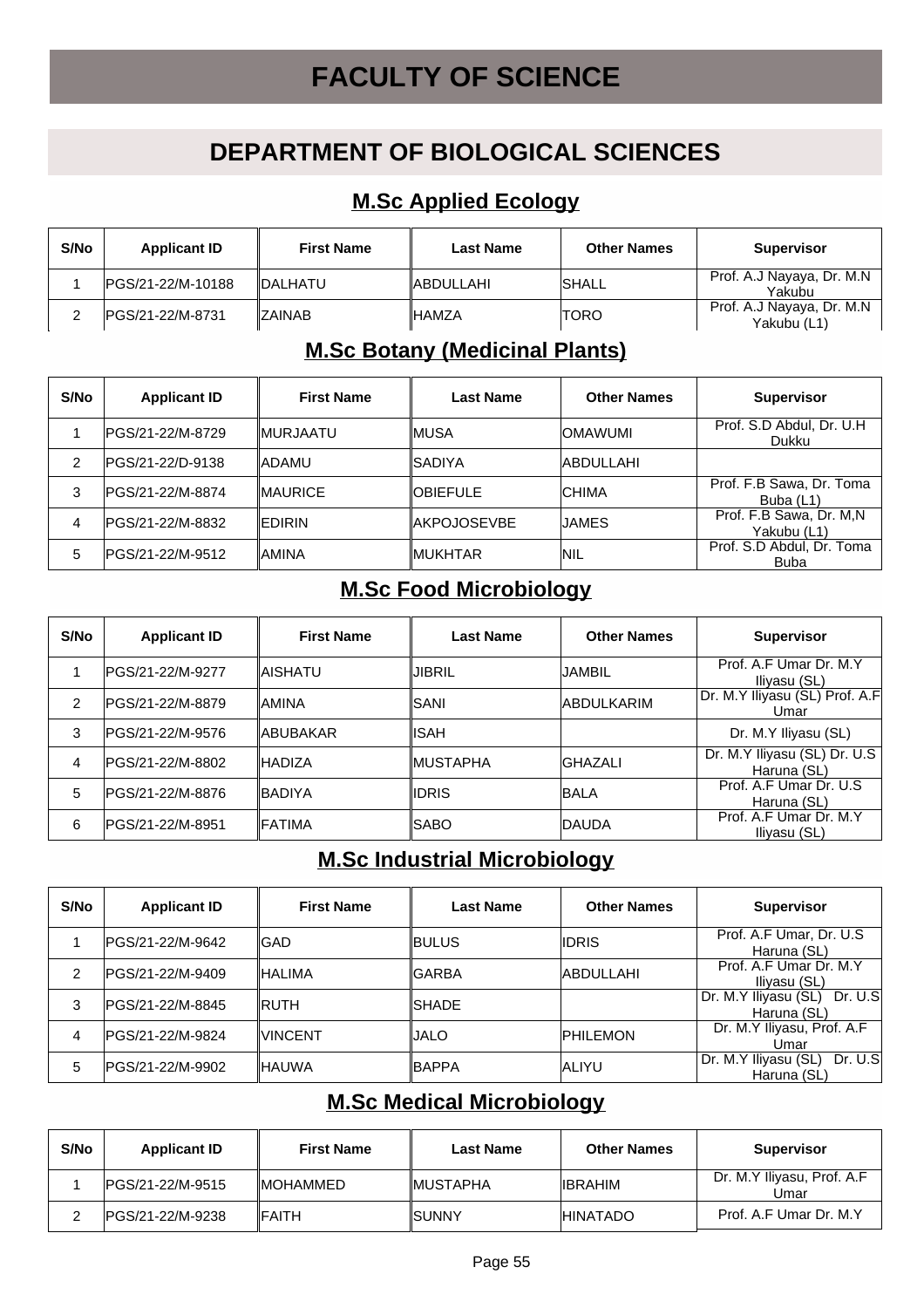|                 |                    |                  |                   |                  | Iliyasu (SL)                                 |
|-----------------|--------------------|------------------|-------------------|------------------|----------------------------------------------|
| 3               | PGS/21-22/M-9641   | ∥LEVI            | <b>BULUS</b>      | <b>IDRIS</b>     | Prof. U.S Abdullahi, Dr. M.Y<br>Iliyasu (SL) |
| $\overline{4}$  | PGS/21-22/M-10226  | <b>IIBRAHIM</b>  | <b>KAZEEM</b>     |                  | Dr. M.Y Iliyasu (SL), Prof.<br>A.F Umar      |
| 5               | PGS/21-22/M-8721   | <b>IDAUDA</b>    | ADAMU             |                  | Dr. M.Y Iliyasu, Prof. A.F<br>Umar           |
| 6               | PGS/21-22/M-10538  | ISAKINA          | <b>BABAYO</b>     | <b>IMODIBBO</b>  | Prof. U.S Abdullahi, Dr. M.Y<br>Iliyasu      |
| $\overline{7}$  | PGS/21-22/M-8818   | ∥ABUBAKAR        | <b>UMAR</b>       |                  | Prof. A.F Umar, Dr. M.Y<br>Iliyasu           |
| 8               | PGS/21-22/M-9242   | <b>IMUHAMMAD</b> | <b>HASSAN</b>     | <b>SANI</b>      | Prof. U.S Abdullahi, Dr. M.Y<br>Ilivasu      |
| 9               | PGS/21-22/M-9286   | <b>IMARYAM</b>   | ABDULKADIR        | <b>JAMILA</b>    | Prof. A.F Umar, Dr. M.Y<br>Iliyasu           |
| 10 <sup>°</sup> | PGS/21-22/M-9506   | IAMINA           | USMAN             | <b>ABDULLAHI</b> | Prof. U.S Abdullahi, Dr. M.Y<br>Iliyasu      |
| 11              | PGS/21-22/M-9643   | <b>IATURETA</b>  | <b>HANNATU</b>    | <b>IMOHAMMED</b> | Prof. U.S Abdullahi, Dr. M.Y<br>Iliyasu      |
| 12              | PGS/21-22/M-9530   | ILUMI            | <b>HABILA</b>     |                  | Prof. A.F Umar, Dr. M.Y<br>Iliyasu           |
| 13              | PGS/21-22/M-10557  | ∥HAUWA           | ADAMU             | <b>INGOSHE</b>   | Prof. A.F Umar, Dr. M.Y<br>Iliyasu           |
| 14              | lPGS/21-22/M-10629 | ∥SARATU          | ∣ALKASSIM         | <b>SIDI</b>      | Prof. U.S Abdullahi, Dr. M.Y<br>Iliyasu      |
| 15              | PGS/21-22/M-9213   | <b>IAHMAD</b>    | MUHAMMAD          | <b>HARUNA</b>    | Dr. M.Y Iliyasu, Prof. U.S.<br>Abdullahi     |
| 16              | lPGS/21-22/M-10606 | <b>IBELLO</b>    | <b>YUSUF</b>      |                  | Dr. M.Y Iliyasu, Prof U.S.<br>Abdullahi      |
| 17              | PGS/21-22/M-9191   | ∥SALAMATU        | <b>RABIU</b>      | AKUYAM           | Prof. A.F Umar, Dr. M.Y<br>Ilivasu           |
| 18              | lPGS/21-22/M-10624 | IALIYU           | <b>ABDULMUMIN</b> |                  | Prof. U.S Abdullahi, Dr. M.Y<br>Ilivasu      |
| 19              | lPGS/21-22/M-10464 | ∥MUHAMMAD        | IMANSUR           | <b>ISADIO</b>    | Prof. A.F Umar, Prof. U.S<br>Abdullahi       |
| 20              | PGS/21-22/M-10576  | ∥ABDULLAHI       | IABDULLAHI        |                  | Prof. A.F Umar, Prof. U.S<br>Abdullahi       |

### **M.Sc Zoology (Parasitology)**

| S/No | <b>Applicant ID</b> | <b>First Name</b> | <b>Last Name</b> | <b>Other Names</b> | <b>Supervisor</b>                    |
|------|---------------------|-------------------|------------------|--------------------|--------------------------------------|
|      | IPGS/21-22/M-9181   | <b>IMUHAMMAD</b>  | IADIL            | IIDRIS             | Prof. A.B Sama'ila, Dr. S.M<br>Panda |
|      | IPGS/21-22/M-9329   | <b>IEMMANUEL</b>  | IISAH            | <b>IDANIEL</b>     | Prof. A.B Sama'ila, Dr. U.H<br>Dukku |
|      | IPGS/21-22/M-10489  | <b>IHARUNA</b>    | ∥HARUNA          | <b>IMOHAMMED</b>   | Prof. A.B Sama'ila, Dr. A.A<br>Barde |

## **PGD Epidemology and Control of Communicable Disease**

| S/No           | <b>Applicant ID</b> | <b>First Name</b> | <b>Last Name</b> | <b>Other Names</b> | <b>Supervisor</b> |
|----------------|---------------------|-------------------|------------------|--------------------|-------------------|
| 1              | PGS/21-22/D-10155   | ∥MURTALA          | ∥MUHAMMAD        |                    |                   |
| 2              | PGS/21-22/D-10620   | ISUZZY            | ∥DALYOP          | IADAMU             |                   |
| 3              | IPGS/21-22/D-8993   | <b>IBRAHIM</b>    | IBAFFA           | IUSMAN             |                   |
| 4              | lPGS/21-22/D-10165  | IABUBAKAR         | IBELLO           | IIBRAHIM           |                   |
| 5              | lPGS/21-22/D-8950   | IALHASSAN         | YAHAYA           | ISHALL             |                   |
| 6              | lPGS/21-22/D-8932   | IABDULMALIK       | ISHEHU           | IABDULSALAM        |                   |
| $\overline{7}$ | IPGS/21-22/D-8660   | IABUBAKAR         | ∥MOHAMMED        | TAHIR              |                   |
| 8              | lPGS/21-22/D-9429   | <b>YUSUF</b>      | IAHMAD           | <b>IMOGAURI</b>    |                   |
| 9              | PGS/21-22/D-9105    | KUNAN             | <b>GARBA</b>     | <b>IYUSUF</b>      |                   |
| 10             | lPGS/21-22/D-8918   | ∥MOHAMMED         | ∥ADAMU           | <b>SANI</b>        |                   |
| 11             | lPGS/21-22/D-8630   | IDAVID            | YIGO             | JOHN               |                   |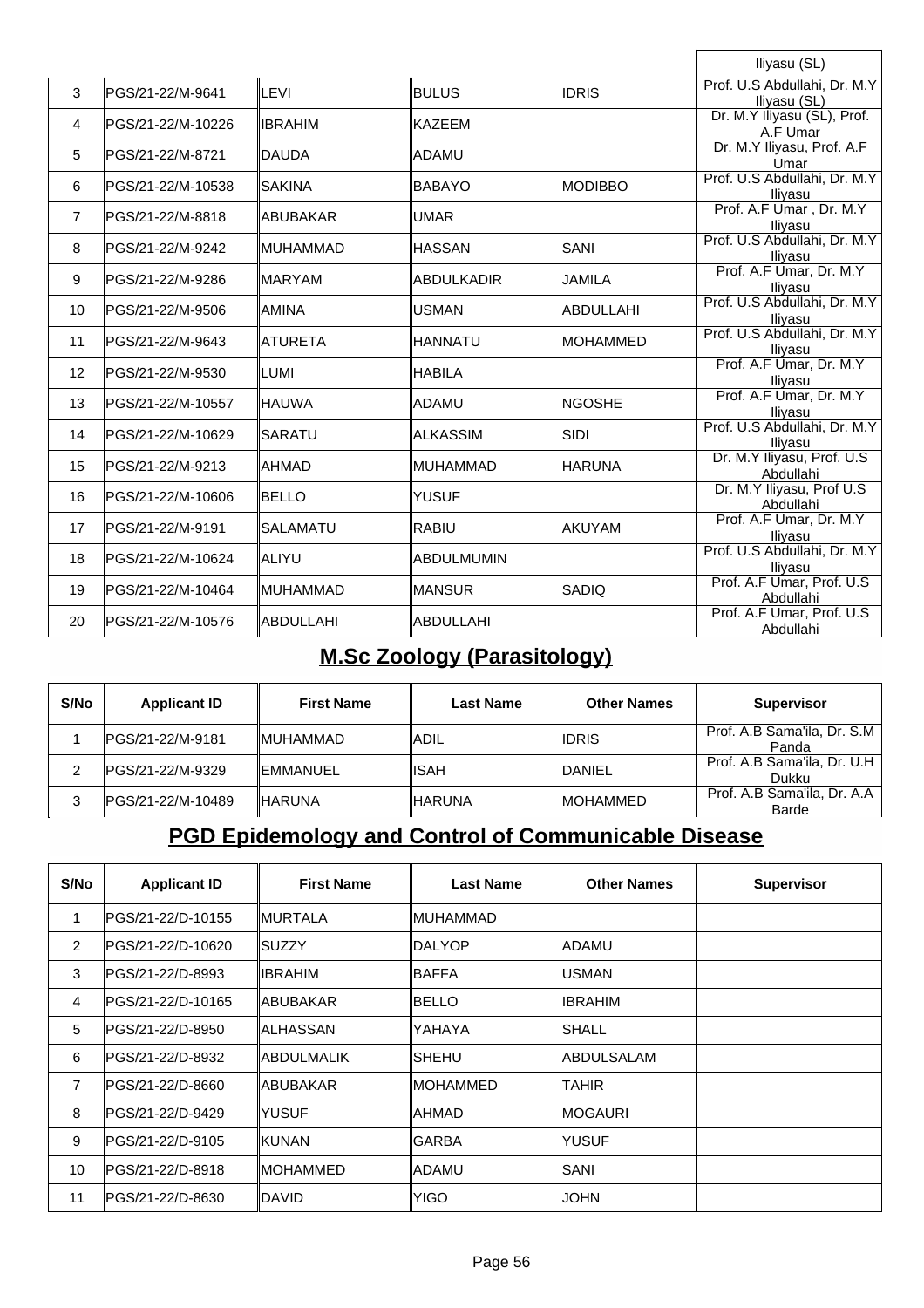| 12 | IPGS/21-22/D-9478 | <b>IGRACE</b> | IASHEI  | <b>IASABE</b>    |  |
|----|-------------------|---------------|---------|------------------|--|
| 13 | IPGS/21-22/D-8989 | IMUHAMMAD     | ∥NUHU   | <b>JAUWAL</b>    |  |
| 14 | IPGS/21-22/D-9312 | ISADIO        | ∥IDRIS  | <b>IDANIYA</b>   |  |
| 15 | IPGS/21-22/D-8739 | ∥HARUNA       | ∥OBOSHI | <b>IESHIMUTU</b> |  |
| 16 | IPGS/21-22/D-9276 | ∥HASSAN       | ISHEHU  | IYAKUBU          |  |

## **PGD Microbiology**

| S/No           | <b>Applicant ID</b> | <b>First Name</b> | <b>Last Name</b> | <b>Other Names</b> | <b>Supervisor</b> |
|----------------|---------------------|-------------------|------------------|--------------------|-------------------|
| 1              | lPGS/21-22/D-8664   | <b>IESTHER</b>    | <b>AYUBA</b>     | <b>IMSHELMBULA</b> |                   |
| $\overline{2}$ | IPGS/21-22/D-8667   | <b>IKENNO</b>     | ∥MUSA            |                    |                   |
| 3              | lPGS/21-22/D-9157   | ∥NGUWAP           | <b>JETHRO</b>    | <b>ISHAKU</b>      |                   |
| 4              | IPGS/21-22/D-10353  | <b>INAZIFA</b>    | ∥ALIYU           | <b>YUSUF</b>       |                   |
| 5              | lPGS/21-22/D-8922   | ∥MUHAMMAD         | IALIYU           | <b>YUSUF</b>       |                   |
| 6              | lPGS/21-22/D-8968   | <b>INABOK</b>     | ISAMUEL          | YILSWANG           |                   |
| 7              | IPGS/21-22/D-8683   | <b>IFRANCIS</b>   | IREEBANIJE       | JAMES              |                   |
| 8              | IPGS/21-22/D-9625   | YAKUBU            | IAHMED           | <b>ARU</b>         |                   |
| 9              | lPGS/21-22/D-8991   | IIKLIMATU         | <b>AHMAD</b>     | <b>JIBRIN</b>      |                   |
| 10             | lPGS/21-22/D-8697   | ∥RAKIYA           | IBALA            | MUSA               |                   |
| 11             | lPGS/21-22/D-8692   | <b>INSIKAN</b>    | <b>UDONYAH</b>   | IIMOH              |                   |
| 12             | lPGS/21-22/D-9281   | ∥AUGUSTINE        | <b>USHIE</b>     | <b>ENEJI</b>       |                   |

### **PGD Public Health**

| S/No            | <b>Applicant ID</b> | <b>First Name</b> | <b>Last Name</b>  | <b>Other Names</b> | <b>Supervisor</b> |
|-----------------|---------------------|-------------------|-------------------|--------------------|-------------------|
| 1               | PGS/21-22/D-8819    | PHILOMINA         | <b>DASSAM</b>     |                    |                   |
| $\overline{2}$  | PGS/21-22/D-8810    | <b>IMUSTAPHA</b>  | <b>MADAKI</b>     | <b>USMAN</b>       |                   |
| 3               | PGS/21-22/D-8891    | <b>AMINA</b>      | <b>MUHAMMAD</b>   | <b>HASSAN</b>      |                   |
| 4               | PGS/21-22/D-9457    | ladamu            | <b>MOHAMMED</b>   |                    |                   |
| 5               | PGS/21-22/D-9294    | RABIU             | ABDULWAHAB        |                    |                   |
| 6               | PGS/21-22/D-8714    | <b>LONGMTAP</b>   | <b>MARY</b>       |                    |                   |
| $\overline{7}$  | PGS/21-22/D-8732    | <b>RAKIYA</b>     | <b>HARUNA</b>     |                    |                   |
| 8               | PGS/21-22/D-8612    | <b>IBRAHIM</b>    | <b>TAHIR</b>      |                    |                   |
| 9               | PGS/21-22/D-9200    | <b>NANMAN</b>     | YAMBA             | <b>IBRAHIM</b>     |                   |
| 10 <sup>°</sup> | PGS/21-22/D-9252    | KIKU              | <b>BITRUS</b>     |                    |                   |
| 11              | PGS/21-22/D-9010    | <b>JENOM</b>      | <b>JOSEPH</b>     | <b>BAYERO</b>      |                   |
| 12              | PGS/21-22/D-9361    | <b>VICTORIA</b>   | <b>OMOTEHINSE</b> | <b>OMOLARA</b>     |                   |
| 13              | PGS/21-22/D-8770    | <b>IMUSTAPHA</b>  | <b>HUSSAINI</b>   | <b>UMAR</b>        |                   |
| 14              | PGS/21-22/D-9159    | ∥KHADIZATU        | MUSA              | SOJI               |                   |
| 15              | PGS/21-22/D-8973    | IZULYADAINI       | <b>SALIS</b>      |                    |                   |
| 16              | PGS/21-22/D-9185    | <b>DANIEL</b>     | NANWOR            | <b>WUYEP</b>       |                   |
| 17              | PGS/21-22/D-9768    | IZUWANSUN         | <b>JAMES</b>      | <b>PATIENCE</b>    |                   |
| 18              | PGS/21-22/D-9015    | <b>AMINAT</b>     | <b>MUHAMMAD</b>   | <b>ALHASSAN</b>    |                   |
| 19              | PGS/21-22/D-8783    | <b>CATHERINE</b>  | <b>OKACHI</b>     | <b>OCHEFIJE</b>    |                   |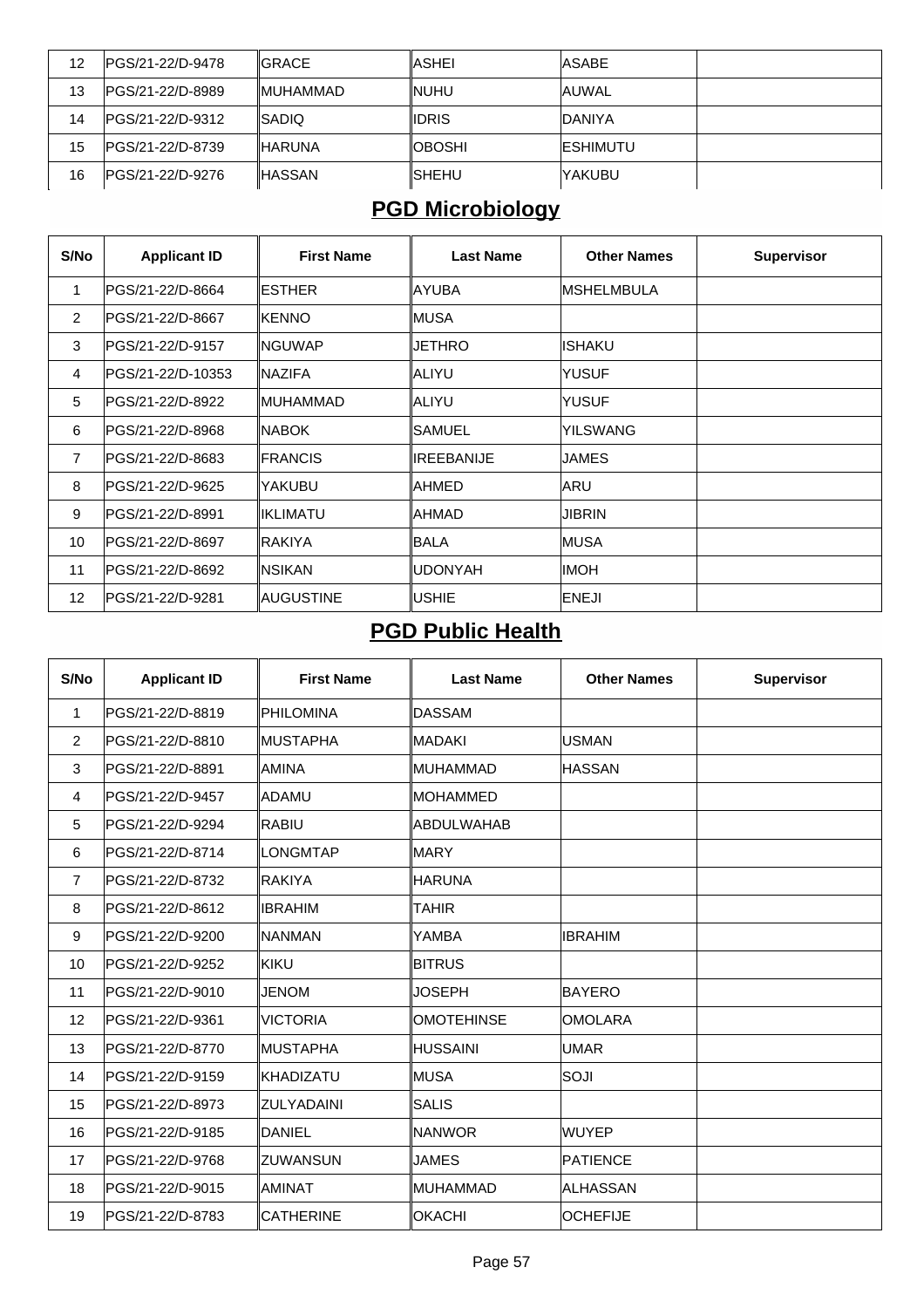| 20 | PGS/21-22/D-8961 | ∥MAIMUNATU      | <b>BABAMAJI</b>   | LAWAL            |  |
|----|------------------|-----------------|-------------------|------------------|--|
| 21 | PGS/21-22/D-8784 | SOLOMON         | <b>DAHON</b>      | <b>NGULUWA</b>   |  |
| 22 | PGS/21-22/D-9021 | KURUNGTOE       | <b>EUGENE</b>     | <b>UMAR</b>      |  |
| 23 | PGS/21-22/D-9322 | <b>HALIMA</b>   | <b>ABDULKADIR</b> |                  |  |
| 24 | PGS/21-22/D-9205 | FAIZU           | <b>ILIYASU</b>    | ADAMU            |  |
| 25 | PGS/21-22/D-8609 | OGAH            | <b>ISA</b>        | <b>AKABE</b>     |  |
| 26 | PGS/21-22/D-9262 | ∣ALIYU          | <b>MUHAMMAD</b>   | <b>SURAJO</b>    |  |
| 27 | PGS/21-22/D-9284 | <b>SAFINAT</b>  | <b>MOHAMMED</b>   |                  |  |
| 28 | PGS/21-22/D-9085 | BLESSING        | <b>TANGAN</b>     | <b>ISAAC</b>     |  |
| 29 | PGS/21-22/D-9112 | <b>JOYCE</b>    | <b>BASHOK</b>     | PHILIP           |  |
| 30 | PGS/21-22/D-9343 | ADAMI           | <b>ELISHA</b>     | <b>SAMAILA</b>   |  |
| 31 | PGS/21-22/D-8758 | EMMANUEL        | NWACHUKWU         | PRINCE           |  |
| 32 | PGS/21-22/D-9192 | AMINA           | <b>JIBRIN</b>     |                  |  |
| 33 | PGS/21-22/D-9245 | RAHILA          | <b>DAVID</b>      | <b>MUSA</b>      |  |
| 34 | PGS/21-22/D-9540 | ISHAYA          | <b>TIBIN</b>      | <b>DELMWA</b>    |  |
| 35 | PGS/21-22/D-8821 | <b>SARAH</b>    | YARI              | <b>VINCENT</b>   |  |
| 36 | PGS/21-22/D-9206 | SANI            | AGADA             | DANLADI          |  |
| 37 | PGS/21-22/D-9400 | SONIA           | <b>GBINDE</b>     | <b>WUESE</b>     |  |
| 38 | PGS/21-22/D-9143 | <b>IESTHER</b>  | <b>PAUL</b>       | <b>BONGA</b>     |  |
| 39 | PGS/21-22/D-9204 | FAITH           | ANGULU            | <b>RABANNAWO</b> |  |
| 40 | PGS/21-22/D-9045 | <b>UMAR</b>     | <b>FAWA</b>       | <b>SARKIN</b>    |  |
| 41 | PGS/21-22/D-9216 | <b>JOSHUA</b>   | <b>NYAKO</b>      | <b>GODWIN</b>    |  |
| 42 | PGS/21-22/D-9188 | <b>SALEH</b>    | <b>TALATU</b>     |                  |  |
| 43 | PGS/21-22/D-8992 | MAI             | YAKUBU            | MAIGANA          |  |
| 44 | PGS/21-22/D-8883 | <b>YUSUF</b>    | <b>HELEN</b>      | <b>IBRAHIM</b>   |  |
| 45 | PGS/21-22/D-9536 | <b>VICTORIA</b> | DAVOU             | <b>YOHANNA</b>   |  |
| 46 | PGS/21-22/D-9594 | ABDULRASHEED    | <b>ISA</b>        | <b>KASIM</b>     |  |
| 47 | PGS/21-22/D-8733 | HANNATU         | <b>AGYAM</b>      | BANGAR           |  |
| 48 | PGS/21-22/D-8885 | KISEL           | <b>MICHEAL</b>    | <b>REGEH</b>     |  |
| 49 | PGS/21-22/D-9650 | NAFISA          | <b>BELLO</b>      |                  |  |
| 50 | PGS/21-22/D-9328 | <b>CHETO</b>    | YUNANA            | MAIGARI          |  |
| 51 | PGS/21-22/D-9441 | SYLVESTER       | <b>CHIDOZIE</b>   | <b>IKEH</b>      |  |
| 52 | PGS/21-22/D-8886 | DORIS           | <b>MUSA</b>       |                  |  |
| 53 | PGS/21-22/D-9258 | BUKOLA          | ALABI             | <b>ELIZABETH</b> |  |
| 54 | PGS/21-22/D-8785 | MERCY           | CABALA            | <b>MWASARA</b>   |  |
| 55 | PGS/21-22/D-9292 | MARYAM          | ADAMU             | BAPPAH           |  |
| 56 | PGS/21-22/D-8926 | <b>IBORO</b>    | <b>AKPAN</b>      | GREGORY          |  |
| 57 | PGS/21-22/D-8946 | <b>IYIOLA</b>   | <b>JACKIE</b>     | <b>SUCCESS</b>   |  |
| 58 | PGS/21-22/D-9176 | <b>JEMIMAH</b>  | <b>MANTU</b>      | ISHAKU           |  |
| 59 | PGS/21-22/D-9070 | NANPEN          | <b>FANTO</b>      | <b>MABEL</b>     |  |
| 60 | PGS/21-22/D-8655 | <b>GRIMAH</b>   | <b>PAUL</b>       | <b>AUGUSTINE</b> |  |
| 61 | PGS/21-22/D-9040 | TARMIZU         | YAHUZA            | <b>BADAMASI</b>  |  |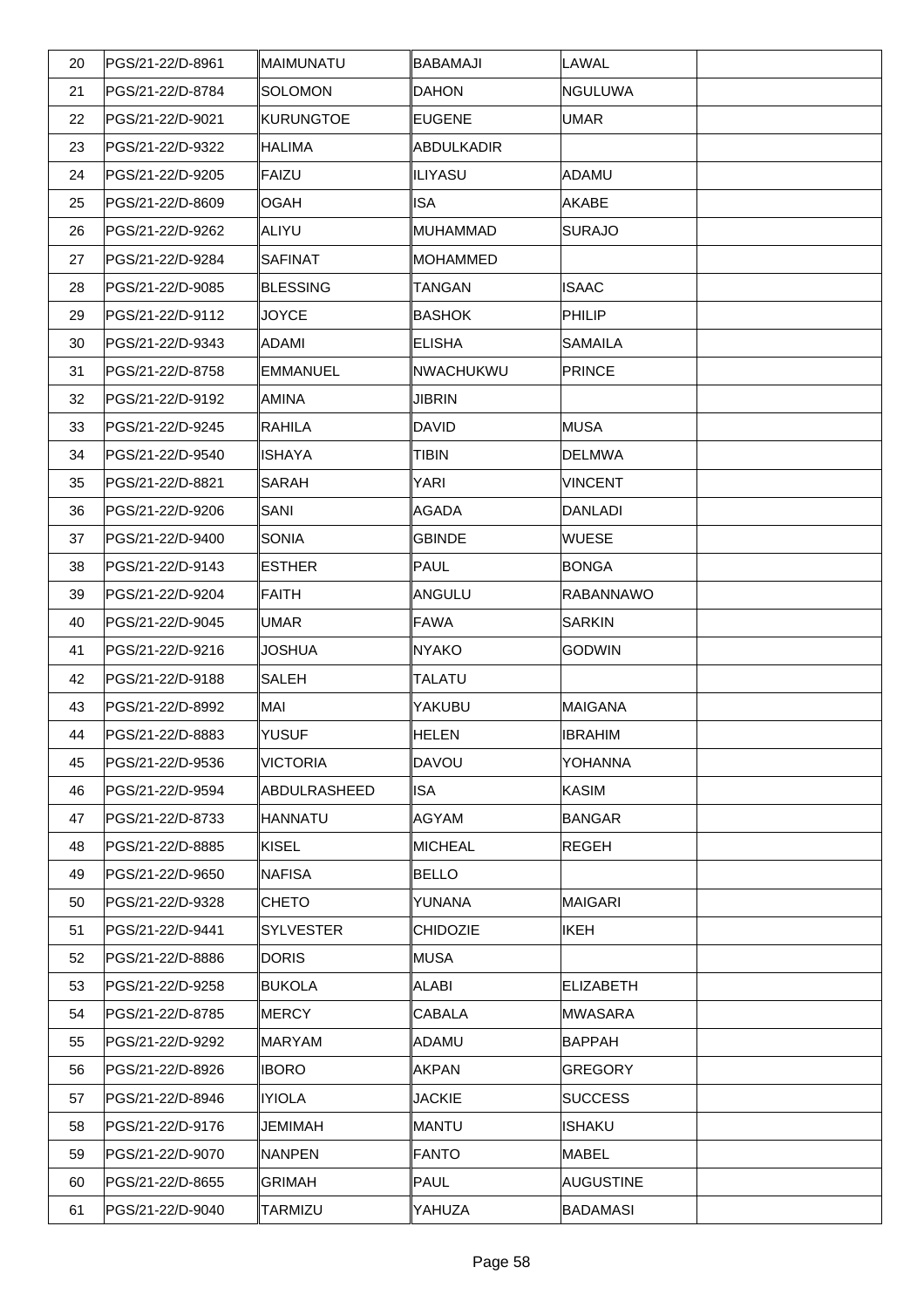## **Ph.D Applied Ecology**

| S/No | <b>Applicant ID</b>      | <b>First Name</b> | Last Name | <b>Other Names</b> | <b>Supervisor</b>                             |
|------|--------------------------|-------------------|-----------|--------------------|-----------------------------------------------|
|      | <b>IPGS/21-22/P-9585</b> | <b>IFATIMA</b>    | ∥WAZIRI   | <b>ISALEH</b>      | Prof. Ezra A. Gaya Prof.<br>Ahmad Abdulhameed |

### **Ph.D Medical Microbiology**

| S/No | <b>Applicant ID</b> | <b>First Name</b> | <b>Last Name</b> | <b>Other Names</b> | <b>Supervisor</b>                             |
|------|---------------------|-------------------|------------------|--------------------|-----------------------------------------------|
|      | IPGS/21-22/P-8754   | <b>IABDULLAHI</b> | ∥ALIYU           |                    | Prof. A.F Umar Dr. M.Y<br>Iliyasu (SL)        |
| 2    | PGS/21-22/P-9350    | IDAVID            | IOCHIOBI         | <b>INDUBUEZE</b>   | Prof. U.S. Abdullahi Dr. M.Y.<br>Iliyasu (SL) |
| 3    | IPGS/21-22/P-8759   | IHAUWA            | ∥MAGAJI          | <b>IMUHAMMAD</b>   | Prof. U.S. Abdullahi Dr. M.Y.<br>Iliyasu (SL) |
| 4    | IPGS/21-22/P-8809   | <b>IHALIDU</b>    | ∥ADAMU           | <b>IMHYA</b>       | Prof. A.F Umar Dr. M.Y<br>Iliyasu (SL)        |
| 5    | IPGS/21-22/P-9184   | INANANDU          | <b>IBITKON</b>   |                    | Prof. A.F Umar, Dr. M.Y<br>Iliyasu (SL)       |

#### **Ph.D. Botany (Medicinal Plant)**

| S/No | <b>Applicant ID</b> | <b>First Name</b> | Last Name | <b>Other Names</b> | <b>Supervisor</b>                 |
|------|---------------------|-------------------|-----------|--------------------|-----------------------------------|
|      | IPGS/21-22/P-8765   | ∥AISHA            | IAHMED    |                    | Prof. S.D Abdul, Dr. U.H<br>Dukku |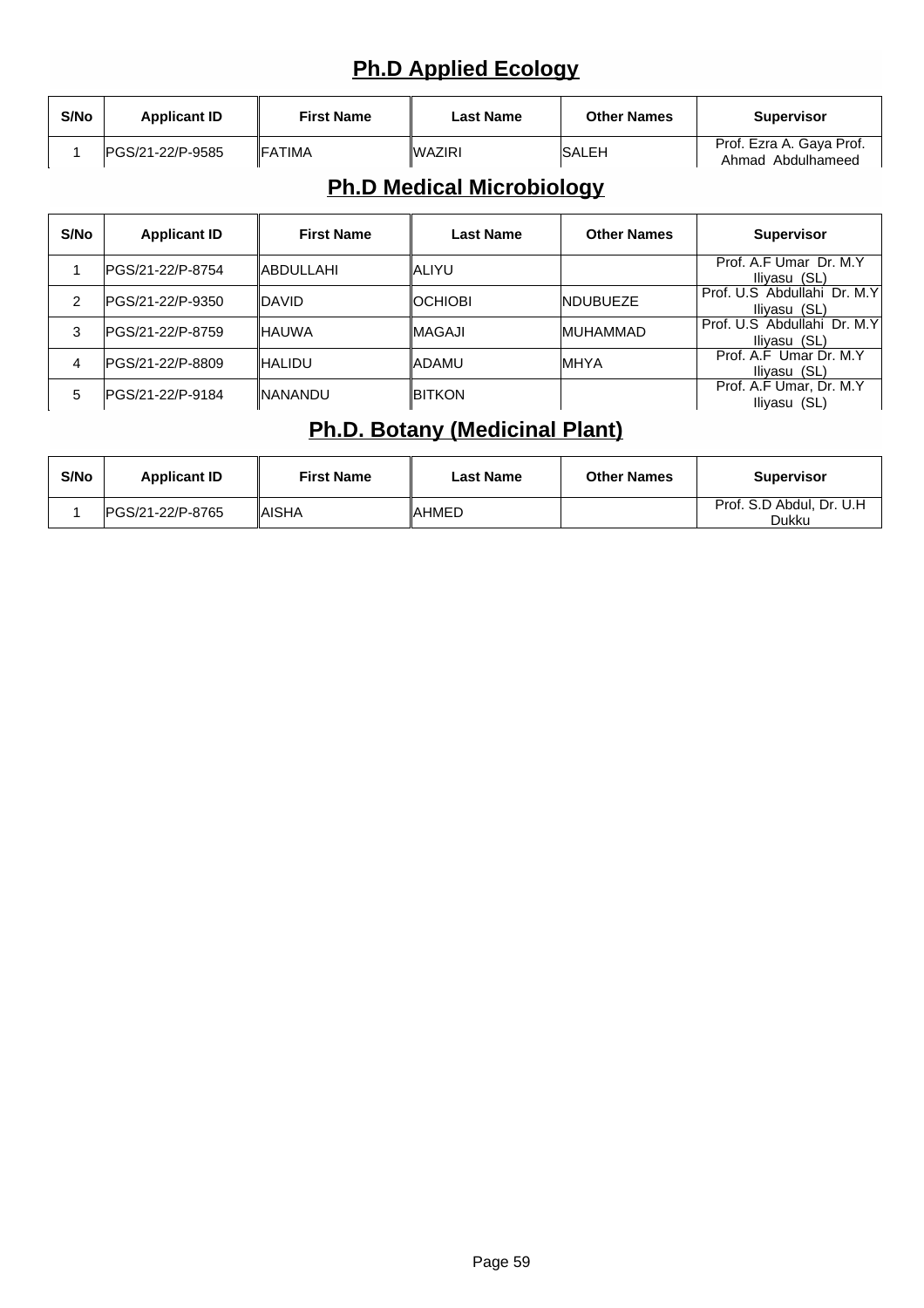## **DEPARTMENT OF CHEMISTRY**

#### **M.Sc Analytical Chemistry**

| S/No | <b>Applicant ID</b> | <b>First Name</b> | Last Name   | <b>Other Names</b> | <b>Supervisor</b>                                                   |
|------|---------------------|-------------------|-------------|--------------------|---------------------------------------------------------------------|
|      | IPGS/21-22/M-10436  | ISHAFFA           | IAMINU      | IGARBA             | Dr. U.F Hassan (Reader), Dr.<br>D.A.Aiiva (Lecturer I).             |
| 2    | IPGS/21-22/M-10493  | <b>IIBRAHIM</b>   | IALIYU      | IGARBA             | Prof.I.Y. Chindo, Dr. H.<br>Akanang (Lecturer I)                    |
| 3    | IPGS/21-22/M-9696   | IAMINAT           | IABUHURAIRA | IUMAR              | Dr. A.M. Shibdawa (Reader),<br>Dr. A.A.Mahmoud (Senior<br>Lecturer) |
| 4    | IPGS/21-22/M-10562  | <b>IMUHAMMAD</b>  | IABDULLAHI  | ISANI              | Dr. M.A. Shibdawa (Reader),<br>Prof D.E.A. Boryo                    |
| 5    | IPGS/21-22/M-10422  | ISULEIMAN         | ∥MAKAMA     | lABDULLAHI         | Dr. U.F.Hassan (Reader), Dr.<br>D.A.Ajiya (Lecturer 1)              |

#### **M.Sc Inorganic Chemistry**

| S/No | <b>Applicant ID</b> | <b>First Name</b>   | <b>Last Name</b> | <b>Other Names</b> | <b>Supervisor</b>                                                         |
|------|---------------------|---------------------|------------------|--------------------|---------------------------------------------------------------------------|
|      | IPGS/21-22/M-10607  | ∥IBRAHIM            | IJOLAYEMI        | <b>OLAWALE</b>     | Dr A.A. Mahmoud (Senior<br>Lecturer), Dr. Hannatu<br>Akanang (Lecturer I) |
| ົ    | PGS/21-22/M-10101   | <b>ISHAMSUDDEEN</b> | ∥MUSA            |                    | Dr. A.A. Mahmoud (Senior<br>Lecturer), Dr. M.A. Shibdawa<br>(Reader)      |
| 3    | IPGS/21-22/M-10723  | <b>IMATTHEW</b>     | ∥ODEH            | <b>IEDE</b>        | Dr. A.A. Mahmoud (Senior<br>Lecturer), Prof I.Y. Chindo                   |

#### **M.Sc Organic Chemistry**

| S/No | <b>Applicant ID</b> | <b>First Name</b> | <b>Last Name</b> | <b>Other Names</b> | <b>Supervisor</b>                                    |
|------|---------------------|-------------------|------------------|--------------------|------------------------------------------------------|
|      | IPGS/21-22/M-10309  | <b>IIMRANA</b>    | ∥ABDULSALAM      |                    | Prof H.M.Adamu, Dr.A.A.<br>Mahmoud (Senior Lecturer) |

#### **PhD Physical Chemistry**

| S/No | <b>Applicant ID</b> | <b>First Name</b> | <b>Last Name</b> | <b>Other Names</b> | Supervisor                                                |
|------|---------------------|-------------------|------------------|--------------------|-----------------------------------------------------------|
|      | IPGS/21-22/P-9658   | <b>ISULEIMAN</b>  | <b>IBULAMA</b>   |                    | Prof. A.M.Kolo, Prof.<br>il.Y.Chindo, Dr. A.A.<br>Mahmoud |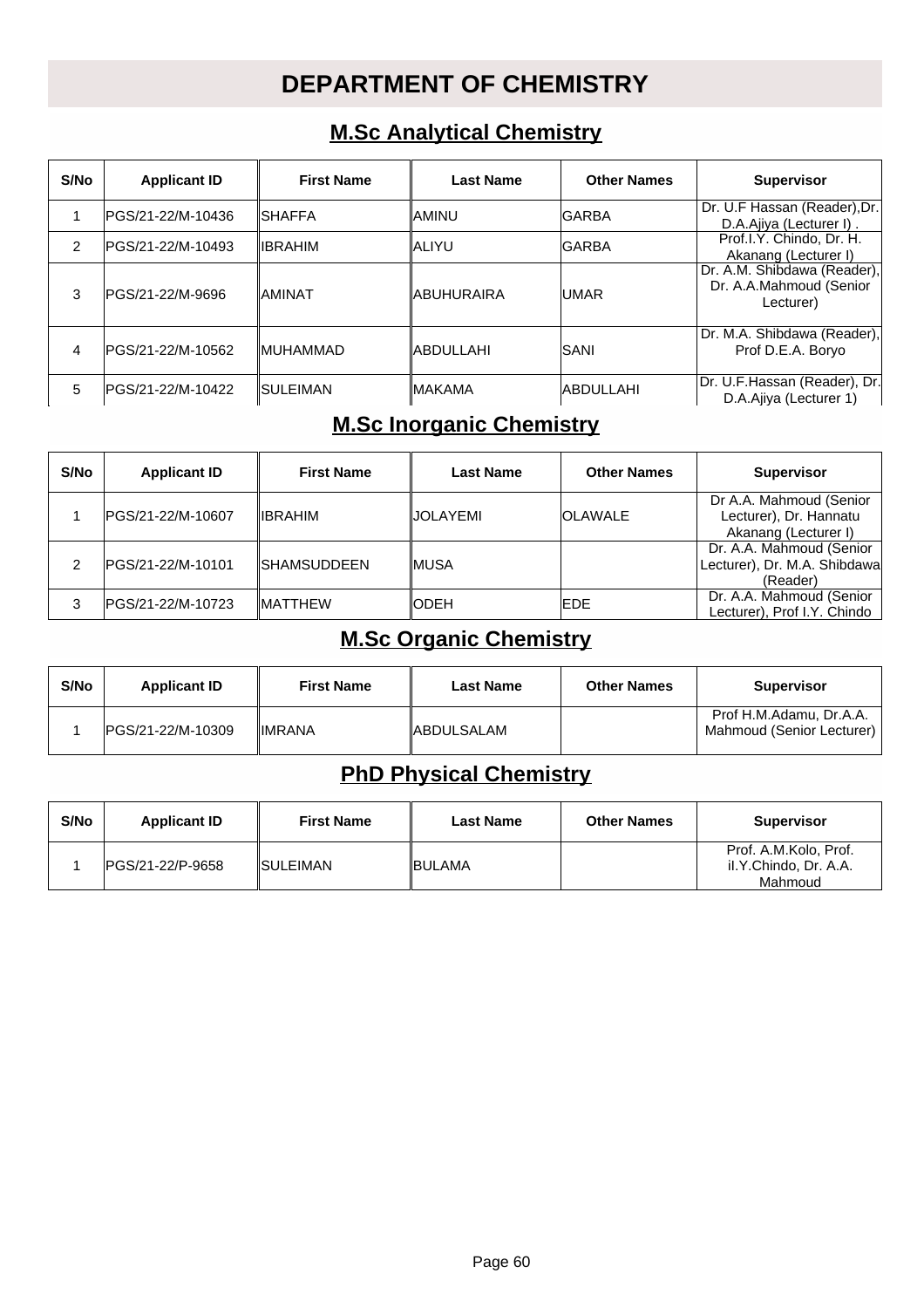### **DEPARTMENT OF GEOLOGY**

## **M.Sc Economics Geology/Mineral Exploration**

| S/No           | <b>Applicant ID</b> | <b>First Name</b> | <b>Last Name</b> | <b>Other Names</b> | <b>Supervisor</b>                                                   |
|----------------|---------------------|-------------------|------------------|--------------------|---------------------------------------------------------------------|
| 1              | PGS/21-22/M-10088   | IAISHA            | ABDULLAHI        | ABUBAKAR           | PROF. A. I. HARUNA<br>(CHAIRMAN), PROF. A. S.<br>MAIGARI (MEMBER)   |
| 2              | PGS/21-22/M-10688   | <b>SALIHU</b>     | ∣ALIYU           |                    | PROF. A. I. HARUNA<br>(CHAIRMAN), DR. T. P.<br><b>BATA (MEMBER)</b> |
| 3              | PGS/21-22/M-9611    | <b>TASIU</b>      | AHMAD            |                    | PROF. A. I. HARUNA<br>(CHAIRMAN), DR. T. P.<br>BATA (MEMBER)        |
| 4              | PGS/21-22/M-9861    | ISADIQ            | <b>UMAR</b>      |                    | PROF. A. I. HARUNA<br>(CHAIRMAN), PROF. N. K.<br>SAMAILA (MEMBER)   |
| 5              | PGS/21-22/M-8726    | <b>CHIMA</b>      | <b>ENWEREM</b>   | <b>KINGSLAY</b>    | PROF. A. I. HARUNA<br>(CHAIRMAN), PROF. A. S.<br>MAIGARI (MEMBER)   |
| 6              | PGS/21-22/M-8803    | DANIEL            | ONWUKEME         | <b>ONONIGWE</b>    | PROF. A. I. HARUNA<br>(CHAIRMAN), PROF. A. S.<br>MAIGARI (MEMBER)   |
| $\overline{7}$ | PGS/21-22/M-9955    | <b>ABDULBARI</b>  | <b>SALEH</b>     | DANDASHIRE         | PROF. A. I. HARUNA<br>(CHAIRMAN), PROF. A. S.<br>MAIGARI (MEMBER)   |
| 8              | PGS/21-22/M-9210    | AL-AMIN           | AHMAD            | <b>MUHAMMAD</b>    | PROF. A. I. HARUNA<br>(CHAIRMAN), PROF. A. S.<br>MAIGARI (MEMBER)   |
| 9              | PGS/21-22/M-9631    | ELIZABETH CHIKA   | <b>OJE</b>       | <b>INWODE</b>      | PROF. A. I. HARUNA<br>(CHAIRMAN), DR. T. P.<br>BATA (MEMBER)        |
| 10             | PGS/21-22/M-10400   | IABUBAKAR         | AHMED            | <b>MAIKUDI</b>     | PROF. A. I. HARUNA<br>(CHAIRMAN), PROF. A. S.<br>MAIGARI (MEMBER)   |
| 11             | PGS/21-22/M-8964    | ISUNDAY           | <b>RUGU</b>      | INTUMAN            | PROF. A. I. HARUNA<br>(CHAIRMAN), PROF. A. S.<br>MAIGARI (MEMBER)   |
| 12             | PGS/21-22/M-8889    | ∣BASHIR           | <b>SULEIMAN</b>  |                    | PROF. A. I. HARUNA<br>(CHAIRMAN), PROF. A. S.<br>MAIGARI (MEMBER)   |
| 13             | PGS/21-22/M-10281   | <b>ABUBAKAR</b>   | <b>IBRAHIM</b>   | <b>ZANNA</b>       | PROF. A. I. HARUNA<br>(CHAIRMAN), PROF. A. S.<br>MAIGARI (MEMBER)   |
| 14             | PGS/21-22/M-9946    | ABDULRAHMAN       | ∥MUHAMMAD        | GHAMBAZAI          | PROF. A. I. HARUNA<br>(CHAIRMAN), PROF. N. K.<br>SAMAILA (MEMBER)   |
| 15             | PGS/21-22/M-10761   | ∥ABDULGAFAR       | <b>ISSA</b>      |                    | PROF. A. I. HARUNA<br>(CHAIRMAN), PROF. A. S.<br>MAIGARI (MEMBER)   |
| 16             | PGS/21-22/M-10213   | <b>IBRAHIM</b>    | ABDULLAHI        | ISHEHU             | PROF. A. I. HARUNA<br>(CHAIRMAN), PROF. N. K.<br>SAMAILA (MEMBER)   |
| 17             | PGS/21-22/M-9983    | ABDULMUHYI        | <b>YARO</b>      | YAHAYA             | PROF. A. I. HARUNA<br>(CHAIRMAN), PROF. A. S.<br>MAIGARI (MEMBER)   |
| 18             | PGS/21-22/M-10498   | <b>USMAN</b>      | ∥ALIYU           | <b>TALIYAWA</b>    | PROF. A. I. HARUNA<br>(CHAIRMAN), PROF. A. S.<br>MAIGARI (MEMBER)   |
| 19             | PGS/21-22/M-10107   | ∣ADAMU            | <b>SULE</b>      |                    | PROF. A. I. HARUNA<br>(CHAIRMAN), PROF. N. K.<br>SAMAILA (MEMBER)   |
| 20             | PGS/21-22/M-10279   | <b>HAMZA</b>      | <b>TIJJANI</b>   | <b>UMAR</b>        | PROF. A. I. HARUNA<br>(CHAIRMAN), DR. T. P.<br>BATA (MEMBER)        |
| 21             | PGS/21-22/M-10870   | ∥ALFRED           | LONGDAAP         |                    | PROF. A. I. HARUNA<br>(CHAIRMAN), PROF. A. S.<br>MAIGARI (MEMBER)   |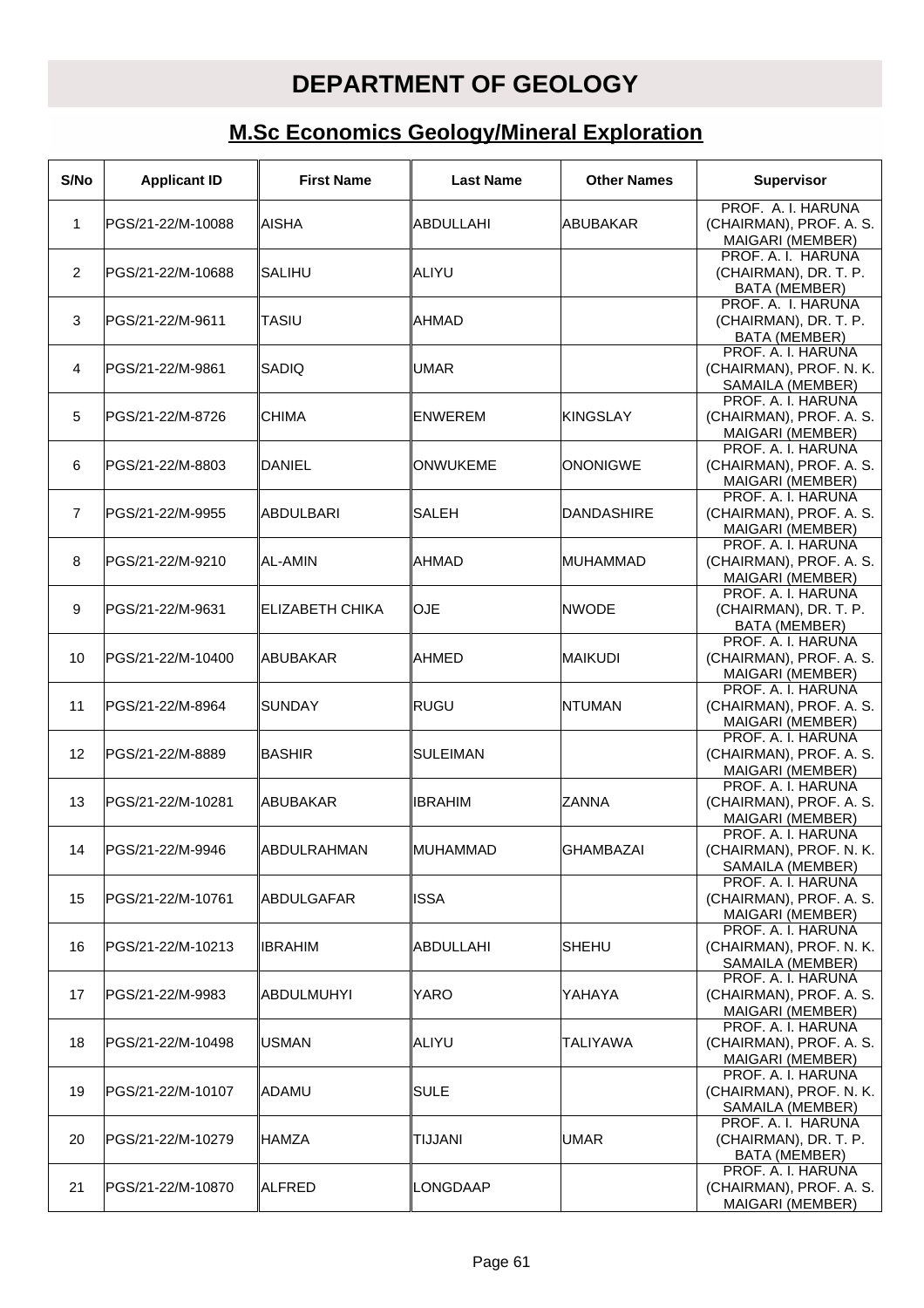| 22 | PGS/21-22/M-8786  | <b>ITOSIN</b> | <b>IOLARINOYE</b> | <b>IOLALEKAN</b> | PROF. A. I. HARUNA<br>(CHAIRMAN), DR. T. P.<br><b>BATA (MEMBER)</b> |
|----|-------------------|---------------|-------------------|------------------|---------------------------------------------------------------------|
| 23 | IPGS/21-22/M-8600 | ISAMIRA       | ∥SULEIMAN         |                  | PROF. A. I. HARUNA<br>(CHAIRMAN), DR. T. P.<br>BATA (MEMBER)        |
| 24 | PGS/21-22/M-10697 | <b>IMUAZU</b> | <b>IMALZAM</b>    | <b>IISAH</b>     | PROF. A. I. HARUNA<br>(CHAIRMAN), DR. T. P.<br><b>BATA (MEMBER)</b> |
| 25 | IPGS/21-22/M-9831 | ISANUSI       | ∥ABUBAKAR         | <b>TUKUR</b>     | PROF. A. I. HARUNA<br>(CHAIRMAN), DR. T. P.<br><b>BATA (MEMBER)</b> |
| 26 | IPGS/21-22/M-9914 | IALIYU        | IBELLO            |                  | PROF. A. I. HARUNA<br>(CHAIRMAN), DR. T. P.<br><b>BATA (MEMBER)</b> |

### **M.Sc Sedimentology/Petroleum Geology**

| S/No           | <b>Applicant ID</b> | <b>First Name</b> | <b>Last Name</b> | <b>Other Names</b> | <b>Supervisor</b>                                                    |
|----------------|---------------------|-------------------|------------------|--------------------|----------------------------------------------------------------------|
| $\mathbf{1}$   | PGS/21-22/M-9390    | IMUHAMMAD         | <b>IDRIS</b>     | SANUSI             | PROF. A. S. MAIGARI<br>(CHAIRMAN), DR. T. P.<br><b>BATA (MEMBER)</b> |
| $\overline{2}$ | lPGS/21-22/M-10037  | AHMAD             | NASIRU           |                    | PROF. A. S. MAIGARI<br>(CHAIRMAN), PROF. N.K.<br>SAMAILA (MEMBER)    |
| 3              | lPGS/21-22/M-9345   | <b>FARUK</b>      | IALIYU           | YAHAYA             | DR. T. P. BATA<br>(CHAIRMAN), PROF. A. S.<br>MAIGARI (MEMBER)        |
| 4              | IPGS/21-22/M-8693   | IKAMAL            | ADAM             | <b>SADIQ</b>       | PROF. A. S. MAIGARI<br>(CHAIRMAN), PROF. N. K.<br>SAMAILA (MEMBER)   |
| 5              | lPGS/21-22/M-9401   | <b>ANAS</b>       | KABIR            |                    | PROF. A. S. MAIGARI<br>(CHAIRMAN), DR. T. P.<br><b>BATA (MEMBER)</b> |
| 6              | PGS/21-22/M-9407    | SALIMA            | <b>UMAR</b>      | <b>DIRAM</b>       | PROF. A. S. MAIGARI<br>(CHAIRMAN), DR. T. P.<br><b>BATA (MEMBER)</b> |
| $\overline{7}$ | PGS/21-22/M-9803    | <b>CHARLES</b>    | <b>ANTHONY</b>   | LIFTED             | PROF. A. S. MAIGARI<br>(CHAIRMAN), DR. T. P.<br><b>BATA (MEMBER)</b> |
| 8              | PGS/21-22/M-10320   | IMUFASSIR         | lauwal           | IBRAHIM            | DR. T. P. BATA<br>(CHAIRMAN), PROF. A. S.<br>MAIGARI (MEMBER)        |
| 9              | IPGS/21-22/M-9442   | laudu             | IDI              |                    | DR. T. P. BATA<br>(CHAIRMAN), PROF. N. K.<br>SAMAILA (MEMBER)        |
| 10             | PGS/21-22/M-9867    | AHMAD             | <b>GONI</b>      | <b>RUFAI</b>       | DR. T. P. BATA<br>(CHAIRMAN), PROF. A. S.<br>MAIGARI (MEMBER)        |
| 11             | PGS/21-22/M-9854    | <b>DEMIAN</b>     | <b>ILIYA</b>     |                    | DR. T. P. BATA<br>(CHAIRMAN), PROF. A. S.<br>MAIGARI (MEMBER)        |
| 12             | PGS/21-22/M-9217    | ININA             | SULE             |                    | PROF. A. S. MAIGARI<br>(CHAIRMAN), DR. T. P.<br>BATA (MEMBER)        |
| 13             | IPGS/21-22/M-8605   | IAMINU AHMED      | YUGUDA           | 08166402514        | DR. T. P. BATA<br>(CHAIRMAN), PROF. A. S.<br>MAIGARI (MEMBER)        |
| 14             | PGS/21-22/M-8672    | <b>BELLO</b>      | ABUBAKAR         | <b>DAUDA</b>       | PROF. N. K. SAMAILA<br>(CHAIRMAN), PROF. A. S.<br>MAIGARI (MEMBER)   |

# **Ph.D Economic Geology/Mineral Exploration**

| S/No | <b>Applicant ID</b> | <b>First Name</b> | <b>Last Name</b> | <b>Other Names</b> | <b>Supervisor</b>                                                                                |
|------|---------------------|-------------------|------------------|--------------------|--------------------------------------------------------------------------------------------------|
|      | IPGS/21-22/P-10506  | <b>IDALHA</b>     | <b>IAUWALU</b>   |                    | PROF. A. I. HARUNA<br>$(CHAIRMAN)$ , PROF. A. S.<br>MAIGARI (MEMBER), DR. T.<br>P. BATA (MEMBER) |
|      | IPGS/21-22/P-9703   | ∥AHMED            | ∥ABUBAKAR        | <b>ISARKI</b>      | PROF. A. I. HARUNA                                                                               |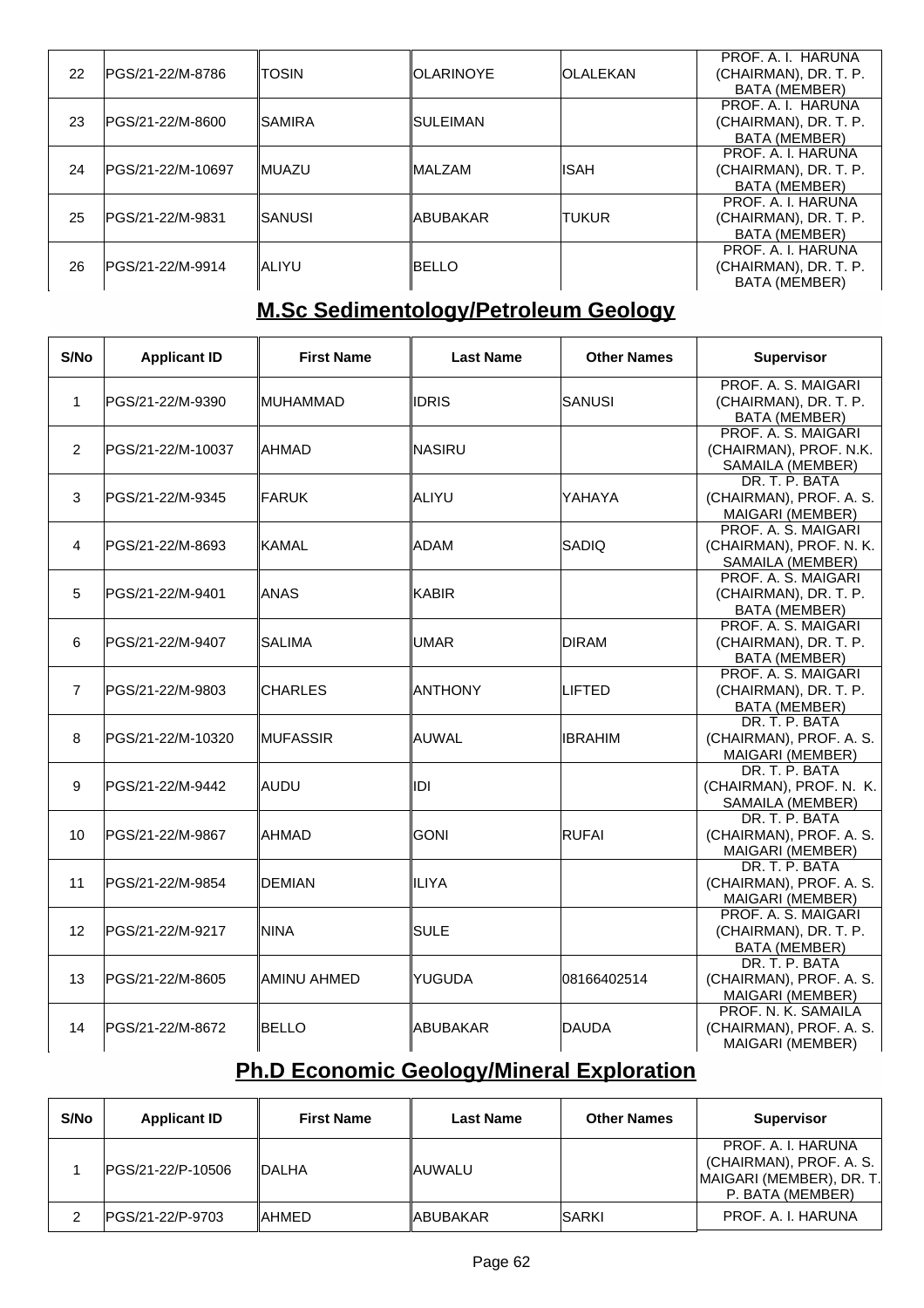#### **Ph.D Environment Geology**

| S/No | <b>Applicant ID</b> | <b>First Name</b>  | <b>Last Name</b> | <b>Other Names</b> | <b>Supervisor</b>                                                                                    |
|------|---------------------|--------------------|------------------|--------------------|------------------------------------------------------------------------------------------------------|
|      | IPGS/21-22/P-9702   | ISHU'AIBU          | <b>IINUWA</b>    |                    | PROF. A. S. MAIGARI<br>CHAIRMAN), PROF. A. I.<br>HARUNA (MEMBER),<br>PROF. N. K. SAMAILA<br>(MEMBER) |
|      | IPGS/21-22/P-9501   | <b>IABDULMALIK</b> | ISULAIMAN        |                    | PROF. A. I. HARUNA<br>(CHAIRMAN), PROF. A. S.<br>MAIGARI (MEMBER), DR. T.<br>P. BATA (MEMBER)        |

#### **Ph.D Sedimentology/Petroleum Geology**

| S/No | <b>Applicant ID</b> | <b>First Name</b>  | <b>Last Name</b> | <b>Other Names</b> | <b>Supervisor</b>                                                                                 |
|------|---------------------|--------------------|------------------|--------------------|---------------------------------------------------------------------------------------------------|
|      | IPGS/21-22/P-10592  | ∥USMAN             | ∥ABUBAKAR        |                    | PROF. A. S. MAIGARI<br>(CHAIRMAN), DR. T. P.<br>BATA (MEMBER), PROF. N.<br>K. SAMAILA (MEMBER)    |
|      | PGS/21-22/P-9930    | <b>IREVELATION</b> | <b>IRAYMOND</b>  | <b>DAKAR</b>       | DR. T. P. BATA<br>(CHAIRMAN), PROF. A. S.<br>MAIGARI (MEMBER),<br>PROF. N. K. SAMAILA<br>(MEMBER) |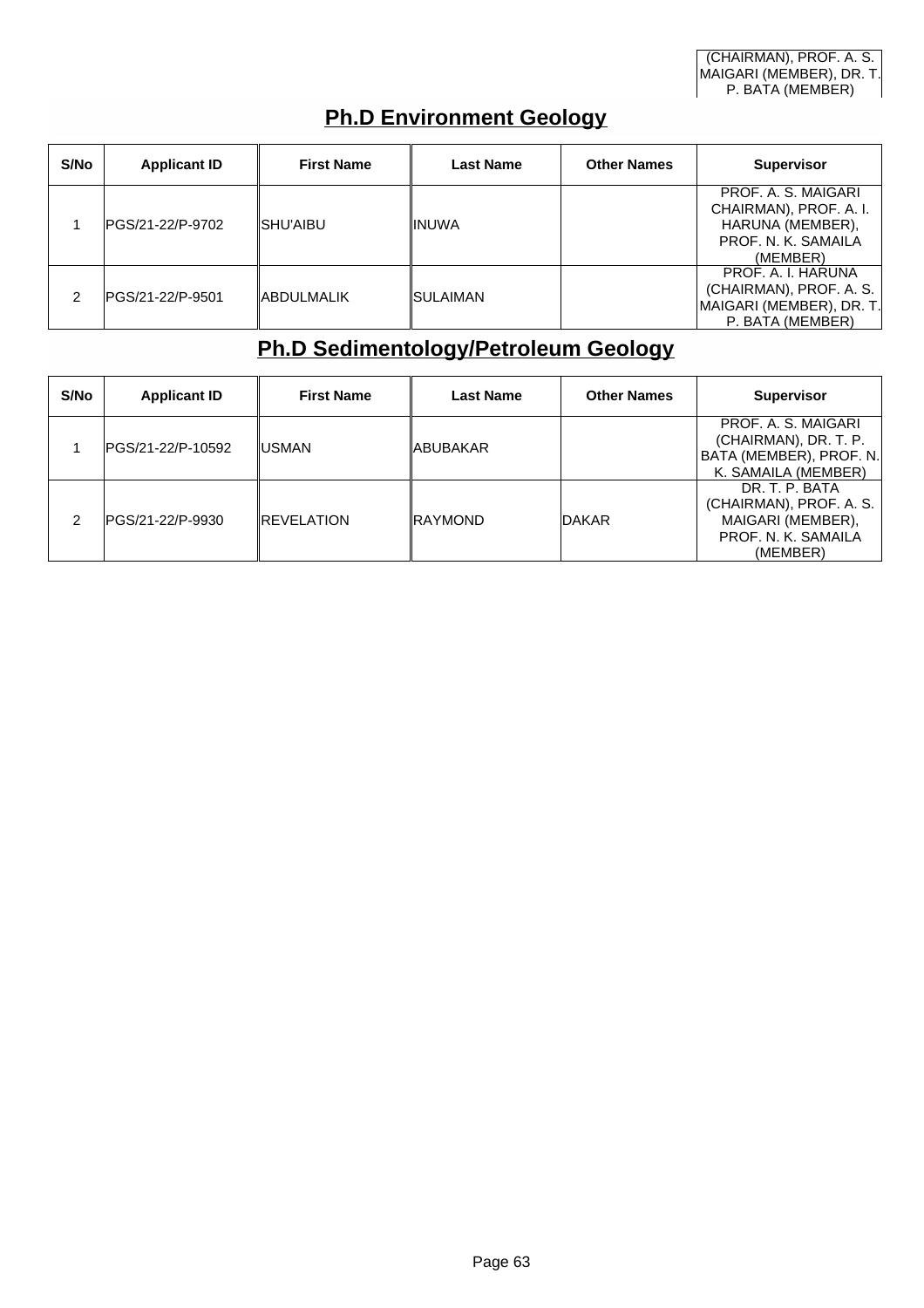### **DEPARTMENT OF MATHEMATICAL SCIENCE**

#### **M.Sc Computer Science (Cyber Security)**

| S/No           | <b>Applicant ID</b> | <b>First Name</b> | <b>Last Name</b> | <b>Other Names</b> | <b>Supervisor</b>                                       |
|----------------|---------------------|-------------------|------------------|--------------------|---------------------------------------------------------|
| 1              | PGS/21-22/M-9553    | <b>IMOHAMMED</b>  | <b>SALIHU</b>    | <b>MANKO</b>       | 1. Dr. A. Y. Gital (Reader) 2.<br>Dr. B. I. Ya'u (LI)   |
| $\overline{2}$ | IPGS/21-22/M-10132  | <b>IPAUL</b>      | <b>PAM</b>       | <b>ICHUWANG</b>    | 1. Dr. A. Y. Gital (Reader) 2.<br>Dr. B. I. Ya'u (LI)   |
| 3              | PGS/21-22/M-9712    | <b>UMAR</b>       | <b>IUSMAN</b>    | <b>MUHAMMAD</b>    | 1. Dr. A. Y. Gital (Reader) 2.<br>Dr. F. U. Zambuk (SL) |
| 4              | PGS/21-22/M-9713    | INOKOT            | <b>BORYO</b>     | EZEKIEL            | 1. Dr. H. Chiroma (SL) 2. Dr.<br>A. Y. Gital (Reader)   |
| 5              | lPGS/21-22/M-10021  | <b>DOGARA</b>     | DUWARA           | lyohanna           | 1. Dr. Usman Ali (SL) 2. Dr.<br><b>B. I. Ya'u (LI)</b>  |
| 6              | PGS/21-22/M-9911    | <b>EMMAANUEL</b>  | <b>IKUMOON</b>   | <b>NANDOM</b>      | 1. Dr. H. Chiroma (SL) 2. Dr.<br>A. Y. Gital (Reader)   |
| $\overline{7}$ | PGS/21-22/M-8618    | <b>SALIHU</b>     | ABDULKADIR       | <b>TATARU</b>      | 1. Dr. K. I. Musa (SL) 2. Dr.<br>Usman Ali (SL)         |
| 8              | PGS/21-22/M-10193   | ∥HAUWAU           | ∥YUSUF           | <b>AUWAL</b>       | 1. Dr. F. U. Zambuk (SL) 2.<br>Dr. A. Y. Gital (Reader) |
| 9              | PGS/21-22/M-10262   | BIVAN             | <b>SHEYIN</b>    | ISHADRACH          | 1. Dr. K. I. Musa (SL) 2. Dr.<br><b>B. I. Ya'u (LI)</b> |
| 10             | PGS/21-22/M-9586    | ADAMU             | FATEH            | <b>MUHAMMAD</b>    | 1. Dr. F. U. Zambuk (SL) 2.<br>Dr. B. I. Ya'u (LI)      |
| 11             | PGS/21-22/M-9701    | ∥KAZZAH           | ∣KING            | YAHAYA             | 1. Dr. B. I. Ya'u (LI) 2. Dr. F.<br>U. Zambuk (SL)      |
| 12             | PGS/21-22/M-9240    | <b>UMAR</b>       | <b>YUSUF</b>     |                    | 1. Dr. Usman Ali (SL) 2. Dr.<br>K. I. Musa (SL)         |
| 13             | PGS/21-22/M-9945    | <b>JOSHUA</b>     | UMARU            |                    | 1. Dr. H. Chiroma (SL) 2. Dr.<br>A. Y. Gital (Reader)   |
| 14             | PGS/21-22/M-10701   | USMAN             | ∥MOHAMMED        |                    | 1. Prof. S. Boukari 2. Dr.<br>Usman Ali (SL)            |
| 15             | PGS/21-22/M-9605    | <b>UMAR</b>       | ∥MUDI            | <b>MAILUMO</b>     | 1. Prof. S. Boukari 2. Dr. F.<br>U. Zambuk (SL)         |
| 16             | PGS/21-22/M-8910    | lauwal            | Inuhu            |                    | 1. Dr. A. Y. Gital (Reader 2.<br>Prof. S. Boukari       |
| 17             | PGS/21-22/M-9354    | ∥BILKISU          | <b>ISHAQ</b>     | MUHAMMAD           | 1. Dr. H. Chiroma (SL) 2. Dr.<br>A. Y. Gital (Reader)   |
| 18             | PGS/21-22/M-10069   | <b>GASHA</b>      | ∥BATURE          | <b>SHEILA</b>      | 1. Dr. A. Y. Gital (Reader) 2.<br>Dr. H. Chiroma (SL)   |
| 19             | PGS/21-22/M-8752    | INAFISA           | <b>AHMED</b>     | <b>ISA</b>         | 1. Dr. K. I. Musa (SL) 2. Dr.<br>F. U. Zambuk (SL)      |
| 20             | PGS/21-22/M-9507    | ABUZARRIN         | ∥BALA            | <b>MAINA</b>       | 1. Dr. F. U. Zambuk (SL) 2.<br>Dr. K. I. Musa (SL)      |
| 21             | PGS/21-22/M-10095   | <b>TIMOTHY</b>    | <b>OGUCHE</b>    | <b>ISRAEL</b>      | 1. Dr. A. Y. Gital (Reader) 2.<br>Dr. B. I. Ya'u (LI)   |
| 22             | PGS/21-22/M-10206   | ∥DAJUR            | ∥PALNGNEN        | <b>ISHAKU</b>      | 1. Prof. S. Boukari 2. Dr. A.<br>Y. Gital (Reader)      |
| 23             | PGS/21-22/M-9718    | ∥ABEL             | ∥MISAK           | <b>AMOS</b>        | 1. Dr. B. I. Ya'u (LI) 2. Dr.<br>Usman Ali (SL)         |
| 24             | PGS/21-22/M-8657    | ∥ABDURRAHMAN      | ∥ABUBAKAR        |                    | 1. Dr. Usman Ali (SL) 2. Prof.<br>S. Boukari            |
| 25             | PGS/21-22/M-8687    | <b>SHUAIBU</b>    | ∥AHMED           | <b>BABA</b>        | 1. Prof. S. Boukari 2. Dr. A.<br>Y. Gital (Reader)      |
| 26             | PGS/21-22/M-9779    | ∥SALIM            | ∣SIMON           | <b>BINDI</b>       | 1. Dr. A. Y. Gital (Reader) 2.<br>Dr. B. I. Ya'u (LI)   |

#### **M.Sc Computer Science (Software Engineering)**

| S/No | <b>Applicant ID</b> | <b>First Name</b>   | Last Name | <b>Other Names</b> | <b>Supervisor</b>                                     |
|------|---------------------|---------------------|-----------|--------------------|-------------------------------------------------------|
|      | IPGS/21-22/M-10025  | <b>IJEROME</b>      | ∥BAKUT    | <b>JOHNPAUL</b>    | 1. Dr. F. U. Zambuk (SL) 2.<br>Dr. Usman Ali (SL)     |
|      | IPGS/21-22/M-8673   | <b>IABDULLATEEF</b> | ∥ISAH     |                    | 1. Prof. S. Boukari 2. Dr.<br>Usman Ali (SL)          |
| 3    | PGS/21-22/M-10500   | ∥USMAN              | ISAGIR    | <b>BABAMAJI</b>    | 1. Prof. S. Boukari 2. Dr. F.  <br>U. Zambuk (SL)     |
| 4    | IPGS/21-22/M-9745   | IMUSA               | ∥ISYAKU   |                    | 1. Dr. A. Y. Gital (Reader) 2.<br>Dr. H. Chiroma (SL) |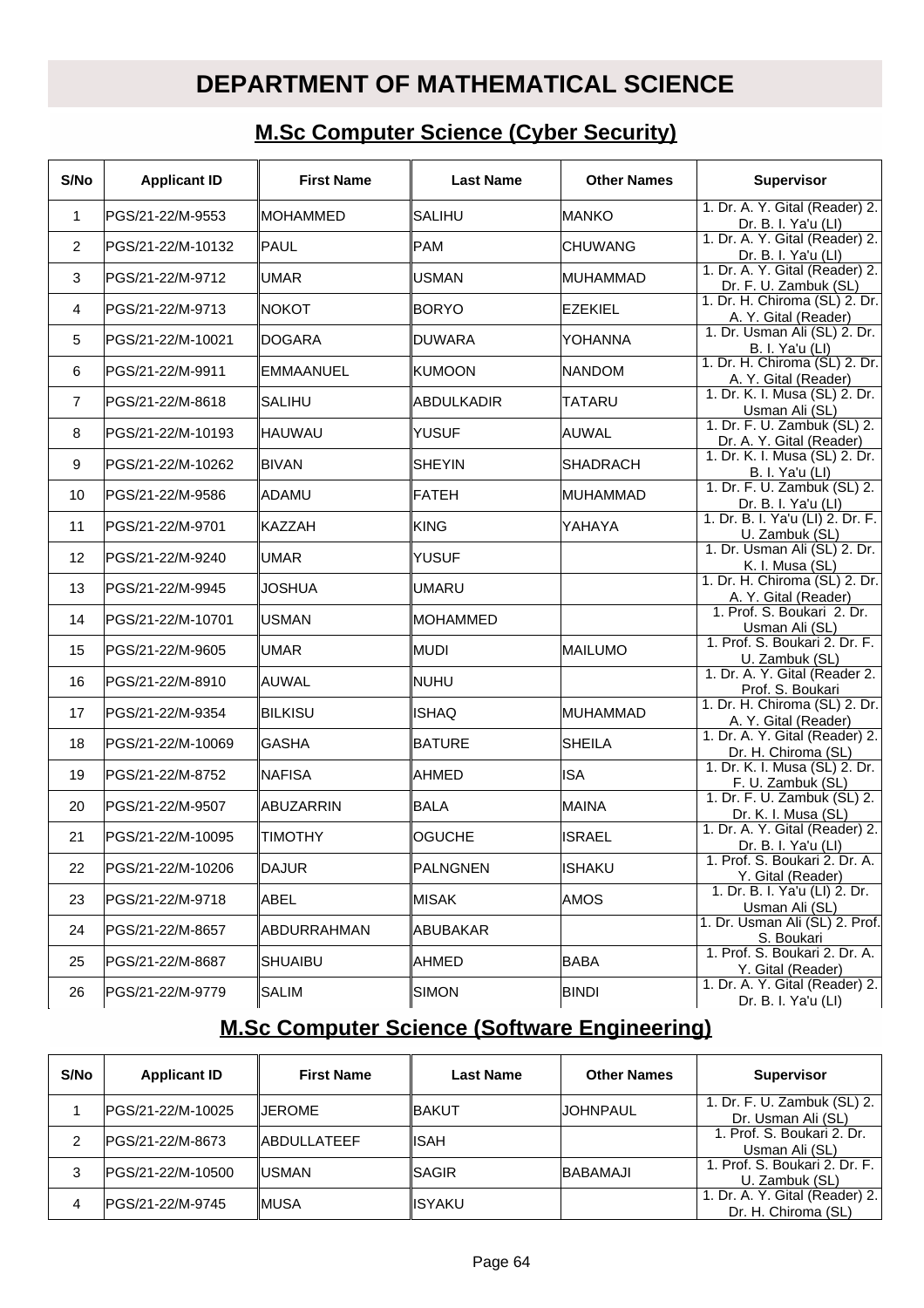|   | IPGS/21-22/M-10505 | <b>ISAMUEL</b>  | IYOHANNA          | <b>IUSMAN</b>   | 1. Dr. K. I. Musa (SL) 2. Dr.<br>Usman Ali (SL)        |
|---|--------------------|-----------------|-------------------|-----------------|--------------------------------------------------------|
| 6 | IPGS/21-22/M-9927  | <b>IJOHN</b>    | <b>IOKEWU</b>     | <b>IOGWUCHE</b> | 1. Dr. K. I. Musa (SL) 2. Dr.<br>A. Y. Gital (Reader)  |
|   | IPGS/21-22/M-8800  | ITAWAKALTU      | <b>ISALAUDEEN</b> | ΙB              | 1. Dr. B. I. Ya'u (LI) 2. Dr. K.<br>I. Musa (SL)       |
| 8 | IPGS/21-22/M-9972  | <b>IMARTINS</b> | <b>IOMOKHAN</b>   | <b>IODION</b>   | 1. Dr. Usman Ali (SL) 2. Dr.<br><b>B. I. Ya'u (LI)</b> |

# **M.Sc Mathematics**

| S/No           | <b>Applicant ID</b> | <b>First Name</b> | <b>Last Name</b> | <b>Other Names</b> | <b>Supervisor</b>                                         |
|----------------|---------------------|-------------------|------------------|--------------------|-----------------------------------------------------------|
| 1              | lPGS/21-22/M-10469  | IADAMU            | SHUAIBU          |                    | 1. Prof. M. M. Adamu 2. Dr.<br>A. Barde (LI)              |
| $\overline{2}$ | IPGS/21-22/M-9125   | JOSHUA            | THOMAS           | IGUGA              | 1. Dr. A. M. Kwami (Reader)<br>2. Dr. A. D. Hina (SL)     |
| 3              | IPGS/21-22/M-9155   | ladamu            | IABDULKADIR      | <b>TATA</b>        | 1. Dr. M. S. Adamu (SL) 2.<br>Dr. A. Abdulhameed (SL)     |
| $\overline{4}$ | PGS/21-22/M-10026   | IPONMAN           | <b>NIMZING</b>   | <b>INIMMYEL</b>    | 1. Prof. S. Hamma 2. Dr. A.<br>D. Hina (SL)               |
| 5              | IPGS/21-22/M-9301   | <b>LOVETH</b>     | OGUANYA          | IUGODINANWA        | 1. Prof. Y. Haruna 2. Dr. A.<br>G. Madaki (LI)            |
| 6              | IPGS/21-22/M-10465  | ∥NEHEMIAH         | YOHANNA          |                    | 1. Dr. A. Barde (LI) 2. Dr. A.<br>G. Madaki (LI)          |
| 7              | IPGS/21-22/M-10204  | <b>ZULAIHA</b>    | <b>IMUHAMMAD</b> | IOLAKANSE          | 1. Dr. A. M. Kwami (Reader)<br>2. Dr. A. Abdulhameed (SL) |
| 8              | IPGS/21-22/M-9569   | ∥HAMZA            | ISALEH           | IZAKARI            | 1. Prof. D. G. Yakubu 2. Dr.<br>A. Barde (LI)             |

#### **M.Sc Statistics**

| S/No           | <b>Applicant ID</b> | <b>First Name</b> | <b>Last Name</b> | <b>Other Names</b> | <b>Supervisor</b>                                       |
|----------------|---------------------|-------------------|------------------|--------------------|---------------------------------------------------------|
| $\mathbf{1}$   | PGS/21-22/M-10207   | <b>THERESA</b>    | <b>TALLEN</b>    | MANJEL             | 1. Prof. M. S. Atureta 2. Dr.<br>Kwami (Reader)         |
| 2              | PGS/21-22/M-8971    | <b>REUBEN</b>     | <b>KEFAS</b>     |                    | 1. Prof. A. Ahmed 2. Dr. Bell<br>A. Rasheed (SL)        |
| 3              | PGS/21-22/M-9908    | <b>MICHEAL</b>    | <b>EDUOK</b>     | <b>EKONG</b>       | 1. Dr. U. F. Abbas (SL) 2. Dr.<br>A. M. Kwami (Reader)  |
| $\overline{4}$ | PGS/21-22/M-9676    | ∥MUHAMMAD         | MAS'UD           | AUWAL              | 1. Prof. K. E. Lasisi 2. Dr. U.<br>F. Abbas (SL)        |
| 5              | PGS/21-22/M-10159   | <b>GWOK</b>       | <b>DACHUNG</b>   | <b>DANJUMA</b>     | 1. Prof. M. S. Atureta 2. Dr.<br>U. F. Abbas (SL)       |
| 6              | PGS/21-22/M-9071    | <b>SUNDAY</b>     | <b>DABOER</b>    | ALI                | 1. Dr. Bello A. Rasheed (SL)<br>2. Dr U. F. Abbas (SL)  |
| $\overline{7}$ | PGS/21-22/M-9970    | <b>INIPALANG</b>  | JAMES            | <b>AKIMS</b>       | 1. Prof. A. Ahmed 2. Dr.<br>Bello A. Rasheed (SL)       |
| 8              | PGS/21-22/M-10119   | SANI              | <b>IBRAHIM</b>   | KARIYA             | 1. Dr. Bello A. Rasheed (SL)<br>2. Prof. M.S. Atureta   |
| 9              | PGS/21-22/M-8864    | LUKMAN            | <b>ADAMU</b>     | <b>IBRAHIM</b>     | 1. Dr. U. F. Abbas (SL) 2.<br>Prof. K. E. Lasisi        |
| 10             | PGS/21-22/M-9969    | LUQMAN            | <b>YUNUSA</b>    | <b>BABA</b>        | 1. Prof. M. S. Atureta 2. Dr.<br>U. F. Abbas (SL)       |
| 11             | PGS/21-22/M-10495   | YAKUBU            | <b>GARBA</b>     | KANI               | 1. Dr. U. F. Abbas (SL) 2.<br>Prof. A. Ahmed            |
| 12             | PGS/21-22/M-10487   | YAKUBU            | ABUBAKAR         | LAME               | 1. Dr. Bello A. Rasheed (SL)<br>2. Prof. K. E. Lasisi   |
| 13             | PGS/21-22/M-8707    | <b>MUHAMMAD</b>   | LAWAL            |                    | 1. Prof. A. Ahmed 2. Prof. K.<br>E. Lasisi              |
| 14             | PGS/21-22/M-10786   | ∥NURUDDEEN        | DANRIMI          | <b>HASSAN</b>      | 1. Prof. A. Ahmed 2. Dr. U. F.<br>Abbas (SL)            |
| 15             | PGS/21-22/M-8798    | <b>IMOHAMMED</b>  | <b>ADAMU</b>     |                    | 1. Prof. K. E. Lasisi 2. Prof. A.<br>Ahmed              |
| 16             | PGS/21-22/M-9472    | HAMZA             | LAWAN            |                    | 1. Prof. M. S. Atureta 2. Prof.<br>K. E. Lasisi         |
| 17             | PGS/21-22/M-10089   | DANJUMA           | PHILOMENA        | <b>YERIMA</b>      | 1. Prof. M. S. Atureta 2. Dr.<br>Bello A. Rasheed (SL)  |
| 18             | PGS/21-22/M-9591    | <b>ABUBAKAR</b>   | <b>IBRAHIM</b>   | <b>KHALILU</b>     | 1. Dr. U. F. Abbas (SL) 2. Dr.<br>Bello A. Rshaeed (SL) |
| 19             | PGS/21-22/M-8976    | <b>IBRAHIM</b>    | ADAMU            |                    | 1. Prof. A. Ahmed 2. Dr. U.F.<br>Abbas (SL)             |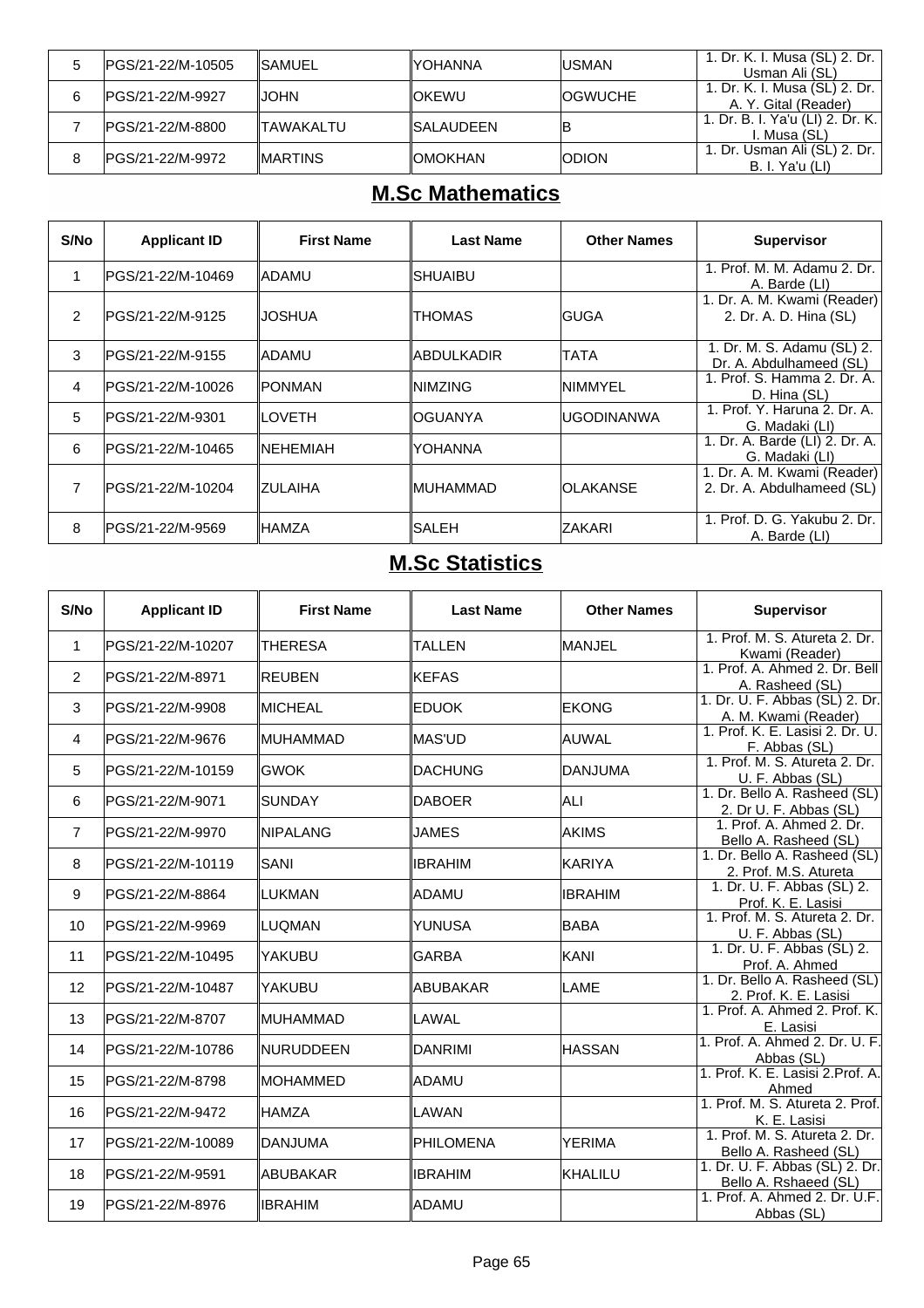| 20 | lPGS/21-22/M-8924  | ∥DANJUMA          | <b>ABDULAZEEZ</b>  |                  | 1. Prof. K. E. Lasisi 2. Dr.<br>Bello A. Rasheed (SL)       |
|----|--------------------|-------------------|--------------------|------------------|-------------------------------------------------------------|
| 21 | PGS/21-22/M-8948   | <b>IHAFIZA</b>    | <b>IDRIS</b>       | <b>IINUSA</b>    | 1. Dr. Bello A. Rasheed (SL)<br>2. Prof. A. Ahmed           |
| 22 | PGS/21-22/M-10496  | IUMMI             | <b>MUKTAR</b>      |                  | 1. Prof. A. Ahmed 2. Dr.<br>Bello A. Rasheed (SL)           |
| 23 | PGS/21-22/M-9755   | IJOSHUA           | MUSA               |                  | 1. Dr. U. F. Abbas (SL) 2.<br>Prof. K. E. Lasisi            |
| 24 | lPGS/21-22/M-9880  | IYUSUF            | <b>ABDULLAHI</b>   | <b>JIBRIN</b>    | 1. Prof. A. Ahmed 2. Prof. M.<br>S. Atureta                 |
| 25 | lPGS/21-22/M-10699 | INYAM             | <b>YUSUF</b>       | <b>TSOK</b>      | 1. Prof. K. E. Lasisi 2. Dr.<br>Bello A. Rasheed (SL)       |
| 26 | PGS/21-22/M-9008   | ∥KAMALU           | <b>IBRAHIM</b>     | <b>BALANSANA</b> | 1. Prof. K. E. Lasisi 2. Prof.<br>M. S. Atureta             |
| 27 | IPGS/21-22/M-10271 | <b>IMNAYIMBE</b>  | <b>BITRUS</b>      |                  | 1. Dr. Bello A. Rasheed (SL)<br>2. Dr. A. M. Kwami (Reader) |
| 28 | PGS/21-22/M-10009  | ∥ABUBAKAR         | llAJI              |                  | 1. Dr. U. F. Abbas (SL) 2.<br>Prof. A. Ahmed                |
| 29 | PGS/21-22/M-9055   | <b>IIBRAHIM</b>   | ∥ADAMU             |                  | 1. Prof. K. E. Lasisi 2. Prof.<br>A. Ahmed                  |
| 30 | lPGS/21-22/D-9161  | IIBRAHIM          | IMAITAMA           | <b>YUSUF</b>     |                                                             |
| 31 | PGS/21-22/M-10420  | <b>GEOFFREY</b>   | NANJWAN            | <b>DABAN</b>     | 1. Prof. K. E. Lasisi 2. Dr. U.<br>F. Abbas (SL)            |
| 32 | PGS/21-22/M-8635   | IYUSUF            | <b>DANLADI</b>     |                  | 1. Dr. Bello A. Rasheed (SL)<br>2. Dr. U. F. Abbas (SL)     |
| 33 | PGS/21-22/M-10453  | ∥EMMANUEL         | <b>EZEKIEL</b>     | <b>KYAUTA</b>    | 1. Dr. Bello A. Rasheed (SL)<br>2. Dr. U. F. Abbas (SL)     |
| 34 | PGS/21-22/M-10492  | <b>AMINUDDEEN</b> | <b>ABDULRAHMAN</b> |                  | 1. Dr. U. F. Abbas (SL) 2.<br>Prof. M. S. Atureta           |
| 35 | PGS/21-22/M-9338   | <b>CATHERINE</b>  | <b>HARUNA</b>      | <b>BIKUT</b>     | 1. Dr. U. F. Abbas (SL) 2.<br>Prof. K. E. Lasisi            |

# **MSc. Computer Science**

| S/No           | <b>Applicant ID</b> | <b>First Name</b> | <b>Last Name</b>        | <b>Other Names</b> | <b>Supervisor</b>                                       |
|----------------|---------------------|-------------------|-------------------------|--------------------|---------------------------------------------------------|
| $\mathbf 1$    | PGS/21-22/M-10161   | <b>SOMMIDAH</b>   | ∥KANAWA                 |                    | 1. Dr. B. I. Ya'u (LI) 2. Dr. F.<br>U. Zambuk (SL)      |
| 2              | PGS/21-22/M-9663    | <b>ZAINAB</b>     | <b>IMOHAMMED</b>        | <b>UMAR</b>        | 1. Prof. S. Boukari 2. Dr. A.<br>Y. Gital (Reader)      |
| 3              | PGS/21-22/M-9263    | <b>CALEB</b>      | DAVID                   | IFEANYICHUKWU      | 1. Dr. A. Y. Gital (Reader) 2.<br>Dr. H. Chiroma (SL)   |
| $\overline{4}$ | IPGS/21-22/M-8960   | ∥HARISU           | ∥ALIYU                  |                    | 1. Dr. H. Chiroma (SL) 2. Dr.<br>A. Y. Gital (Reader)   |
| 5              | IPGS/21-22/M-9270   | ∥NAFISATU         | ∥ABUBAKAR               |                    | 1. Dr. K. I. Musa (SL) 2. Dr.<br>A. Y. Gital (Reader)   |
| 6              | PGS/21-22/M-10666   | INASIR            | ∥IBRAHIM                |                    | 1. Dr. A. Y. Gital (Reader) 2.<br>Dr. H. Chiroma (SL)   |
| $\overline{7}$ | IPGS/21-22/M-9355   | <b>ABDULRAUF</b>  | ∥MUHAMMAD               |                    | 1. Dr. Usman Ali (SL) 2. Dr.<br>F. U. Zambuk (SL)       |
| 8              | PGS/21-22/M-9431    | <b>SIRADJA</b>    | <b>ZABEIROU ELHADJI</b> | <b>ISMAILA</b>     | 1. Dr. F. U. Zambuk (SL) 2.<br>Dr. B. I. Ya'u (LI)      |
| 9              | PGS/21-22/M-10328   | DANLADI           | ∥KAJE                   | ISHEMANG           | 1. Dr. A. Y. Gital (Reader) 2.<br>Dr. H. Chiroma (SL)   |
| 10             | PGS/21-22/M-10117   | <b>SULAIMAN</b>   | <b>IZAKARI</b>          |                    | 1. Dr. A. Y. Gital (Reader) 2.<br>Dr. Usman Ali (SL)    |
| 11             | PGS/21-22/M-10658   | ∥ABUBAKAR         | ∥AHMAD                  | <b>YUSUF</b>       | 1. Dr. F. U. Zambuk (SL) 2.<br>Dr. A. Y. Gital (Reader) |
| 12             | PGS/21-22/M-9617    | ∥HAFSAT           | ISULEIMAN               | <b>JALO</b>        | 1. Dr. H. Chiroma (SL) 2. Dr.<br>A. Y. Gital (Reader)   |
| 13             | PGS/21-22/M-9455    | ∥MUHAMMAD NUR     | ∥IBRAHIM                |                    | 1. Prof. S. Boukari 2. Dr. B. I.<br>Ya'u (LI)           |
| 14             | PGS/21-22/M-9456    | <b>IFATIMAH</b>   | ∥ABUBAKAR               | <b>MUHAMMAD</b>    | 1. Dr. K. I. Musa (SL) 2. Dr.<br>B. I. Ya'u (LI)        |
| 15             | PGS/21-22/M-9764    | ∥AISHA            | lyakubu                 |                    | 1. Dr. H. Chiroma (SL) 2. Dr.<br><b>B. I. Ya'u (LI)</b> |
| 16             | PGS/21-22/M-10700   | <b>SUNUSI</b>     | ∥HARUNA                 |                    | 1. Dr. B. I. Ya'u (LI) 2. Dr. F.<br>U. Zambuk (SL)      |
| 17             | PGS/21-22/M-10084   | ∥ITORO            | ∥UDONYAH                | <b>NSIKAN</b>      | 1. Prof. S. Boukari 2. Dr. A.<br>Y. Gital (Reader)      |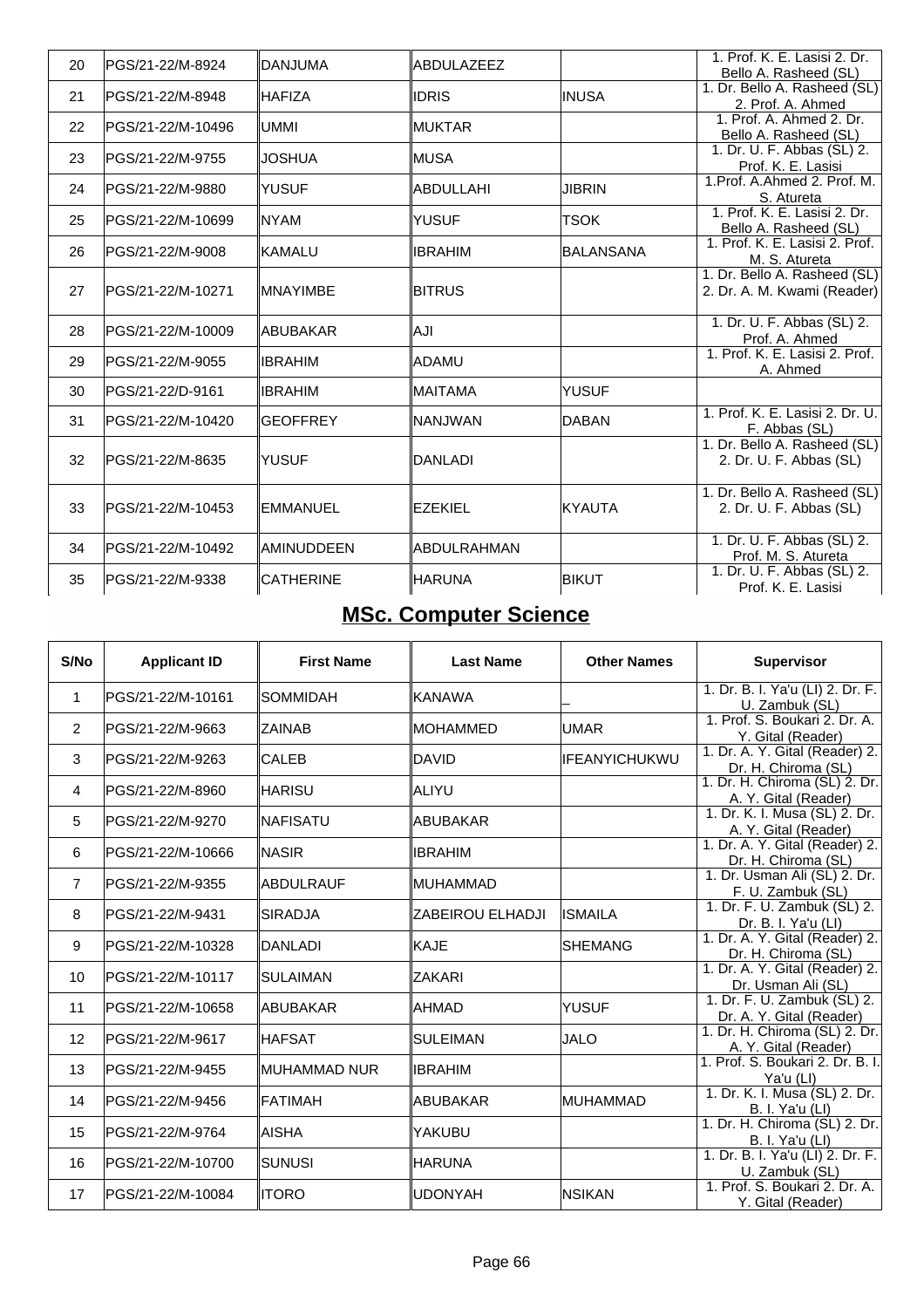| 18 | IPGS/21-22/M-10703 | IZAKARI YAU    | ∥HASHIMU   |                  | 1. Dr. K. I. Musa (SL) 2. Dr.                                |
|----|--------------------|----------------|------------|------------------|--------------------------------------------------------------|
|    |                    |                |            |                  | <b>B. I. Ya'u (LI)</b><br>1. Dr. A. Y. Gital (Reader) 2.     |
| 19 | IPGS/21-22/M-10110 | ISOLOMON       | IEMMANUEL  |                  | Dr. H. Chiroma (SL)                                          |
| 20 | IPGS/21-22/M-9694  | JAMILU         | ∥MUSA      |                  | 1. Dr. K. I. Musa (SL) 2. Dr.                                |
|    |                    |                |            |                  | Usman Ali (SL)                                               |
| 21 | PGS/21-22/M-9306   | ∥MUHAMMAD      | ISANI      | AUWAL            | 1. Dr. Usman Ali (SL) 2. Prof.                               |
|    |                    |                |            |                  | S. Boukari                                                   |
| 22 | lPGS/21-22/M-8762  | <b>LAWAL</b>   | ∥ABDULLAHI | <b>IRUKUNA</b>   | 1. Dr. F. U. Zambuk (SL) 2.                                  |
|    |                    |                |            |                  | Dr. A. Y. Gital (Reader)<br>1. Prof. S. Boukari 2. Dr. B. I. |
| 23 | IPGS/21-22/M-9828  | ∥MUHAMMAD      | IBOSE      | <b>IMUHAMMAD</b> | Ya'u (LI)                                                    |
|    |                    |                |            |                  | 1. Dr. Usman Ali (SL) 2. Dr.                                 |
| 24 | IPGS/21-22/M-10754 | <b>USMAN</b>   | la bello   | İΑ               | A. Y. Gital (Reader)                                         |
| 25 | IPGS/21-22/M-10116 | ∥CORNELIUS     | ∥DABUP     | <b>BONGAP</b>    | 1. Dr. A. Y. Gital (Reader) 2.                               |
|    |                    |                |            |                  | Dr. F. U. Zambuk (SL)                                        |
| 26 | IPGS/21-22/M-9064  | ∥MUSA          | ∥ADAMU     | <b>WAKILI</b>    | 1. Dr. B. I. Ya'u (LI) 2. Dr. F.                             |
|    |                    |                |            |                  | U. Zambuk (SL)                                               |
| 27 | IPGS/21-22/M-9606  | INATHAN        | ∥DABARA    |                  | 1. Prof. S. Boukari 2. Dr. F.                                |
|    |                    |                |            |                  | U. Zambuk (SL)<br>1. Dr. A. Y. Gital (Reader) 2.             |
| 28 | IPGS/21-22/M-8782  | ∥PAUL          | ∥AGADA     | IJOSEPH          | Dr. B. I. Ya'u (LI)                                          |
|    |                    |                |            |                  | 1. Dr. H. Chiroma (SL) 2. Dr.                                |
| 29 | IPGS/21-22/M-9597  | <b>IBRAHIM</b> | ∥ALI       | <b>ALI</b>       | A. Y. Gital (Reader)                                         |
|    |                    |                |            |                  |                                                              |

# **PGD Computer Science**

| S/No           | <b>Applicant ID</b> | <b>First Name</b> | <b>Last Name</b> | <b>Other Names</b> | <b>Supervisor</b> |
|----------------|---------------------|-------------------|------------------|--------------------|-------------------|
| $\mathbf{1}$   | PGS/21-22/D-10402   | ∥FATIMA           | <b>NUHU</b>      | MUHAMMAD           |                   |
| $\overline{2}$ | PGS/21-22/D-9223    | IMOHAMMED         | ADAM             | <b>INUWA</b>       |                   |
| 3              | PGS/21-22/D-10374   | <b>IZAINAB</b>    | AHMAD            | <b>KAWURE</b>      |                   |
| 4              | lPGS/21-22/D-10124  | INAZIRU           | <b>ABDULLAHI</b> |                    |                   |
| 5              | PGS/21-22/D-9090    | <b>BASHIR</b>     | ALI              |                    |                   |
| 6              | PGS/21-22/D-10284   | <b>ROGERS</b>     | MADO             | <b>STEPHEN</b>     |                   |
| $\overline{7}$ | PGS/21-22/D-10504   | ICALLISTUS        | <b>OYEDELE</b>   | <b>AMEFO</b>       |                   |
| 8              | PGS/21-22/D-8637    | <b>IDATUHUNG</b>  | IDANIEL          | <b>DAVOU</b>       |                   |
| 9              | PGS/21-22/D-8894    | ∥AHMAD            | <b>IMUHAMMAD</b> | YAYAJO             |                   |
| 10             | PGS/21-22/D-9321    | <b>EZEKIEL</b>    | <b>UROKO</b>     | <b>OBINNA</b>      |                   |
| 11             | PGS/21-22/D-10083   | Inuhu             | <b>TIJANI</b>    | <b>OBA</b>         |                   |
| 12             | PGS/21-22/D-9698    | ∥MUSA             | <b>YUSUF</b>     |                    |                   |
| 13             | PGS/21-22/D-10033   | <b>IMARVELOUS</b> | <b>UKACHUKWU</b> | <b>INKECHI</b>     |                   |
| 14             | PGS/21-22/D-9760    | <b>SOLOMON</b>    | DANIEL           |                    |                   |
| 15             | IPGS/21-22/D-10669  | ∥KAMALU           | <b>BALA</b>      |                    |                   |
| 16             | PGS/21-22/D-8954    | ∥MAHI             | YAKUBU           | <b>MUSA</b>        |                   |

### **PGD. Mathematics**

| S/No | <b>Applicant ID</b> | <b>First Name</b> | <b>Last Name</b> | <b>Other Names</b> | <b>Supervisor</b> |
|------|---------------------|-------------------|------------------|--------------------|-------------------|
|      | IPGS/21-22/D-9310   | <b>IOLATUNJI</b>  | <b>ITAIWO</b>    | <b>QUDUS</b>       |                   |
|      | IPGS/21-22/D-9891   | <b>IHUSSAINA</b>  | <b>IKAWURE</b>   | <b>IADAM</b>       |                   |

## **PGD. Statistics**

| S/No | <b>Applicant ID</b> | <b>First Name</b> | Last Name | <b>Other Names</b> | <b>Supervisor</b> |
|------|---------------------|-------------------|-----------|--------------------|-------------------|
|      | IPGS/21-22/D-10363  | IBALA             | IMUSA     |                    |                   |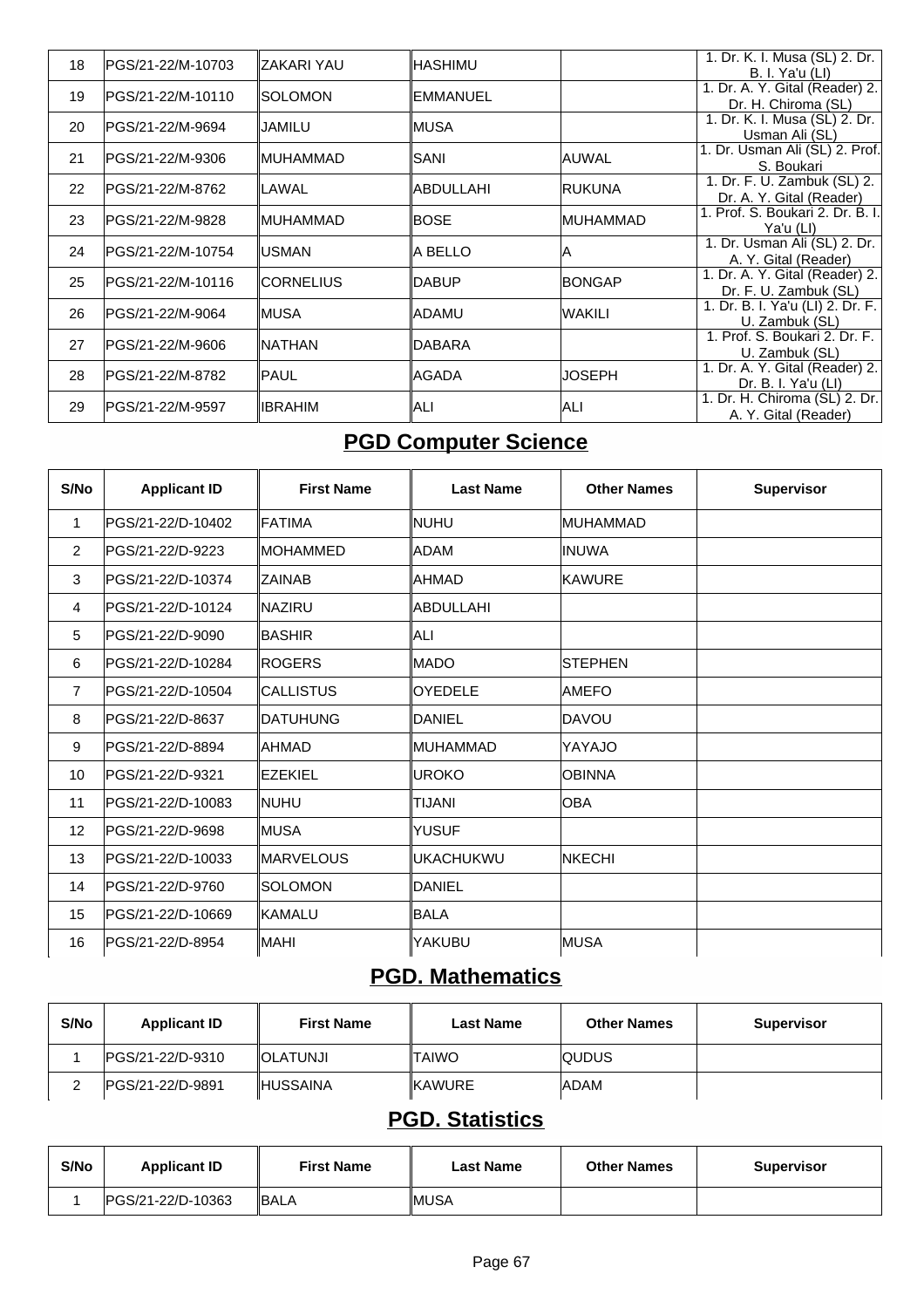| 2 | IPGS/21-22/D-9510  | <b>ITIJJANI</b> | ISIDI           | <b>IMOHAMMED</b> |  |
|---|--------------------|-----------------|-----------------|------------------|--|
| 3 | IPGS/21-22/D-10901 | ICHIKA          | <b>IOKEKE</b>   | <b>ANGELA</b>    |  |
| 4 | IPGS/21-22/D-10809 | <b>IMALAM</b>   | ∥BALA           | <b>IDAVID</b>    |  |
| 5 | IPGS/21-22/D-10378 | IYAKUBU         | ∥BABA           |                  |  |
| 6 | IPGS/21-22/D-9727  | IBUHARI         | IABDULHAMID     |                  |  |
|   | IPGS/21-22/D-9224  | <b>IJOSHUA</b>  | <b>IDANLAMI</b> | <b>ZARTJI</b>    |  |
| 8 | IPGS/21-22/D-9163  | ISANI           | IZAKIRAI        | lYA'U            |  |

# **Ph.D Computer Science**

| S/No           | <b>Applicant ID</b>      | <b>First Name</b> | <b>Last Name</b> | <b>Other Names</b> | <b>Supervisor</b>                                                                   |
|----------------|--------------------------|-------------------|------------------|--------------------|-------------------------------------------------------------------------------------|
| $\mathbf 1$    | PGS/21-22/P-10647        | <b>ABIODUN</b>    | lakanji          | <b>OLOLADE</b>     | 1. Prof. S. Boukari 2. Dr. F.<br>U. Zambuk (SL) 3. Dr.<br>Usman Ali (SL)            |
| $\overline{2}$ | IPGS/21-22/P-10488       | IHASHIRU          | IISIAKA          | <b>MUHAMMAD</b>    | 1. Dr. K. I. Musa (SL) 2. Dr.<br>A. Y. Gital (Reader) 3. Dr.<br>Usman Ali (SL)      |
| 3              | PGS/21-22/P-10256        | IUSMAN            | <b>GIDADO</b>    | <b>MANZO</b>       | 1. Dr. A. Y. Gital (Reader)<br>2. Dr. H. Chiroma (SL) 3.<br>Dr. M. Abdulhameed (SL) |
| $\overline{4}$ | <b>IPGS/21-22/P-8897</b> | JAMILU            | IUSMAN           | <b>WAZIRI</b>      | 1. Dr. K. I. Musa (SL) 2. Dr.<br>A. Y. Gital (Reader) 3. Dr. F.<br>U. Zambuk (SL)   |
| 5              | PGS/21-22/P-10467        | <b>SALEH</b>      | <b>MUSTAPHA</b>  | <b>WAZIRI</b>      | 1. Dr. A. Y. Gital (Reader) 2.<br>Dr. H. Chiroma (SL) 3. Dr.<br>Usman Ali (SL)      |
| 6              | PGS/21-22/P-10218        | <b>ABUBAKAR</b>   | <b>SAIDU</b>     |                    | 1. Dr. A. Y. Gital (Reader) 2.<br>Dr. Chiroma (SL) 3. M.<br>Abdulhameed (SL)        |
| $\overline{7}$ | PGS/21-22/P-10292        | <b>BIBONGA</b>    | DINKOMIYA        | <b>INULAMUGA</b>   | 1. Dr. A. Y. Gital (Reader) 2.<br>Dr. F. U. Zambuk (SL) 3. Dr.<br>Usman Ali (SL)    |
| 8              | PGS/21-22/P-8822         | SANI              | UMAR             |                    | 1. Dr. Usman Ali (SL) 2. Dr.<br>A. Y. Gital (Reader) 3. Dr. H.<br>Chiroma (SL)      |
| 9              | PGS/21-22/P-9612         | <b>YUSUF</b>      | ∥ABUBAKAR        | <b>ABUBAKAR</b>    | 1. Prof. S. Boukari 2. Dr. H.<br>Chiroma (SL) 3. Dr. A. Y.<br>Gital (Reader)        |
| 10             | PGS/21-22/P-10683        | <b>ISMAIL</b>     | ∥ALIYU           |                    | 1. Dr. A. Y. Gital (Reader) 2.<br>Prof. S. Boukari 3. Dr. H.<br>Chiroma (SL)        |
| 11             | PGS/21-22/P-10448        | <b>FATIMA</b>     | IABUBAKAR        | AHMED              | 1. Prof. S. Boukari 2. Dr. F.<br>U. Zambuk (SL) 3. Dr. K. I.<br>Musa (SL)           |
| 12             | PGS/21-22/P-10866        | <b>IFATIMA</b>    | ∥MUAZU           | AHMAD              | 1. Dr. A. Y. Gital (Reader) 2.<br>Dr. H. Chiroma (SL) 3. Dr. F.<br>U. Zambuk (SL)   |

#### **Ph.D Mathematics**

| S/No | <b>Applicant ID</b>     | <b>First Name</b> | <b>Last Name</b> | <b>Other Names</b> | <b>Supervisor</b>                                                                  |
|------|-------------------------|-------------------|------------------|--------------------|------------------------------------------------------------------------------------|
|      | <b>PGS/21-22/P-9638</b> | ITIJJANI          | GANDI            | <b>IIBRAHIM</b>    | 1. Prof. S. Hamma 2. Prof.<br>M. I. Bello 3. Dr. A. D. Hina<br>(SL)                |
|      | PGS/21-22/P-9208        | <b>ALIYU</b>      | <b>YUSUF</b>     |                    | 1. Prof. N. H. Manjak 2. Dr.<br>A. M. Kwami (Reader) 3. Dr.<br>A. Abdulhameed (SL) |
| 3    | IPGS/21-22/P-10794      | <b>CHARLES</b>    | <b>IAMOS</b>     |                    | 1. Prof. M. I. Bello 2. Prof. S.<br>Hamma 3, Dr. A, D. Hina<br>(SL)                |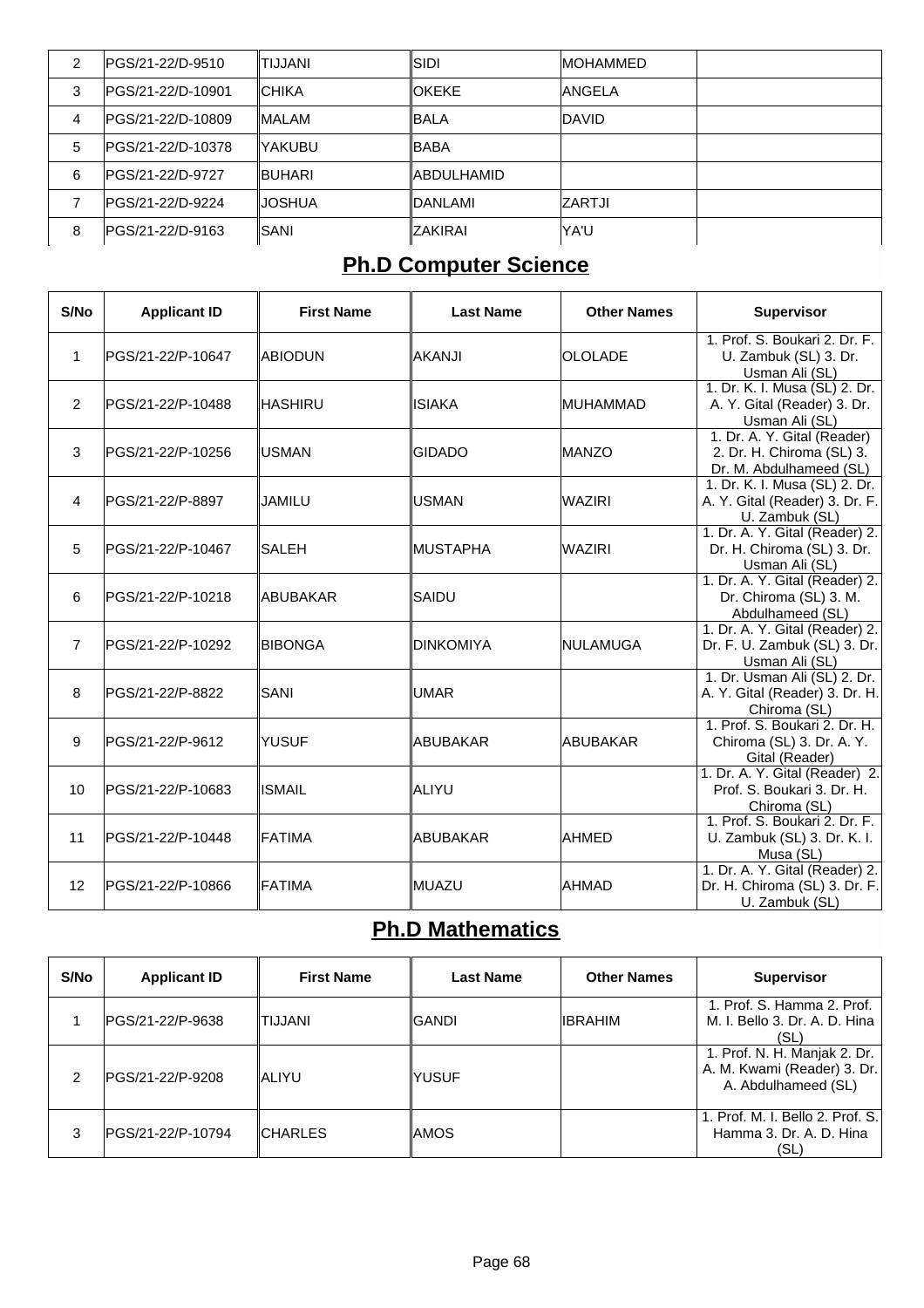### **Ph.D Statistics**

| S/No | <b>Applicant ID</b>      | <b>First Name</b> | <b>Last Name</b> | <b>Other Names</b> | <b>Supervisor</b>                                                                |
|------|--------------------------|-------------------|------------------|--------------------|----------------------------------------------------------------------------------|
|      | PGS/21-22/P-10707        | <b>ISHAFIU</b>    | <b>MAITORO</b>   | <b>USMAN</b>       | 1. Prof. A. Ahmed 2. Prof. K.<br>E. Lasisi 3. U. F. Abbas (SL)                   |
| 2    | <b>IPGS/21-22/P-8619</b> | <b>IDAYYAB</b>    | ISHITU           | <b>ABDULKARIM</b>  | 1. Prof. A. Ahmed 2. Dr.<br>Bello A. Rasheed (SL) 3. Dr.<br>U. F. Abbas (SL)     |
| 3    | IPGS/21-22/P-10583       | <b>ABBAS</b>      | <b>USMAN</b>     |                    | 1. Prof. K. E. Lasisi 2. Prof.<br>A. Ahmed 3. Dr. Bello A.<br>Rasheed (SL)       |
| 4    | IPGS/21-22/P-8858        | <b>ABDULHAFIZ</b> | <b>ABBA</b>      | 08061308005        | 1. Prof. K. E. Lasisi 2. Dr. U.<br>F. Abbas (SL) 3. Dr. Bello A.<br>Rasheed (SL) |
| 5    | IPGS/21-22/P-10883       | <b>CHIBUIKE</b>   | <b>IECHEBIRI</b> | <b>JOHN</b>        | II. Prof. K. E. Lasisi 2. Prof. A.I<br>Ahmed 3, Dr. U. F. Abbas<br>(SL)          |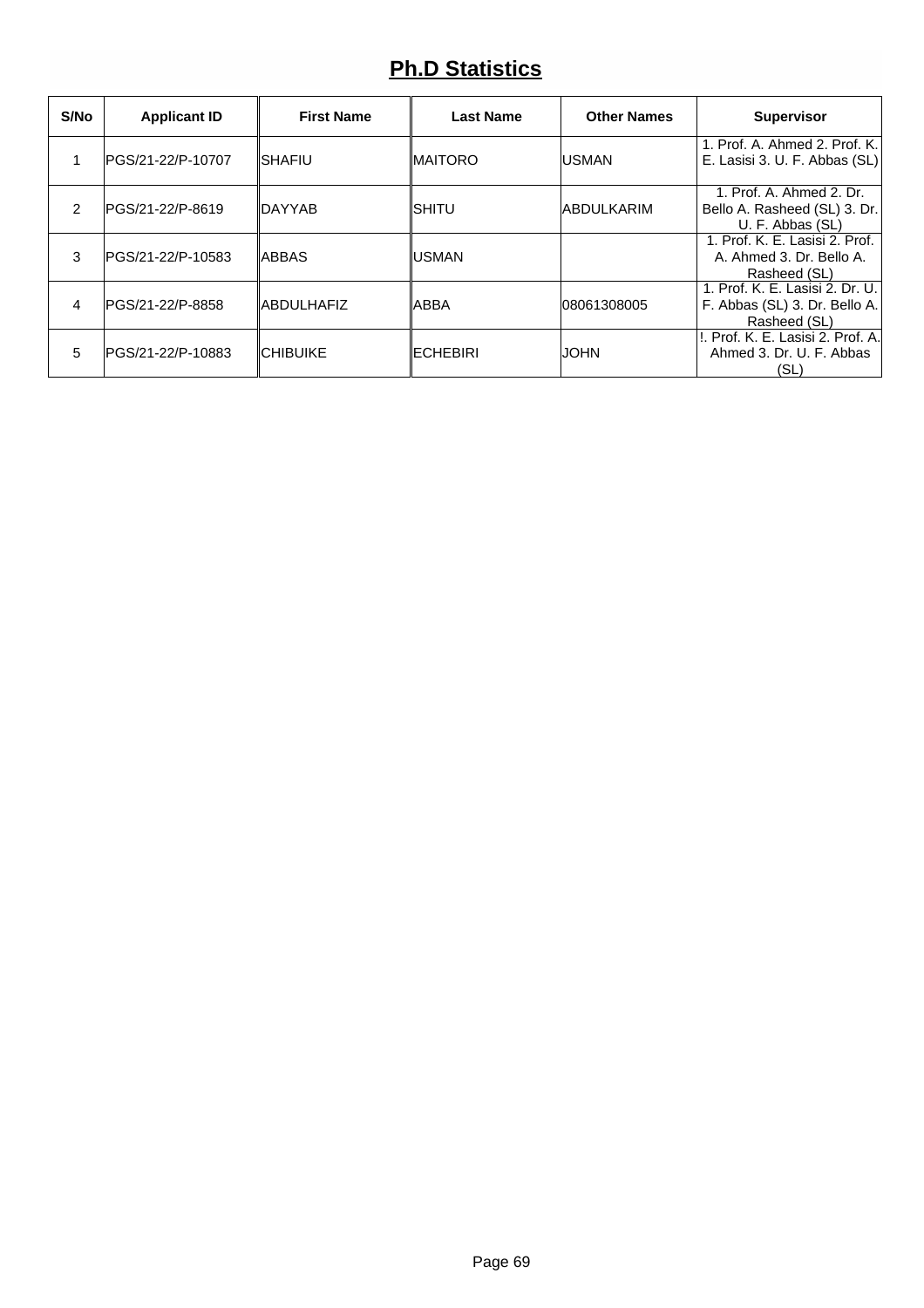### **DEPARTMENT OF PHYSICS**

#### **M.Sc Theoritical Physics**

| S/No | <b>Applicant ID</b> | <b>First Name</b> | <b>Last Name</b> | <b>Other Names</b> | <b>Supervisor</b>                                         |
|------|---------------------|-------------------|------------------|--------------------|-----------------------------------------------------------|
|      | IPGS/21-22/M-8598   | <b>ISAMBARKA</b>  | ∥MUSA            | <b>MAMMAN</b>      | 1. Prof F. W. Burari 2. Dr. I.<br>Maina(Reader)           |
| າ    | IPGS/21-22/M-9497   | <b>IBABANGIDA</b> | <b>IRANYUMA</b>  | IJAWURI            | 1. Prof. M. A. Abdulazeez 2.<br>Dr. O. W. Olasoji(Reader) |
| 3    | PGS/21-22/M-8650    | <b>IKEBIRU</b>    | ∥ACHIMI          |                    | 1. Prof A. M. Tijjani 2. Dr. O.<br>W. Olasoji(Reader)     |
| 4    | IPGS/21-22/M-9412   | IYUSUF            | ∥LIMAN           | <b>IMOHAMMED</b>   | 1. Prof. M. A. Abdulazeez 2.<br>Dr. I. Maina(Reader)      |

#### **PGD Geophysics**

| S/No | <b>Applicant ID</b> | <b>First Name</b> | Last Name | <b>Other Names</b> | <b>Supervisor</b> |
|------|---------------------|-------------------|-----------|--------------------|-------------------|
|      | IPGS/21-22/D-9152   | <b>IOLUYINKA</b>  | KUMI      | <b>WILLIAM</b>     |                   |

### **PhD Medical Physics**

| S/No | <b>Applicant ID</b> | <b>First Name</b> | <b>Last Name</b> | <b>Other Names</b> | <b>Supervisor</b>                                                                      |
|------|---------------------|-------------------|------------------|--------------------|----------------------------------------------------------------------------------------|
|      | IPGS/21-22/P-8610   | <b>RILWAN</b>     | ∥USMAN           |                    | 1. Prof. M. A. Abdulazeez 2.<br>Dr. I. Maina(Reader) 3. Dr.  <br>O. W. Olasoji(Reader) |
|      | IPGS/21-22/P-8998   | <b>IMUDASSIR</b>  | ∥UMAR            | IALI               | 1. Prof. A. M. Tijjani 2. Dr. O.<br>W. Olasoji(Reader) 3. Dr. I.<br>Maina(Reader)      |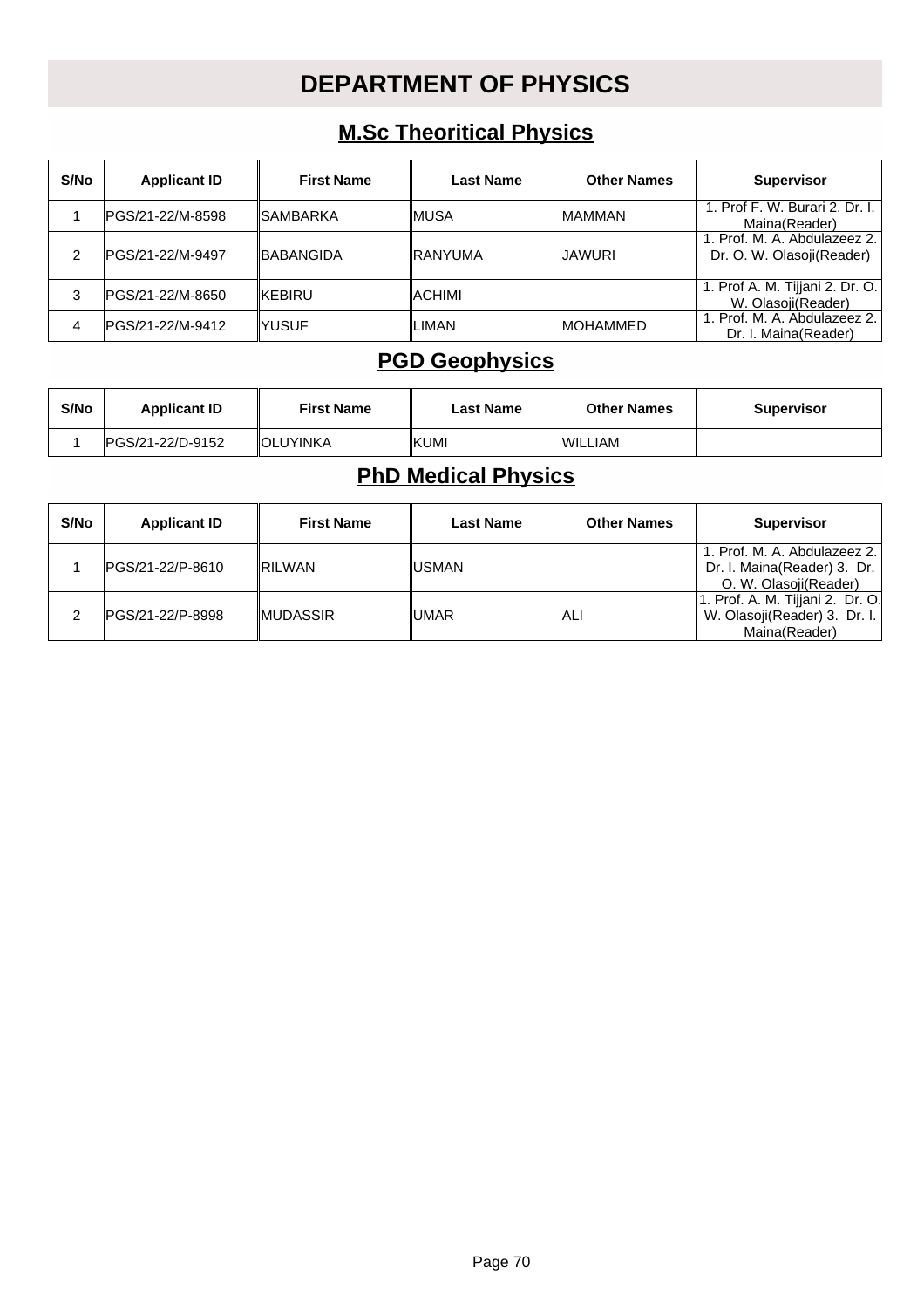# **FACULTY OF TECHNOLOGY EDUCATION**

### **DEPARTMENT OF EDUCATIONAL FOUNDATION**

#### **M.Tech Educational Administration & Planning**

| S/No           | <b>Applicant ID</b>      | <b>First Name</b>   | <b>Last Name</b> | <b>Other Names</b> | <b>Supervisor</b>                       |
|----------------|--------------------------|---------------------|------------------|--------------------|-----------------------------------------|
|                | IPGS/21-22/M-9367        | <b>JACOB</b>        | ∥MAL NYIM        | <b>DASHE</b>       | <b>NIL</b>                              |
| 2              | <b>IPGS/21-22/M-8981</b> | <b>IFATIMA</b>      | ∥ABDULHAMID      | lYAGEDE            | <b>PROF C.E. EDEMENANG</b>              |
| 3              | IPGS/21-22/M-9573        | <b>MADAWI</b>       | <b>IZAKARIYA</b> | BALAMI             | Dr A.Garba and Dr<br>G.H.Kehinde        |
| 4              | IPGS/21-22/M-10682       | IAISHA              | ∥ABUBAKAR        |                    | Prof C.E.Edemenang and Dr.<br>M.M.Mande |
| 5              | IPGS/21-22/M-8801        | <b>IRACHEL</b>      | IYAMOAH          | <b>IAKOSUA</b>     | <b>PROF V.E OKEREKE</b>                 |
| 6              | <b>IPGS/21-22/M-9088</b> | <b>ICHRISTOPHER</b> | ∥THOMAS          | INYAHGURKONG       | DR.G H KEHINDE                          |
| $\overline{7}$ | IPGS/21-22/M-10545       | <b>ISABO</b>        | ISULEIMAN        | <b>IDARAZO</b>     |                                         |
| 8              | IPGS/21-22/M-9358        | IRAHAB              | ∥dikko           | ISAMAILA           | DR.M USMAN                              |
| 9              | PGS/21-22/M-9133         | GOSHOP              | ∥WUNIKA          | IMUSA              | DR.S S SARA                             |
| 10             | IPGS/21-22/M-9315        | IHALIMA             | ∥IBRAHIM         | <b>SADE</b>        | DR M USMAN                              |
| 11             | IPGS/21-22/M-9257        | ISALISU             | IYUNUSA          |                    | DR.M M MANDE                            |
| 12             | IPGS/21-22/M-8901        | <b>ISIAKPONA</b>    | <b>PETER</b>     | <b>DAVIES</b>      | DR.S S SARA                             |
| 13             | IPGS/21-22/M-9129        | <b>IADAMU</b>       | ∥FATIMA          | <b>BINTA</b>       | PROF.M M BABA                           |

#### **M.Tech. in Educational Guidance & Counseling**

| S/No           | <b>Applicant ID</b>     | <b>First Name</b> | <b>Last Name</b> | <b>Other Names</b> | <b>Supervisor</b>                                |
|----------------|-------------------------|-------------------|------------------|--------------------|--------------------------------------------------|
| 1              | PGS/21-22/M-9305        | ∥HUSSAINI         | ∥IDRIS           | IDAN-IYA           | DR MUHAMMAD ADAM                                 |
| 2              | PGS/21-22/M-10653       | ∥ABUBAKAR         | IUSMAN           |                    | Dr S.S.Sara and Dr G.H.<br>Kehinde               |
| 3              | IPGS/21-22/M-9546       | <b>IDAUDA</b>     | ∥ABDUBAKAR       | IADINOYI           |                                                  |
| 4              | IPGS/21-22/M-10540      | IJUSTINA          | ∥NUHU            | DAMINA             |                                                  |
| 5              | IPGS/21-22/M-10399      | ∥NENSOK           | IGOBRING         | <b>INENMANE</b>    | Dr Prof M.M.Baba and Dr<br>J.M.Chedi             |
| 6              | IPGS/21-22/M-9043       | <b>SAMSON</b>     | ∥idoko           |                    | DR. A GARBA                                      |
| $\overline{7}$ | PGS/21-22/M-9761        | ∥ADAMA            | ∥ABDULLAHI       |                    | Dr. M. M. Mande and Dr. G.<br>H. Kehinde         |
| 8              | IPGS/21-22/M-10381      | <b>CATHERINE</b>  | ∥INAWO           | AANU               | Dr. M. Usman and Dr. M. M.<br>Mande              |
| 9              | IPGS/21-22/M-10005      | IFATIMA           | IIBRAHIM         | <b>SULE</b>        | Prof. M. M. Baba and Dr. M.<br>M. Mande          |
| 10             | IPGS/21-22/M-10843      | ∥MOHAMMED         | ISALEH MOHAMMED  | 08034623474        | Prof. V. E. Okereke and Dr.<br>M. Usman          |
| 11             | PGS/21-22/M-10719       | <b>ABDULGAFAR</b> | ITIAMIYU         | <b>ABIOLA</b>      | Dr. G. H. Kehinde and Dr. M.<br>M.Mande          |
| 12             | <b>PGS/21-22/M-8868</b> | IFATIMA           | ∥MAIAUDUGA       | <b>ABDULLAHI</b>   | Dr. S. S. Sara (S. L.) and Dr.<br>Umar I. $(L1)$ |
| 13             | IPGS/21-22/M-10087      | ISALIHU           | ∥SABIU           | <b>GARBA</b>       | Dr S.S.Sara and Dr A.Garba                       |
| 14             | PGS/21-22/M-9793        | IRAMATU           | IMUHAMMAD        | <b>BINNI</b>       | Dr. M. Adam and Dr. S. S.<br>Sara                |
| 15             | IPGS/21-22/M-10067      | IABBAS            | <b>ABDULLAHI</b> |                    | Prof. C. E. Edemenang and<br>Dr. M. M. Mande     |
| 16             | PGS/21-22/M-9907        | <b>SILAS</b>      | <b>IKUMBIN</b>   | <b>MANVEN</b>      |                                                  |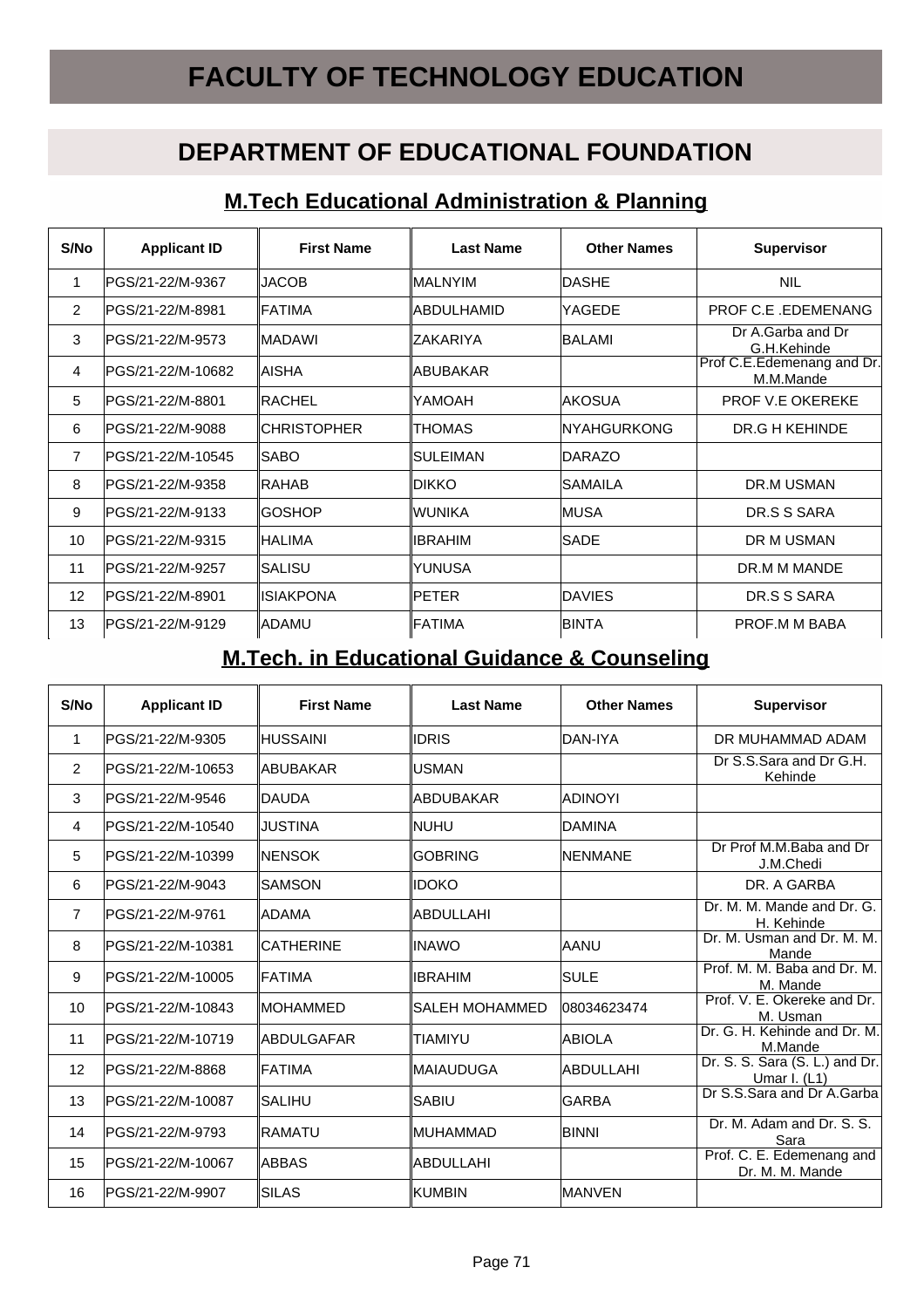| 17 | PGS/21-22/M-9316   | <b>IBITRUS</b>    | ISERAH      |              | DR ABUBAKAR GARBA                                  |
|----|--------------------|-------------------|-------------|--------------|----------------------------------------------------|
| 18 | IPGS/21-22/M-10725 | <b>IDANYARO</b>   | ISALEH      |              | Dr. M. Adam and Dr. A.<br>Garba                    |
| 19 | IPGS/21-22/M-9147  | <b>IMARIA</b>     | ∥MICHAEL    |              | PROF M.M BABA                                      |
| 20 | IPGS/21-22/M-9219  | <b>IOLUWAKEMI</b> | IADAGUNDURO | <b>ALAKE</b> | Dr. G. H. Kehinde (L1) and<br>Dr. M. Usman (S. L.) |
| 21 | IPGS/21-22/M-9024  | <b>IRUTH</b>      | ⊪IBRAHIM    | <b>JOHN</b>  | DR .S.S SARA                                       |

#### **PGD Education**

| S/No           | <b>Applicant ID</b> | <b>First Name</b> | <b>Last Name</b> | <b>Other Names</b> | Supervisor |
|----------------|---------------------|-------------------|------------------|--------------------|------------|
| $\mathbf{1}$   | PGS/21-22/D-9212    | IMOSES            | SILAS            |                    |            |
| $\overline{2}$ | PGS/21-22/D-9620    | HIRHYEL           | <b>JACKSON</b>   | <b>NDAHI</b>       |            |
| 3              | PGS/21-22/D-9598    | <b>UMAR</b>       | <b>USMAN</b>     | <b>DUGURI</b>      |            |
| 4              | PGS/21-22/D-10307   | ONUORAH           | <b>GRACE</b>     | <b>EMEKA</b>       |            |
| 5              | PGS/21-22/D-9280    | AHMED             | <b>OLATUNDE</b>  |                    |            |
| 6              | PGS/21-22/D-10018   | <b>INAZIHA</b>    | BALA             | ALIYU              |            |
| $\overline{7}$ | PGS/21-22/D-10310   | JUMMAI            | <b>DANAZUMI</b>  |                    |            |
| 8              | PGS/21-22/D-9659    | SAFIYANU          | SAIDU            | MUHAMMED           |            |
| 9              | PGS/21-22/D-10548   | ABUBAKAR          | <b>UMAR</b>      |                    |            |
| 10             | PGS/21-22/D-9122    | <b>SHEHU</b>      | MOHAMMED         | MIYA               |            |
| 11             | PGS/21-22/D-9451    | <b>ISA</b>        | <b>IBRAHIM</b>   |                    |            |
| 12             | PGS/21-22/D-10736   | HAJARA            | MADUGU           | <b>BABA</b>        |            |
| 13             | PGS/21-22/D-9438    | <b>CHARLES</b>    | <b>OGBUZUO</b>   |                    |            |
| 14             | PGS/21-22/D-10621   | <b>OBED</b>       | <b>DAVID</b>     |                    |            |
| 15             | PGS/21-22/D-10019   | JAMILA            | BALA             | ALIYU              |            |
| 16             | PGS/21-22/D-9541    | <b>BAWA</b>       | <b>SAMAILA</b>   |                    |            |
| 17             | PGS/21-22/D-8851    | NAFISA            | BASHIR           |                    |            |
| 18             | PGS/21-22/D-9844    | <b>SAMSON</b>     | ILIYA            |                    |            |
| 19             | PGS/21-22/D-10721   | <b>SHUAIBU</b>    | <b>TIJJANI</b>   | <b>SHUAIBU</b>     |            |
| 20             | PGS/21-22/D-8646    | AMINU             | AHMAD            |                    |            |
| 21             | PGS/21-22/D-10527   | <b>DAVOU</b>      | MARTIN           | <b>GYANG</b>       |            |
| 22             | PGS/21-22/D-10463   | NICODEMUS         | <b>JANET</b>     | <b>DOGARA</b>      |            |
| 23             | PGS/21-22/D-10351   | <b>RHODA</b>      | <b>OLABODE</b>   | <b>OLAYINKA</b>    |            |
| 24             | PGS/21-22/D-8882    | <b>HENRY</b>      | MA'AJI           | MU'UTJAP           |            |
| 25             | PGS/21-22/D-10032   | JABIR             | ABDULLAHI        | ABDULSALAM         |            |
| 26             | PGS/21-22/D-10838   | <b>EMMANUEL</b>   | DAYEN            | <b>ASABAR</b>      |            |
| 27             | PGS/21-22/D-8603    | ABUBAKAR          | <b>IBRAHIM</b>   |                    |            |
| 28             | PGS/21-22/D-9787    | <b>BANKOLE</b>    | AKANDE           | <b>ELIJAH</b>      |            |
| 29             | PGS/21-22/D-10442   | RUTH              | AJAGWUNOBI       | <b>OLUCHI</b>      |            |

## **Ph.D Educational Administration and Planning**

| S/No | <b>Applicant ID</b>      | <b>First Name</b> | <b>Last Name</b> | <b>Other Names</b> | <b>Supervisor</b>            |
|------|--------------------------|-------------------|------------------|--------------------|------------------------------|
|      | <b>IPGS/21-22/P-8763</b> | IJOSHUA           | <b>IGOYIT</b>    | <b>INENKOP</b>     | PROF C<br>E.EDEMENANG.DR.S S |
|      |                          |                   |                  |                    | SARA AND DR.A GARBA          |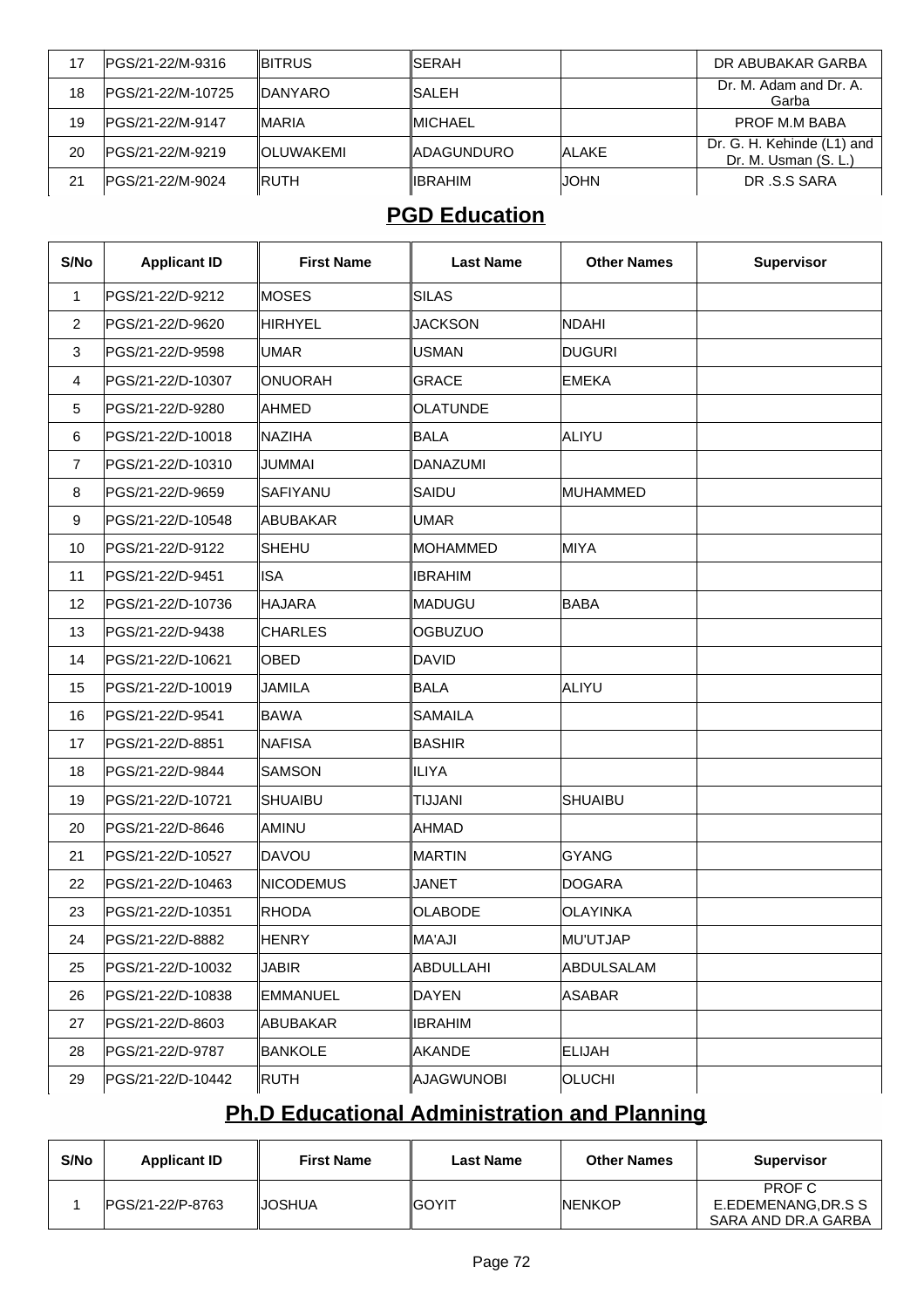| $\overline{2}$ | PGS/21-22/P-9449  | <b>ABDULZEEZ</b>  | IZUBAIRU       |                   | <b>PROF.V E OKEREKE.DR</b>                          |
|----------------|-------------------|-------------------|----------------|-------------------|-----------------------------------------------------|
|                |                   |                   |                |                   | M.ADAM AND DR.M USMAN<br>Prof. C. E. Edemenang, Dr. |
| 3              | PGS/21-22/P-10769 | ∥MUNIRATU         | ∥MUHAMMAD      | <b>WAZIRI</b>     | A. A. Deba and Dr. M. M.                            |
|                |                   |                   |                |                   | Mande                                               |
|                |                   |                   |                |                   | <b>PROF.V E OKEREKE, PROF</b>                       |
| 4              | PGS/21-22/P-8596  | <b>DANIEL</b>     | BAMISAIYE      | <b>OLUWASEYI</b>  | M M BABA AND DR.M M                                 |
|                |                   |                   |                |                   | <b>MANDE</b>                                        |
| 5              | lPGS/21-22/P-9019 | <b>CHIMEZIE</b>   | <b>UBADI</b>   | <b>lOGECHUKWU</b> | <b>PROF.V E OKEREKE, DR.M</b>                       |
|                |                   |                   |                |                   | ADAM AND DR.A GARBA                                 |
|                |                   |                   |                |                   | Prof V.E. Okereke, Dr                               |
| 6              | PGS/21-22/P-10645 | IALI              | <b>IAHMAD</b>  |                   | M.Adam and Dr Dr                                    |
|                |                   |                   |                |                   | M.M.Mande                                           |
|                |                   |                   |                |                   | Prof. C. E. Edemenang, Dr.                          |
| $\overline{7}$ | PGS/21-22/P-10774 | ∥FADIMATU         | <b>AHMED</b>   | <b>JIKA</b>       | M. Usman and Dr. M. M. Inti                         |
|                |                   |                   |                |                   |                                                     |
| 8              | lPGS/21-22/P-9994 | IZUWAIRA          | <b>AHMED</b>   | ABDULLAHI         | Prof.M.M.Baba, Dr.S.S.Sara                          |
|                |                   |                   |                |                   | and Dr A.Garba<br>Prof C.E.Edemenang, Dr            |
| 9              | PGS/21-22/P-9773  | IMUHAMMAD         | ∥ABDUL         | IABUBAKAR         | M.Adam and Dr S.S.Sara                              |
|                |                   |                   |                |                   | Prof V. E. Okereke, Dr. M.                          |
| 10             | PGS/21-22/P-9653  | <b>BOLUWATIFE</b> | <b>OKUNADE</b> | JOSEPH            | Adam and Dr. A. A. Deba                             |
|                |                   |                   |                |                   | <b>PROF,CE</b>                                      |
| 11             | PGS/21-22/P-9411  | <b>USMAN</b>      | ∥MAITAMA       |                   | EDEMENANG, PROF.M M                                 |
|                |                   |                   |                |                   | BABA AND DR, S S SARA                               |
|                |                   |                   |                |                   | Prof. M. M. Baba, Dr. M.                            |
| 12             | PGS/21-22/P-10768 | IRAKIYA           | <b>IBRAHIM</b> | AHMAD             | Adam and Dr. M. M. Mande                            |
|                |                   |                   |                |                   |                                                     |
|                |                   |                   |                |                   | <b>PROF.CE</b>                                      |
| 13             | lPGS/21-22/P-8870 | lyusuf            | <b>UMAR</b>    |                   | EDEMENANG.PROF.                                     |
|                |                   |                   |                |                   | HASSAN BELLO AND DR.M                               |
| 14             | PGS/21-22/P-8604  | ILAURATU          | YAHAYA         | <b>MUSA</b>       | <b>PROF.V E OKEREKE, DR.M</b>                       |
|                |                   |                   |                |                   | ADAM AND DR.A A DEBA<br>Prof C.E.Edemenang, Dr      |
| 15             | PGS/21-22/P-9566  | HADIZA            | <b>BASHIR</b>  |                   | A.Garba and Dr S.S.Sara                             |
|                |                   |                   |                |                   | Prof. V. E. Okereke, Dr. A.                         |
| 16             | PGS/21-22/P-9855  | ∥MUAWIYAH         | <b>BAKO</b>    | MUHAMMAD          | Garba and Dr. M. Usman                              |

# **Ph.D Educational Psychology**

| S/No | <b>Applicant ID</b> | <b>First Name</b> | Last Name | <b>Other Names</b> | <b>Supervisor</b>                                       |
|------|---------------------|-------------------|-----------|--------------------|---------------------------------------------------------|
|      | IPGS/21-22/P-8736   | IALIYU            | ∥IBRAHIM  | <b>IDUWAN</b>      | Dr. S. S. Sara, Dr. A.Garba  <br>and Dr. S. A. Muhammad |

# **Ph.D in Educational Guidance & Counseling**

| S/No | <b>Applicant ID</b> | <b>First Name</b> | Last Name | <b>Other Names</b> | <b>Supervisor</b>                      |
|------|---------------------|-------------------|-----------|--------------------|----------------------------------------|
|      | IPGS/21-22/P-8843   | IUSMAN            | ∥HANAFI   | <b>IMODIBBO</b>    | PROF.M M BABA.DR.S S<br>SARA.DR.M ADAM |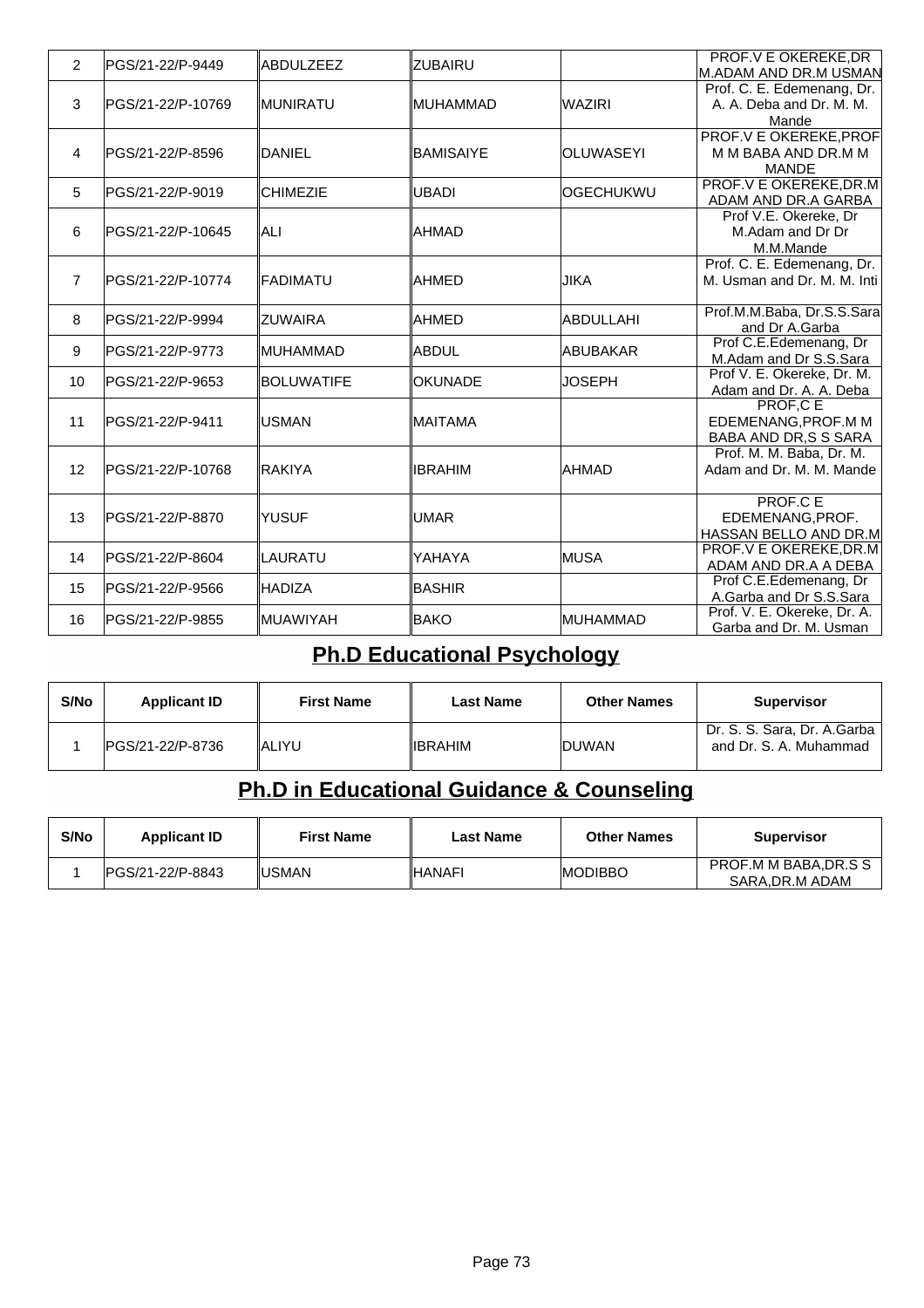# **DEPARTMENT OF SCIENCE EDUCATION**

#### **M.Tech Biology Education**

| S/No          | <b>Applicant ID</b> | <b>First Name</b> | <b>Last Name</b>    | <b>Other Names</b> | <b>Supervisor</b>                                |
|---------------|---------------------|-------------------|---------------------|--------------------|--------------------------------------------------|
|               | IPGS/21-22/M-8827   | INAJA'ATU         | ∥HAMZA              |                    | Dr. A.G. Jibrin (Reader), Dr.<br>S.D. Zayum      |
| $\mathcal{P}$ | IPGS/21-22/M-10198  | ∥MUSTAPHA         | ∥MODU               | ALHAJI             | Dr. Abdulkarim Ali Deba, Dr.<br>S.D. Zavum       |
| 3             | IPGS/21-22/M-9077   | <b>IDASHILM</b>   | IISIMON             |                    | Dr. S.D. Zayum, Dr. A.G.<br>Jibrin (Reader)      |
| 4             | IPGS/21-22/M-8723   | <b>IZAINAB</b>    | <b>IABDULKAREEM</b> |                    | Dr. Abdulkarim Deba, Dr.<br>S.D. Zayum           |
| 5             | IPGS/21-22/M-9114   | IJANET            | IDAVUK.             | <b>OBED</b>        | Dr. A.G. Jibrin (Reader), Dr.<br>Abdulkarim Deba |
| 6             | IPGS/21-22/M-8737   | IUMMI             | ∥MUSTAPHA           |                    | Dr. Abdulkarim Deba, Dr.<br>S.D. Zavum           |
| 7             | IPGS/21-22/M-8658   | ∥MOHAMMED         | ∥ISA                |                    | Dr. M.O. Dauda, Dr.<br>Abdulkarim Deba           |
| 8             | IPGS/21-22/M-9369   | IGODFREY          | ∥CHOJI              | ICHOLLOM           | Dr. S.D. Zayum, Dr. A.G.<br>Jibrin (Reader)      |
| 9             | IPGS/21-22/M-10336  | IADAM             | ∥IBRAHIM            | IMUHAMMAD          | Dr. Abdulkarim Ali Deba, Dr.<br>S.D. Zayum       |

#### **M.Tech Chemistry Education**

| S/No | <b>Applicant ID</b> | <b>First Name</b> | Last Name      | <b>Other Names</b> | <b>Supervisor</b>                     |
|------|---------------------|-------------------|----------------|--------------------|---------------------------------------|
|      | IPGS/21-22/M-9317   | <b>IAUGUSTINE</b> | <b>IBABARI</b> | <b>LIMAN</b>       | Dr. M.O. Dauda, Prof. I.M.<br>Daniuma |

#### **M.Tech Computer Science Education**

| S/No | <b>Applicant ID</b> | <b>First Name</b> | Last Name        | <b>Other Names</b> | <b>Supervisor</b>                        |
|------|---------------------|-------------------|------------------|--------------------|------------------------------------------|
|      | IPGS/21-22/M-8653   | I∪MAR             | <b>IMOHAMMED</b> | <b>IMASALACHI</b>  | Prof. B. Yushau Dr. S.A<br>Mohd (Reader) |

#### **M.Tech Mathematics Education**

| S/No | <b>Applicant ID</b> | <b>First Name</b>  | <b>Last Name</b> | <b>Other Names</b> | <b>Supervisor</b>                                 |
|------|---------------------|--------------------|------------------|--------------------|---------------------------------------------------|
|      | IPGS/21-22/M-10851  | <b>IABDUSSALAM</b> | <b>IBABA</b>     | <b>KOBI</b>        | Prof. Balarabe B. Yushau.<br>Dr. M.O. Dauda       |
|      | IPGS/21-22/M-10684  | <b>IDRIS</b>       | IBABAL F         |                    | Prof. Balarabe Yushau, Dr.  <br>S.A Mohd (Reader) |
|      | IPGS/21-22/M-9932   | IJAMES             | <b>BIVAN</b>     | <b>BALA</b>        | Prof. Balarabe Yushau, Dr.<br>S.A Mohd (Reader)   |

## **M.Tech Physics Education**

| S/No | <b>Applicant ID</b> | <b>First Name</b> | Last Name | <b>Other Names</b> | <b>Supervisor</b>                        |
|------|---------------------|-------------------|-----------|--------------------|------------------------------------------|
|      | IPGS/21-22/M-9037   | IMUSA             | ISA       |                    | Dr. S.A Mohd Dr. M.O.<br>Dauda           |
|      | IPGS/21-22/M-9627   | ISANI             | ∥ADAMU    | <b>ISULE</b>       | Dr. S.A Mohd (Reader), Dr.<br>M.O. Dauda |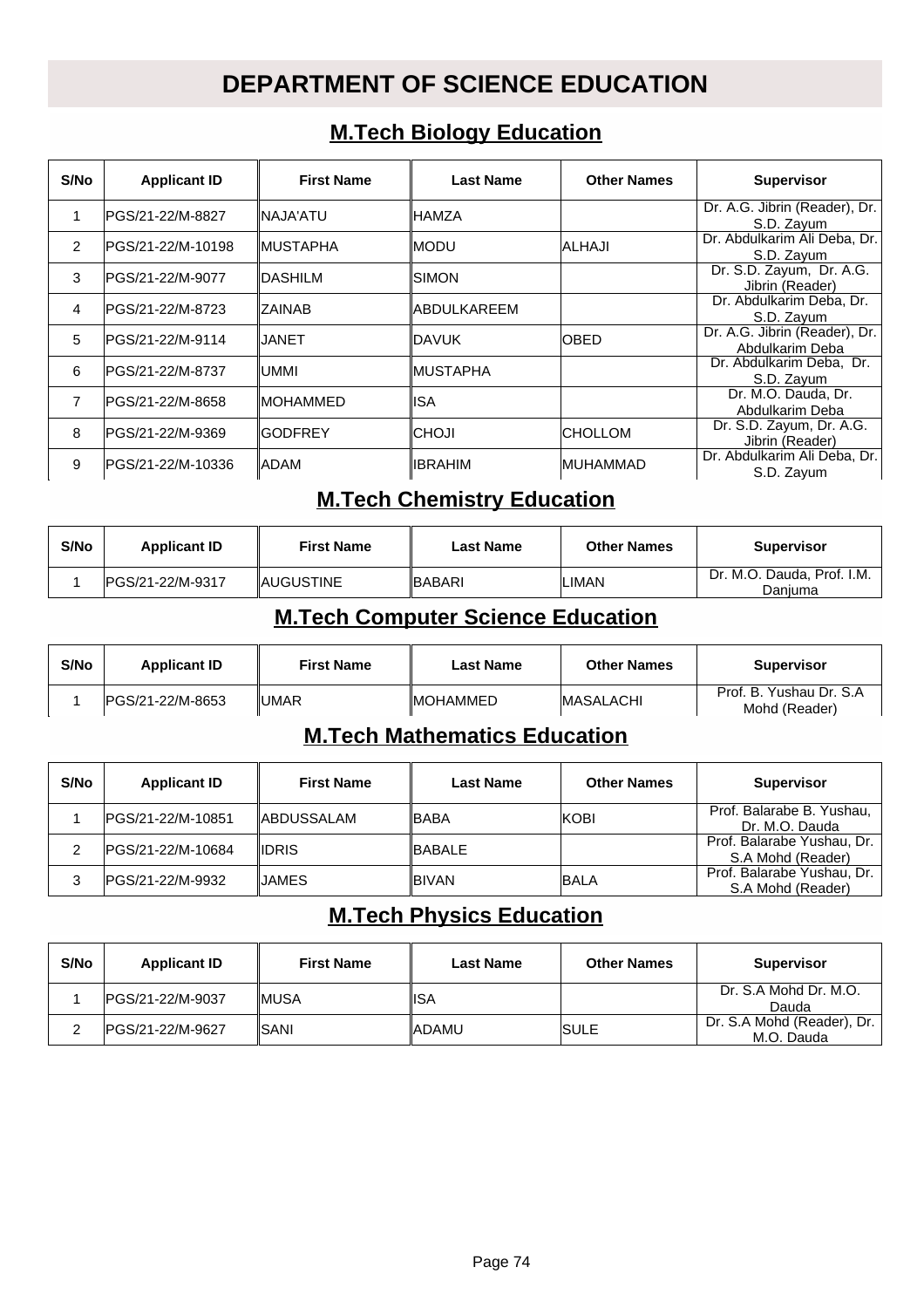| S/No | <b>Applicant ID</b> | <b>First Name</b> | Last Name  | <b>Other Names</b>  | <b>Supervisor</b>                           |
|------|---------------------|-------------------|------------|---------------------|---------------------------------------------|
|      | PGS/21-22/M-10103   | IALIYU            | ∥BAKAU     | <b>ICHRISTOPHER</b> |                                             |
| 2    | lPGS/21-22/M-8744   | <b>IPANLE</b>     | ∥DALAHAM   | <b>ISABO</b>        | Dr M. M. Inti Dr Sanusi<br>Hassan           |
| 3    | lPGS/21-22/M-8780   | ISOLOMON          | llAMOS     | <b>IPENI</b>        | Prof. I. Y. Shehu Dr Samaila<br>Hamza       |
| 4    | lPGS/21-22/M-9199   | ∥IBRAHIM          | ∥ABDULLAHI |                     | Dr M. M. Inti Dr Umar Inuwal                |
| 5    | lPGS/21-22/M-9575   | <b>IPFTER</b>     | ∥ISHAYA    |                     | Dr Haruna Angulu (SL) Dr A<br>S Garba (LII) |
| 6    | lPGS/21-22/M-9026   | IOCHEPO           | ∥ABOH      | <b>JOHN</b>         | Prof. I. Y. Shehu Dr Sanusi<br>Hassan       |

## **M. Tech Metal Work Technology Education**

# **M.Tech Agricultural Education**

| S/No           | <b>Applicant ID</b> | <b>First Name</b> | <b>Last Name</b> | <b>Other Names</b> | <b>Supervisor</b>                                                             |
|----------------|---------------------|-------------------|------------------|--------------------|-------------------------------------------------------------------------------|
| $\mathbf{1}$   | PGS/21-22/M-10275   | <b>WOPBIN</b>     | ∥NAPDUL          | <b>NIMFIM</b>      | 1. DR. UMAR ABDULHAMID<br>(SL) 2, DR BISHIR UMAR<br>SAULAWA (L1)              |
| $\overline{2}$ | PGS/21-22/M-8872    | KYAUTA            | <b>GAYUS</b>     |                    | Dr Umar Abdulhamid Dr<br>Bishir Umar Saulawa                                  |
| 3              | PGS/21-22/M-9416    | <b>SULEI</b>      | IADAMU           | <b>DANBIRAM</b>    | Dr Umar Abdulhamid Dr<br><b>Bishir Umar Saulawa</b>                           |
| 4              | PGS/21-22/M-9509    | MAIMUNA           | IMUHAMMED        |                    |                                                                               |
| 5              | PGS/21-22/M-8850    | <b>BAWA</b>       | <b>DAKO</b>      | <b>SYLVESTER</b>   | Dr A. S. Garba (LII) Dr<br>Abdulkarim A. Deba (LI)                            |
| 6              | PGS/21-22/M-9476    | JOSHUA            | <b>IDAUDA</b>    |                    | Dr Bishir Umar Saulawa Dr<br><b>Umar Dankade</b>                              |
| $\overline{7}$ | PGS/21-22/M-8808    | <b>HALIMA</b>     | IIBRAHIM         | <b>JALO</b>        | Dr A. S. Garba Dr A. U.<br>Barava                                             |
| 8              | PGS/21-22/M-10180   | INFWAN            | ∥AYUBA           | <b>FUSHAK</b>      | 1. DR. BISHIR UMAR<br>SAULAWA (L1) 2. DR.<br>UMAR ABDULHAMID (SL)             |
| 9              | PGS/21-22/M-10317   | <b>IHAFIZU</b>    | <b>TASIU</b>     | MUHAMMAD           | 1. DR GARBA ABUBAKAR<br>SADIQ (L1) 2. DR. UMAR<br>DANKADE (L1)                |
| 10             | PGS/21-22/M-10199   | <b>IANDREW</b>    | ISUNDAY          |                    | 1. DR. UMAR ABDULHAMID<br>(SL) 2. DR, GARBA<br><b>ABUBAKAR SADIQ</b>          |
| 11             | PGS/21-22/M-8748    | GADA              | <b>DAUDA</b>     |                    | Dr Umar Abdulhamid (SL)<br>(Dr Sanusi Hassan (LII)                            |
| 12             | PGS/21-22/M-10389   | <b>DENNIS</b>     | <b>BOYI</b>      | <b>NIMMYEL</b>     | 1. DR. BISHIR UMAR<br>SAULAWA (L1) 2. DR UMAR<br>DANKADE (L1)                 |
| 13             | PGS/21-22/M-8972    | <b>EPHRAIM</b>    | YAKUBU           | <b>DADAH</b>       | Dr Umar Abdulhamid Dr<br>Sanusi Hassan                                        |
| 14             | PGS/21-22/M-9589    | <b>ENOCK</b>      | PHILIBUS         |                    | Dr Umar Dankade Dr Umar<br>Inuwa                                              |
| 15             | PGS/21-22/M-9614    | <b>JAEL</b>       | <b>ZECHARIAH</b> |                    | Dr Umar Dankade Dr Umar<br>Inuwa                                              |
| 16             | PGS/21-22/M-9287    | <b>SUNDAY</b>     | SIMON            |                    | Dr Bishir Umar Saulawa Dr<br>Umar Dankade                                     |
| 17             | PGS/21-22/M-9748    | <b>BAKO</b>       | ∣IDI             | YUSUF              | 1. DR, GARBA ABUBAKAR<br>SADIQ (L1) 2. DR. BISHIR<br><b>UMAR SAULAWA (L1)</b> |
| 18             | PGS/21-22/M-8837    | <b>MARYAM</b>     | ∥IDRIS           | <b>DANBURAM</b>    | Dr Bishir Umar Saulawa Dr<br>Umar Inuwa                                       |
| 19             | PGS/21-22/M-9196    | OLAJE             | <b>OLAJE</b>     | <b>MONDAY</b>      | Dr A. S. Garba Dr Umar<br>Abdulhamid                                          |
| 20             | PGS/21-22/M-10172   | IHANNATU          | IESHIYA          | <b>ZUL</b>         | 1. DR UMAR DANKADE (L1)<br>2. DR. UMAR                                        |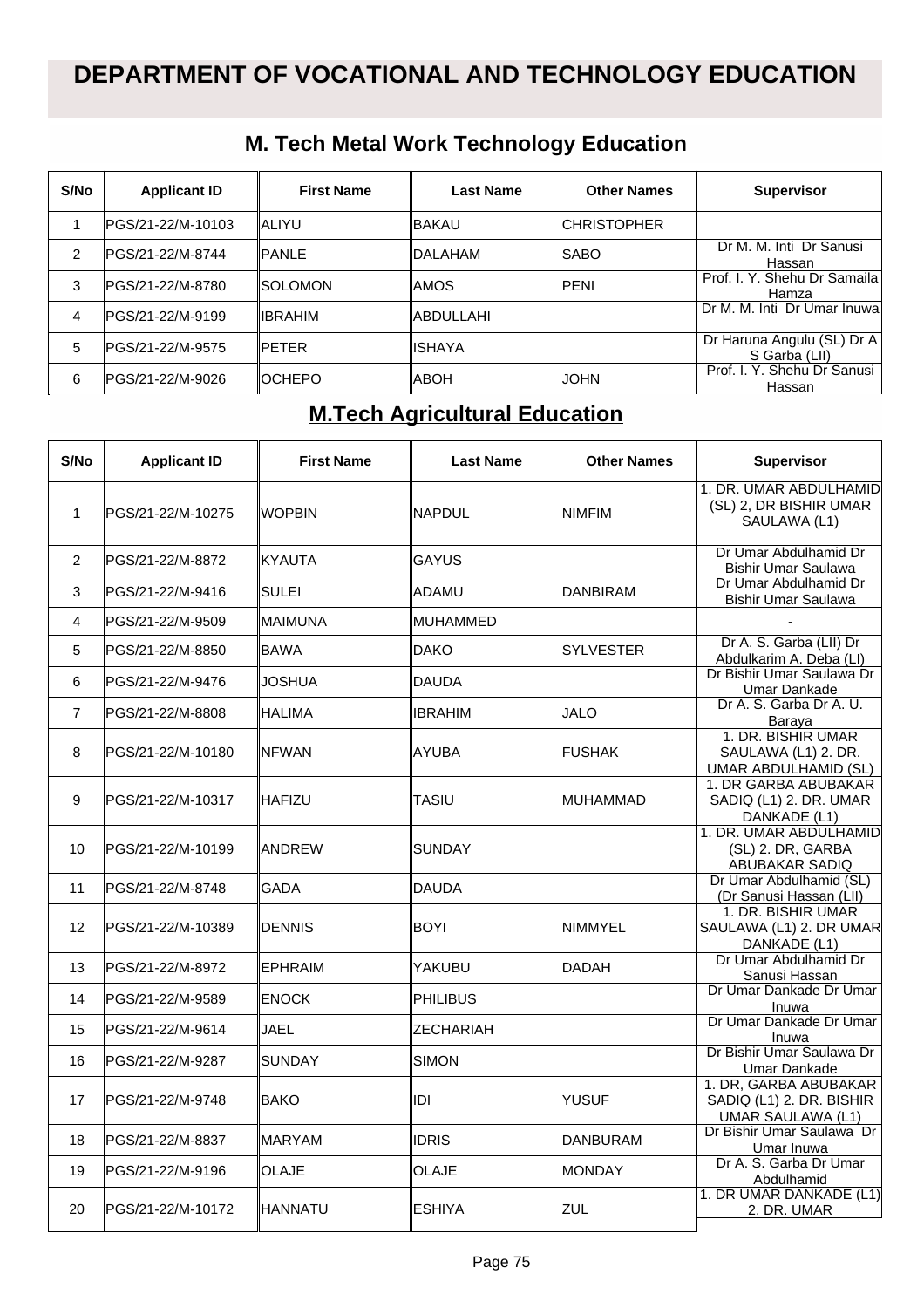|    |                    |       |               | ABDULHAMID (SL)                                                   |
|----|--------------------|-------|---------------|-------------------------------------------------------------------|
| 21 | IPGS/21-22/M-10153 | IANAS | <b>IRABIU</b> | 1. DR. GARBA ABUBAKAR<br>SADIQ (L1) 2. DR UMAR<br>ABDULHAMID (SL) |

## **M.Tech Automobile Technology Education**

| S/No | <b>Applicant ID</b> | <b>First Name</b> | <b>Last Name</b> | <b>Other Names</b> | <b>Supervisor</b>                             |
|------|---------------------|-------------------|------------------|--------------------|-----------------------------------------------|
|      | IPGS/21-22/M-9947   | IALIYU            | <b>IIBRAHIM</b>  |                    |                                               |
| 2    | IPGS/21-22/M-8935   | <b>IMOHAMMED</b>  | ITSOHO           | IJEGA              | Prof. I. Y. Shehu Dr Jamilu<br>Mustapha Chedi |
| 3    | IPGS/21-22/M-10134  | <b>IVICTORIA</b>  | <b>IBITRUS</b>   | <b>LAYOPEH</b>     |                                               |
| 4    | IPGS/21-22/M-10343  | IAUWALU           | <b>IMUHAMMAD</b> |                    |                                               |
| 5    | IPGS/21-22/M-8628   | <b>IZAKAR</b>     | ISULE            | ILAMPO             | -                                             |

# **M.Tech Building Technology Education**

| S/No           | <b>Applicant ID</b> | <b>First Name</b> | <b>Last Name</b>  | <b>Other Names</b> | <b>Supervisor</b>                     |
|----------------|---------------------|-------------------|-------------------|--------------------|---------------------------------------|
| 1              | lPGS/21-22/P-10412  | IRABIU            | ∥MUHAMMAD         | <b>YASHI</b>       |                                       |
| 2              | lPGS/21-22/M-9636   | HOMIL             | <b>ADAVIRIKU</b>  | <b>ISALIHU</b>     | Dr. Samaila Hamza Dr.<br>Jamilu Chedi |
| 3              | IPGS/21-22/M-9950   | <b>ISHADRACK</b>  | ISAMUEL           |                    |                                       |
| $\overline{4}$ | PGS/21-22/M-10702   | lumar             | libn              | <b>IUSMAN</b>      |                                       |
| 5              | lPGS/21-22/M-9791   | <b>IADAMU</b>     | ∥MAIDALA          |                    |                                       |
| 6              | lPGS/21-22/M-10841  | IWILLIAMS         | IMOSES            |                    |                                       |
| 7              | IPGS/21-22/M-10291  | ∥BILYAMINU        | ∥SAIDU            |                    |                                       |
| 8              | IPGS/21-22/M-10553  | ∥IS`HAQ           | <b>JULDE</b>      | <b>IMUHAMMAD</b>   |                                       |
| 9              | lPGS/21-22/M-10529  | ∥ANTHONY          | <b>INICODEMUS</b> | IJOSHUA            |                                       |

# **M.Tech Electrical Electronics Education**

| S/No           | <b>Applicant ID</b> | <b>First Name</b>   | <b>Last Name</b> | <b>Other Names</b> | <b>Supervisor</b>                             |
|----------------|---------------------|---------------------|------------------|--------------------|-----------------------------------------------|
|                | IPGS/21-22/M-9144   | ∥CALEB              | ∥MAIGIDA         |                    | Prof A. S. Bappah Dr<br>Babawuro Shuaibu (Rdr |
| 2              | IPGS/21-22/M-9958   | <b>IABUBAKAR</b>    | ∥SADIQ           | <b>ABDULKARIM</b>  |                                               |
| 3              | IPGS/21-22/M-9599   | <b>IFOTSHAK</b>     | ∥LAZARUS         | <b>LUKA</b>        | Dr Ahmed A. Deba Dr Umar<br>Inuwa             |
| 4              | IPGS/21-22/M-10050  | INEHEMIAH           | ∥INUWA           |                    |                                               |
| 5              | PGS/21-22/M-9463    | ∥HASSAN             | ∥MUHAMMAD        | <b>KABIR</b>       | Dr Ahmed A. Deba Prof. A.<br>S. Bappa         |
| 6              | IPGS/21-22/M-9102   | ∥HARUNA             | IGIMBA           |                    | Dr Babawuro Shuaibu Prof.<br>Hassan Bello     |
| $\overline{7}$ | IPGS/21-22/M-10035  | ∥AKINGA             | ∥DEBORAH         | <b>KASUWA</b>      |                                               |
| 8              | PGS/21-22/M-9956    | IMUSA               | IMOHAMMED        | <b>BABAYO</b>      |                                               |
| 9              | IPGS/21-22/M-9788   | IMOHAMMED           | ∥ABUBAKAR        | <b>KABIR</b>       |                                               |
| 10             | IPGS/21-22/M-10396  | IAISHA              | ∥ISHAQ           |                    |                                               |
| 11             | IPGS/21-22/M-10167  | <b>IABDULMUMINI</b> | ∥UMAR            |                    |                                               |
| 12             | IPGS/21-22/M-10771  | ∥RAYYANU            | ∥IDI             |                    |                                               |
| 13             | IPGS/21-22/M-9818   | IISMAIL             | IBELLO           | IIBRAHIM           |                                               |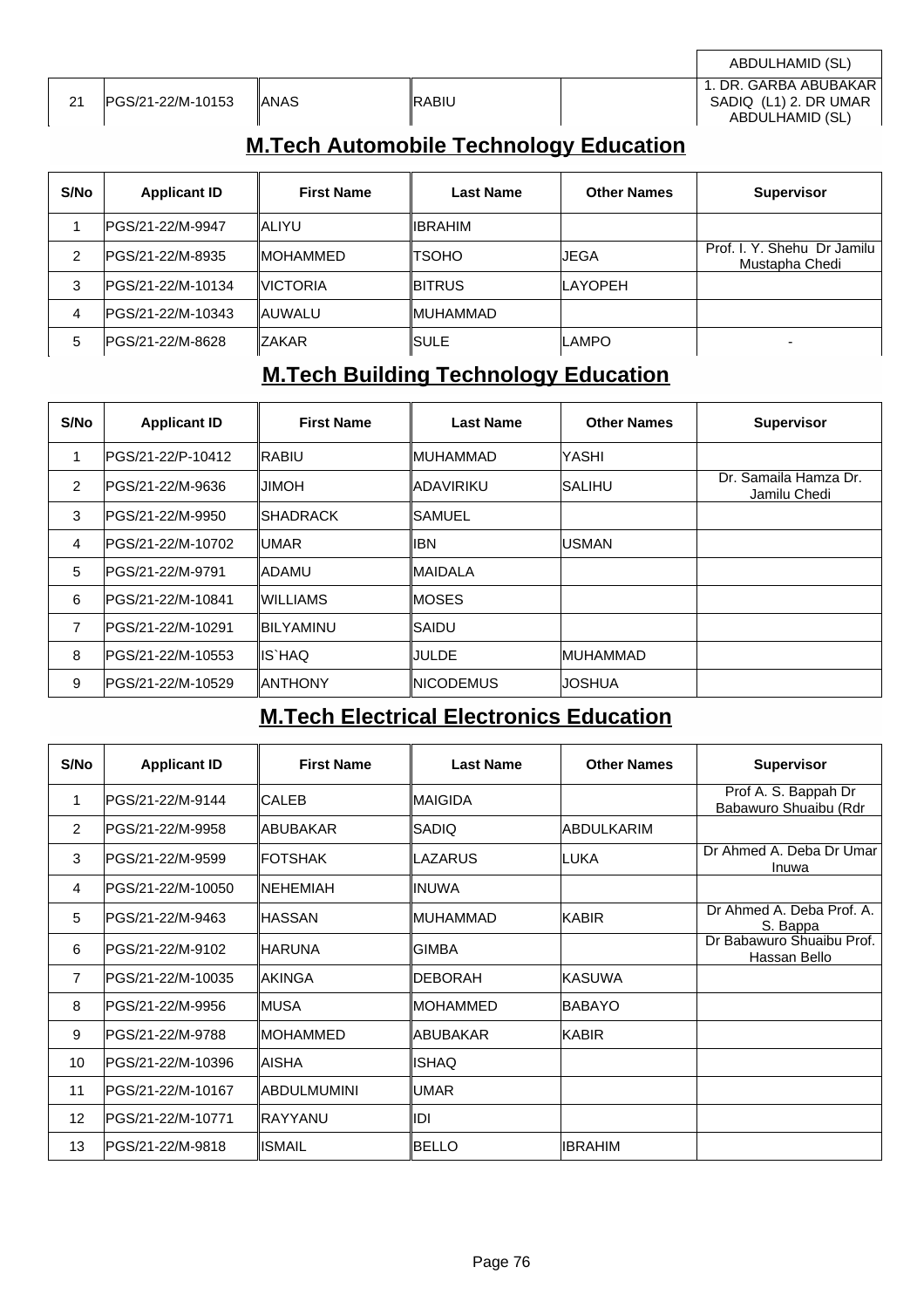## **M.Tech Woodwork Technology Education**

| S/No           | <b>Applicant ID</b> | <b>First Name</b> | Last Name        | <b>Other Names</b> | <b>Supervisor</b>                          |
|----------------|---------------------|-------------------|------------------|--------------------|--------------------------------------------|
|                | IPGS/21-22/M-9405   | <b>IANDREW</b>    | ∥GANDU           | <b>HARRIS</b>      | IProf. J. D. Enemali Dr Sanusil<br>Hassan  |
| $\overline{2}$ | IPGS/21-22/M-9093   | <b>IMUSTAPHA</b>  | <b>IMOHAMMED</b> | <b>IBANI</b>       | Prof. A. M. Mshelia Dr<br>Sanusi Hassan    |
| 3              | IPGS/21-22/M-10413  | <b>INURUDEEN</b>  | <b>IHASSAN</b>   |                    |                                            |
| $\overline{4}$ | IPGS/21-22/M-10638  | <b>IABUBAKAR</b>  | ∥MUSA            | <b>ISARA</b>       |                                            |
| 5              | IPGS/21-22/M-10144  | <b>IKYOM</b>      | <b>IMONDAY</b>   |                    |                                            |
| 6              | IPGS/21-22/M-8621   | <b>IMANNIR</b>    | <b>IINUWA</b>    |                    | Dr M. M. Inti Dr Samaila<br>Hamza          |
| 7              | IPGS/21-22/M-9418   | <b>IMOHAMMED</b>  | ∥SANI            |                    | Dr Sanusi Hassan Dr Umar<br>Inuwa          |
| 8              | IPGS/21-22/M-9099   | IANDY             | ∥HALAN           | <b>EMMAUEL</b>     | Prof. J. D. Enemali Prof. A.<br>M. Mshelia |

## **Ph.D Automobile Technology Education**

| S/No | <b>Applicant ID</b> | <b>First Name</b> | <b>Last Name</b> | <b>Other Names</b> | <b>Supervisor</b>                                                    |
|------|---------------------|-------------------|------------------|--------------------|----------------------------------------------------------------------|
|      | IPGS/21-22/P-8796   | lumar             | <b>IABUBAKAR</b> |                    | Prof. I. Y. Shehu Prof. A. M.<br>Mshelia Dr Jamilu Mustapha<br>Chedi |
|      | IPGS/21-22/P-9877   | <b>IGRACE</b>     | <b>IEBOHON</b>   | <b>IIHINOSEN</b>   |                                                                      |
|      | IPGS/21-22/P-10571  | <b>IUSMAN</b>     | <b>IADAMU</b>    | <b>IIDRIS</b>      |                                                                      |

#### **Ph.D Metalwork Technology Education**

| S/No | <b>Applicant ID</b> | <b>First Name</b> | Last Name        | <b>Other Names</b> | <b>Supervisor</b> |
|------|---------------------|-------------------|------------------|--------------------|-------------------|
|      | IPGS/21-22/P-10338  | ∥ALHASSAN         | <b>IMOHAMMED</b> |                    |                   |

#### **Ph.D Woodwork Technology Education**

| S/No | <b>Applicant ID</b> | <b>First Name</b> | <b>Last Name</b> | <b>Other Names</b> | <b>Supervisor</b>                                                      |
|------|---------------------|-------------------|------------------|--------------------|------------------------------------------------------------------------|
|      | IPGS/21-22/P-10572  | <b>IMARYAM</b>    | ∥MANNIR          | ISANI              |                                                                        |
| ົ    | IPGS/21-22/P-8677   | <b>ISHUAIBU</b>   | ISAMINU          |                    | Prof. J. D. Enemali Prof. A.<br>M. Mshelia Dr Jamilu<br>Mustapha Chedi |
| 3    | PGS/21-22/P-9103    | <b>IHUSSAINI</b>  | ∥ABDULLAHI       |                    | Prof. A. M. Mshelia Dr Jamilu<br>Mustapha Chedi Dr J. E.<br>Akpena     |

## **PhD Agricultural Education**

| S/No          | <b>Applicant ID</b> | <b>First Name</b> | <b>Last Name</b> | <b>Other Names</b> | <b>Supervisor</b>                                                    |
|---------------|---------------------|-------------------|------------------|--------------------|----------------------------------------------------------------------|
|               | IPGS/21-22/P-8607   | IYUSUF            | ∥HARUNA          | <b>IDASS</b>       | Prof. A. S. Bappah Dr Umar<br>Abdulhamid Dr Jamilu<br>Mustapha Chedi |
| $\mathcal{P}$ | IPGS/21-22/P-9759   | ∥USMAN            | <b>ABDULLAHI</b> |                    |                                                                      |
| 3             | IPGS/21-22/P-9142   | IYUSUF            | IAGWAM           |                    | Prof. A. M. Mshelia Dr Umar<br>Abdulhamid Dr Ahmad A.<br>Deba        |
| 4             | IPGS/21-22/P-10375  | IAHMED            | IBAKOSHI         | <b>IMOHAMMED</b>   |                                                                      |
| 5             | IPGS/21-22/P-8706   | IBILKISU          | <b>ISHAQ</b>     | <b>ABDULLAH</b>    | Dr Umar Abdulhamid Dr<br>Adamu Ibrahim Dr S. D.<br>Zayum             |
| 6             | IPGS/21-22/P-9910   | ∥AKUMAVE          | IABAJI           |                    |                                                                      |